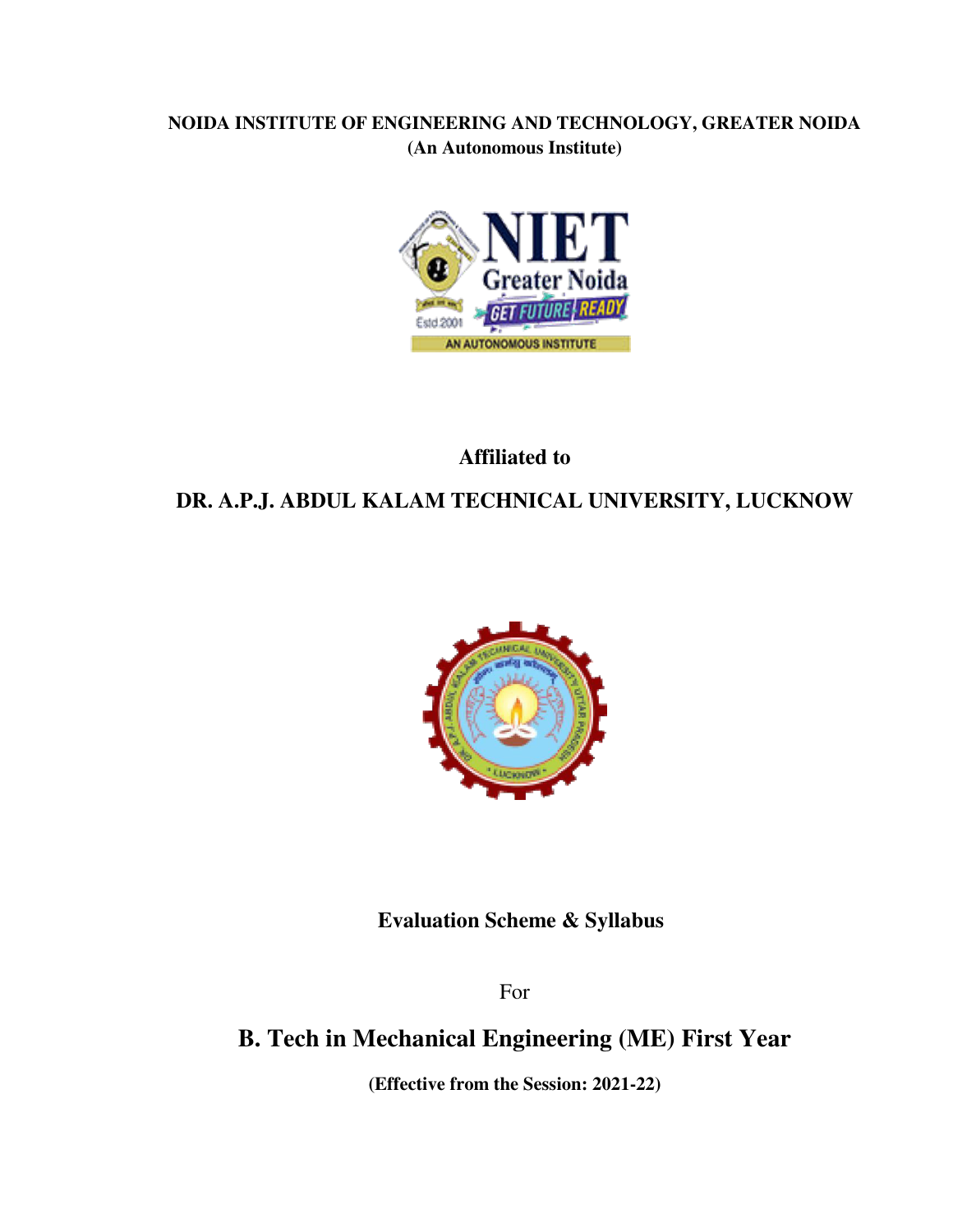## **NOIDA INSTITUTE OF ENGINEERING & TECHNOLOGY, GREATER NOIDA (An Autonomous Institute)**

## **B. TECH (ME)**

#### **Evaluation Scheme**

#### **SEMESTER I**

| SI.<br>No.     | <b>Subject</b><br>Codes |                                 | <b>Subject</b>                              |                | <b>Periods</b>   |                |    | <b>Evaluation Scheme</b> |              |           |     | End<br><b>Semeste</b> | <b>Total</b> | <b>Credit</b>  |
|----------------|-------------------------|---------------------------------|---------------------------------------------|----------------|------------------|----------------|----|--------------------------|--------------|-----------|-----|-----------------------|--------------|----------------|
|                |                         |                                 |                                             | L              | T                | ${\bf P}$      | CT | <b>TA</b>                | <b>TOTAL</b> | <b>PS</b> | TE  | <b>PE</b>             |              |                |
|                |                         |                                 | <b>3 WEEKS COMPULSORY INDUCTION PROGRAM</b> |                |                  |                |    |                          |              |           |     |                       |              |                |
|                | AAS0103                 |                                 | <b>Engineering Mathematics-I</b>            | 3              |                  | $\overline{0}$ | 30 | 20                       | 50           |           | 100 |                       | 150          | 4              |
| $\overline{2}$ | AAS0102                 |                                 | <b>Engineering Chemistry</b>                | 3              |                  | $\overline{0}$ | 30 | 20                       | 50           |           | 100 |                       | 150          | 4              |
| 3              | <b>ACSE0101</b>         | Problem Solving using<br>Python |                                             | 3              | $\overline{0}$   | $\overline{0}$ | 30 | 20                       | 50           |           | 100 |                       | 150          | 3              |
| 4              | AASL0101                |                                 | Professional Communication                  |                | $\theta$         | $\Omega$       | 30 | 20                       | 50           |           | 100 |                       | 150          | $\overline{2}$ |
| 5              | AAS0152                 |                                 | <b>Engineering Chemistry Lab</b>            | $\overline{0}$ | $\overline{0}$   | $\overline{2}$ |    |                          |              | 25        |     | 25                    | 50           |                |
| 6              | <b>ACSE0151</b>         |                                 | Problem Solving using<br>Python Lab         | $\overline{0}$ | $\overline{0}$   | 2              |    |                          |              | 25        |     | 25                    | 50           |                |
| $\mathcal{I}$  | <b>AASL0151</b>         | Lab                             | Professional Communication                  | $\overline{0}$ | $\boldsymbol{0}$ | $\overline{2}$ |    |                          |              | 25        |     | 25                    | 50           |                |
| 8              | <b>AME0151</b>          | Practices                       | Digital Manufacturing                       | $\theta$       | $\overline{0}$   | 3              |    |                          |              | 25        |     | 25                    | 50           | 1.5            |
|                |                         |                                 | MOOCs** (For B.Tech.<br>Hons. Degree)       |                |                  |                |    |                          |              |           |     |                       |              |                |
|                |                         | <b>TOTAL</b>                    |                                             |                |                  |                |    |                          |              |           |     |                       | 800          | 17.5           |

#### **\*\* List of MOOCs (Coursera) Based Recommended Courses for First Year (Semester-I) B. Tech Students**

| S. No. | <b>Subject Code</b> | <b>Course Name</b>             | <b>University / Industry Partner Name</b>                | No of Hours | Credits |
|--------|---------------------|--------------------------------|----------------------------------------------------------|-------------|---------|
|        | AMC0003             | Digital Manufacturing & Design | University at Buffalo, The State University of New York. |             |         |
| ∸      | AMC0004             | <b>Python Basics</b>           | University of Michigan                                   | 36          |         |

**Abbreviation Used:-** 

L: Lecture, T: Tutorial, P: Practical, CT: Class Test, TA: Teacher Assessment, PS: Practical Sessional, TE: Theory End Semester Exam., PE: Practical End Semester Exam.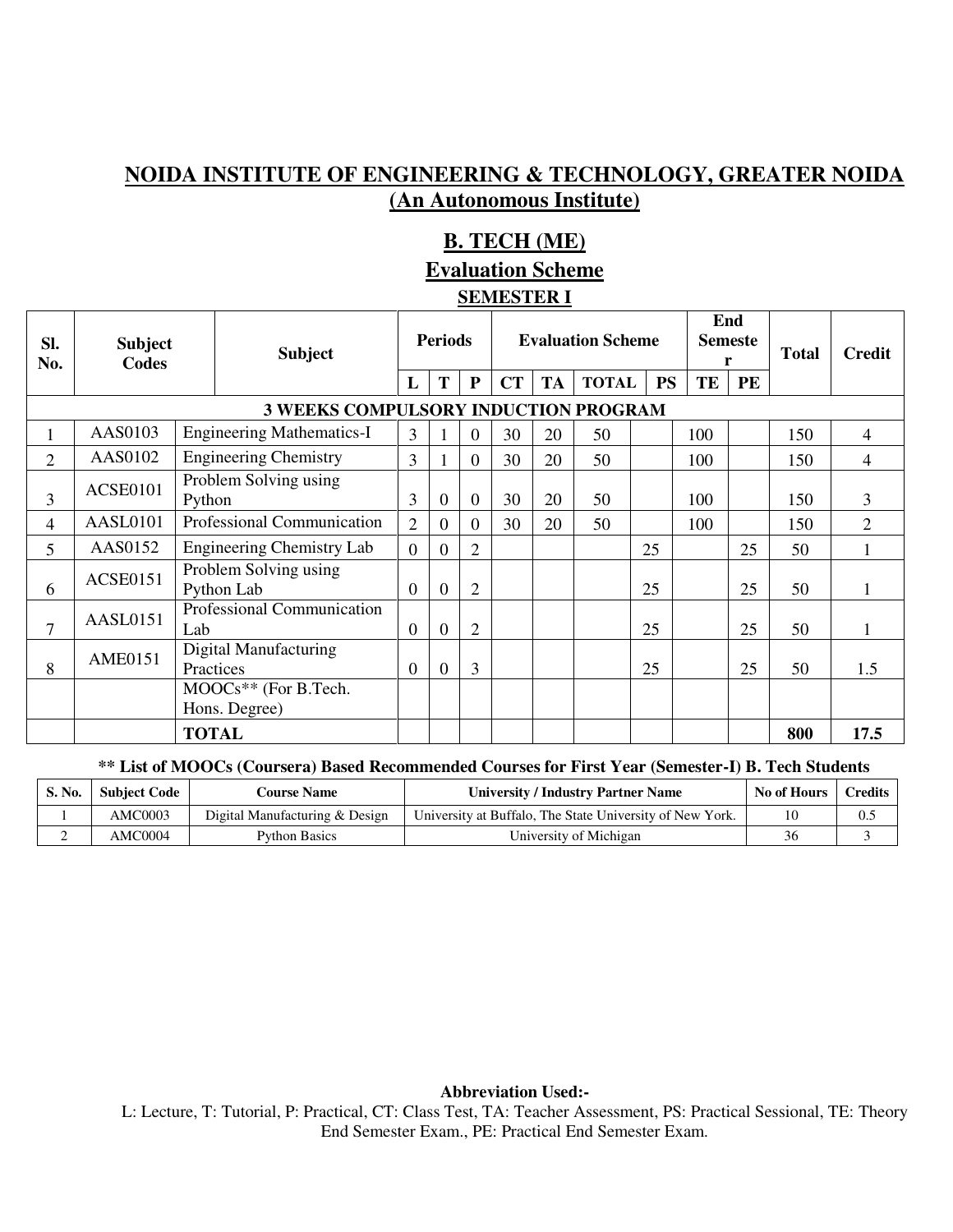## **NOIDA INSTITUTE OF ENGINEERING & TECHNOLOGY, GREATER NOIDA (An Autonomous Institute)**

## **B. TECH (ME) Evaluation Scheme SEMESTER II**

| SI. | <b>Subject</b>  | <b>Subject</b>                                             |                | <b>Periods</b> |                | <b>Evaluation Scheme</b> |           |              |           | End<br><b>Semester</b> |    | <b>Total</b> | <b>Credit</b>  |
|-----|-----------------|------------------------------------------------------------|----------------|----------------|----------------|--------------------------|-----------|--------------|-----------|------------------------|----|--------------|----------------|
| No. | <b>Codes</b>    |                                                            | L              | T              | ${\bf P}$      | <b>CT</b>                | <b>TA</b> | <b>TOTAL</b> | <b>PS</b> | TE                     | PE |              |                |
|     | AAS0203         | <b>Engineering Mathematics-II</b>                          | 3              |                | $\overline{0}$ | 30                       | 20        | 50           |           | 100                    |    | 150          | $\overline{4}$ |
| 2   | <b>AAS0201B</b> | <b>Engineering Physics</b>                                 | 3              |                | $\Omega$       | 30                       | 20        | 50           |           | 100                    |    | 150          | $\overline{4}$ |
| 3   | <b>ACSE0201</b> | Programming for Problem<br>Solving using C                 | 3              | $\overline{0}$ | $\Omega$       | 30                       | 20        | 50           |           | 100                    |    | 150          | $\overline{3}$ |
| 4   | <b>AEC0201</b>  | <b>Basic Electrical and Electronics</b><br>Engineering.    | 3              |                | $\overline{0}$ | 30                       | 20        | 50           |           | 100                    |    | 150          | 4              |
| 5   |                 | Foreign Language*                                          | $\overline{2}$ | $\overline{0}$ | $\Omega$       | 30                       | 20        | 50           |           | 50                     |    | 100          | 2              |
| 6   | AAS0251B        | Engineering Physics Lab                                    | $\Omega$       | $\overline{0}$ | $\overline{2}$ |                          |           |              | 25        |                        | 25 | 50           |                |
| 7   | <b>AEC0251</b>  | <b>Basic Electrical and Electronics</b><br>Engineering Lab | $\overline{0}$ | $\overline{0}$ | $\overline{2}$ |                          |           |              | 25        |                        | 25 | 50           |                |
| 8   | <b>ACSE0251</b> | Programming for Problem<br>Solving using C Lab             | $\Omega$       | $\overline{0}$ | $\overline{2}$ |                          |           |              | 25        |                        | 25 | 50           |                |
| 9   | <b>AME0252</b>  | Engineering Graphics & Solid<br>Modelling                  | $\Omega$       | $\overline{0}$ | 3              |                          |           |              | 25        |                        | 25 | 50           | 1.5            |
|     |                 | MOOCs** (For B.Tech. Hons.<br>Degree)                      |                |                |                |                          |           |              |           |                        |    |              |                |
|     |                 | <b>TOTAL</b>                                               |                |                |                |                          |           |              |           |                        |    | 900          | 21.5           |

**\*Foreign Language :** 

- **1. AASL0202 French**
- **2. AASL0203 German**
- **3. AASL0204 Japanese**

#### **\*\*List of MOOCs (Coursera) Based Recommended Courses for First Year (Semester-II) B. Tech Students**

| S. No. | <b>Subject Code</b> | <b>Course Name</b>          | University / Industry Partner Name                       | No of Hours | <b>Credits</b> |  |
|--------|---------------------|-----------------------------|----------------------------------------------------------|-------------|----------------|--|
|        | AMC0015             | 3D Printing Applications.   | University of Illinois at Urbana-Champaign               |             |                |  |
|        | AMC0011             | Digital Thread: Components. | University at Buffalo, The State University of New York. |             |                |  |

#### **PLEASE NOTE:-**

 **Internship (3-4 weeks) shall be conducted during summer break after II semester and will be assessed during III semester** 

#### **Abbreviation Used:-**

L: Lecture, T: Tutorial, P: Practical, CT: Class Test, TA: Teacher Assessment, PS: Practical Sessional, TE: Theory End Semester Exam., PE: Practical End Semester Exam.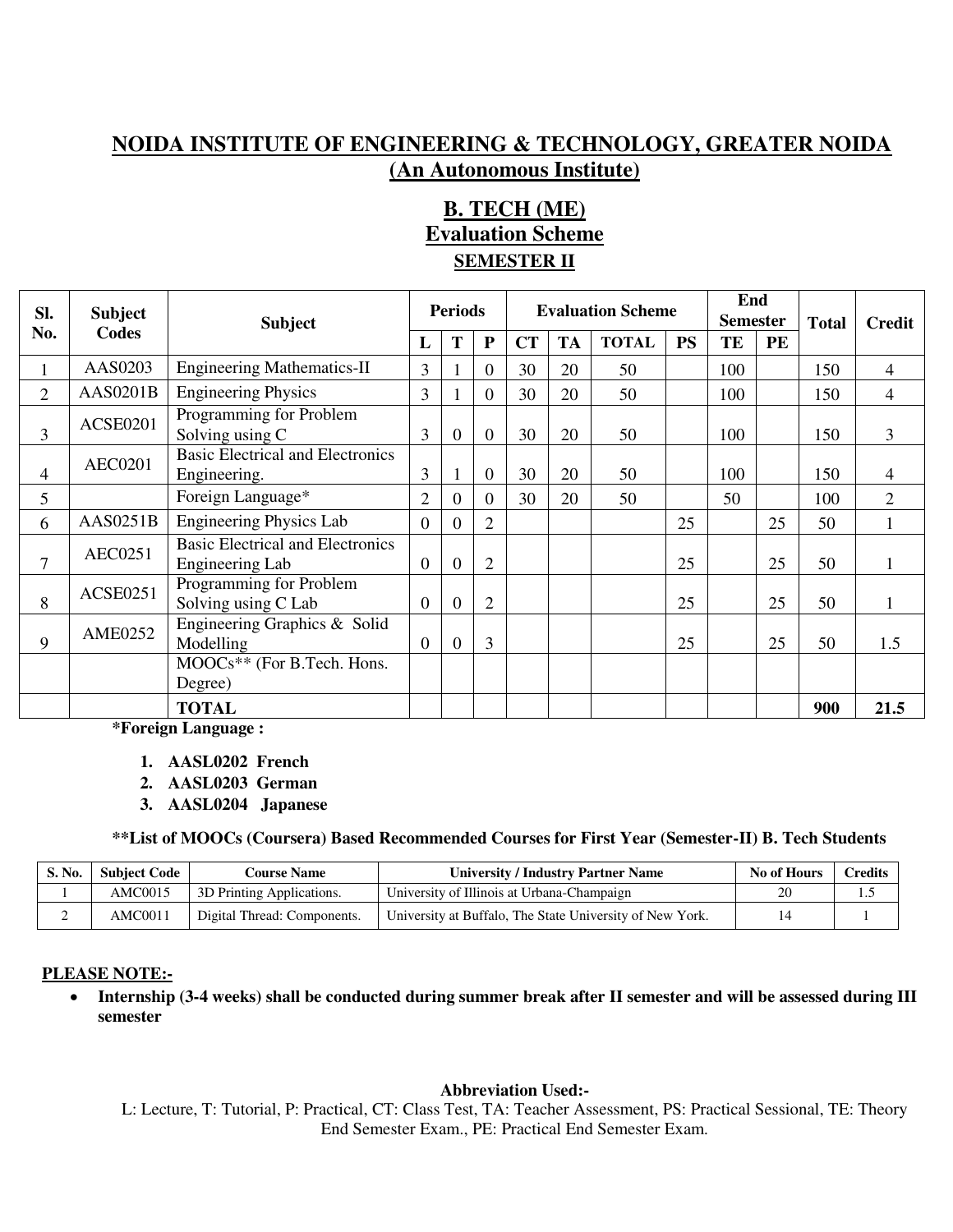## **NOIDA INSTITUTE OF ENGINEERING & TECHNOLOGY, GREATER NOIDA (An Autonomous Institute)**

#### **B. TECH (ME)**

\* AICTE Guidelines in Model Curriculum:

A student will be eligible to get Under Graduate degree with Honours only, if he/she completes the additional MOOCs courses such as Coursera certifications, or any other online courses recommended by the Institute (Equivalent to 20 credits). During Complete B.Tech. Program Guidelines for credit calculations are as follows.

- 1. For 6 to 12 Hours  $=0.5$  Credit
- 2. For  $13 \text{ to } 18$  =1 Credit
- 3. For  $19 \text{ to } 24 = 1.5$  Credit
- 4. For  $25 \text{ to } 30$  = 2 Credit
- 5. For 31 to 35  $=2.5$  Credit
- 6. For  $36 \text{ to } 41$  =3 Credit
- 7. For  $42 \text{ to } 47$  =3.5 Credit
- 8. For 48 and above  $=4$  Credit

For registration to MOOCs Courses, the students shall follow Coursera registration details as per the assigned login and password by the Institute these courses may be cleared during the B. Tech degree program (as per the list provided). After successful completion of these MOOCs courses, the students shall provide their successful completion status/certificates to the Controller of Examination (COE) of the Institute through their coordinators/Mentors only.

The students shall be awarded Honours Degree as per following criterion.

- i. If he / she secures 7.50 as above CGPA.
- ii. Passed each subject of that degree program in the single attempt without any grace.
- iii. Successful completion of MOOCs based 20 credits.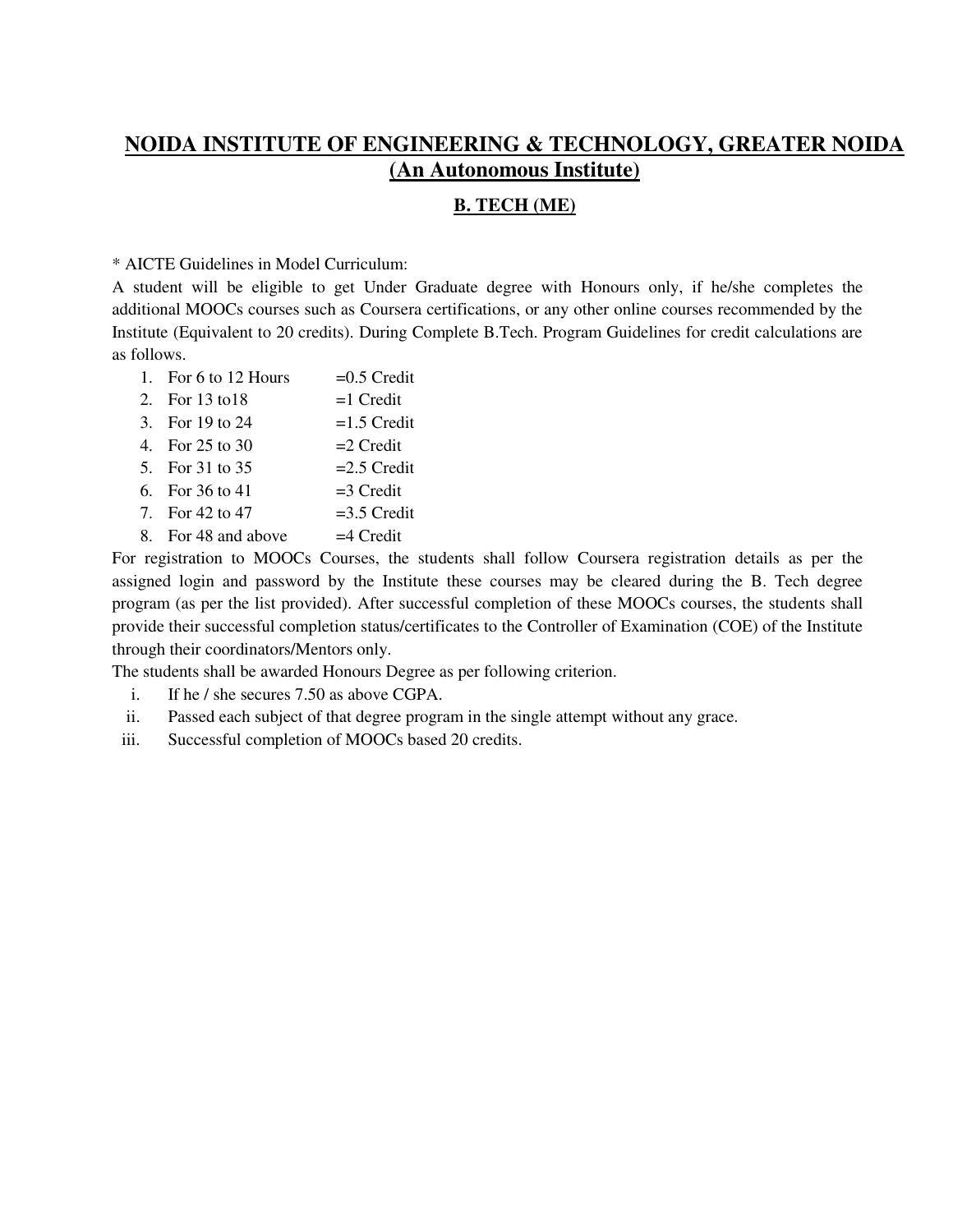| <b>B. TECH FIRST YEAR</b>      |                                                                                                                |                                                                                                                                                                                                                                                                                                                                                                                                                                                                   |   |              |                  |               |  |  |  |
|--------------------------------|----------------------------------------------------------------------------------------------------------------|-------------------------------------------------------------------------------------------------------------------------------------------------------------------------------------------------------------------------------------------------------------------------------------------------------------------------------------------------------------------------------------------------------------------------------------------------------------------|---|--------------|------------------|---------------|--|--|--|
| <b>Course Code</b>             |                                                                                                                | <b>AAS0103</b>                                                                                                                                                                                                                                                                                                                                                                                                                                                    | L | T            | ${\bf P}$        | <b>Credit</b> |  |  |  |
| <b>Course Title</b>            |                                                                                                                | <b>Engineering Mathematics-I</b>                                                                                                                                                                                                                                                                                                                                                                                                                                  | 3 | $\mathbf{1}$ | $\boldsymbol{0}$ | 4             |  |  |  |
|                                |                                                                                                                | <b>Course objective:</b> The objective of this course is to familiarize the graduate engineers with techniques in<br>linear algebra, differential calculus-I, differential calculus-II and multivariable calculus. It aims to equip the<br>students with standard concepts and tools from intermediate to advanced level that will enable them to tackle<br>more advanced level of mathematics and applications that they would find useful in their disciplines. |   |              |                  |               |  |  |  |
|                                | Pre-requisites: Knowledge of Mathematics upto 12 <sup>th</sup> standard.                                       |                                                                                                                                                                                                                                                                                                                                                                                                                                                                   |   |              |                  |               |  |  |  |
|                                |                                                                                                                | <b>Course Contents / Syllabus</b>                                                                                                                                                                                                                                                                                                                                                                                                                                 |   |              |                  |               |  |  |  |
| <b>UNIT-I</b>                  | <b>Matrices</b>                                                                                                |                                                                                                                                                                                                                                                                                                                                                                                                                                                                   |   |              |                  | 8 hours       |  |  |  |
|                                |                                                                                                                | Types of Matrices: Symmetric, Skew-symmetric and Orthogonal Matrices; Complex Matrices, Inverse and Rank<br>of matrix using elementary transformations, System of linear equations, Characteristic equation, Cayley-Hamilton<br>Theorem and its application, Eigen values and eigenvectors; Diagonalisation of a Matrix.                                                                                                                                          |   |              |                  |               |  |  |  |
| <b>UNIT-II</b>                 |                                                                                                                | <b>Differential Calculus-I</b>                                                                                                                                                                                                                                                                                                                                                                                                                                    |   |              |                  | 8 hours       |  |  |  |
| functions.                     |                                                                                                                | Successive Differentiation (nth order derivatives), Leibnitz theorem and its application, Asymptotes, Curve<br>tracing: Cartesian and Polar co-ordinates. Partial derivatives, Total derivative, Euler's Theorem for homogeneous                                                                                                                                                                                                                                  |   |              |                  |               |  |  |  |
| <b>UNIT-III</b>                |                                                                                                                | <b>Differential Calculus-II</b>                                                                                                                                                                                                                                                                                                                                                                                                                                   |   |              |                  | 8 hours       |  |  |  |
|                                |                                                                                                                | Taylor and Maclaurin's theorems for a function of one and two variables, Jacobians,                                                                                                                                                                                                                                                                                                                                                                               |   |              |                  | Approximation |  |  |  |
|                                |                                                                                                                | oferrors. Maxima and Minima offunctions of several variables, Lagrange Method of Multipliers.                                                                                                                                                                                                                                                                                                                                                                     |   |              |                  |               |  |  |  |
| <b>UNIT-IV</b>                 |                                                                                                                | <b>Multivariable Calculus</b>                                                                                                                                                                                                                                                                                                                                                                                                                                     |   |              |                  | 10 hours      |  |  |  |
| integral and its applications. |                                                                                                                | Multiple integration: Double integral, Triple integral, Change of order of integration,<br>Change of variables, Application: Areas and volumes, Centre of mass and centre of gravity<br>(Constant and variable densities), Improper integrals, Beta & Gama function and their properties, Dirichlet's                                                                                                                                                             |   |              |                  |               |  |  |  |
| <b>UNIT-V</b>                  |                                                                                                                | Aptitude-I                                                                                                                                                                                                                                                                                                                                                                                                                                                        |   |              |                  | 8 hours       |  |  |  |
|                                |                                                                                                                | Simplification, Percentage, Profit, loss & discount, Average, Number & Series, Coding & decoding                                                                                                                                                                                                                                                                                                                                                                  |   |              |                  |               |  |  |  |
|                                |                                                                                                                | <b>Course outcome:</b> After completion of this course students are able to:                                                                                                                                                                                                                                                                                                                                                                                      |   |              |                  |               |  |  |  |
| CO <sub>1</sub>                |                                                                                                                | Apply the concept of matrices to solve linear simultaneous equations                                                                                                                                                                                                                                                                                                                                                                                              |   |              |                  | $K_3$         |  |  |  |
| CO <sub>2</sub>                |                                                                                                                | Apply the concept of successive differentiation and partial differentiationto solve problems<br>of Leibnitz theorems and total derivatives.                                                                                                                                                                                                                                                                                                                       |   |              |                  | $K_3$         |  |  |  |
| CO <sub>3</sub>                | Apply partial differentiation for evaluating maxima, minima, Taylor's series and<br>$K_3$<br>Jacobians.        |                                                                                                                                                                                                                                                                                                                                                                                                                                                                   |   |              |                  |               |  |  |  |
| CO <sub>4</sub>                | Apply the concept of multiple integral to find area, volume, centre of mass and centre of<br>$K_3$<br>gravity. |                                                                                                                                                                                                                                                                                                                                                                                                                                                                   |   |              |                  |               |  |  |  |
| CO <sub>5</sub>                |                                                                                                                | Solve the problems of Profit, Loss, Number & Series, Coding & decoding.                                                                                                                                                                                                                                                                                                                                                                                           |   |              |                  | $K_3$         |  |  |  |
| <b>Text books</b>              |                                                                                                                |                                                                                                                                                                                                                                                                                                                                                                                                                                                                   |   |              |                  |               |  |  |  |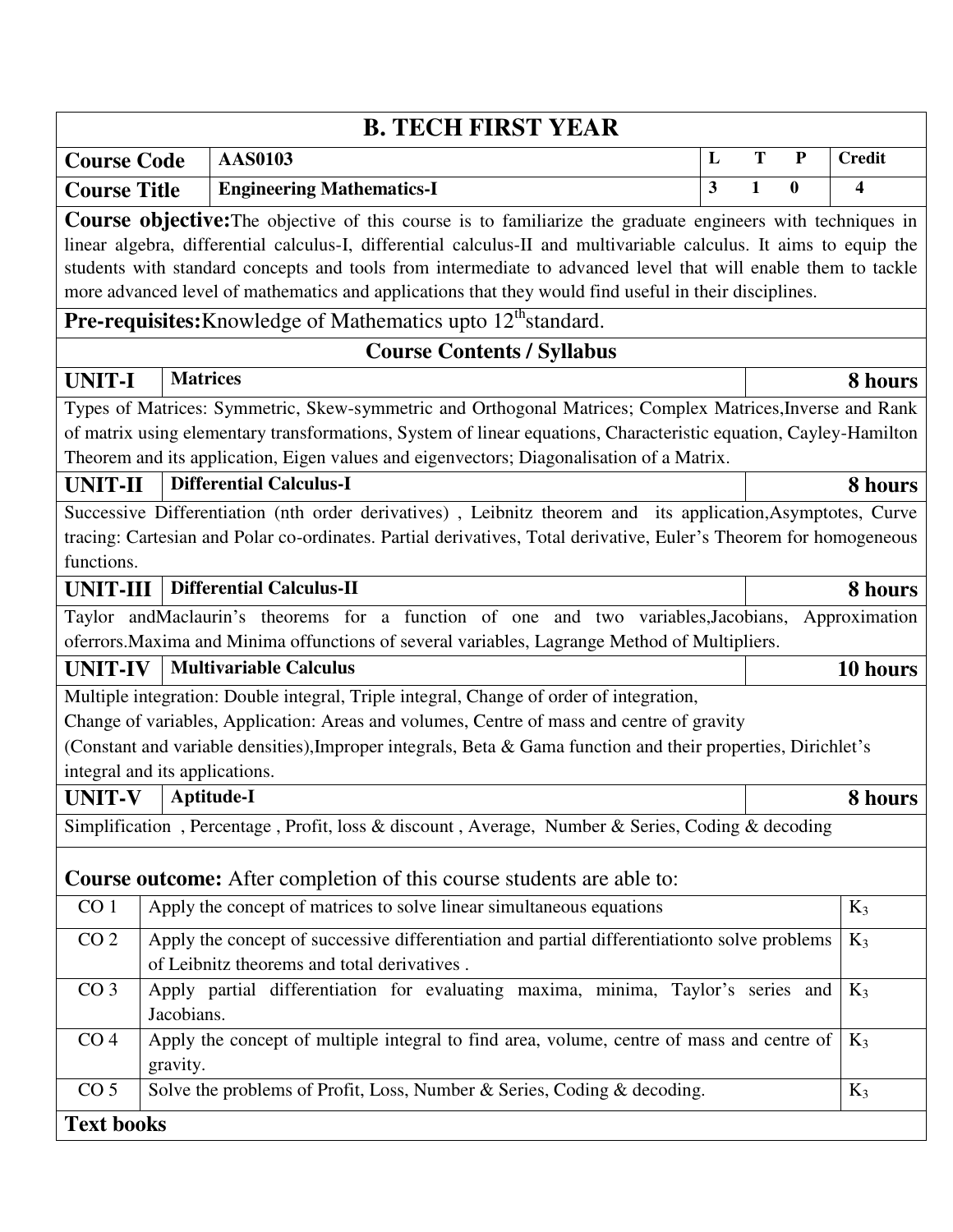|                         | (1) B. V. Ramana, Higher Engineering Mathematics, Tata Mc Graw-Hill Publishing Company Ltd              |  |  |  |  |  |  |  |
|-------------------------|---------------------------------------------------------------------------------------------------------|--|--|--|--|--|--|--|
|                         | (2) B. S. Grewal, Higher Engineering Mathematics, Khanna Publisher.                                     |  |  |  |  |  |  |  |
|                         | (3) R K. Jain & S R K. Iyenger, Advance Engineering Mathematics, Narosa Publishing House.               |  |  |  |  |  |  |  |
| <b>Reference Books:</b> |                                                                                                         |  |  |  |  |  |  |  |
|                         | (1) E. Kreyszig, Advance Engineering Mathematics, John Wiley & Sons.                                    |  |  |  |  |  |  |  |
|                         | (2) Peter V. O'Neil, Advance Engineering Mathematics, Thomson (Cengage) Learning.                       |  |  |  |  |  |  |  |
|                         | (3) Maurice D. Weir, Joel Hass, Frank R. Giordano, Thomas, Calculus, Eleventh Edition, Pearson.         |  |  |  |  |  |  |  |
|                         | (4) D. Poole, Linear Algebra: A Modern Introduction, 2nd Edition, Brooks/Cole.                          |  |  |  |  |  |  |  |
|                         | (5) Veerarajan T., Engineering Mathematics for first year, Tata McGraw-Hill, New Delhi.                 |  |  |  |  |  |  |  |
|                         | (6) Ray Wylie C and Louis C Barret, Advanced Engineering Mathematics, Tata Mc-Graw-Hill; Sixth Edition. |  |  |  |  |  |  |  |
|                         | (7) P. Sivaramakrishna Das and C. Vijayakumari, Engineering Mathematics, 1st Edition, Pearson India     |  |  |  |  |  |  |  |
|                         | <b>Education Services Pvt. Ltd</b>                                                                      |  |  |  |  |  |  |  |
|                         | (8) Advanced Engineering Mathematics. Chandrika Prasad, ReenaGarg.                                      |  |  |  |  |  |  |  |
|                         | (9) Engineering Mathemathics - I. ReenaGarg.                                                            |  |  |  |  |  |  |  |
|                         | (10) Quantitative Aptitude by R.S. Aggrawal.                                                            |  |  |  |  |  |  |  |
| Link:                   |                                                                                                         |  |  |  |  |  |  |  |
|                         |                                                                                                         |  |  |  |  |  |  |  |
| Unit 1                  | https://www.youtube.com/watch?v=kcL5WWJjmIU                                                             |  |  |  |  |  |  |  |
|                         | https://www.youtube.com/watch?v=VTHz4gjzsKI                                                             |  |  |  |  |  |  |  |
|                         | https://youtu.be/56dEt9EOZ_M                                                                            |  |  |  |  |  |  |  |
|                         | https://www.youtube.com/watch?v=njDiwB43w80                                                             |  |  |  |  |  |  |  |
|                         | https://www.youtube.com/watch?v=N33SOw1A5fo                                                             |  |  |  |  |  |  |  |
|                         | https://www.youtube.com/watch?v=yLi8RxqfowA                                                             |  |  |  |  |  |  |  |
|                         | www.math.ku.edu/~lerner/LAnotes/Chapter5.pdf                                                            |  |  |  |  |  |  |  |
|                         | http://www.math.hawaii.edu/~lee/linear/sys-eq.pdf                                                       |  |  |  |  |  |  |  |
|                         | https://youtu.be/41Y38WjHbtE                                                                            |  |  |  |  |  |  |  |
|                         | https://www.youtube.com/watch?v=4jcvZmMK_28                                                             |  |  |  |  |  |  |  |
|                         | https://www.youtube.com/watch?v=G4N8vJpf7hM                                                             |  |  |  |  |  |  |  |
|                         | https://www.youtube.com/watch?v=r5dIXpssvrA                                                             |  |  |  |  |  |  |  |
|                         | https://youtu.be/ZX5YnDMzwbs                                                                            |  |  |  |  |  |  |  |
|                         | http://web.mit.edu/2.151/www/Handouts/CayleyHamilton.pdf                                                |  |  |  |  |  |  |  |
|                         | https://www.youtube.com/watch?v=iKQESPLDnnI                                                             |  |  |  |  |  |  |  |
|                         | https://math.okstate.edu/people/binegar/3013-S99/3013-116.pdf                                           |  |  |  |  |  |  |  |
|                         | https://www.youtube.com/watch?v=kGdezES-bDU                                                             |  |  |  |  |  |  |  |
| Unit 2                  | https://www.youtube.com/watch?v=tQxk5IX9S_8&list=PLbu_fGT0MPstS3DTIyqkUecSW_7axd                        |  |  |  |  |  |  |  |
|                         | xKe                                                                                                     |  |  |  |  |  |  |  |
|                         | https://www.youtube.com/watch?v=U5sGFf0DjLs&t=34s                                                       |  |  |  |  |  |  |  |
|                         | https://www.youtube.com/watch?v=TCPPvRfHtXw                                                             |  |  |  |  |  |  |  |
|                         | https://www.youtube.com/watch?v=PkuPGKSacu0&list=PL2FUpm_Ld1Q3H00wVFuwjWOo1gt                           |  |  |  |  |  |  |  |
|                         | MXk1eb                                                                                                  |  |  |  |  |  |  |  |
|                         | https://www.youtube.com/watch?v=QeWrQ9Fz3Wo&t=22s                                                       |  |  |  |  |  |  |  |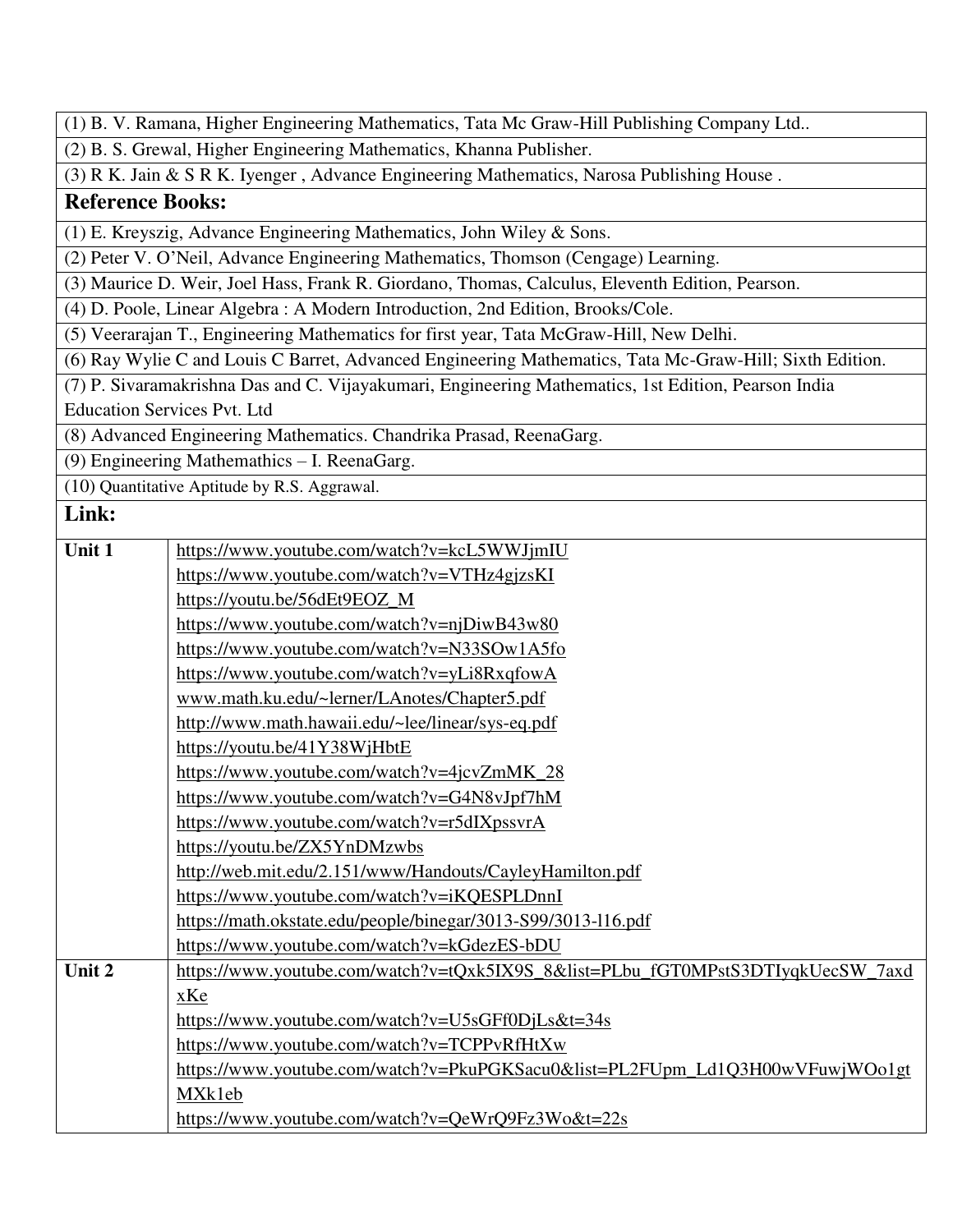|        | https://www.youtube.com/watch?v=5dFrWCE6bHg                                      |
|--------|----------------------------------------------------------------------------------|
|        | https://www.youtube.com/watch?v=WX6O9TiFYsA&t=110s                               |
|        | https://www.youtube.com/watch?v=GII1ssdR2cg&list=PLhSp9OSVmeyK2yt8hdoo3Qze3O0Y67 |
|        | qaY                                                                              |
| Unit 3 | https://www.youtube.com/watch?v=6tQTRlbkbc8                                      |
|        | https://www.youtube.com/watch?v=McT-UsFx1Es                                      |
|        | https://www.youtube.com/watch?v=_1TNtFqiFQo                                      |
|        | https://www.youtube.com/watch?v=X6kp2o3mGtA                                      |
|        | https://www.youtube.com/watch?v=btLWNJdHzSQ                                      |
|        | https://www.youtube.com/watch?v=jiEaKYI0ATY                                      |
|        | https://www.youtube.com/watch?v=r6lDwJZmfGA                                      |
|        | https://www.youtube.com/watch?v=Jk9xMY4mPH8                                      |
|        | https://www.youtube.com/watch?v=fqq_UR4zhfI                                      |
|        | https://www.youtube.com/watch?v=G0V_yp0jz5c                                      |
|        | https://www.youtube.com/watch?v=9-tir2V3vYY                                      |
|        | https://www.youtube.com/watch?v=jGwA4hknYp4                                      |
| Unit 4 | https://www.youtube.com/watch?v=3BbrC9JcjOU                                      |
|        | https://www.youtube.com/watch?v=-DduB46CoZY                                      |
|        | https://www.youtube.com/watch?v=VvKAuFBJLs0                                      |
|        | https://www.youtube.com/watch?v=4rc3w1sGoNU                                      |
|        | https://www.youtube.com/watch?v=X6kp2o3mGtA&t=1003s                              |
|        | https://www.youtube.com/watch?v=wtY5fx6VMGQ&t=1151s                              |
|        | https://www.youtube.com/watch?v=-I3HUeHi1Ys&t=1933s                              |
|        | https://www.youtube.com/watch?v=kfv9h3c46CI                                      |
|        | https://www.youtube.com/watch?v=9_m36W3cK74                                      |
|        | https://www.youtube.com/watch?v=HQM7XMd5QQo                                      |
|        | - https://www.GovernmentAdda.com                                                 |
| Unit 5 | https://www.GovernmentAdda.com                                                   |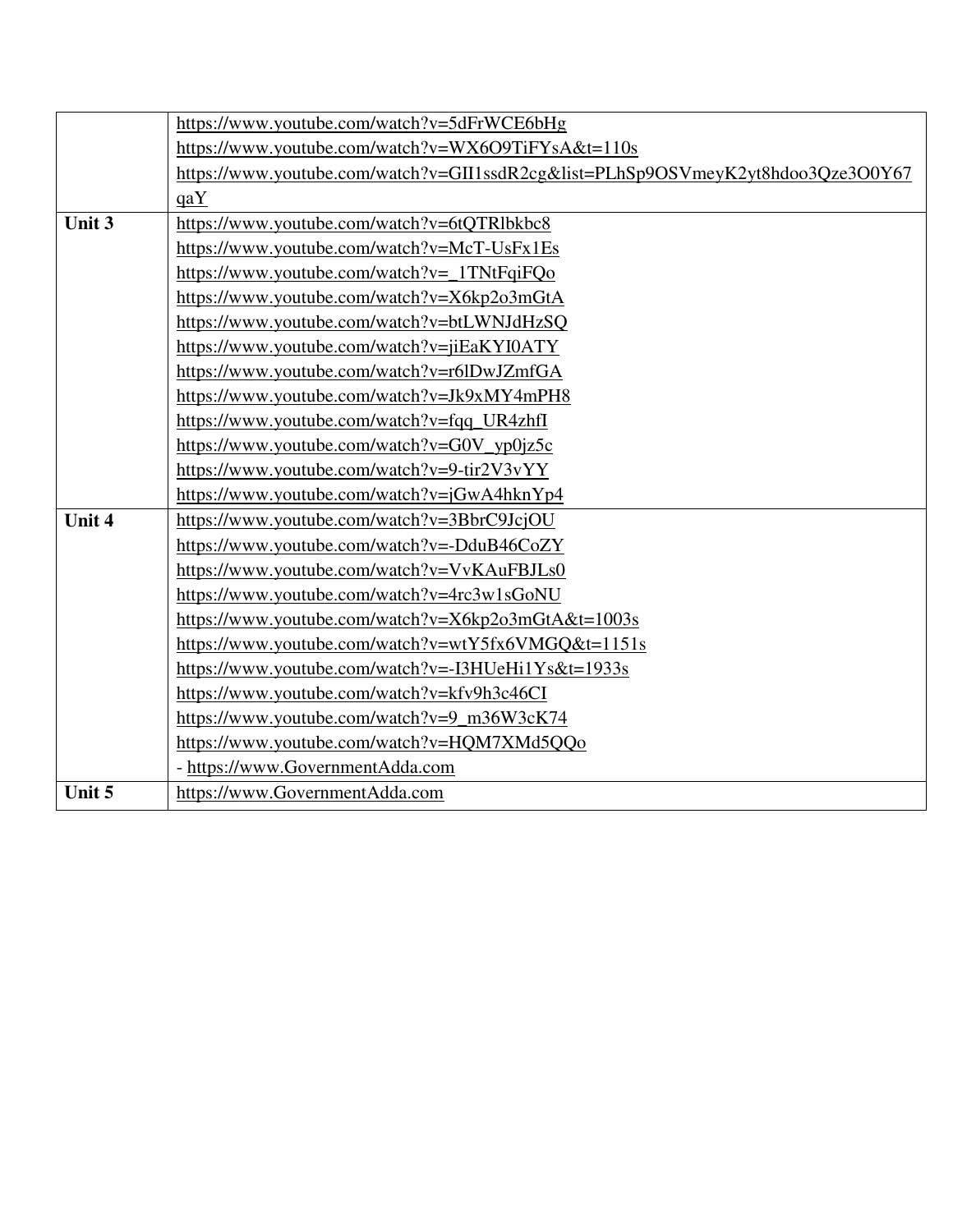| <b>B. TECH FIRST YEAR</b>                                                                      |  |                                                                                                           |   |              |          |                                                                                             |  |  |  |  |  |  |  |
|------------------------------------------------------------------------------------------------|--|-----------------------------------------------------------------------------------------------------------|---|--------------|----------|---------------------------------------------------------------------------------------------|--|--|--|--|--|--|--|
| <b>Course Code</b>                                                                             |  | <b>AAS0102</b>                                                                                            | L | T            | P        | <b>Credit</b>                                                                               |  |  |  |  |  |  |  |
| <b>Course Title</b>                                                                            |  | <b>Engineering Chemistry</b>                                                                              | 3 | $\mathbf{1}$ | $\bf{0}$ | $\overline{\mathbf{4}}$                                                                     |  |  |  |  |  |  |  |
| Course objective:                                                                              |  |                                                                                                           |   |              |          |                                                                                             |  |  |  |  |  |  |  |
| $\mathbf{1}$                                                                                   |  | The course let students gain knowledge on existing and future fuels and their                             |   |              |          |                                                                                             |  |  |  |  |  |  |  |
|                                                                                                |  | calorific values                                                                                          |   |              |          |                                                                                             |  |  |  |  |  |  |  |
| $\overline{2}$                                                                                 |  | The course explains the major water problems and their treatment. Applications                            |   |              |          |                                                                                             |  |  |  |  |  |  |  |
|                                                                                                |  | of Phase Rule in heterogeneous system.                                                                    |   |              |          |                                                                                             |  |  |  |  |  |  |  |
| 3                                                                                              |  | The course provides basic concepts of Electrochemistry and Cements. It also                               |   |              |          |                                                                                             |  |  |  |  |  |  |  |
|                                                                                                |  | provides basic knowledge about corrosion and their prevention methods.                                    |   |              |          |                                                                                             |  |  |  |  |  |  |  |
| $\overline{4}$                                                                                 |  | The course relies on elementary preparation and application of polymers and                               |   |              |          |                                                                                             |  |  |  |  |  |  |  |
|                                                                                                |  | future polymers. Applications of Organometallic compounds.                                                |   |              |          |                                                                                             |  |  |  |  |  |  |  |
| 5                                                                                              |  | The course intends to provide an overview of Molecular orbital theory and                                 |   |              |          |                                                                                             |  |  |  |  |  |  |  |
|                                                                                                |  | basic concepts of spectroscopic techniques.                                                               |   |              |          |                                                                                             |  |  |  |  |  |  |  |
| Pre-requisites:                                                                                |  |                                                                                                           |   |              |          |                                                                                             |  |  |  |  |  |  |  |
|                                                                                                |  | <b>Course Contents / Syllabus</b>                                                                         |   |              |          |                                                                                             |  |  |  |  |  |  |  |
| <b>FUEL &amp; CHEMISTRY IN DAILY LIFE</b><br><b>UNIT-I</b>                                     |  |                                                                                                           |   |              | 9 hours  |                                                                                             |  |  |  |  |  |  |  |
|                                                                                                |  | Fuels: Characteristics of Good Fuel, Classification of fuels, Calorific Values (HCV & LCV and their       |   |              |          |                                                                                             |  |  |  |  |  |  |  |
|                                                                                                |  | relationship), Determination of Calorific values (bomb calorimeter & Dulong's method), Analysis           |   |              |          |                                                                                             |  |  |  |  |  |  |  |
|                                                                                                |  | of Coal, Biogas: Composition and its application, Introduction of Bharat Stage Emission Standard          |   |              |          |                                                                                             |  |  |  |  |  |  |  |
|                                                                                                |  | (BSES )System. Lubricants- Classification, mechanism, and applications                                    |   |              |          |                                                                                             |  |  |  |  |  |  |  |
|                                                                                                |  | Chemistry in daily life: Hand sanitizers, surface sanitizers, Way to know content & composition of        |   |              |          |                                                                                             |  |  |  |  |  |  |  |
| daily needs.                                                                                   |  |                                                                                                           |   |              |          |                                                                                             |  |  |  |  |  |  |  |
| <b>UNIT-II</b>                                                                                 |  | WATER CHEMISTRY AND PHASE RULE                                                                            |   |              |          | 9 hours                                                                                     |  |  |  |  |  |  |  |
|                                                                                                |  | Potable Water, Hardness of water: Causes, types of hardness, Disadvantage of hard water,                  |   |              |          |                                                                                             |  |  |  |  |  |  |  |
|                                                                                                |  | expression of hardness - Units, CaCO <sub>3</sub> Equivalence concept, Boiler Feed Water, Boiler trouble, |   |              |          |                                                                                             |  |  |  |  |  |  |  |
|                                                                                                |  | Calgon Conditioning, Techniques for water softening: Lime-Soda, Zeolite, Ion- exchange resin,             |   |              |          |                                                                                             |  |  |  |  |  |  |  |
|                                                                                                |  | Reverse Osmosis (RO). Comparison between traditional water filters and RO.                                |   |              |          |                                                                                             |  |  |  |  |  |  |  |
|                                                                                                |  | Phase Rule and its application to Water System.                                                           |   |              |          |                                                                                             |  |  |  |  |  |  |  |
| <b>UNIT-III</b>                                                                                |  | ELECTROCHEMISTRY AND SOLID CHEMISTRY                                                                      |   |              |          | 9 hours                                                                                     |  |  |  |  |  |  |  |
|                                                                                                |  | Electrochemistry: Galvanic cell, Electrode Potential, Lead storage battery, $H_2-O_2$ Fuel Cell, Concept  |   |              |          |                                                                                             |  |  |  |  |  |  |  |
|                                                                                                |  | of lithium ion batteries and its application, chemical concepts of air bags in automobiles.               |   |              |          |                                                                                             |  |  |  |  |  |  |  |
|                                                                                                |  | Metallic Corrosion: causes and its Prevention.                                                            |   |              |          |                                                                                             |  |  |  |  |  |  |  |
| Band theory of solids. Liquid crystals and its applications.                                   |  |                                                                                                           |   |              |          |                                                                                             |  |  |  |  |  |  |  |
| <b>UNIT-IV</b>                                                                                 |  | POLYMERS AND THEIR APPLICATIONS                                                                           |   |              |          | <b>9 hours</b>                                                                              |  |  |  |  |  |  |  |
|                                                                                                |  | Polymers: Basic concepts of polymer- Blends and composites. Conducting and Biodegradable                  |   |              |          |                                                                                             |  |  |  |  |  |  |  |
| Polymers, Preparations and applications of some industrially important Polymers: Thermosetting |  |                                                                                                           |   |              |          |                                                                                             |  |  |  |  |  |  |  |
|                                                                                                |  |                                                                                                           |   |              |          | Polymers (Bakelite, Melamine: Urea-Formaldehyde Resins), Elastomers (Natural rubber and its |  |  |  |  |  |  |  |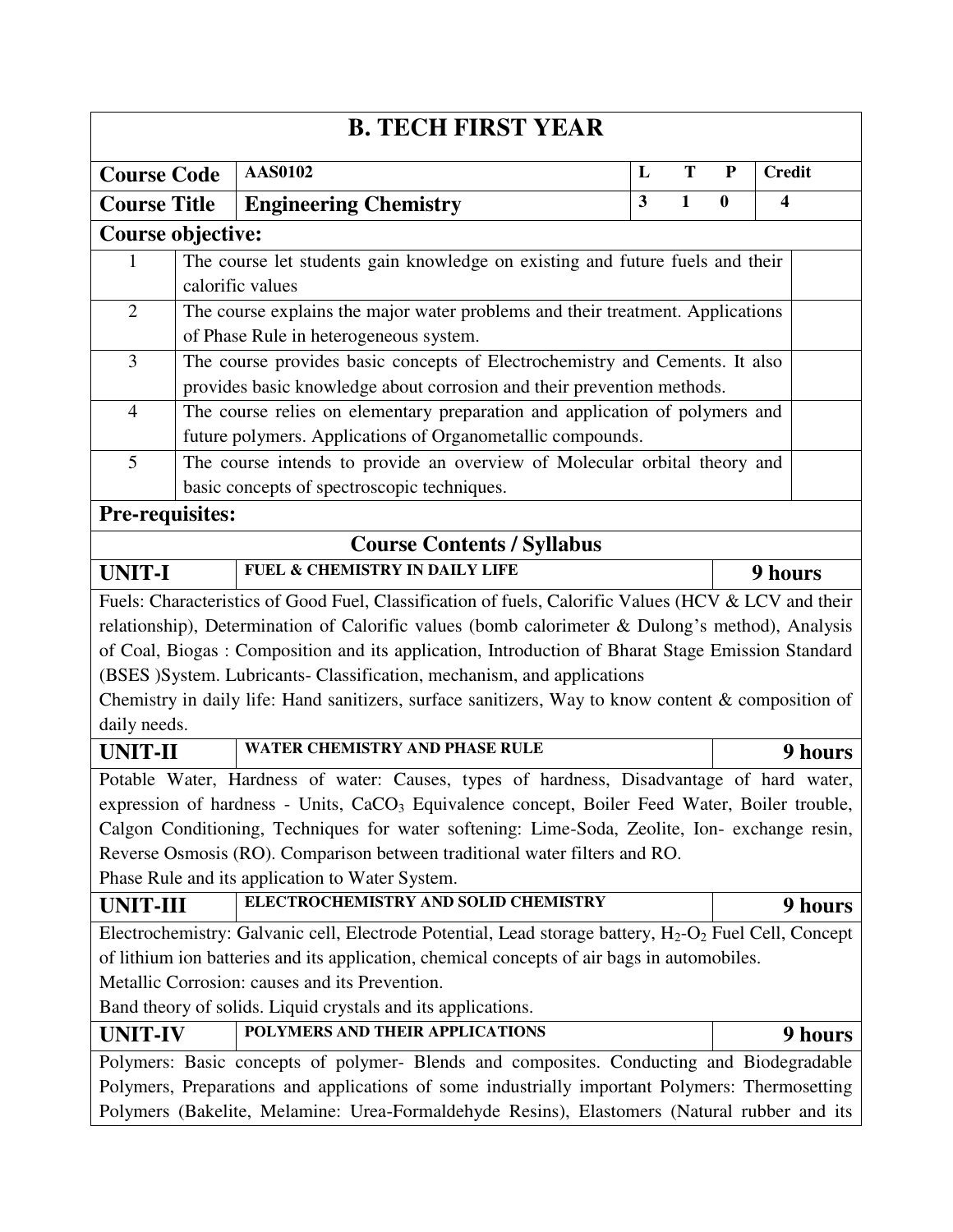| vulcanization, Buna N, Buna S, Neoprene), synthetic Fibers (Nylon6, Nylon 6,6, Terylene). |                                                                                          |                                                                                                  |         |  |  |  |  |
|-------------------------------------------------------------------------------------------|------------------------------------------------------------------------------------------|--------------------------------------------------------------------------------------------------|---------|--|--|--|--|
| <b>UNIT-V</b>                                                                             |                                                                                          | SPECTROSCOPIC TECHNIQUE AND ADVANCE METERIALS                                                    | 9 hours |  |  |  |  |
|                                                                                           |                                                                                          | Point defects in Crystals. Structure, applications of Fullerenes, Semiconductor Materials, Basic |         |  |  |  |  |
|                                                                                           |                                                                                          | Concept of Smart materials, Concepts of Nano-Materials and its applications.                     |         |  |  |  |  |
|                                                                                           | Elementary ideas and simple applications of UV-Visible, IR and Raman spectral Techniques |                                                                                                  |         |  |  |  |  |
| <b>Course outcome:</b>                                                                    |                                                                                          |                                                                                                  |         |  |  |  |  |
| CO <sub>1</sub>                                                                           | Understand the concept of fuel, their calorific value and it's usage                     |                                                                                                  |         |  |  |  |  |
| CO <sub>2</sub>                                                                           |                                                                                          | Develop the understanding to apply the principles of water chemistry to the water                |         |  |  |  |  |
|                                                                                           | treatment                                                                                |                                                                                                  |         |  |  |  |  |
| CO <sub>3</sub>                                                                           |                                                                                          | Apply concepts of Electrochemistry, corrosion and their prevention methods with cement           |         |  |  |  |  |
|                                                                                           |                                                                                          | manufacturing                                                                                    |         |  |  |  |  |
| CO <sub>4</sub>                                                                           |                                                                                          | Understand elementary preparation and application of polymers and Organometallic                 |         |  |  |  |  |
|                                                                                           | compounds.                                                                               |                                                                                                  |         |  |  |  |  |
| CO <sub>5</sub>                                                                           |                                                                                          | Understand Molecular orbital theory and simplified concepts of spectroscopic techniques          |         |  |  |  |  |
| <b>Text books</b>                                                                         |                                                                                          |                                                                                                  |         |  |  |  |  |
|                                                                                           |                                                                                          | 1. Chemistry for Engineers, by S. Vairam and Suba Ramesh; Wiley India                            |         |  |  |  |  |
|                                                                                           |                                                                                          | 2. Engineering Chemistry by Sunita rattan; Ketson Publications                                   |         |  |  |  |  |
|                                                                                           |                                                                                          | 3. Engineering Chemistry, by E.R. Nagarajan; Wiley India                                         |         |  |  |  |  |
|                                                                                           |                                                                                          | 4. Concise Inorganic Chemistry by J.D. Lee; Wiley India                                          |         |  |  |  |  |
| <b>Reference Books</b>                                                                    |                                                                                          |                                                                                                  |         |  |  |  |  |
|                                                                                           |                                                                                          | 1. Textbook of Engineering Chemistry by Dr. Gopal Krishna Bhatt, Acme Publishers                 |         |  |  |  |  |
|                                                                                           |                                                                                          | 2. Chemistry (9th ed), by Raymond Chang, Tata McGraw-Hill                                        |         |  |  |  |  |
|                                                                                           |                                                                                          | 3. Chemistry Concepts and Applications by Steven S. Zumdahl; Cengage Learning                    |         |  |  |  |  |
|                                                                                           |                                                                                          | 4. Engineering Chemistry Author: Abhijit Mallick, Viva Books                                     |         |  |  |  |  |
|                                                                                           |                                                                                          | 5. Text Book of Engineering Chemistry by Harsh Malhotra; Sonali Publications                     |         |  |  |  |  |
|                                                                                           |                                                                                          | 6. Organic Chemistry (6 ed) by Morrison & Boyd; Pearson Education                                |         |  |  |  |  |
|                                                                                           |                                                                                          | 7. Physical Chemistry by Gordon M. Barrow; Mc-Graw Hill                                          |         |  |  |  |  |
| 8. Organic Chemistry, Volume 1(6 ed) & 2 (5ed) by I. L. Finar; Pearson Education          |                                                                                          |                                                                                                  |         |  |  |  |  |
|                                                                                           |                                                                                          | 9. Atkins' Physical Chemistry by Peter Atkins & Julio De Paula; Oxford University Press          |         |  |  |  |  |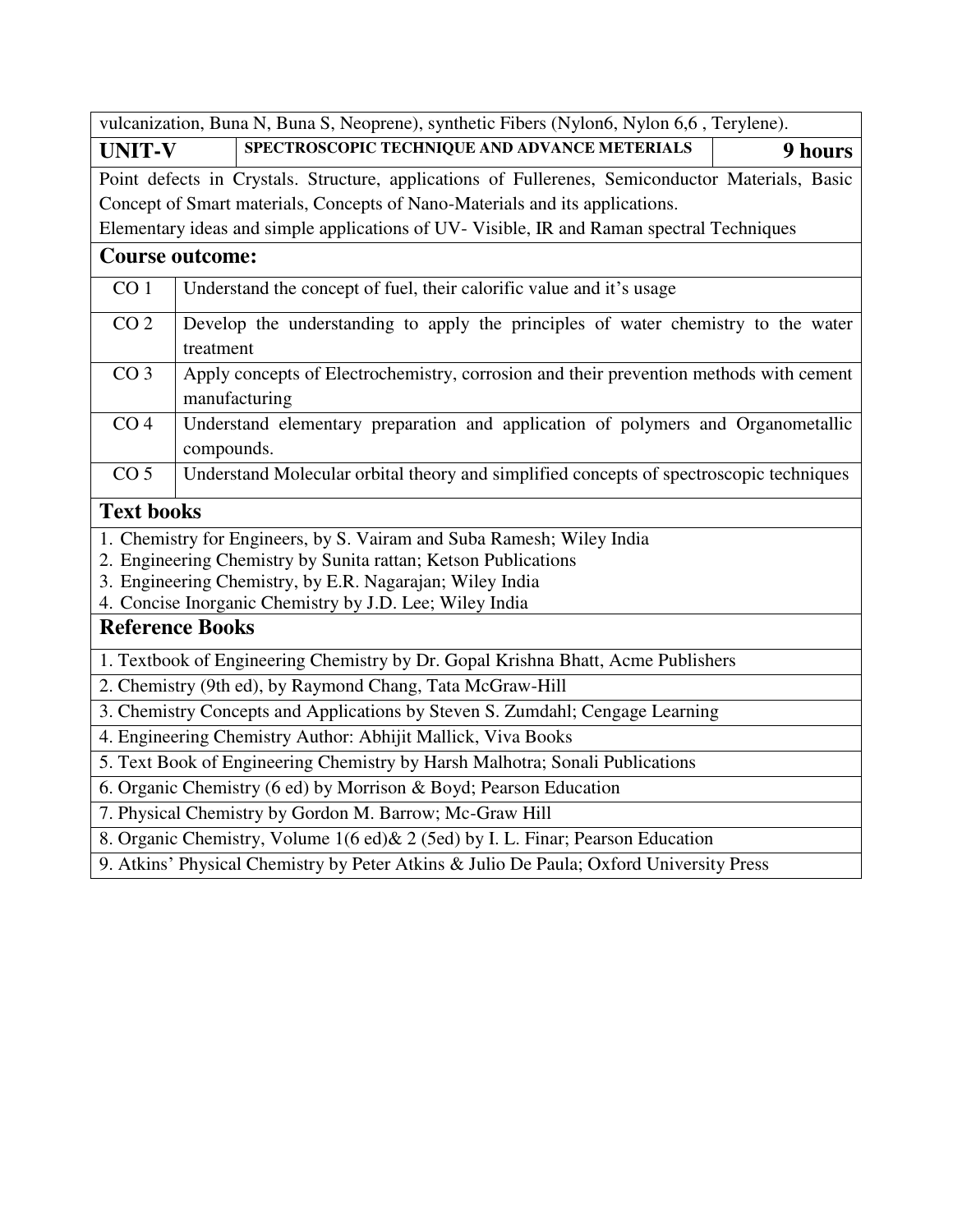|                          |                                                                                                                                                  | <b>B. TECH FIRST YEAR</b>                                                                                                     |   |          |                  |               |  |  |  |
|--------------------------|--------------------------------------------------------------------------------------------------------------------------------------------------|-------------------------------------------------------------------------------------------------------------------------------|---|----------|------------------|---------------|--|--|--|
| <b>Course Code</b>       |                                                                                                                                                  | <b>ACSE0101</b>                                                                                                               | L | T        | ${\bf P}$        | <b>Credit</b> |  |  |  |
| <b>Course Title</b>      |                                                                                                                                                  | <b>Problem solving using Python</b>                                                                                           | 3 | $\bf{0}$ | $\boldsymbol{0}$ | 3             |  |  |  |
| <b>Course objective:</b> |                                                                                                                                                  |                                                                                                                               |   |          |                  |               |  |  |  |
| 1                        | To impart knowledge of basic building blocks of Python programming                                                                               |                                                                                                                               |   |          |                  |               |  |  |  |
| $\overline{2}$           | To provide skills to design algorithms for problem solving                                                                                       |                                                                                                                               |   |          |                  |               |  |  |  |
| 3                        | To impart the knowledge of implementation and debugging of basic programs in Python                                                              |                                                                                                                               |   |          |                  |               |  |  |  |
| $\overline{4}$           | To disseminate the knowledge of basic data structures                                                                                            |                                                                                                                               |   |          |                  |               |  |  |  |
| 5                        |                                                                                                                                                  | To provide the knowledge of file system concepts and its application in data handling                                         |   |          |                  |               |  |  |  |
|                          |                                                                                                                                                  | <b>Pre-requisites:</b> Students are expected to be able to open command prompt window or terminal                             |   |          |                  |               |  |  |  |
|                          |                                                                                                                                                  | window, edit a text file, download and install software, and understand basic programming concepts.                           |   |          |                  |               |  |  |  |
|                          |                                                                                                                                                  | <b>Course Contents / Syllabus</b>                                                                                             |   |          |                  |               |  |  |  |
| <b>UNIT-I</b>            |                                                                                                                                                  | <b>Basics of python programming</b>                                                                                           |   |          |                  | 8 hours       |  |  |  |
|                          |                                                                                                                                                  | Introduction: Introduction to computer system, algorithms, Ethics and IT policy in company, Feature                           |   |          |                  |               |  |  |  |
|                          |                                                                                                                                                  | of object-oriented programming, A Brief History of Python, Applications areas of python, The                                  |   |          |                  |               |  |  |  |
|                          |                                                                                                                                                  | Programming Cycle for Python, Python IDE, Interacting with Python Programs.                                                   |   |          |                  |               |  |  |  |
|                          |                                                                                                                                                  | Elements of Python: keywords and identifiers, variables, data types and type conversion, operators in                         |   |          |                  |               |  |  |  |
|                          |                                                                                                                                                  | python, expressions in python, strings.                                                                                       |   |          |                  |               |  |  |  |
| <b>UNIT-II</b>           |                                                                                                                                                  | <b>Decision Control Statements</b>                                                                                            |   |          |                  | 8 hours       |  |  |  |
|                          |                                                                                                                                                  | Conditionals: Conditional statement in Python (if-else statement, its working and execution),                                 |   |          |                  |               |  |  |  |
|                          |                                                                                                                                                  | Nested-if statement and elif statement in Python, Expression Evaluation & Float Representation.                               |   |          |                  |               |  |  |  |
|                          |                                                                                                                                                  | Loops: Purpose and working of loops, while loop, For Loop, Nested Loops, Break and Continue, pass                             |   |          |                  |               |  |  |  |
| statement.               |                                                                                                                                                  |                                                                                                                               |   |          |                  |               |  |  |  |
| <b>UNIT-III</b>          |                                                                                                                                                  | <b>Function and Modules</b>                                                                                                   |   |          |                  | 8 hours       |  |  |  |
|                          |                                                                                                                                                  | Introduction of Function, calling a function, Function arguments, built in function, scope rules,                             |   |          |                  |               |  |  |  |
|                          |                                                                                                                                                  | Passing function to a function, recursion, Lambda functions                                                                   |   |          |                  |               |  |  |  |
|                          |                                                                                                                                                  | Modules and Packages: Importing Modules, writing own modules, Standard library modules, dir()<br>Function, Packages in Python |   |          |                  |               |  |  |  |
|                          |                                                                                                                                                  |                                                                                                                               |   |          |                  |               |  |  |  |
| <b>UNIT-IV</b>           |                                                                                                                                                  | <b>BasicData structures in Python</b>                                                                                         |   |          |                  | 8 hours       |  |  |  |
|                          |                                                                                                                                                  | Strings: Basic operations, IndexingandSlicing of Strings, Comparing strings, Regular expressions.<br>Structure:               |   |          |                  |               |  |  |  |
| Python                   | <b>BasicData</b>                                                                                                                                 | Sequence,<br>Unpacking<br>Sequences,<br>Lists, ListComprehension, Looping in lists, Tuples, Sets, Dictionaries                |   | Mutable  |                  | Sequences,    |  |  |  |
| <b>UNIT-V</b>            |                                                                                                                                                  | <b>File and Exception handling</b>                                                                                            |   |          |                  | 8 hours       |  |  |  |
|                          |                                                                                                                                                  |                                                                                                                               |   |          |                  |               |  |  |  |
|                          | Files and Directories: Introduction to File Handling in Python, Reading and Writing files, Additional<br>file methods, Working with Directories. |                                                                                                                               |   |          |                  |               |  |  |  |
|                          |                                                                                                                                                  | Exception Handling, Errors, Run Time Errors, Handling IO Exception, Try-except statement, Raise,                              |   |          |                  |               |  |  |  |
| Assert                   |                                                                                                                                                  |                                                                                                                               |   |          |                  |               |  |  |  |
|                          |                                                                                                                                                  | Searching & Sorting: Simple search & Binary search, Selection Sort, Merge Sort                                                |   |          |                  |               |  |  |  |
|                          |                                                                                                                                                  |                                                                                                                               |   |          |                  |               |  |  |  |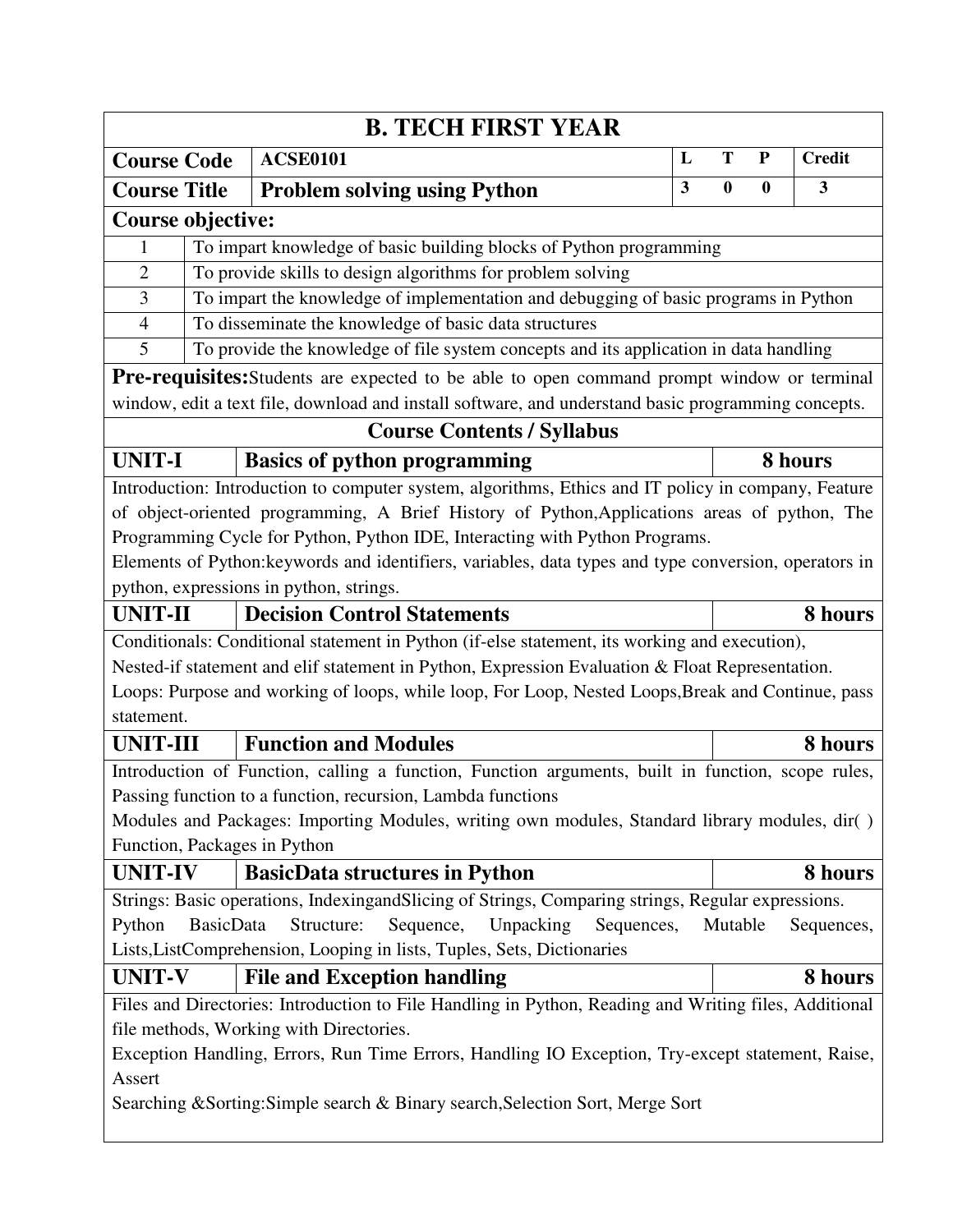| At the end of course, the student will be able to<br><b>Course outcome:</b> |                                                                                                                                 |            |  |  |  |  |  |  |
|-----------------------------------------------------------------------------|---------------------------------------------------------------------------------------------------------------------------------|------------|--|--|--|--|--|--|
| CO <sub>1</sub>                                                             | Write simple python programs.                                                                                                   | $K_2, K_3$ |  |  |  |  |  |  |
| CO <sub>2</sub>                                                             | Develop python programs using decision control statements                                                                       | $K_3, K_6$ |  |  |  |  |  |  |
| CO <sub>3</sub>                                                             | Implement user defined functions and modules in python                                                                          | $K_2$      |  |  |  |  |  |  |
| CO <sub>4</sub>                                                             | Implement python data structures -lists, tuples, set, dictionaries                                                              | $K_3$      |  |  |  |  |  |  |
| CO <sub>5</sub>                                                             | Perform input/output operations with files in python and implement<br>searching, sorting and merging algorithms                 | $K_3, K_4$ |  |  |  |  |  |  |
| <b>Text books</b>                                                           |                                                                                                                                 |            |  |  |  |  |  |  |
|                                                                             | (1) Magnus Lie Hetland, "Beginning Python-From Novice to Professional"-Third Edition, Apress                                    |            |  |  |  |  |  |  |
|                                                                             | (2) Python Programming using Problem solving approach by ReemaThareja OXFORD                                                    |            |  |  |  |  |  |  |
| Higher education                                                            |                                                                                                                                 |            |  |  |  |  |  |  |
|                                                                             | (3) Kenneth A. Lambert, -Fundamentals of Python: First Programs, CENGAGE Learning, 2012.                                        |            |  |  |  |  |  |  |
| <b>Reference Books</b>                                                      |                                                                                                                                 |            |  |  |  |  |  |  |
|                                                                             | (1) John V Guttag, -Introduction to Computation and Programming Using Python", Revised and<br>expanded Edition, MIT Press, 2013 |            |  |  |  |  |  |  |
|                                                                             | (2) Charles Dierbach, -Introduction to Computer Science using Python: A Computational Problem                                   |            |  |  |  |  |  |  |
|                                                                             | Solving Focus, Wiley India Edition, 2013.                                                                                       |            |  |  |  |  |  |  |
| (3)                                                                         | Allen B. Downey, "Think Python: How to Think Like a Computer Scientist", 2nd edition,                                           |            |  |  |  |  |  |  |
|                                                                             | Updated for Python 3, Shroff/O'Reilly Publishers, 2016                                                                          |            |  |  |  |  |  |  |
|                                                                             | (4) Robert Sedgewick, Kevin Wayne, Robert Dondero: Introduction to Programming in Python: An                                    |            |  |  |  |  |  |  |
|                                                                             | Inter-disciplinary Approach, Pearson India Education Services Pvt. Ltd., 2016.                                                  |            |  |  |  |  |  |  |
|                                                                             | (5) Timothy A. Budd, -Exploring Pythonl, Mc-Graw Hill Education (India) Private Ltd., 2015.                                     |            |  |  |  |  |  |  |
|                                                                             | (6) Guido van Rossum and Fred L. Drake Jr, -An Introduction to Python - Revised and updated for                                 |            |  |  |  |  |  |  |
|                                                                             | Python 3.2, Network Theory Ltd., 2011.                                                                                          |            |  |  |  |  |  |  |
|                                                                             | <b>E-book and E-Content</b>                                                                                                     |            |  |  |  |  |  |  |
| (1)<br>e182434771.html                                                      | https://www.pdfdrive.com/hacking-hacking-practical-guide-for-beginners-hacking-with-pythn-                                      |            |  |  |  |  |  |  |
|                                                                             | (2) https://www.pdfdrive.com/python-programming-python-programming-for-beginners-                                               | python-    |  |  |  |  |  |  |
|                                                                             | programming-for-intermediates-e180663309.html                                                                                   |            |  |  |  |  |  |  |
|                                                                             | (3)https://www.pdfdrive.com/python-algorithms-mastering-basic-algorithms-in-the-python-language-                                |            |  |  |  |  |  |  |
| e175246184.html                                                             |                                                                                                                                 |            |  |  |  |  |  |  |
| (4)                                                                         | https://www.pdfdrive.com/python-algorithms-mastering-basic-algorithms-in-the-python-                                            |            |  |  |  |  |  |  |
|                                                                             | language-e160968277.html                                                                                                        |            |  |  |  |  |  |  |
|                                                                             | (5) https://docs.python.org/3/library/index.html                                                                                |            |  |  |  |  |  |  |
|                                                                             | (6) https://www.w3schools.com/python/                                                                                           |            |  |  |  |  |  |  |
| (7) https://www.py4e.com/materials                                          |                                                                                                                                 |            |  |  |  |  |  |  |
| <b>Reference Links</b>                                                      |                                                                                                                                 |            |  |  |  |  |  |  |
|                                                                             | Unit-1 https://nptel.ac.in/courses/106/106/106106182/                                                                           |            |  |  |  |  |  |  |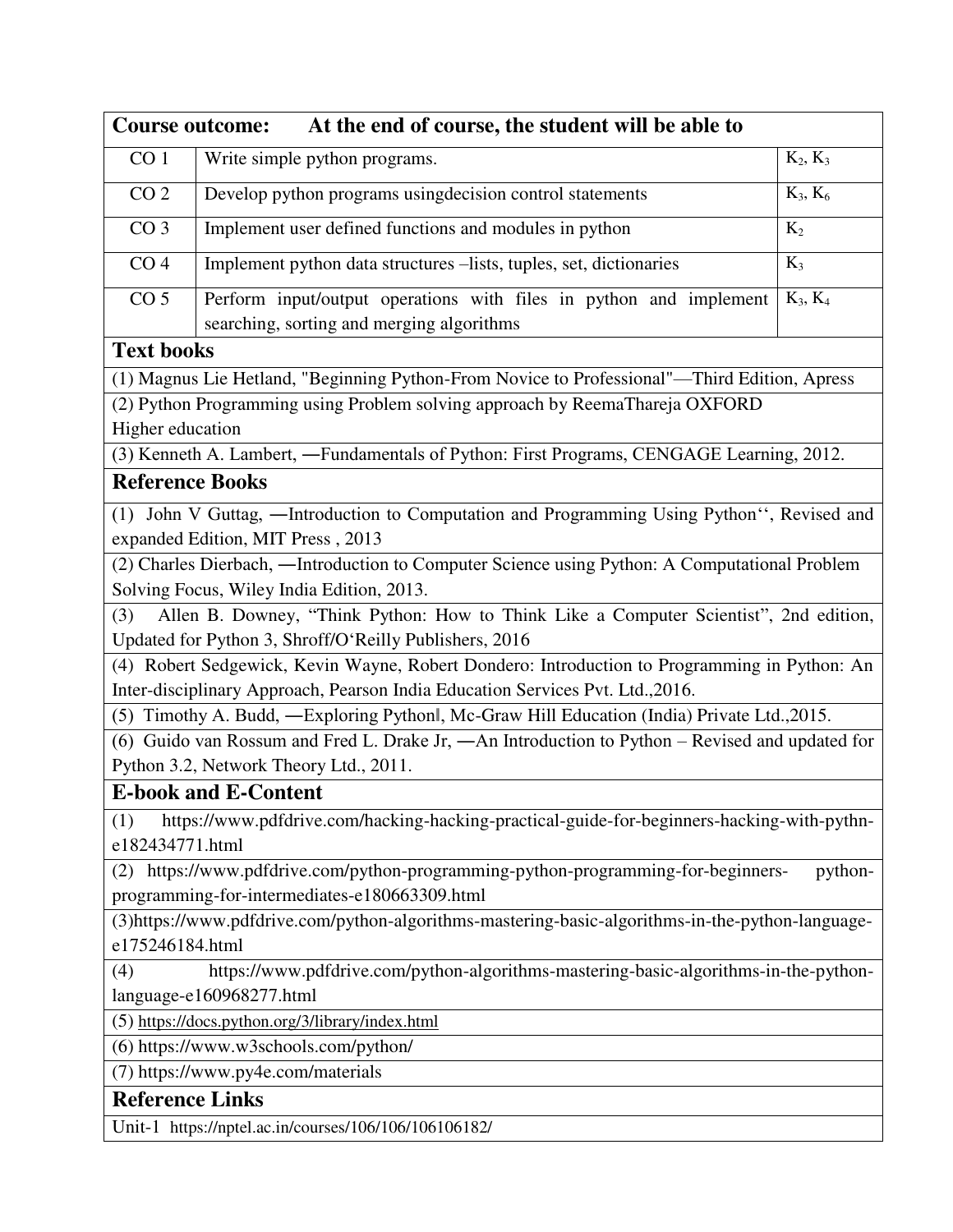Unit-2 [https://nptel.ac.in/courses/106/106/106106212/](https://nptel.ac.in/courses/106/106/106106145/)

Unit-3 https://nptel.ac.in/courses/106/106/106106145/

Unit-4- https://nptel.ac.in/courses/106/106/106106145/

Unit-5- https://nptel.ac.in/courses/106/106/106106145/

[Unit-2]- https://www.youtube.com/watch?v=PqFKRqpHrjw

[Unit – 3]- <https://www.youtube.com/watch?v=m9n2f9lhtrw>

https://www.youtube.com/watch?v=oSPMmeaiQ68

[Unit 4]- https://www.youtube.com/watch?v=ixEeeNjjOJ0&t=4s

[Unit-5]- https://www.youtube.com/watch?v=NMTEjQ8-AJM

After Completing Course Student may get certification in python using following links:

Link for Certification:

[https://swayam.gov.in/nd1\\_noc19\\_cs41/preview](https://swayam.gov.in/nd1_noc19_cs41/preview)

https://aktu.ict.iitk.ac.in/courses/python-programming-a-practical-approach/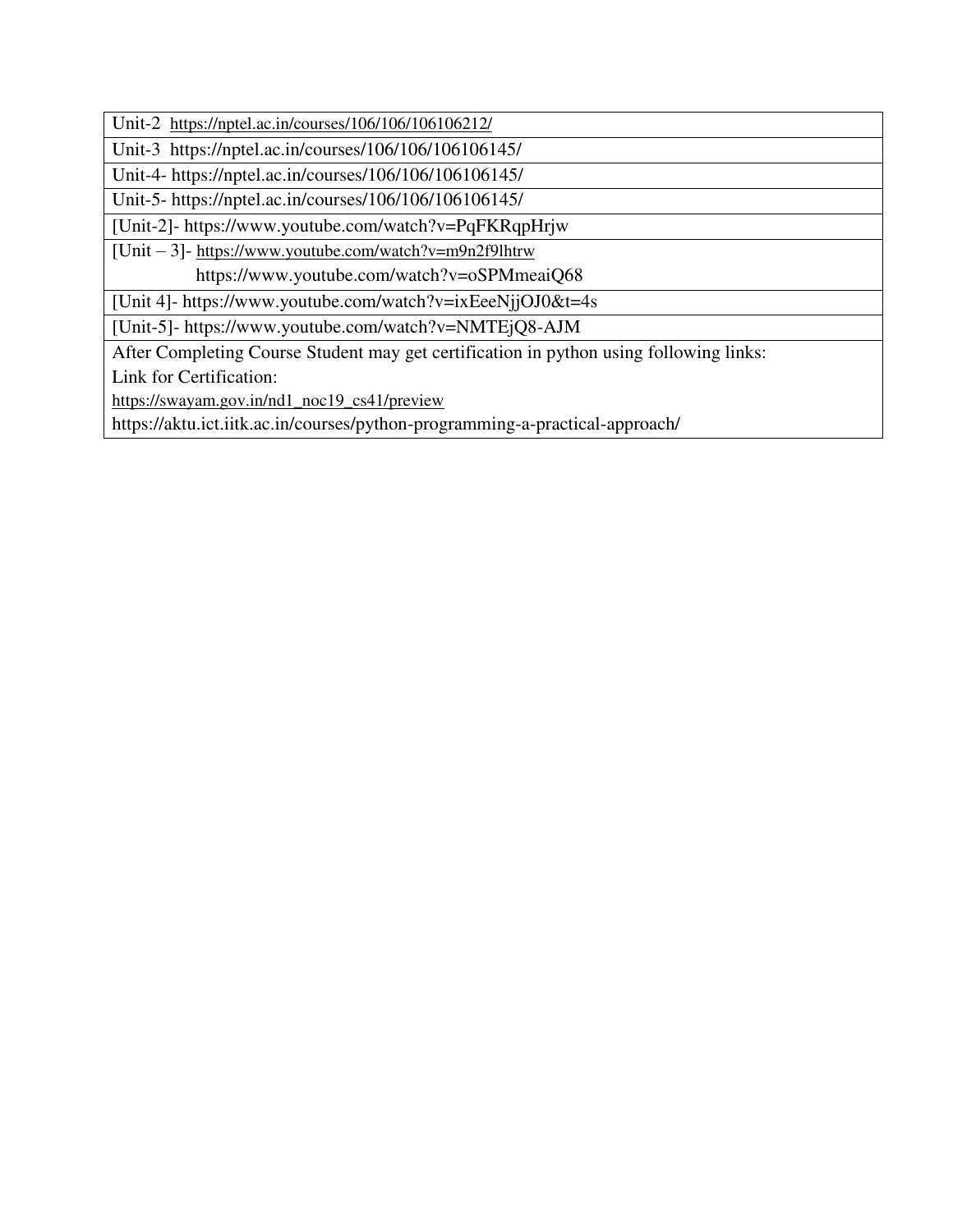|                | <b>B. TECH FIRST YEAR</b>                                                                                                                                                                                   |                                                                                                                                                                  |                |            |                |                 |  |  |  |  |
|----------------|-------------------------------------------------------------------------------------------------------------------------------------------------------------------------------------------------------------|------------------------------------------------------------------------------------------------------------------------------------------------------------------|----------------|------------|----------------|-----------------|--|--|--|--|
|                | <b>Course Code</b>                                                                                                                                                                                          | <b>AASL0101</b>                                                                                                                                                  |                | L T P      |                | <b>Credit</b>   |  |  |  |  |
|                | <b>Course Title</b>                                                                                                                                                                                         | <b>Professional Communication</b>                                                                                                                                | $\overline{2}$ | $0\quad 0$ |                | $\overline{2}$  |  |  |  |  |
|                | Course objective:                                                                                                                                                                                           |                                                                                                                                                                  |                |            |                |                 |  |  |  |  |
| 1              |                                                                                                                                                                                                             | The objective of the course is to ensure that the students can communicate<br>effectively, in clear and correct English, in a style appropriate to the occasion. |                |            |                |                 |  |  |  |  |
| 2              | The course provides a foundation in the four basic skills LSRW (Listening,<br>$\bullet$<br>Speaking, Reading, Writing) of language learning, aligned to an International<br>Business English Certification. |                                                                                                                                                                  |                |            |                |                 |  |  |  |  |
|                | <b>Pre-requisites:</b>                                                                                                                                                                                      |                                                                                                                                                                  |                |            |                |                 |  |  |  |  |
|                |                                                                                                                                                                                                             | The student should be able to communicate in basic English and have control over simple                                                                          |                |            |                |                 |  |  |  |  |
|                |                                                                                                                                                                                                             | grammatical structures of English.                                                                                                                               |                |            |                |                 |  |  |  |  |
|                |                                                                                                                                                                                                             | All the students must take an assessment exam to ascertain their level of skill in English and undergo                                                           |                |            |                |                 |  |  |  |  |
|                | a brief induction course in it.                                                                                                                                                                             | <b>Course Contents / Syllabus</b>                                                                                                                                |                |            |                |                 |  |  |  |  |
|                |                                                                                                                                                                                                             |                                                                                                                                                                  |                |            |                |                 |  |  |  |  |
| <b>UNIT-I</b>  |                                                                                                                                                                                                             | <b>Introduction &amp; Reading Skills</b>                                                                                                                         |                |            | <b>7 Hours</b> |                 |  |  |  |  |
|                | Introduction to ESP                                                                                                                                                                                         |                                                                                                                                                                  |                |            |                |                 |  |  |  |  |
| ➤              |                                                                                                                                                                                                             | Reading basics (skimming, scanning, churning, & assimilation)                                                                                                    |                |            |                |                 |  |  |  |  |
| ➤              | Reading comprehension                                                                                                                                                                                       |                                                                                                                                                                  |                |            |                |                 |  |  |  |  |
|                |                                                                                                                                                                                                             | Reading texts for paraphrasing & note making; diagram, chart, picture reading<br>$\triangleright$ Critical reading of texts through suggested list of books      |                |            |                |                 |  |  |  |  |
| <b>UNIT-II</b> |                                                                                                                                                                                                             | <b>Writing Skills</b>                                                                                                                                            |                |            |                | <b>10 Hours</b> |  |  |  |  |
|                |                                                                                                                                                                                                             |                                                                                                                                                                  |                |            |                |                 |  |  |  |  |
| ➤              |                                                                                                                                                                                                             | Vocabulary building - word formation; root words, prefixes &suffixes synonyms; antonyms;<br>homophones; abbreviations; one-word substitutes                      |                |            |                |                 |  |  |  |  |
| ➤              | Requisites of a good sentence                                                                                                                                                                               |                                                                                                                                                                  |                |            |                |                 |  |  |  |  |
|                |                                                                                                                                                                                                             | $\triangleright$ Common errors - subject-verb agreement and concord, tenses, articles, preposition; punctuation                                                  |                |            |                |                 |  |  |  |  |
|                | Paragraph writing                                                                                                                                                                                           |                                                                                                                                                                  |                |            |                |                 |  |  |  |  |
| ≻              |                                                                                                                                                                                                             | Basics of letter & email writing; notice & memo writing                                                                                                          |                |            |                |                 |  |  |  |  |
| UNIT-III       |                                                                                                                                                                                                             | <b>Listening Skills</b>                                                                                                                                          |                |            |                | 5 Hours         |  |  |  |  |
| ➤              | Process of listening                                                                                                                                                                                        |                                                                                                                                                                  |                |            |                |                 |  |  |  |  |
| ➤              | Types of listening                                                                                                                                                                                          |                                                                                                                                                                  |                |            |                |                 |  |  |  |  |
|                |                                                                                                                                                                                                             | Overcoming barriers to listening                                                                                                                                 |                |            |                |                 |  |  |  |  |
|                | Tips for effective listening                                                                                                                                                                                |                                                                                                                                                                  |                |            |                |                 |  |  |  |  |
|                | Exercises on listening skills                                                                                                                                                                               |                                                                                                                                                                  |                |            |                |                 |  |  |  |  |
| <b>UNIT-IV</b> |                                                                                                                                                                                                             | <b>Speaking Skills</b>                                                                                                                                           |                |            |                | 8 Hours         |  |  |  |  |
| ➤              | Skills of effective speaking                                                                                                                                                                                |                                                                                                                                                                  |                |            |                |                 |  |  |  |  |
| ➤              |                                                                                                                                                                                                             | Applied phonetics – phoneme, syllable, word accent                                                                                                               |                |            |                |                 |  |  |  |  |
|                |                                                                                                                                                                                                             | Stress, rhythm& intonation in English                                                                                                                            |                |            |                |                 |  |  |  |  |
|                |                                                                                                                                                                                                             | Neutral accent – difficulties of non-native speakers of English                                                                                                  |                |            |                |                 |  |  |  |  |
|                | Speaking with confidence                                                                                                                                                                                    |                                                                                                                                                                  |                |            |                |                 |  |  |  |  |
| <b>UNIT-V</b>  |                                                                                                                                                                                                             | <b>Public Speaking</b>                                                                                                                                           |                |            |                | 10 Hours        |  |  |  |  |
| ➤              |                                                                                                                                                                                                             | Components of effective speaking in the workplace                                                                                                                |                |            |                |                 |  |  |  |  |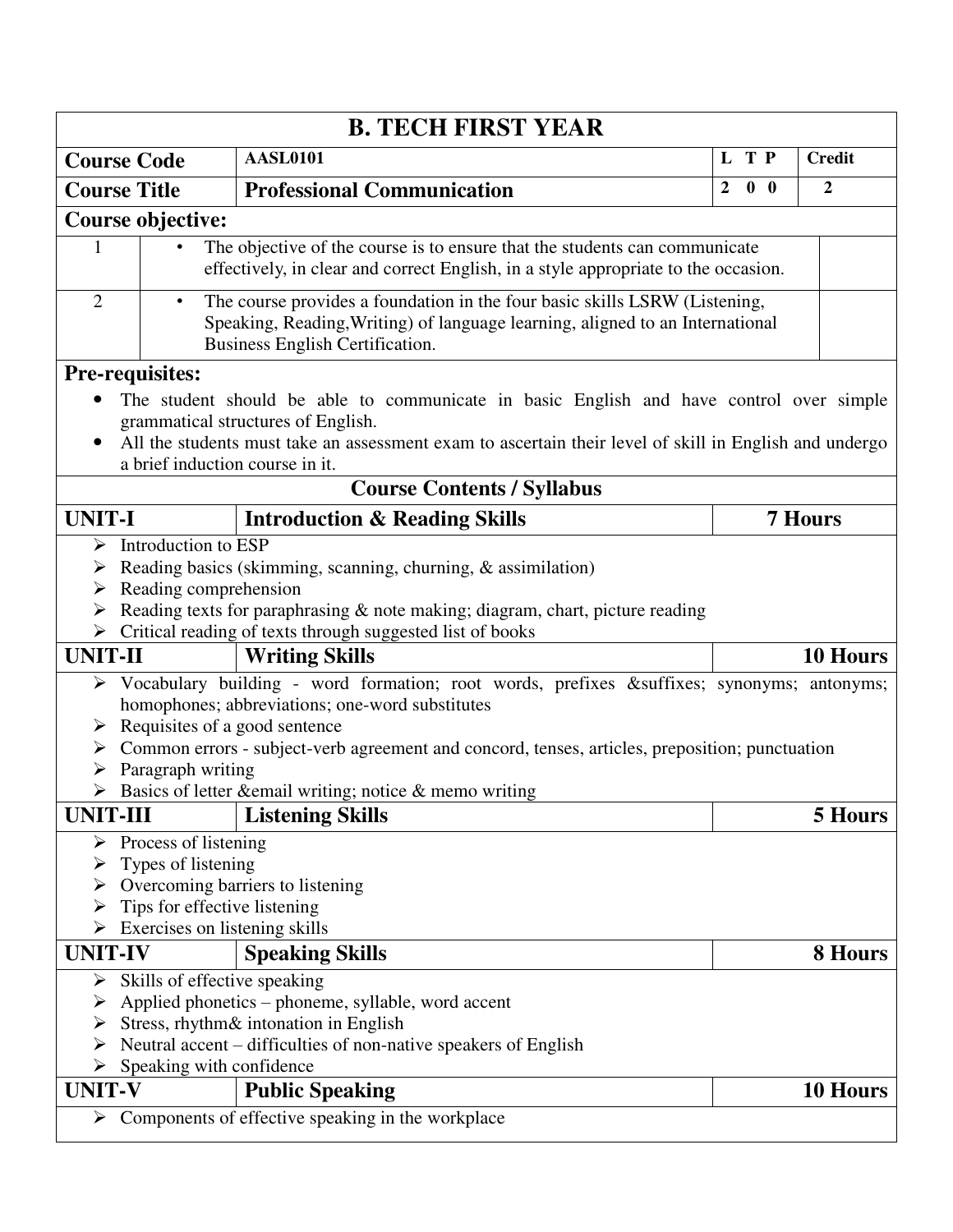- $\triangleright$  Public speaking Kinesics, Chronemics, Proxemics
- $\triangleright$  Voice dynamics
- $\triangleright$  Basics of Presentation, PPT support
- $\triangleright$  Online Presentations & Etiquette
- $\triangleright$  Facing an Interview

#### **Course outcome:**

At the end of the course students will be able to

| CO <sub>1</sub> | Understand the basic objective of the course and comprehend texts for professional   |  |
|-----------------|--------------------------------------------------------------------------------------|--|
|                 | reading tasks in preparation for an International Certification in Business English. |  |
| CO <sub>2</sub> | Write professionally in simple and correct English.                                  |  |
| CO <sub>3</sub> | Interpret listening tasks for better professional competence.                        |  |
| CO <sub>4</sub> | Recognize the elements of effective speaking with emphasis on applied phonetics.     |  |
| CO <sub>5</sub> | Apply the skill of speaking at the workplace.                                        |  |

### **Text books**

1. Cambridge English Business Benchmark (Pre-intermediate to Intermediate), 2nd edition, Norman Whitby, Cambridge University Press, 2006, UK.

2. Improve Your Writing ed. V.N. Arora and Laxmi Chandra, Oxford Univ. Press, 2001, New Delhi.

3. Technical Communication – Principles and Practices by Meenakshi Raman &Sangeeta Sharma, Oxford Univ. Press, 2016, New Delhi.

#### **Reference Books**

- 1. Talbot, Fiona. *Improve Your Global Business English* Kogan Page, 2012.
- 2. Leech Geoffrey.*Communicative Grammar ofEnglish*PearsonEducationHarlow, United Kingdom, 1994.
- 3. Sethi J. Course in Phonetics and Spoken EnglishPrentice Hall India Learning Private Limited; 2 edition (1999)

4. Rebecca Corfield. *Preparing the Perfect CV*. Kogan Page Publishers, 2009.

5. Anderson, Paul V. *Technical communication*. 8th ed. Cengage Learning, 2011.

6. IELTS 11: General Training with answers. Cambridge English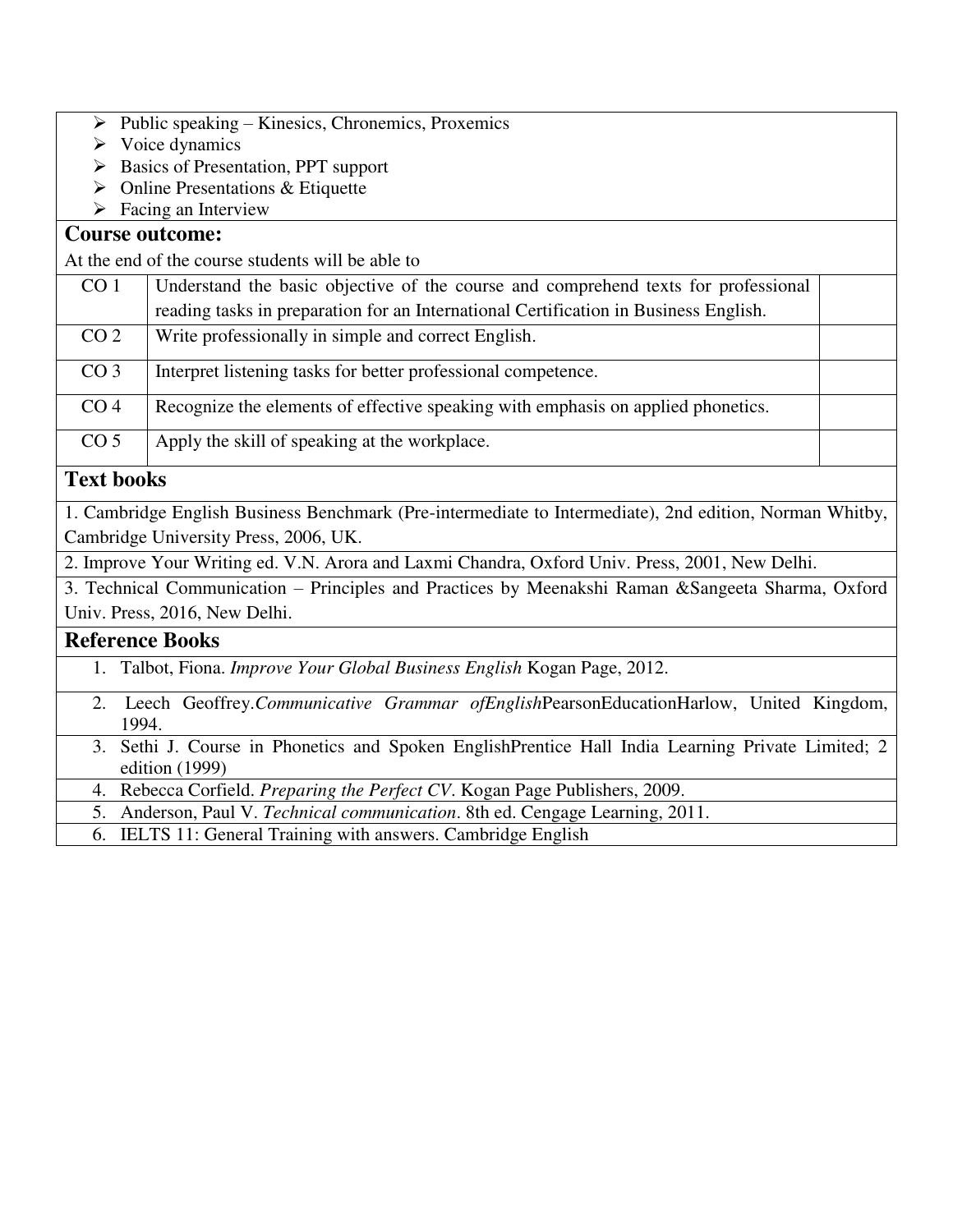| <b>B. TECH FIRST YEAR</b> |                                         |                                                                                          |                                                                |  |                |  |               |  |  |  |  |
|---------------------------|-----------------------------------------|------------------------------------------------------------------------------------------|----------------------------------------------------------------|--|----------------|--|---------------|--|--|--|--|
| <b>Course Code</b>        |                                         | <b>AAS0152</b>                                                                           | L                                                              |  | T P            |  | <b>Credit</b> |  |  |  |  |
| <b>Course Title</b>       |                                         | <b>Engineering Chemistry Lab</b>                                                         | $\boldsymbol{0}$                                               |  | 0 <sub>2</sub> |  | $\mathbf{1}$  |  |  |  |  |
|                           |                                         | <b>Suggested list of Experiment</b>                                                      |                                                                |  |                |  |               |  |  |  |  |
| Sr. No.                   | <b>Name of Experiment</b>               |                                                                                          |                                                                |  |                |  |               |  |  |  |  |
|                           |                                         | Determination of alkalinity in the given water sample.                                   |                                                                |  |                |  |               |  |  |  |  |
| $\overline{2}$            |                                         | Determination of temporary and permanent hardness in water sample using EDTA.            |                                                                |  |                |  |               |  |  |  |  |
| 3                         |                                         | Determination of available chlorine in bleaching powder.                                 |                                                                |  |                |  |               |  |  |  |  |
| $\overline{4}$            |                                         | Determination of chloride content in water sample by Mohr's method.                      |                                                                |  |                |  |               |  |  |  |  |
| 5                         |                                         | Determination of iron content in the given solution.                                     |                                                                |  |                |  |               |  |  |  |  |
| 6                         |                                         | Verification of Beers Law using colored complex solution.                                |                                                                |  |                |  |               |  |  |  |  |
| 7                         |                                         | Standardization of an alkali solution through an standard acid by pH-metric titration    |                                                                |  |                |  |               |  |  |  |  |
| 8                         |                                         | Viscosity of an addition polymer like polyester by viscometer.                           |                                                                |  |                |  |               |  |  |  |  |
| 9                         |                                         | Determination of iron concentration in sample of water by Colorimetric Method            |                                                                |  |                |  |               |  |  |  |  |
| 10                        |                                         | Determination of Flash Point of given fuel sample.                                       |                                                                |  |                |  |               |  |  |  |  |
| 11                        |                                         | Preparation of Bakelite and Urea formaldehyde resin.                                     |                                                                |  |                |  |               |  |  |  |  |
| 12                        |                                         | Determination of Hardness by conductivity method.                                        |                                                                |  |                |  |               |  |  |  |  |
|                           |                                         | Lab Course Outcome: After completion of this course the student will be able to:         |                                                                |  |                |  |               |  |  |  |  |
| CO <sub>1</sub>           |                                         | Use different analytical instruments.                                                    |                                                                |  |                |  |               |  |  |  |  |
| $\overline{CO}$ 2         |                                         | Calculate molecular/system properties such as surface tension, viscosity, conductance of |                                                                |  |                |  |               |  |  |  |  |
|                           |                                         | solution, chloride and iron content in water                                             |                                                                |  |                |  |               |  |  |  |  |
| CO <sub>3</sub>           |                                         | Calculate flash point of fuel and lubricants                                             |                                                                |  |                |  |               |  |  |  |  |
|                           |                                         |                                                                                          |                                                                |  |                |  |               |  |  |  |  |
| CO <sub>4</sub>           | Estimate the rate constant of reaction. |                                                                                          |                                                                |  |                |  |               |  |  |  |  |
| Link:                     |                                         |                                                                                          |                                                                |  |                |  |               |  |  |  |  |
| Unit 1                    |                                         | https://nptel.ac.in/courses/103/105/103105110/                                           |                                                                |  |                |  |               |  |  |  |  |
| Unit 2                    |                                         |                                                                                          | http://ecoursesonline.iasri.res.in/mod/page/view.php?id=124279 |  |                |  |               |  |  |  |  |
| Unit 3                    |                                         | https://nptel.ac.in/courses/122/101/122101001/                                           |                                                                |  |                |  |               |  |  |  |  |
|                           |                                         | https://nptel.ac.in/courses/113/104/113104082/                                           |                                                                |  |                |  |               |  |  |  |  |
| Unit 4                    |                                         | https://nptel.ac.in/courses/113/105/113105028/                                           |                                                                |  |                |  |               |  |  |  |  |
| Unit 5                    |                                         | https://unacademy.com/lesson/molecular-orbital-theory-course-overview/8INM3NUR           |                                                                |  |                |  |               |  |  |  |  |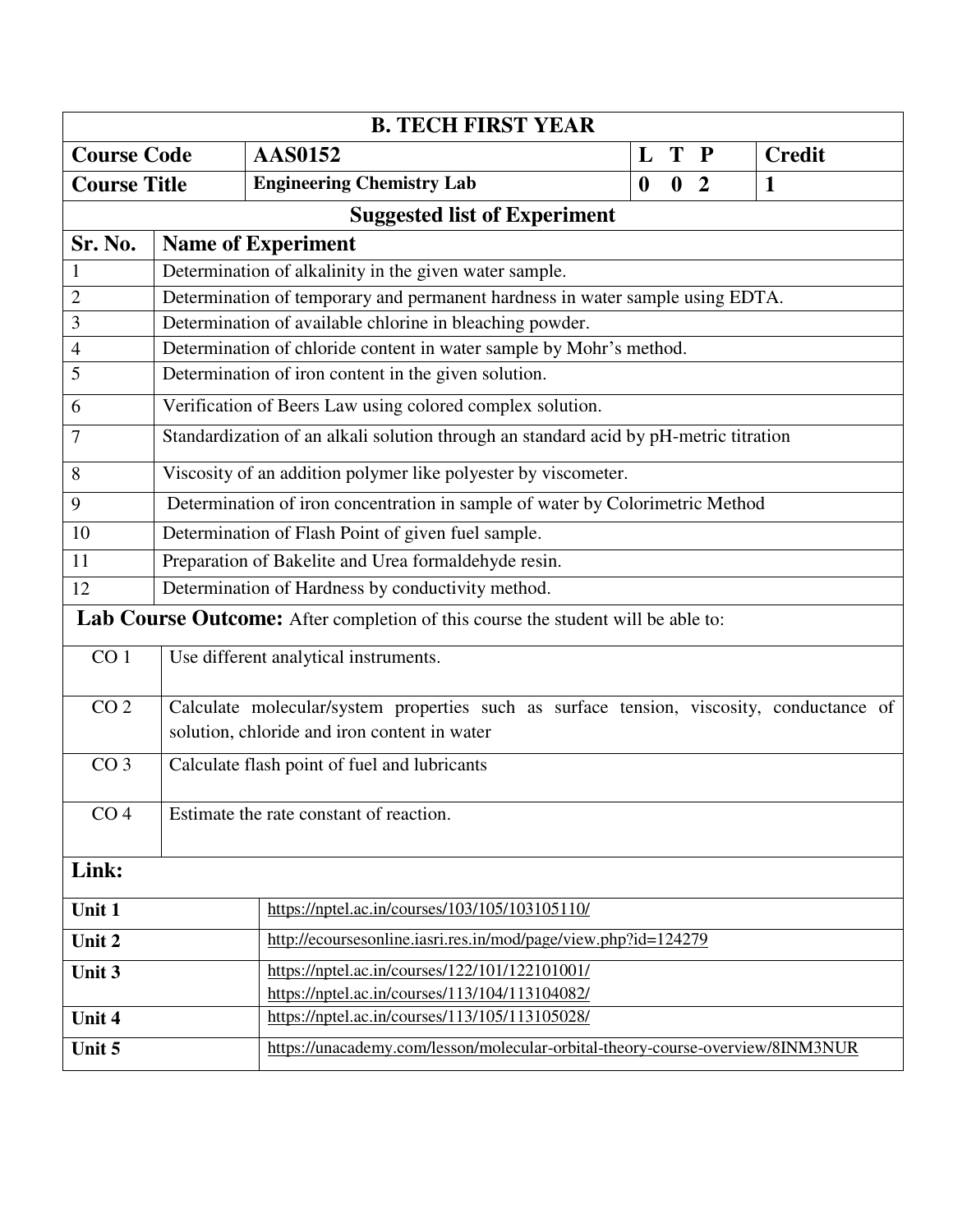| <b>B. TECH FIRST YEAR</b> |                                                                                               |  |  |  |            |  |  |
|---------------------------|-----------------------------------------------------------------------------------------------|--|--|--|------------|--|--|
|                           | L T P<br><b>ACSE0151</b><br><b>Lab Code</b>                                                   |  |  |  |            |  |  |
|                           | 0 <sub>2</sub><br>$\mathbf{0}$<br>Problem Solving using Python Lab<br><b>Lab Title</b>        |  |  |  |            |  |  |
|                           | Course outcome: At the end of course, the student will be able to                             |  |  |  |            |  |  |
| CO <sub>1</sub>           | Write simple python programs.<br>$K_2, K_3$                                                   |  |  |  |            |  |  |
| CO <sub>2</sub>           | Implement python programs using decision control statements<br>$K_3, K_6$                     |  |  |  |            |  |  |
| CO <sub>3</sub>           | Writing python programs using user defined functions and modules<br>$K_2$                     |  |  |  |            |  |  |
| CO <sub>4</sub>           | Implement programs using python data structures -lists, tuples, set,<br>$K_3$<br>dictionaries |  |  |  |            |  |  |
| CO <sub>5</sub>           | Write programs to perform input/output operations on files                                    |  |  |  | $K_3, K_4$ |  |  |

# **List of Experiment:**

| <b>List of Fundamental Programs</b> |                                                                               |              |  |  |
|-------------------------------------|-------------------------------------------------------------------------------|--------------|--|--|
| $\overline{S}$ .N.                  | <b>Program Title</b>                                                          | Category     |  |  |
| $\mathbf{1}$                        | Python Program to print "Hello Python"                                        | <b>Basic</b> |  |  |
| $\overline{2}$                      | Python Program to read and print values of variables of different data types. | <b>Basic</b> |  |  |
| 3                                   | Python Program to perform arithmetic operations on two integer numbers        | <b>Basic</b> |  |  |
| $\overline{4}$                      | Python Program to Swap two numbers                                            | <b>Basic</b> |  |  |
| 5                                   | Python Program to convert degree Fahrenheit into degree Celsius               | Operators    |  |  |
| 6                                   | Python Program to demonstrate the use of relational operators.                | Operators    |  |  |
| $\overline{7}$                      | Python Program to understand the working of bitwise and logical operators.    | Operators    |  |  |
| 8                                   | Python Program to calculate roots of a quadratic equation.                    | Conditional  |  |  |
| 9                                   | Python Program to check whether a year is leap year or not.                   | Conditional  |  |  |
| 10                                  | Python Program to find smallest number among three numbers.                   | Conditional  |  |  |
| 11                                  | Python Program to make a simple calculator.                                   | Conditional  |  |  |
| 12                                  | Python Program to find the factorial of an integer number.                    | Loop         |  |  |
| 13                                  | Python Program to find the reverse of an integer number.                      | Loop         |  |  |
| 14                                  | Python Program to find and print all prime numbers in a list.                 | Loop         |  |  |
| 15                                  | Python Program to Find the Sum of 'n' Natural Numbers                         | Loop         |  |  |
| 16                                  | Python Program to print sum of series: $-1/2 + 2/3 + 3/4 + \dots + n/(n+1)$   | Loop         |  |  |
| 17                                  | Python Program to print pattern using nested loop                             | Loop         |  |  |
| 18                                  | Python Program to Display the multiplication Table of an Integer              | Loop         |  |  |
| 19                                  | Python Program to Print the Fibonacci sequence                                | Loop         |  |  |
| 20                                  | Python Program to Check Armstrong Number                                      | Loop         |  |  |
| 21                                  | Python Program to Find Armstrong Number in an Interval                        | Loop         |  |  |
| 22                                  | Python Program to check Using function whether a passed string is             | Function     |  |  |
|                                     | palindrome or not                                                             |              |  |  |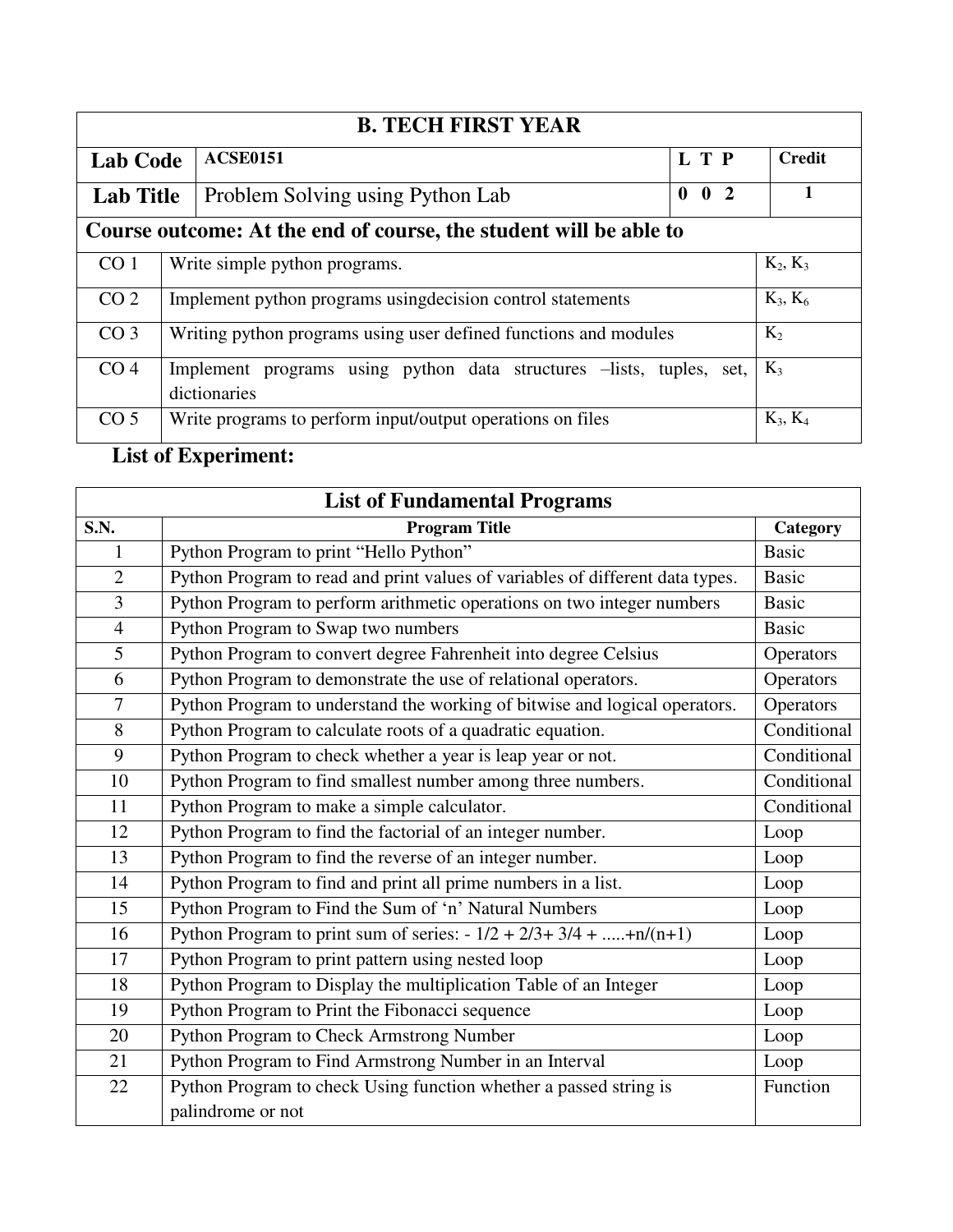| 23    | Python Program using function that takes a number as a parameter, check                          | Function      |
|-------|--------------------------------------------------------------------------------------------------|---------------|
|       | whether the number is prime or not.                                                              |               |
| 24    | PythonProgram using function that computes gcd of two given numbers.                             | Function      |
| 25    | Python Program to Find LCM of two or more given numbers.                                         | Function      |
| 26    | Python Program to Convert Decimal to Binary, Octal and Hexadecimal                               | Function      |
| 27    | Python Program To Find ASCII value of a character                                                | <b>Basic</b>  |
| 28    | Python Program to Display Calendar                                                               | Loop          |
| 29    | Python Program to Add Two Matrices                                                               | Loop          |
| 30    | Python Program to Multiply Two Matrices                                                          | Loop          |
| 31    | Python Program to Transpose a Matrix                                                             | Loop          |
| 32    | Python Program to Sort Words in Alphabetic Order                                                 | Sorting       |
| 33    | Python Program to Display Fibonacci Sequence Using Recursion                                     | Recursion     |
| 34    | Python Program to Find Factorial of Number Using Recursion                                       | Recursion     |
| 35    | Python Program that implements different string methods.                                         | <b>String</b> |
| 36    | Python Program that validates given mobile number. Number should start                           | <b>String</b> |
|       | with 7, 8 or 9 followed by 9 digits.                                                             |               |
| 37    | Python Program to implement various methods of a list.                                           | List          |
| 38    | Python Program that has a nested list to store toppers details. Edit the details                 | List          |
|       | and reprint them.                                                                                |               |
| 39    | Python Program to swap two values using tuple assignment.                                        | Tuple         |
| 40    | Python Program that has a set of words in English language and their                             | Dictionary    |
|       | corresponding Hindi words. Define dictionary that has a list of words in                         |               |
|       | Hindi language and their corresponding Hindi Sanskrit. Take all words from                       |               |
|       | English language and display their meaning in both languages.                                    |               |
| 41    | Python Program that inverts a dictionary.                                                        | Dictionary    |
| 42    | Python Program that reads data from a file and calculates percentage of                          | File          |
|       | white spaces, lines, tabs, vowels and consonants in that file.                                   |               |
| 43    | Python Program that fetches data from a given url and write it in a file.                        | File          |
| 44    | Python Program to understand the concept of Exception Handling                                   | Exception     |
|       |                                                                                                  | Handling      |
| 45    | Python Program to implement linear and binary search                                             | Searching     |
| 46    | Python Program to sort a set of given numbers using Bubble sort                                  | Sorting       |
| S.No. | <b>Word Problem Experiments</b>                                                                  |               |
| 1.    | <b>String Rotation</b>                                                                           |               |
|       | <b>Problem Description</b>                                                                       |               |
|       | Rotate a given String in the specified direction by specified magnitude.                         |               |
|       | After each rotation make a note of the first character of the rotated String, after all rotation |               |
|       | are performed the accumulated first character as noted previously will form another string,      |               |
|       | say FIRSTCHARSTRING.                                                                             |               |
|       | Check If FIRSTCHARSTRING is an Anagram of any substring of the Original string.                  |               |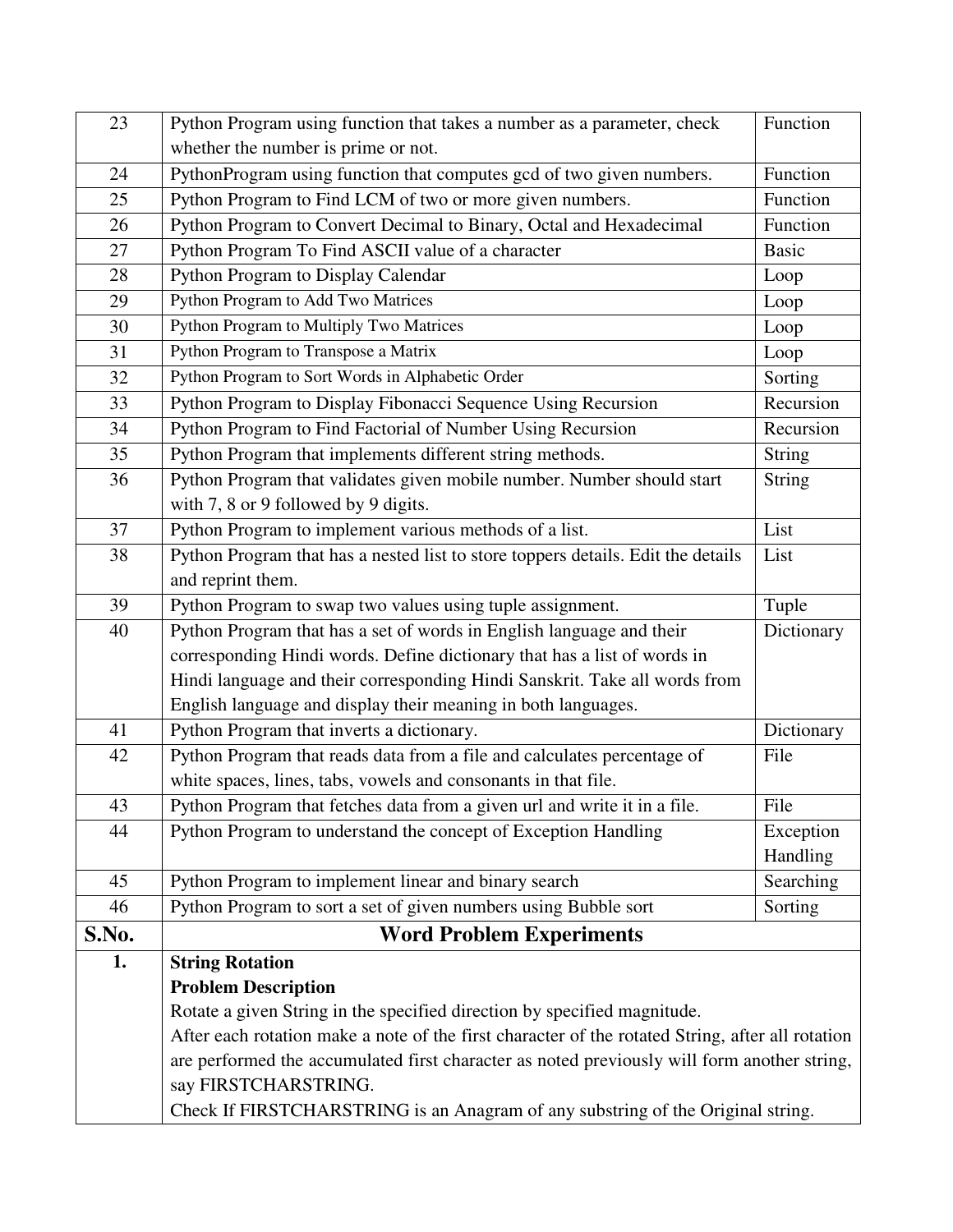|    | If yes print "YES" otherwise "NO". Input                                                        |   |   |   |   |   |   |  |
|----|-------------------------------------------------------------------------------------------------|---|---|---|---|---|---|--|
|    | The first line contains the original string s. The second line contains a single integer q. The |   |   |   |   |   |   |  |
|    | ith of the next q lines contains character d[i] denoting direction and integer r[i] denoting    |   |   |   |   |   |   |  |
|    | the magnitude.                                                                                  |   |   |   |   |   |   |  |
|    | <b>Constraints</b>                                                                              |   |   |   |   |   |   |  |
|    | $1 \leq$ Length of original string $\leq$ 30                                                    |   |   |   |   |   |   |  |
|    | $1 \leq q \leq 10$                                                                              |   |   |   |   |   |   |  |
|    | Output                                                                                          |   |   |   |   |   |   |  |
|    | YES or NO                                                                                       |   |   |   |   |   |   |  |
|    | <b>Explanation</b>                                                                              |   |   |   |   |   |   |  |
|    | <b>Example 1</b>                                                                                |   |   |   |   |   |   |  |
|    | Input                                                                                           |   |   |   |   |   |   |  |
|    | carrace                                                                                         |   |   |   |   |   |   |  |
|    | 3                                                                                               |   |   |   |   |   |   |  |
|    | L <sub>2</sub>                                                                                  |   |   |   |   |   |   |  |
|    | R <sub>2</sub>                                                                                  |   |   |   |   |   |   |  |
|    | L <sub>3</sub>                                                                                  |   |   |   |   |   |   |  |
|    | Output                                                                                          |   |   |   |   |   |   |  |
|    | NO                                                                                              |   |   |   |   |   |   |  |
|    | <b>Explanation</b>                                                                              |   |   |   |   |   |   |  |
|    | After applying all the rotations, the FIRSTCHARSTRING string will be "rcr" which is not         |   |   |   |   |   |   |  |
|    | anagram of any sub string of original string "carrace".                                         |   |   |   |   |   |   |  |
| 2. | <b>Jurassic Park</b>                                                                            |   |   |   |   |   |   |  |
|    | <b>Problem Description</b>                                                                      |   |   |   |   |   |   |  |
|    | Smilodon is a ferocious animal which used to live during the Pleistocene epoch (2.5 mya-        |   |   |   |   |   |   |  |
|    | 10,000 years ago). Scientists successfully created few smilodons in an experimental DNA         |   |   |   |   |   |   |  |
|    | research. A park is established and those smilodons are kept in a cage for visitors.            |   |   |   |   |   |   |  |
|    | This park consists of Grasslands(G), Mountains(M) and Waterbodies(W) and it has three           |   |   |   |   |   |   |  |
|    | gates (situated in grasslands only). Below is a sample layout.                                  |   |   |   |   |   |   |  |
|    |                                                                                                 | W | M | G | G | G | G |  |
|    |                                                                                                 |   |   |   |   |   |   |  |
|    |                                                                                                 | M | G | W | G | M | M |  |
|    |                                                                                                 | G | G | G | G | G | G |  |
|    |                                                                                                 |   |   |   |   |   |   |  |
|    |                                                                                                 | W | G | G | M | W | G |  |
|    | Before opening the park, club authority decides to calculate Safety index of the park. The      |   |   |   |   |   |   |  |
|    | procedure of the calculation is described below. Please help them to calculate.                 |   |   |   |   |   |   |  |
|    | Safety Index calculation                                                                        |   |   |   |   |   |   |  |
|    | Assume a person stands on grassland $(x)$ and a Smilodon escapes from the cage situated on      |   |   |   |   |   |   |  |
|    | grassland(y). If the person can escape from any of those three gates before the Smilodon        |   |   |   |   |   |   |  |
|    | able to catch him, then the grassland $(x)$ is called safe else it is unsafe. A person and a    |   |   |   |   |   |   |  |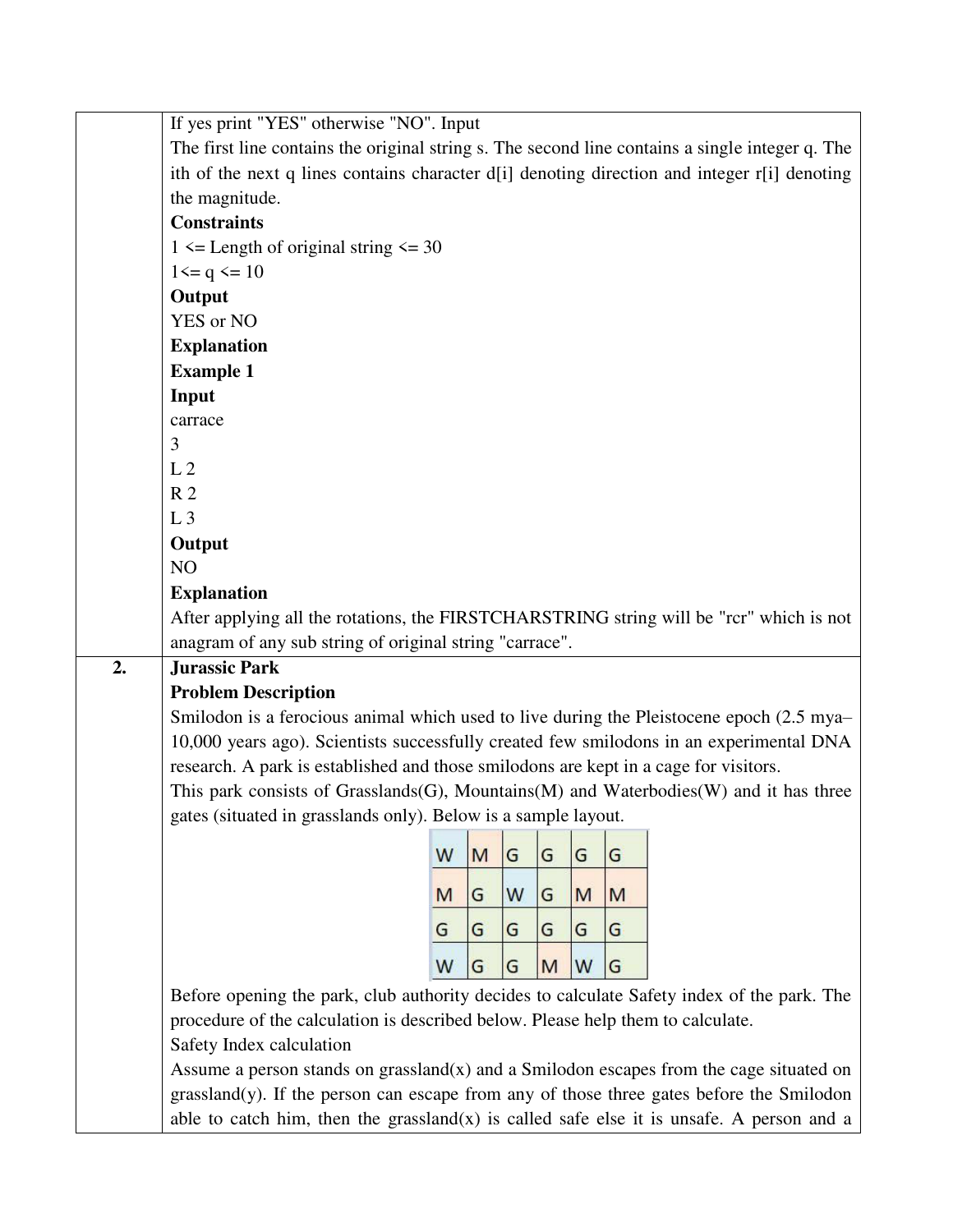Smilodon both take 1 second to move from one area to another adjacent area(top, bottom, left or right) but a person can move only over grasslands though Smilodon can move over grasslands and mountains.

If any grassland is unreachable for Smilodon(maybe it is unreachable for any person also), to increase safe index value Club Authority use to mark those grasslands as safe land. Explained below

| W | M        | G | G        | G | G |  |
|---|----------|---|----------|---|---|--|
| M | G        | W | $G(x)$ M |   | M |  |
| G | W        | G | $G(y)$ G |   | G |  |
| W | $G(z)$ W |   | M        | W | G |  |

For the above layout, there is only one gate at (4,6)

Y is the position of Smilodon's cage

X is not safe area

Z is a safe area as is it not possible for smilodon to reach z

Safety index=(total grassland areas which are safe\*100)/total grassland area

#### **Constraints**

- i.  $3 \leq R$ ,  $C \leq 10^{3}$
- ii. Gates are situated on grasslands only and at the edge of the park
- iii. The cage is also situated in grassland only
- iv. The position of the cage and the position of three gates are different

### **Input Format**

The first line of the input contains two space-separated integers R and C, denoting the size of the park  $(R^*C)$ 

The second line contains eight space-separated integers where

First two integers represent the position of the first gate

3rd and 4th integers represent the position of second gate

5th and 6th integers represent the position of third gate respectively

The last two integers represent the position of the cage

Next R lines, each contains space separated C number of characters. These R lines represent the park layout.

### **Output**

Safety Index accurate up to two decimal places using Half-up Rounding method **Explanation** 

**Example 1 Input**  4 4 1 1 2 1 3 1 1 3 G GGG G W W M G G W W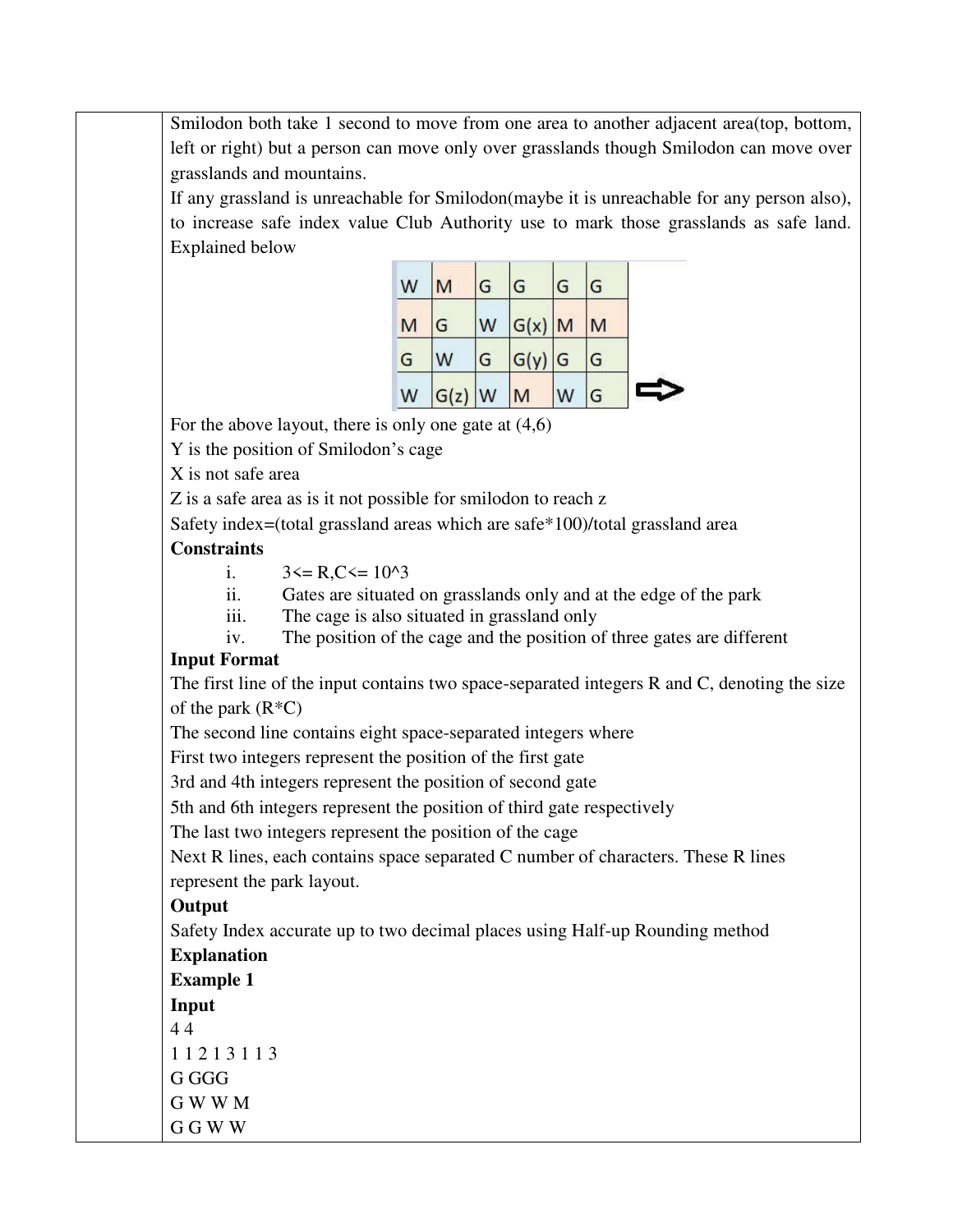|    | M G M M                                                                                       |
|----|-----------------------------------------------------------------------------------------------|
|    | Output                                                                                        |
|    | 75.00                                                                                         |
| 3. | <b>Bank Compare</b>                                                                           |
|    | <b>Problem Description</b>                                                                    |
|    | There are two banks; Bank A and Bank B. Their interest rates vary. You have received          |
|    | offers from both bank in terms of annual rate of interest, tenure and variations of rate of   |
|    | interest over the entire tenure.                                                              |
|    | You have to choose the offer which costs you least interest and reject the other.             |
|    | Do the computation and make a wise choice.                                                    |
|    | The loan repayment happens at a monthly frequency and Equated Monthly Installment             |
|    | (EMI) is calculated using the formula given below :                                           |
|    | EMI = $\text{IoanAmount}$ * monthlyInterestRate/(1 - 1/(1)                                    |
|    | +monthlyInterestRate)^(numberOfYears * 12))                                                   |
|    | <b>Constraints</b>                                                                            |
|    | $1 \le P \le 1000000$<br>$\mathbf{i}$ .                                                       |
|    | ii.<br>$1 \le T \le 50$<br>iii.                                                               |
|    | $1 \le N1 \le 30$<br>$1 \leq N2 \leq 30$<br>iv.                                               |
|    | <b>Input Format</b>                                                                           |
|    | First line : $P$ – principal (Loan Amount)                                                    |
|    | Second line : $T - Total T$ enure (in years).                                                 |
|    | Third Line : N1 is number of slabs of interest rates for a given period by Bank A. First slab |
|    | starts from first year and second slab starts from end of first slab and so on.               |
|    | Next N1 line will contain the interest rate and their period.                                 |
|    | After N1 lines we will receive N2 viz. the number of slabs offered by second bank.            |
|    | Next N2 lines are number of slabs of interest rates for a given period by Bank B. First slab  |
|    | starts from first year and second slab starts from end of first slab and so on.               |
|    | The period and rate will be delimited by single white space.                                  |
|    | Output                                                                                        |
|    | Your decision – either Bank A or Bank B.                                                      |
|    | <b>Explanation</b>                                                                            |
|    | <b>Example 1</b>                                                                              |
|    | Input                                                                                         |
|    | 10000                                                                                         |
|    | 20                                                                                            |
|    | 3                                                                                             |
|    | 59.5                                                                                          |
|    | 109.6                                                                                         |
|    | 58.5                                                                                          |
|    | 3                                                                                             |
|    | 106.9                                                                                         |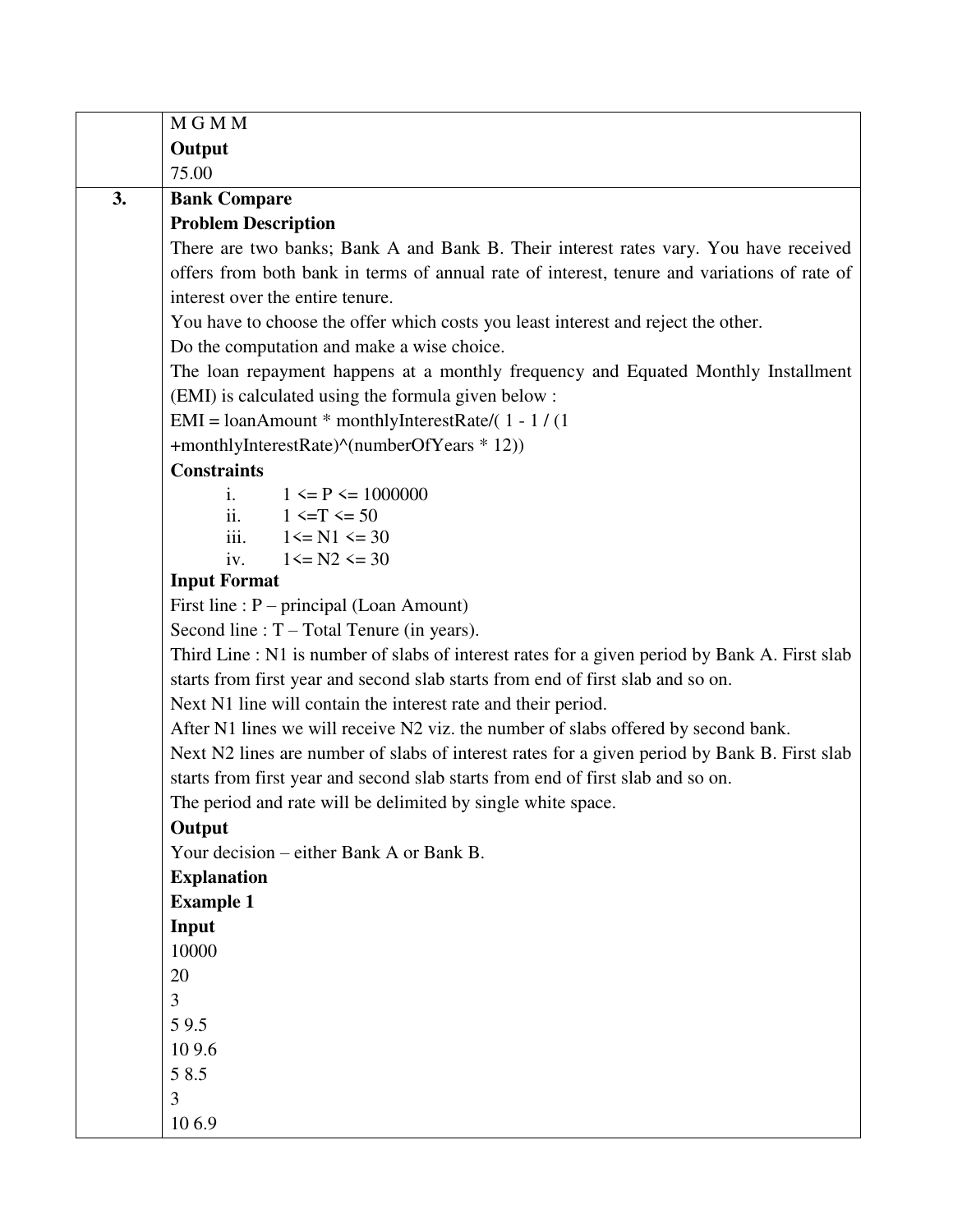|    | 58.5                                                                                               |
|----|----------------------------------------------------------------------------------------------------|
|    | 57.9                                                                                               |
|    | Output                                                                                             |
|    | <b>Bank B</b>                                                                                      |
| 4. | <b>Cross Words</b>                                                                                 |
|    | <b>Problem Description</b>                                                                         |
|    | A crossword puzzle is a square grid with black and blank squares, containing clue numbers          |
|    | (according to a set of rules) on some of the squares. The puzzle is solved by obtaining the        |
|    | solutions to a set of clues corresponding to the clue numbers.                                     |
|    | The solved puzzle has one letter in each of the blank square, which represent a sequence of        |
|    | letters (consisting of one or more words in English or occasionally other languages)               |
|    | running along the rows (called "Across", or "A") or along the columns (called "Down" or            |
|    | "D"). Each numbered square is the beginning of an Across solution or a Down solution.              |
|    | Some of the across and down solutions will intersect at a blank square, and if the solutions       |
|    | are consistent, both of them will have the same letter at the intersecting square.                 |
|    | In this problem, you will be given the specifications of the grid, and the solutions in some       |
|    | random order. The problem is to number the grid appropriately, and associate the answers           |
|    | consistently with the clue numbers on the grid, both as Across solutions and as Down               |
|    | solutions, so that the intersecting blank squares have the same letter in both solutions.          |
|    | <b>Rules for Clue Numbering</b>                                                                    |
|    | The clue numbers are given sequentially going row wise (Row 1 first, and then row2 and             |
|    | so on)                                                                                             |
|    | Only blank squares are given a clue number                                                         |
|    | A blank square is given a clue number if either of the following conditions exist (only one        |
|    | number is given even if both the conditions are satisfied)                                         |
|    | It has a blank square to its right, and it has no blank square to its left (it has a black square  |
|    | to its left, or it is in the first column). This is the beginning of an Across solution with that  |
|    | number                                                                                             |
|    | It has a blank square below it, and no blank square above it (it has a black square above it       |
|    | or it is in the first row). This is the beginning of a Down solution with that number              |
|    | <b>Constraints</b><br>$5 \le N \le 15$                                                             |
|    | i.<br>ii.<br>$5 < = M < 50$                                                                        |
|    | <b>Input Format</b>                                                                                |
|    | The input consists of two parts, the grid part and the solution part                               |
|    | The first line of the grid part consists of a number, N, the size of the grid (the overall grid    |
|    | is $N \times N$ ) squares. The next $N$ lines correspond to the $N$ rows of the grid. Each line is |
|    | comma separated, and has number of pairs of numbers, the first giving the position                 |
|    | (column) of the beginning of a black square block, and the next giving the length of the           |
|    | block. If there are no black squares in a row, the pair "0,0" will be specified. For example,      |
|    | if a line contains "2,3,7,1,14,2", columns 2,3,4 (a block of 3 starting with 2), 7 (a block of     |
|    | 1 starting with 7) and 14,15 (a block of 2 starting with 14) are black in the corresponding        |
|    |                                                                                                    |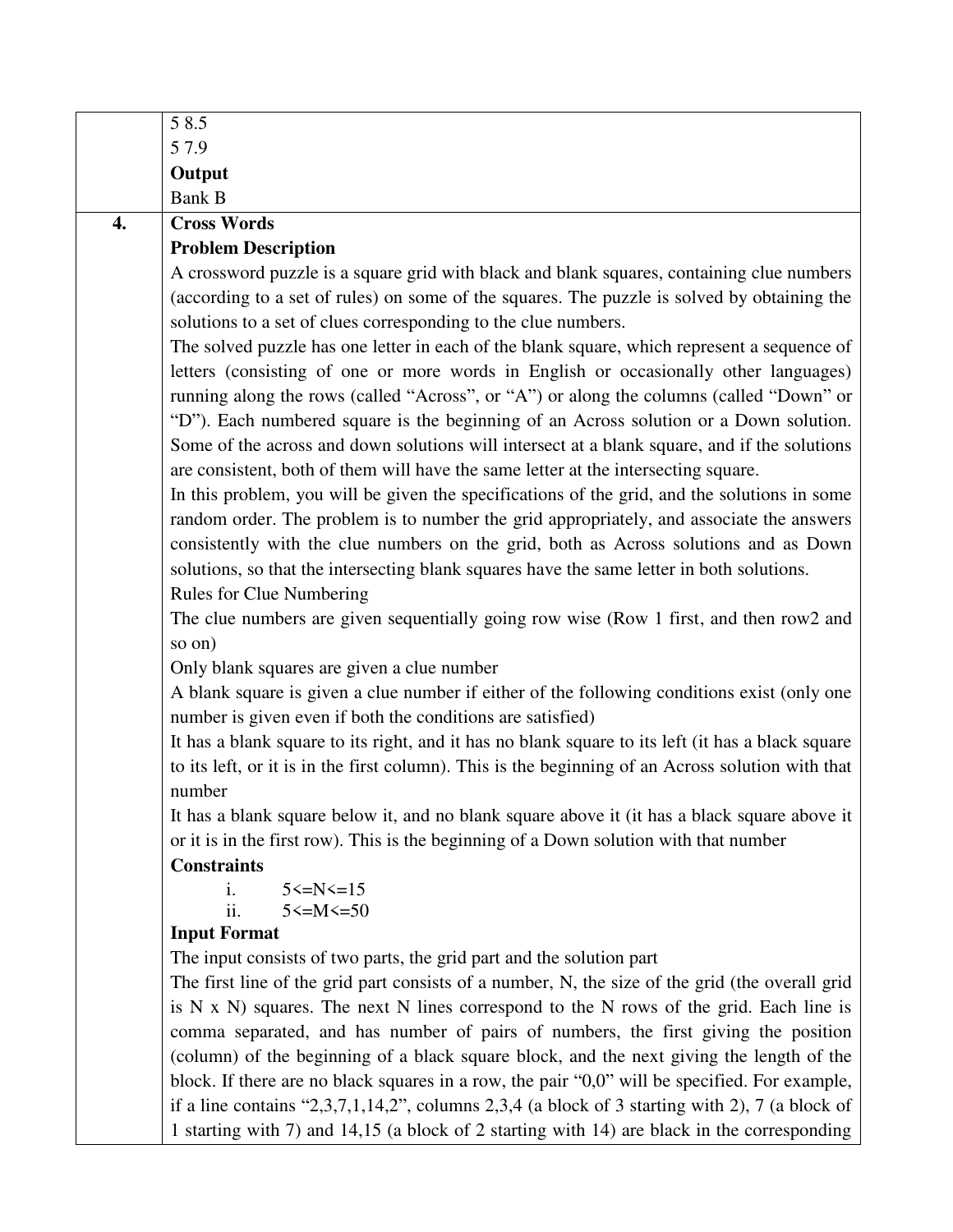row.

The solution part of the input appears after the grid part. The first line of the solution part contains M, the number of solutions. The M subsequent lines consist of a sequence of letters corresponding to a solution for one of the Across and Down clues. All solutions will be in upper case (Capital letters)

### **Output**

The output is a set of M comma separated lines. Each line corresponds to a solution, and consists of three parts, the clue number, the letter A or D (corresponding to Across or Down) and the solution in to that clue (in upper case)

The output must be in increasing clue number order. Ifa clue number has both an Across and a Down solution, they must come in separate lines, with the Across solution coming before the Down solution.

|    | <b>Explanation</b>         |
|----|----------------------------|
|    | <b>Example 1</b>           |
|    | Input                      |
|    | 5                          |
|    | 5,1                        |
|    | 1,1,3,1,5,1                |
|    | 0,0                        |
|    | 1,1,3,1,5,1                |
|    | 1,1                        |
|    | 5                          |
|    | <b>EVEN</b>                |
|    | <b>ACNE</b>                |
|    | <b>CALVE</b>               |
|    | <b>PLEAS</b>               |
|    | <b>EVADE</b>               |
|    |                            |
|    | Output                     |
|    | 1,A,ACNE                   |
|    | 2, D, CALVE                |
|    | 3, D, EVADE                |
|    | 4, A, PLEAS                |
|    | 5,A,EVEN                   |
| 5. | <b>Skateboard</b>          |
|    | <b>Problem Description</b> |
|    | The amusement park         |
|    | skatino surface is a ori   |

park at Patagonia has introduced a new skateboard competition. The skating surface is a grid of N x N squares. Most squares are so constructed with slopes that it is possible to direct the skateboard in any of up to three directions of the possible four (North ,East, South or West, represented by the letters N, E, S and W respectively). Some squares however have a deep drop from the adjacent square from which it is impossible to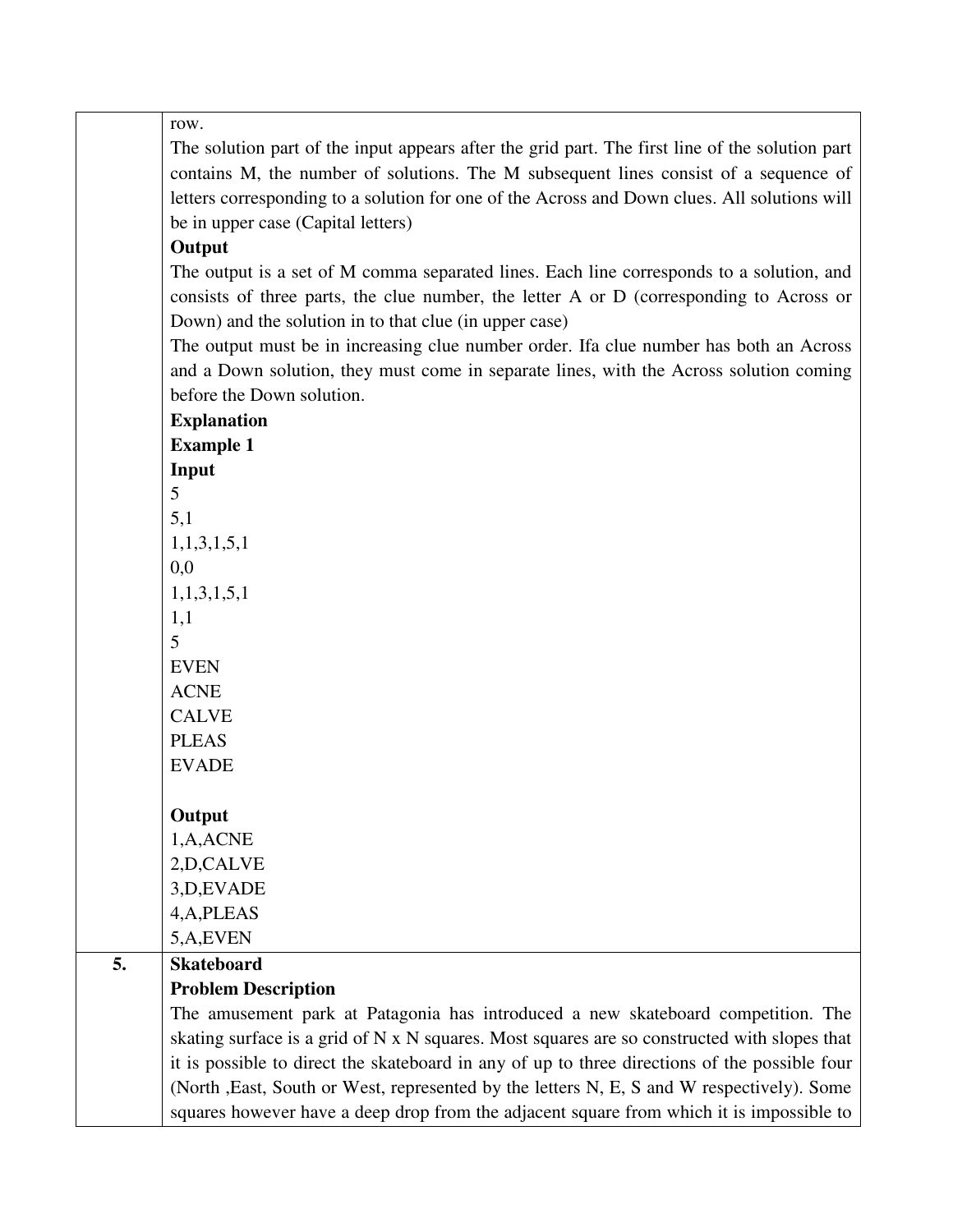go to any adjacent square. These are represented by D (for Drop) in that square. The objective is to maneuver the skateboard to reach the South East corner of the grid, marked F.

Each contestant is given a map of the grid, which shows where the Drop squares are (marked D), where the Final destination is (marked F), and, for each other square, the directions it is possible to maneuver the skateboard in that square.

The contestant draws lots to determine which of the squares on the boundaries of the grid on the North or the West of the grid (the top or the left in the diagram) he or she should start in. Then, using a map of the grid, he or she needs to try to reach the South East corner destination by maneuvering the skateboard.

| B   | ES  | $\mathbf{SE}$ | $\mathbf{g}$ | ES  | s  |  |
|-----|-----|---------------|--------------|-----|----|--|
| SE. | BS  | SE.           | ES           | B   | s  |  |
| в   | в   | SE.           | в            | SE. | s  |  |
| в   | SE. | в             | SE.          | E.  | D  |  |
| SE. | ES  | D             | WSE          | ИB  | N. |  |
| E   | E   |               | E.           | E   | F  |  |

In some cases, it is impossible to reach the destination. For example, in the diagram above, if one starts at the North East corner (top right in the diagram), the only way is to go is South, until the Drop square is reached (three squares South), and the contestant is stuck there.

A contestant asks you to figure out the number of squares at the North or West boundary (top or left boundary in the map) from which it is feasible to reach the destination.

### **Constraints**

i.  $5 \le N \le 50$ 

### **Input Format**

The first line of the input is a positive integer N, which is the number of squares in each side of the grid.

The next N lines have a N strings of characters representing the contents of the map for that corresponding row. Each string may be F, representing the Final destination, D, representing a drop square, or a set of up to three of the possible four directions (N,E,S,W) in some random order. These represent the directions in which the contestant can maneuver the skateboard when in that square.

### **Output**

The output is one line with the number of North or West border squares from which there is a safe way to maneuver the skateboard to the final destination.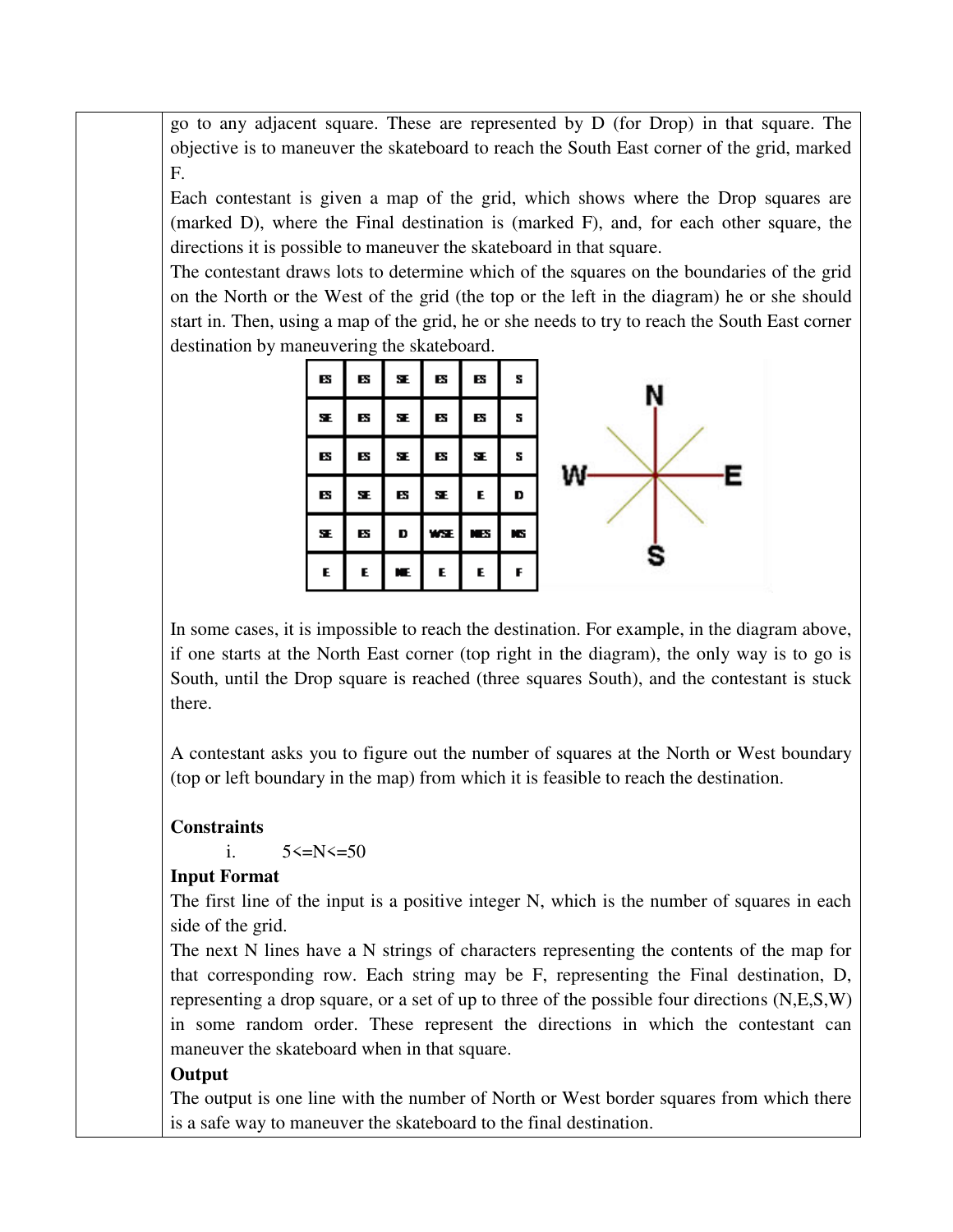|    | <b>Explanation</b>                                                                       |
|----|------------------------------------------------------------------------------------------|
|    | <b>Example 1</b>                                                                         |
|    | Input                                                                                    |
|    | 6                                                                                        |
|    | ES, ES, SE, ES, ES, S                                                                    |
|    | SE, ES, SE, ES, ES, S                                                                    |
|    | ES, ES, SE, ES, SE, S                                                                    |
|    | ES, SE, ES, SE, E, D                                                                     |
|    | SE, ES, D, WSE, NES, NS                                                                  |
|    | E, E, NE, E, E, F                                                                        |
|    | Output                                                                                   |
|    | 9                                                                                        |
| 6. | Chakravyuha                                                                              |
|    | <b>Problem Description</b>                                                               |
|    | During the battle of Mahabharat, when Arjuna was far away in the battlefield, Guru Drona |
|    | made a Chakravyuha formation of the Kaurava army to capture YudhisthirMaharaj.           |
|    | Abhimanyu, young son of Arjuna was the only one amongst the remaining Pandava army       |
|    | who knew how to crack the Chakravyuha. He took it upon himself to take the battle to the |

enemies.

Abhimanyu knew how to get power points when cracking the Chakravyuha. So great was his prowess that rest of the Pandava army could not keep pace with his advances. Worried at the rest of the army falling behind, YudhisthirMaharaj needs your help to track of Abhimanyu's advances. Write a program that tracks how many power points Abhimanyu has collected and also uncover his trail

A Chakravyuha is a wheel-like formation. Pictorially it is depicted as below



Fig 1. Chakravyuha

A Chakravyuha has a very well-defined co-ordinate system. Each point on the co-ordinate system is manned by a certain unit of the army. The Commander-In-Chief is always located at the centre of the army to better co-ordinate his forces. The only way to crack the Chakravyuha is to defeat the units in sequential order.

A Sequential order of units differs structurally based on the radius of the Chakra. The radius can be thought of as length or breadth of the matrix depicted above. The structure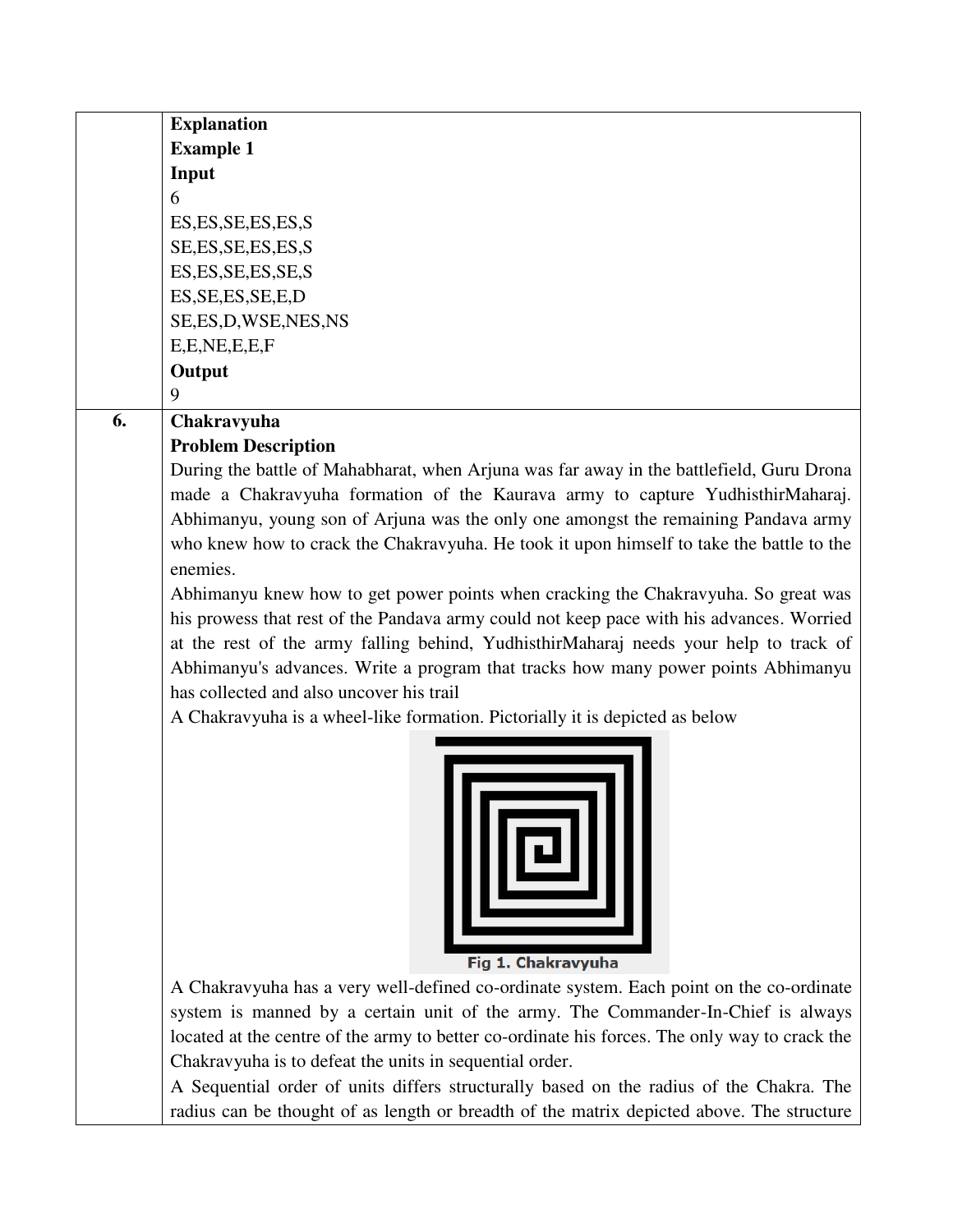i.e. placement of units in sequential order is as shown below

| 16 <sub>1</sub> | 17             | 18 | 19 |   |
|-----------------|----------------|----|----|---|
| 15              | 24             | 25 | 20 |   |
| 14              | 23             | 22 | 21 | 8 |
| 13              | $\mathfrak{p}$ | 11 | 10 |   |

Fig 2. Army unit placements in Chakravyuha of size 5

The entry point of the Chakravyuha is always at the  $(0,0)$  co-ordinate of the matrix above. This is where the 1st army unit guards. From (0,0) i.e. 1st unit Abhimanyu has to march towards the center at (2,2) where the 25th i.e. the last of the enemy army unit guards. Remember that he has to proceed by destroying the units in sequential fashion. After destroying the first unit, Abhimanyu gets a power point. Thereafter, he gets one after destroying army units which are multiples of 11. You should also be a in a position to tell YudhisthirMaharaj the location at which Abhimanyu collected his power points.

### **Input Format:**

First line of input will be length as well as breadth of the army units, say N

## **Output Format:**

- Print NxN matrix depicting the placement of army units, with unit numbers delimited by (\t) Tab character
- Print Total power points collected
- Print coordinates of power points collected in sequential fashion (one per line)
- Constraints:  $0 \le N \le 100$

## **Sample Input and Output**

| S.             | Input          | Output                 |
|----------------|----------------|------------------------|
| NO.            |                |                        |
| 1              | $\overline{2}$ | $1\,2$                 |
|                |                | 43                     |
|                |                | Total Power points : 1 |
|                |                | (0,0)                  |
| $\overline{2}$ | 5              | $1 \t2 \t3 \t4 \t5$    |
|                |                | 16 17 18 19 6          |
|                |                | 15 24 25 20 7          |
|                |                | 14 23 22 21 8          |
|                |                | 13 12 11 10 9          |
|                |                | Total Power points : 3 |
|                |                | (0,0)                  |
|                |                | (4,2)                  |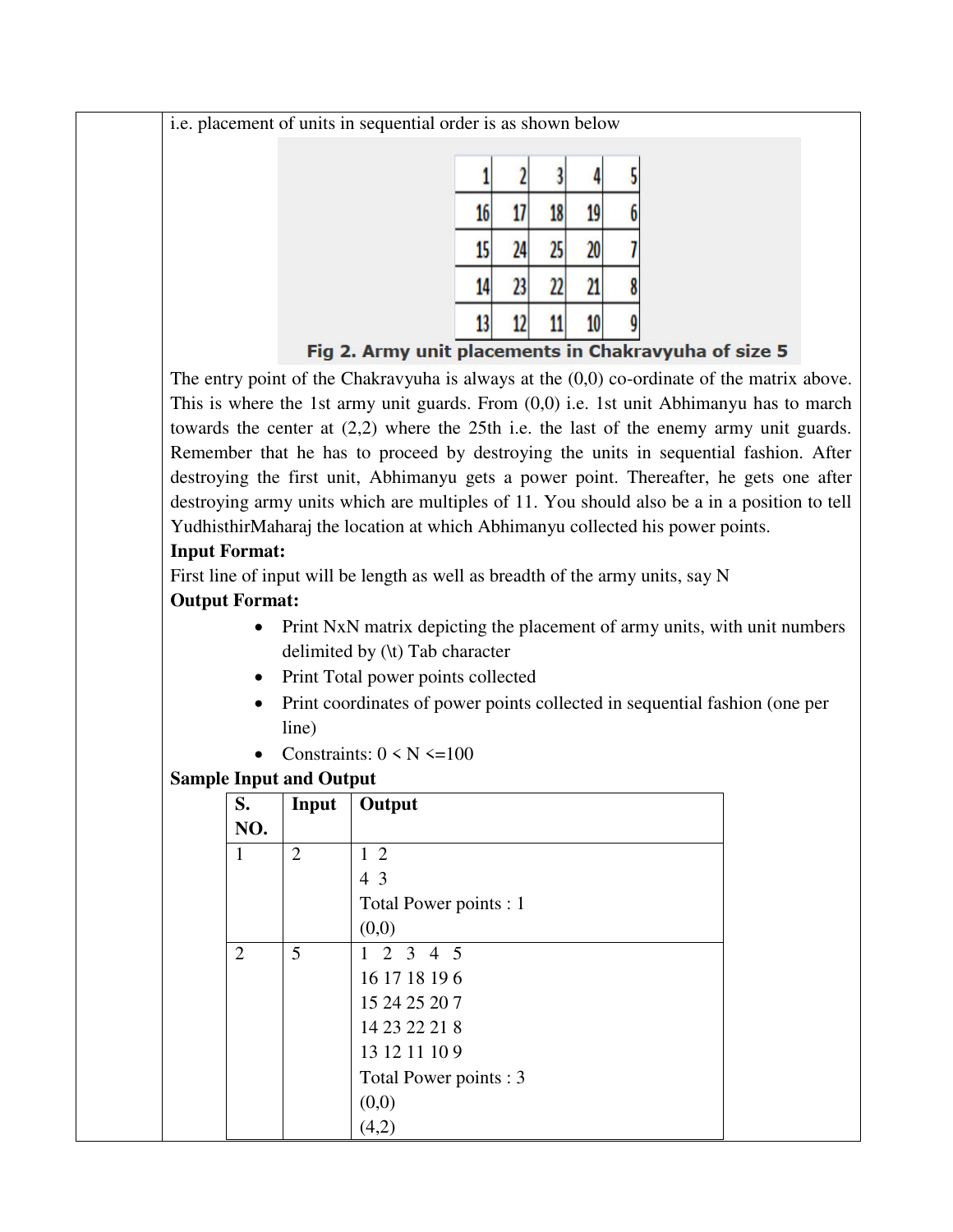|    |                                                                                                                                                   |                            | (3,2)                                                                                       |  |                    |  |  |
|----|---------------------------------------------------------------------------------------------------------------------------------------------------|----------------------------|---------------------------------------------------------------------------------------------|--|--------------------|--|--|
|    |                                                                                                                                                   |                            |                                                                                             |  |                    |  |  |
|    |                                                                                                                                                   |                            |                                                                                             |  |                    |  |  |
|    |                                                                                                                                                   |                            |                                                                                             |  |                    |  |  |
|    |                                                                                                                                                   |                            |                                                                                             |  |                    |  |  |
|    |                                                                                                                                                   |                            |                                                                                             |  |                    |  |  |
|    |                                                                                                                                                   |                            |                                                                                             |  |                    |  |  |
| 7. |                                                                                                                                                   | <b>Exam Efficiency</b>     |                                                                                             |  |                    |  |  |
|    |                                                                                                                                                   | <b>Problem Description</b> |                                                                                             |  |                    |  |  |
|    |                                                                                                                                                   |                            | In an examination with multiple choice questions, the following is the exam question        |  |                    |  |  |
|    | pattern.                                                                                                                                          |                            |                                                                                             |  |                    |  |  |
|    |                                                                                                                                                   |                            | X1 number of One mark questions, having negative score of -1 for                            |  |                    |  |  |
|    |                                                                                                                                                   |                            | answering wrong                                                                             |  |                    |  |  |
|    |                                                                                                                                                   | $\bullet$                  | X2 number of Two mark questions, having negative score of -1 and -2 for                     |  |                    |  |  |
|    |                                                                                                                                                   |                            | one or both options wrong                                                                   |  |                    |  |  |
|    |                                                                                                                                                   |                            | X3 number of Three mark questions, having negative score of -1, -2 and -3                   |  |                    |  |  |
|    |                                                                                                                                                   |                            | for one, two or all three options wrong                                                     |  |                    |  |  |
|    |                                                                                                                                                   |                            | Score Required to Pass the exam : Y                                                         |  |                    |  |  |
|    |                                                                                                                                                   |                            |                                                                                             |  |                    |  |  |
|    | For 1,2 and 3 mark questions, 1,2 and 3 options must be selected. Simply<br>put, once has to attempt to answer all questions against all options. |                            |                                                                                             |  |                    |  |  |
|    |                                                                                                                                                   |                            | Identify the minimum accuracy rate required for each type of question to crack the exam.    |  |                    |  |  |
|    |                                                                                                                                                   |                            | Calculations must be done up to 11 precision and printing up to 2 digit precision with ceil |  |                    |  |  |
|    | value                                                                                                                                             |                            |                                                                                             |  |                    |  |  |
|    | <b>Input Format:</b>                                                                                                                              |                            |                                                                                             |  |                    |  |  |
|    |                                                                                                                                                   |                            | First line contains number of one mark questions denoted by X1,                             |  |                    |  |  |
|    |                                                                                                                                                   |                            | Second line contains number of two mark questions denoted by X2                             |  |                    |  |  |
|    |                                                                                                                                                   |                            | Third line contains number of three mark questions denoted by X3                            |  |                    |  |  |
|    |                                                                                                                                                   |                            | Fourth line contains number of marks required to pass the exam denoted by Y.                |  |                    |  |  |
|    |                                                                                                                                                   | <b>Output Format:</b>      |                                                                                             |  |                    |  |  |
|    |                                                                                                                                                   |                            | Minimum Accuracy rate required for one mark question is 80%                                 |  |                    |  |  |
|    | Minimum Accuracy rate required for Two mark question is 83.33%                                                                                    |                            |                                                                                             |  |                    |  |  |
|    |                                                                                                                                                   |                            | Minimum Accuracy rate required for Three mark question is 90%                               |  |                    |  |  |
|    |                                                                                                                                                   |                            | Note: - If the mark required to pass the exam can be achieved by attempting without         |  |                    |  |  |
|    |                                                                                                                                                   |                            | attempting any particular type of question then show message similar to, One mark           |  |                    |  |  |
|    | question need not be attempted, so no minimum accuracy rate applicable                                                                            |                            |                                                                                             |  |                    |  |  |
|    |                                                                                                                                                   |                            | <b>Sample Input and Output</b>                                                              |  |                    |  |  |
|    | S.No.                                                                                                                                             | Input                      | Output                                                                                      |  | <b>Explanation</b> |  |  |
|    |                                                                                                                                                   |                            |                                                                                             |  |                    |  |  |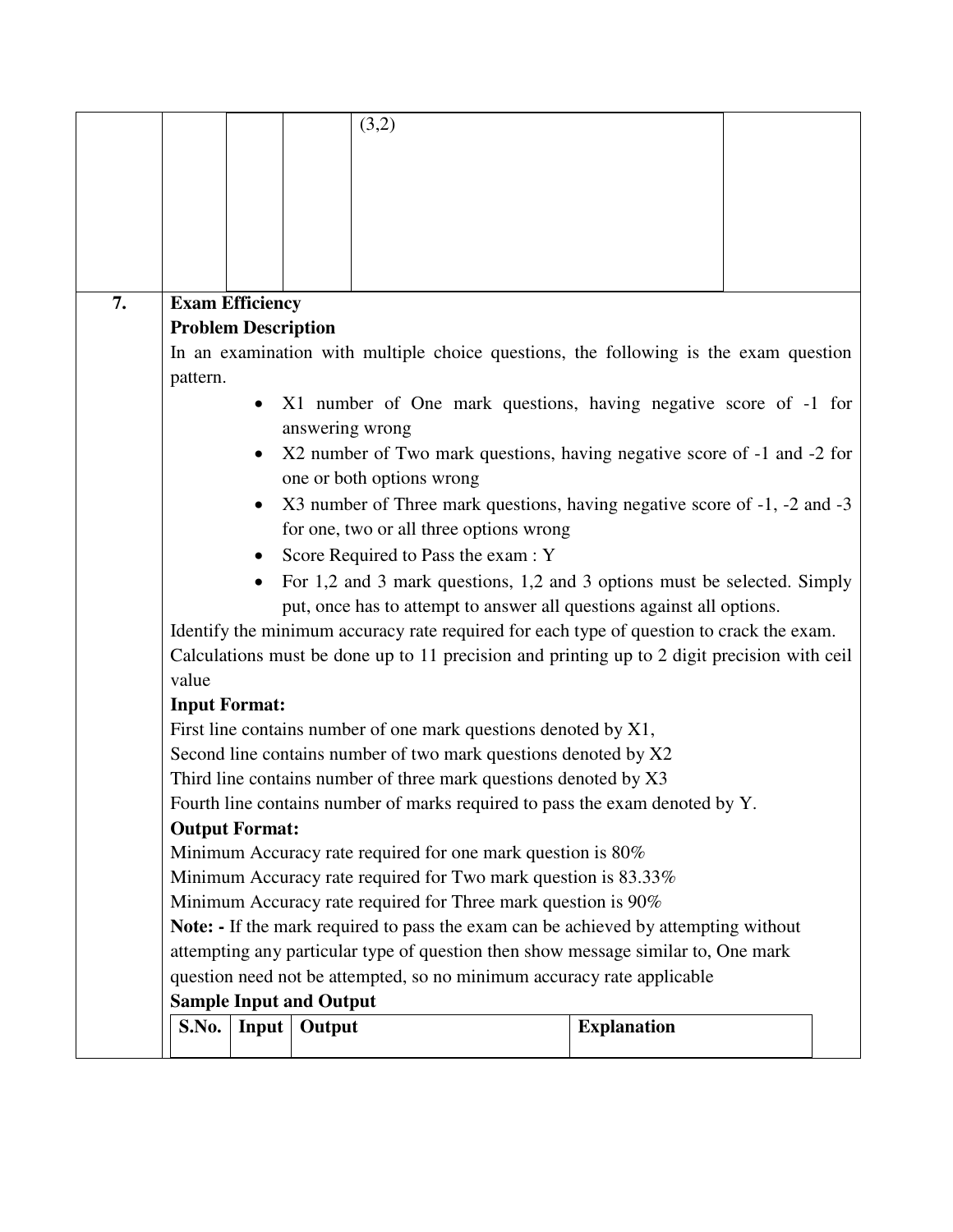|    | $\mathbf{1}$                                                                        | 20                         | One mark questions need not be                                      | If one got full marks in two                                                               |  |  |
|----|-------------------------------------------------------------------------------------|----------------------------|---------------------------------------------------------------------|--------------------------------------------------------------------------------------------|--|--|
|    |                                                                                     | 30                         | attempted, so no minimum                                            | marks question and three                                                                   |  |  |
|    |                                                                                     | 30                         | accuracy rate applicable.                                           | marks question then total                                                                  |  |  |
|    |                                                                                     | 120                        | Minimum Accuracy rate required                                      | accuracy can be 0 in one                                                                   |  |  |
|    |                                                                                     |                            | for Two mark question is 58.33%                                     | mark question                                                                              |  |  |
|    |                                                                                     |                            | Minimum Accuracy rate required                                      |                                                                                            |  |  |
|    |                                                                                     |                            | for Three mark question is 72.23%                                   | In same way it will be done                                                                |  |  |
|    |                                                                                     |                            |                                                                     | for two marks and three                                                                    |  |  |
|    |                                                                                     |                            |                                                                     | marks question                                                                             |  |  |
|    | $\overline{2}$                                                                      | 20                         | Minimum Accuracy rate required                                      | If one got full marks in two                                                               |  |  |
|    |                                                                                     | 30                         | for one mark question is 100%                                       | marks question and three                                                                   |  |  |
|    |                                                                                     | 30                         | Minimum Accuracy rate required                                      | marks question then total                                                                  |  |  |
|    |                                                                                     | 170                        | for Two mark question is $100\%$                                    | accuracy should be 100% in                                                                 |  |  |
|    |                                                                                     |                            | Minimum Accuracy rate required                                      | one mark question to pass the                                                              |  |  |
|    |                                                                                     |                            | for Three mark question is 100%                                     | exam.                                                                                      |  |  |
|    |                                                                                     |                            |                                                                     |                                                                                            |  |  |
|    |                                                                                     |                            |                                                                     | In same way it will be done                                                                |  |  |
|    |                                                                                     |                            |                                                                     | for two marks and three                                                                    |  |  |
|    |                                                                                     |                            |                                                                     | marks question                                                                             |  |  |
| 8. |                                                                                     |                            | <b>Calculate Salary and PF</b>                                      |                                                                                            |  |  |
|    |                                                                                     | <b>Problem Description</b> |                                                                     |                                                                                            |  |  |
|    |                                                                                     |                            |                                                                     | Calculate the Final Salary & Final Accumulated PF of an Employee working in ABC            |  |  |
|    | Company Pvt. Ltd. The Company gives two Increments (i.e. Financial Year Increment & |                            |                                                                     |                                                                                            |  |  |
|    | Anniversary Increment) to an Employee in a Particular Year.                         |                            |                                                                     |                                                                                            |  |  |
|    | The Employee must have Completed 1 Year to be Eligible for the Financial Year       |                            |                                                                     |                                                                                            |  |  |
|    | Increment. The Employee who are joining in the month of Financial Year Change (i.e. |                            |                                                                     |                                                                                            |  |  |
|    |                                                                                     |                            |                                                                     | April) are considered as the Luckiest Employee's, because after completion of 1 Year, they |  |  |
|    |                                                                                     | get Two Increments         |                                                                     |                                                                                            |  |  |
|    |                                                                                     |                            | (Financial Year Increment & Anniversary Increment).                 |                                                                                            |  |  |
|    |                                                                                     |                            | Rate of Interest for the Financial Year Increment = $11\%$ .        |                                                                                            |  |  |
|    |                                                                                     |                            | Rate of Interest for the Anniversary Increment = $12\%$ .           |                                                                                            |  |  |
|    |                                                                                     |                            | From 4th Year, the Financial Year Increment will be revised to 9%.  |                                                                                            |  |  |
|    | From 8th Year, the Financial Year Increment will be revised to 6%.                  |                            |                                                                     |                                                                                            |  |  |
|    |                                                                                     |                            |                                                                     | The Company is giving special Increment for the Employee who have completed 4 years        |  |  |
|    |                                                                                     | & 8 years respectively.    |                                                                     |                                                                                            |  |  |
|    |                                                                                     |                            |                                                                     | So, the Anniversary Increment of the Employee for the 4th Year will be 20% and the         |  |  |
|    |                                                                                     |                            | Anniversary Increment of the Employee for the 8th year will be 15%. |                                                                                            |  |  |
|    |                                                                                     |                            |                                                                     | Calculate the Final Salary after N number of Years as well as Calculate the Accumulated    |  |  |
|    | PF of the Employee after N number of Years.                                         |                            |                                                                     |                                                                                            |  |  |

Please Note that, the Rate of Interest for calculating PF for a Particular Month is 12%. Moreover, take the upper Limit of the amount if it is in decimal (For e.g. - If any Amount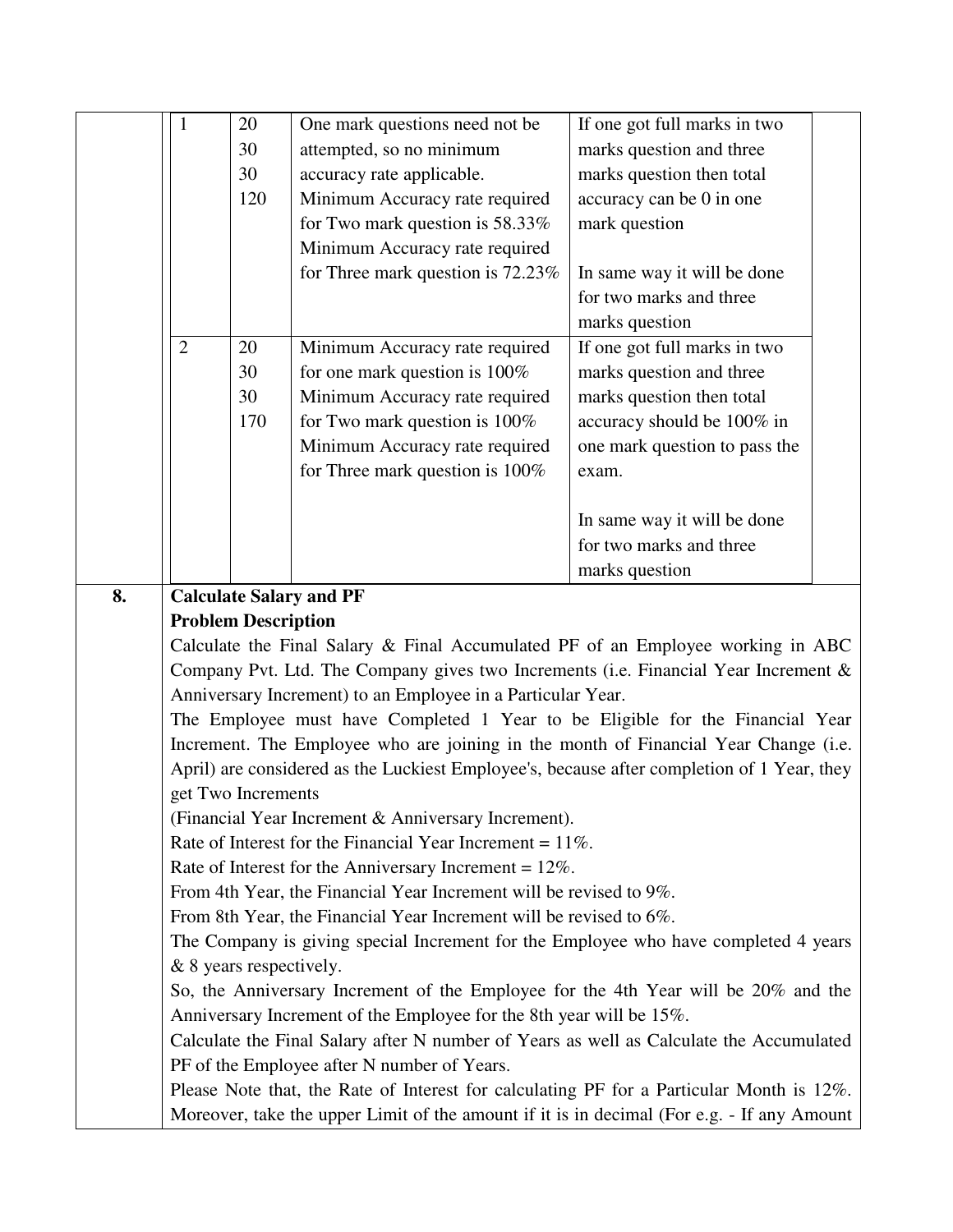|    |                            |                      |                                                                        | turns out to be 1250.02, take 1251 for the Calculation.)                                  |  |  |  |
|----|----------------------------|----------------------|------------------------------------------------------------------------|-------------------------------------------------------------------------------------------|--|--|--|
|    |                            | <b>Input Format:</b> |                                                                        |                                                                                           |  |  |  |
|    |                            | i.                   |                                                                        | Joining Date in dd/mm/yy format                                                           |  |  |  |
|    |                            | ii.                  | Current CTC.                                                           |                                                                                           |  |  |  |
|    |                            | iii.                 |                                                                        | Number of Years for PF & Salary Calculation.                                              |  |  |  |
|    | <b>Output Format:</b>      |                      |                                                                        |                                                                                           |  |  |  |
|    |                            | i.                   | Salary after the Specified Number of Years (i.e. CTC after N number of |                                                                                           |  |  |  |
|    |                            |                      | Years) in the following format                                         |                                                                                           |  |  |  |
|    |                            |                      | Final Salary $=$                                                       |                                                                                           |  |  |  |
|    |                            | ii.                  |                                                                        | Accumulated PF of the Employee after N number of Years in the following                   |  |  |  |
|    |                            |                      | format                                                                 |                                                                                           |  |  |  |
|    |                            |                      | Final Accumulated $PF =$                                               |                                                                                           |  |  |  |
|    | <b>Constraints:</b>        |                      |                                                                        |                                                                                           |  |  |  |
|    |                            |                      |                                                                        | Calculation should be done upto 11-digit precision and output should be printed with ceil |  |  |  |
|    | value                      |                      |                                                                        |                                                                                           |  |  |  |
|    |                            |                      | <b>Sample Input and Output</b>                                         |                                                                                           |  |  |  |
|    |                            | S.No.                | Input                                                                  | Output                                                                                    |  |  |  |
|    |                            | 1                    | 5                                                                      | Final Salary = $13924$                                                                    |  |  |  |
|    |                            |                      | 01/01/2016                                                             | Final Accumulated $PF = 2665$                                                             |  |  |  |
|    |                            |                      | 10000                                                                  |                                                                                           |  |  |  |
|    |                            |                      | $\overline{2}$                                                         |                                                                                           |  |  |  |
|    |                            | $\overline{2}$       | 19/01/2016                                                             | Final Salary = $14718$                                                                    |  |  |  |
|    |                            |                      | 6500                                                                   | Final Accumulated $PF = 4343$                                                             |  |  |  |
|    |                            |                      | $\overline{4}$                                                         |                                                                                           |  |  |  |
| 9. | <b>ISL Schedule</b>        |                      |                                                                        |                                                                                           |  |  |  |
|    | <b>Problem Description</b> |                      |                                                                        |                                                                                           |  |  |  |
|    |                            |                      |                                                                        | The Indian Soccer League (ISL) is an annual football tournament.                          |  |  |  |
|    |                            |                      |                                                                        | The group stage of ISL features N teams playing against each other with following set of  |  |  |  |
|    | rules:                     |                      |                                                                        |                                                                                           |  |  |  |
|    |                            | i.                   |                                                                        | N teams play against each other twice - once at Home and once Away                        |  |  |  |
|    |                            | ii.                  |                                                                        | A team can play only one match per day                                                    |  |  |  |
|    |                            | iii.                 |                                                                        | A team cannot play matches on consecutive days                                            |  |  |  |
|    |                            | iv.                  |                                                                        | A team cannot play more than two back to back Home or Away matches                        |  |  |  |
|    |                            | V.                   |                                                                        | Number of matches in a day has following constraints                                      |  |  |  |
|    |                            |                      | a.                                                                     | The match pattern that needs to be followed is -                                          |  |  |  |
|    |                            |                      |                                                                        | • Day 1 has two matches and Day 2 has one match,                                          |  |  |  |
|    |                            |                      |                                                                        | • Day 3 has two matches and Day 4 has one match and so on                                 |  |  |  |
|    |                            |                      |                                                                        | b. There can never be 3 or more matches in a day                                          |  |  |  |
|    |                            | vi.                  |                                                                        | Gap between two successive matches of a team cannot exceed floor(N/2)                     |  |  |  |
|    |                            |                      |                                                                        | days where floor is the mathematical function floor()                                     |  |  |  |
|    |                            | vii.                 | Derby Matches (any one)                                                |                                                                                           |  |  |  |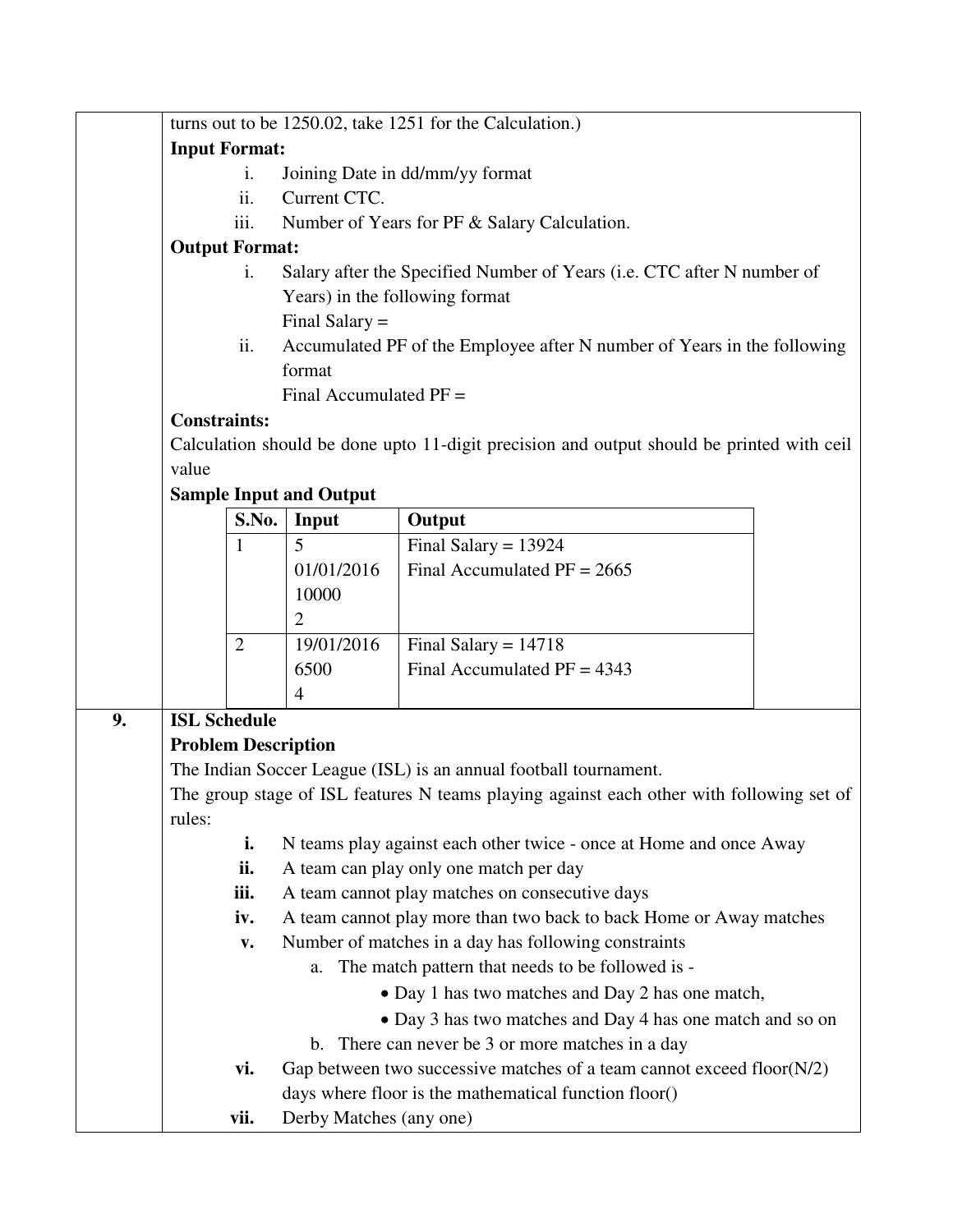a. At least half of the derby matches should be on weekend b. At least half of the weekend matches should be derby matches Your task is to generate a schedule abiding to above rules. **Input Format:**  First line contains number of teams (N). Next line contains state ID of teams, delimited by space **Output Format:**  Match format: Ta-vs-Tb where Ta is the home team with id a and Tb is the away team with id b. For each day print the match(es) in following format:- Two matches:- "#D Ta-vs-Tb Tm-vs-Tn" One match:- "#D Tx-vs-Ty" where  $D$  is the day id and  $[a, b, m, n, x, y]$  are team ids. **Constraints:**  i.  $8 \le N \le 100$ **Note :**  • Team ids are unique and have value between 1 to N • Day id starts with 1 Every 6th and 7th day are weekends • Derby is a football match between two teams from the same state **Sample Input and Output S.No. Input Output**  1 8 1 2 5 4 3 1 6 6 #1 T1-vs-T6 T3-vs-T5 #2 T7-vs-T4  $#3$ ….and so on **Note: -** There can be multiple correct answers for the same test cases. For better understanding of test case refer this PDF. This PDF contains one of the correct answer for a test case. **Explanation:**  There are 8 teams with following information: - Team ID | 1 | 2 | 3 | 4 | 5 | 6 | 7 | 8 State ID | 1 | 2 | 5 | 4 | 3 | 1 | 6 | 6 **10. Longest Possible Route Problem Description**  Given an MxN matrix, with a few hurdles arbitrarily placed, calculate the cost of longest possible route from point A to point B within the matrix. **Input Format:**  i. First line contains 2 numbers delimited by whitespace where, first number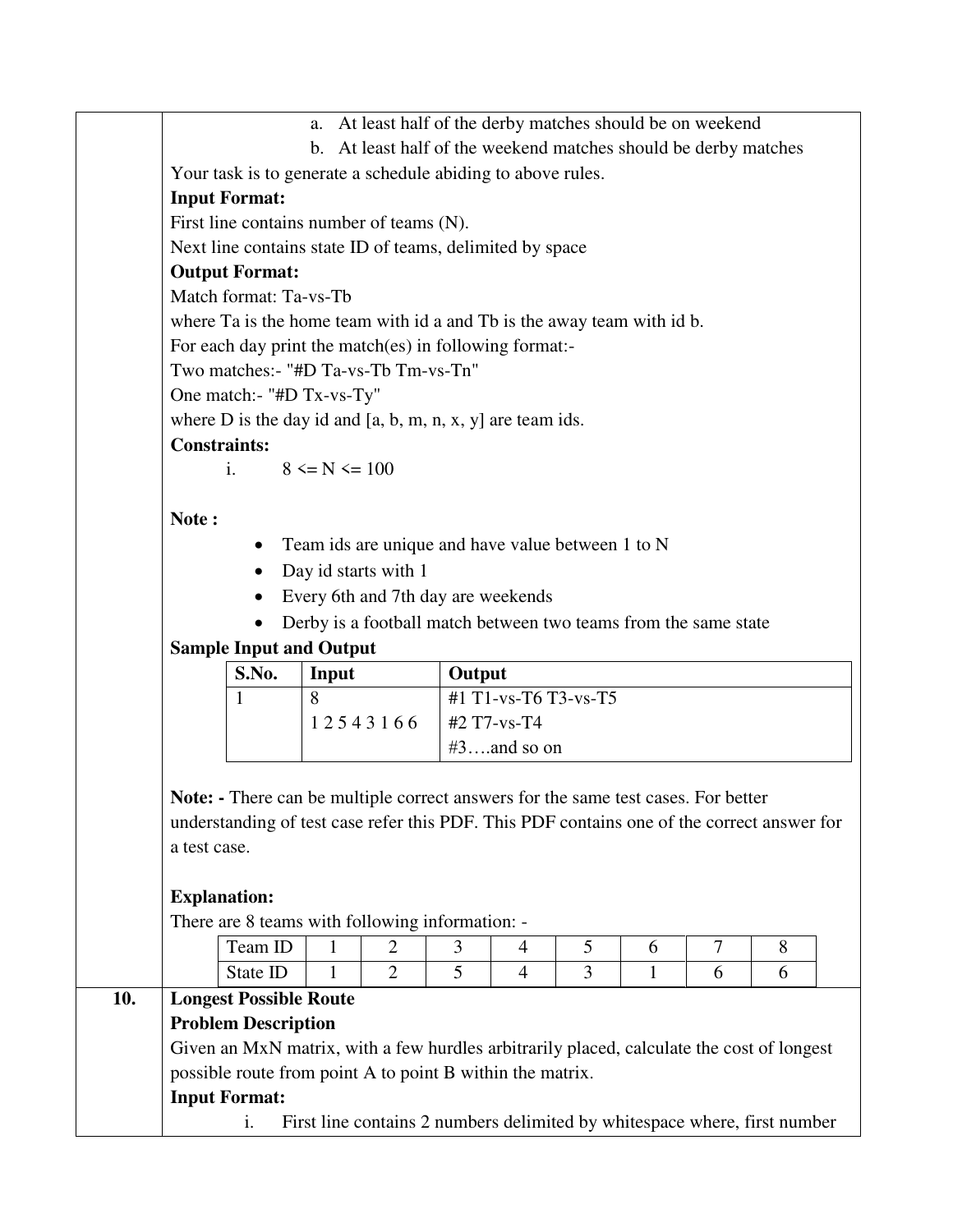|     |                                                                                            |                |                                | M is number of rows and second number N is number of columns                                 |  |  |
|-----|--------------------------------------------------------------------------------------------|----------------|--------------------------------|----------------------------------------------------------------------------------------------|--|--|
|     |                                                                                            | ii.            |                                | Second line contains number of hurdles H followed by H lines, each line                      |  |  |
|     |                                                                                            |                |                                | will contain one hurdle point in the matrix.                                                 |  |  |
|     |                                                                                            | iii.           |                                | Next line will contain point A, starting point in the matrix.                                |  |  |
|     |                                                                                            |                |                                |                                                                                              |  |  |
|     |                                                                                            | iv.            |                                | Next line will contain point B, stop point in the matrix.                                    |  |  |
|     | <b>Output Format:</b>                                                                      |                |                                |                                                                                              |  |  |
|     | <b>Constraints:</b>                                                                        |                |                                | Output should display the length of the longest route from point A to point B in the matrix. |  |  |
|     |                                                                                            | i.             |                                | The cost from one position to another will be 1 unit.                                        |  |  |
|     |                                                                                            | ii.            |                                | A location once visited in a particular path cannot be visited again.                        |  |  |
|     |                                                                                            | iii.           |                                | A route will only consider adjacent hops. The route cannot consist of                        |  |  |
|     |                                                                                            |                | diagonal hops.                 |                                                                                              |  |  |
|     |                                                                                            | iv.            |                                | The position with a hurdle cannot be visited.                                                |  |  |
|     |                                                                                            | $\mathbf{v}$ . |                                | The values MxN signifies that the matrix consists of rows ranging from 0 to                  |  |  |
|     |                                                                                            |                |                                | M-1 and columns ranging from 0 to N-1.                                                       |  |  |
|     |                                                                                            | vi.            |                                | If the destination is not reachable or source/ destination overlap with                      |  |  |
|     |                                                                                            |                |                                | hurdles, print cost as -1.                                                                   |  |  |
|     |                                                                                            |                | <b>Sample Input and Output</b> |                                                                                              |  |  |
|     | <b>S. No.</b>                                                                              | Input          |                                | <b>Output</b>   Explanation                                                                  |  |  |
|     | $\mathbf{1}$                                                                               | 3 10           | 24                             | Here matrix will be of size $3x10$ matrix with a hurdle at                                   |  |  |
|     |                                                                                            | 3              |                                | $(1,2),(1,5)$ and $(1,8)$ with starting point $A(0,0)$ and stop point                        |  |  |
|     |                                                                                            | 12             |                                | B(1,7)                                                                                       |  |  |
|     |                                                                                            | 15             |                                |                                                                                              |  |  |
|     |                                                                                            | 18             |                                | 3 10                                                                                         |  |  |
|     |                                                                                            | 0 <sub>0</sub> |                                | $3 - (no. of hundreds)$                                                                      |  |  |
|     |                                                                                            | 17             |                                | 12                                                                                           |  |  |
|     |                                                                                            |                |                                | 15                                                                                           |  |  |
|     |                                                                                            |                |                                | 18                                                                                           |  |  |
|     |                                                                                            |                |                                | $00 - (position of A)$                                                                       |  |  |
|     |                                                                                            |                |                                | 17 -- (position of B)                                                                        |  |  |
|     |                                                                                            |                |                                |                                                                                              |  |  |
|     |                                                                                            |                |                                | $(\rightarrow)$ count is 24. So final answer will be 24. No other route                      |  |  |
|     |                                                                                            |                |                                | longer than this one is possible in this matrix.                                             |  |  |
|     | $\overline{2}$                                                                             | 22             | $-1$                           | No path is possible in this $2*2$ matrix so answer is -1                                     |  |  |
|     |                                                                                            | 1              |                                |                                                                                              |  |  |
|     |                                                                                            | 0 <sub>0</sub> |                                |                                                                                              |  |  |
|     |                                                                                            | 11             |                                |                                                                                              |  |  |
|     |                                                                                            | 0 <sub>0</sub> |                                |                                                                                              |  |  |
| 11. | <b>Min Product array</b>                                                                   |                |                                |                                                                                              |  |  |
|     | <b>Problem Description</b>                                                                 |                |                                |                                                                                              |  |  |
|     | The task is to find the minimum sum of Products of two arrays of the same size, given that |                |                                |                                                                                              |  |  |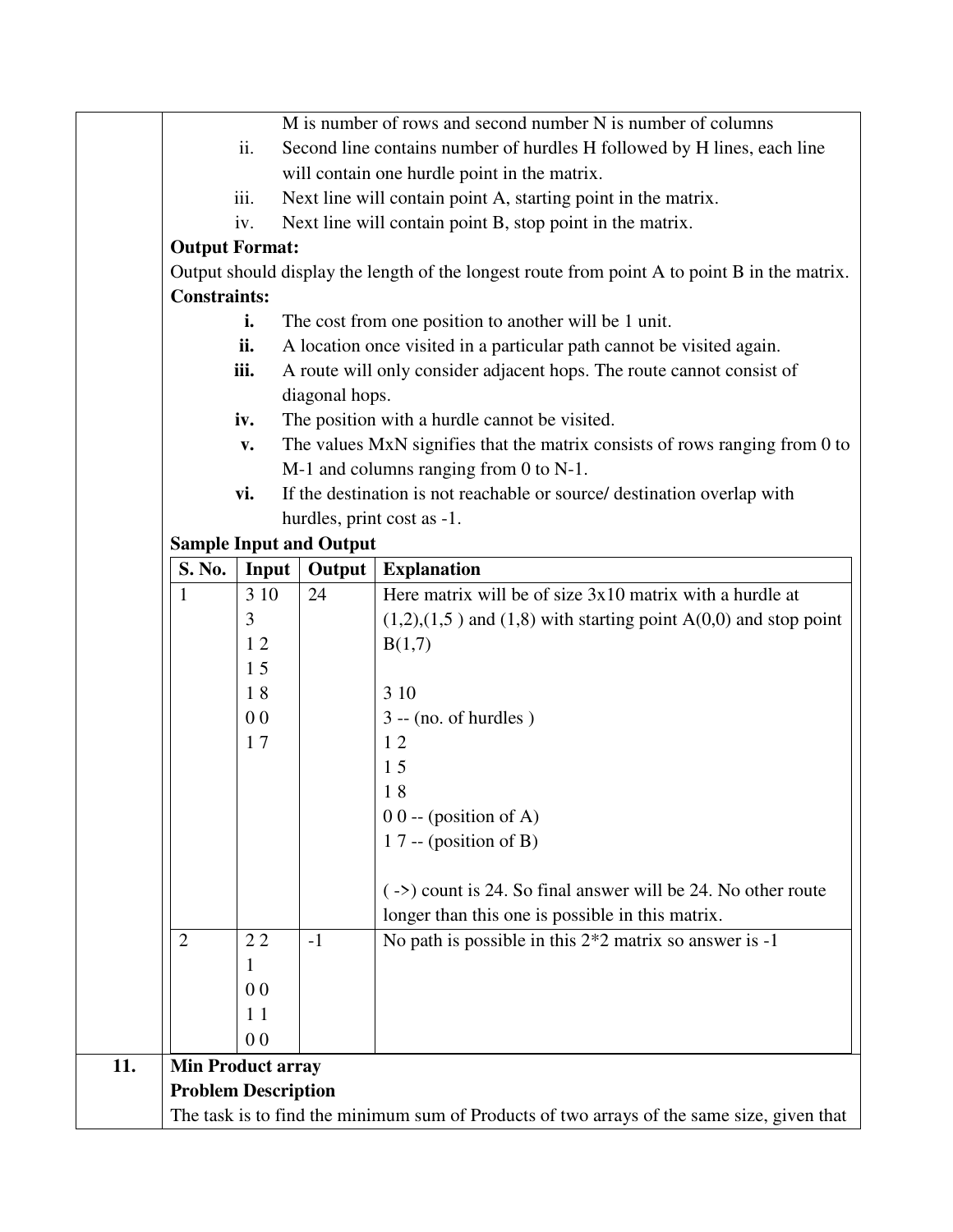k modifications are allowed on the first array. In each modification, one array element of the first array can either be increased or decreased by 2.

**Note-** the product sum is Summation (A[i]\*B[i]) for all i from 1 to n where n is the size of both arrays

### **Input Format:**

- i. First line of the input contains n and k delimited by whitespace
- ii. Second line contains the Array A (modifiable array) with its values delimited by spaces
- iii. Third line contains the Array B (non-modifiable array) with its values delimited by spaces

### **Output Format:**

Output the minimum sum of products of the two arrays

### **Constraints:**

$$
i. \qquad 1 \leq N \leq 10^{\wedge}5
$$

$$
ii.\qquad 0\leq |A[i]|,\,|B[i]|\leq 10^\wedge 5
$$

iii. 
$$
0 \le K \le 10^{9}
$$

## **Sample Input and Output**

| S.No. | Input    | Output |
|-------|----------|--------|
|       | 35       | $-31$  |
|       | $12 - 3$ |        |
|       | $-23-5$  |        |
|       | 53       | 25     |
|       | 23454    |        |
|       | 34232    |        |

## **Explanation for sample 1:**

Here total numbers are 3 and total modifications allowed are 5. So we modified A[2], which is -3 and increased it by 10 (as 5 modifications are allowed). Now final sum will be  $(1 * -2) + (2 * 3) + (7 * -5)$ 

 $-2 + 6 - 35$ 

-31

-31 is final answer.

## **Explanation for sample 2:**

Here total numbers are 5 and total modifications allowed are 3. So we modified A[1], which is 3 and decreased it by 6 (as 3 modifications are allowed).

Now final sum will be

 $(2 * 3) + (-3 * 4) + (4 * 2) + (5 * 3) + (4 * 2)$ 

 $6 - 12 + 8 + 15 + 8$ 

25

25 is final answer.

## **12. Consecutive Prime Sum**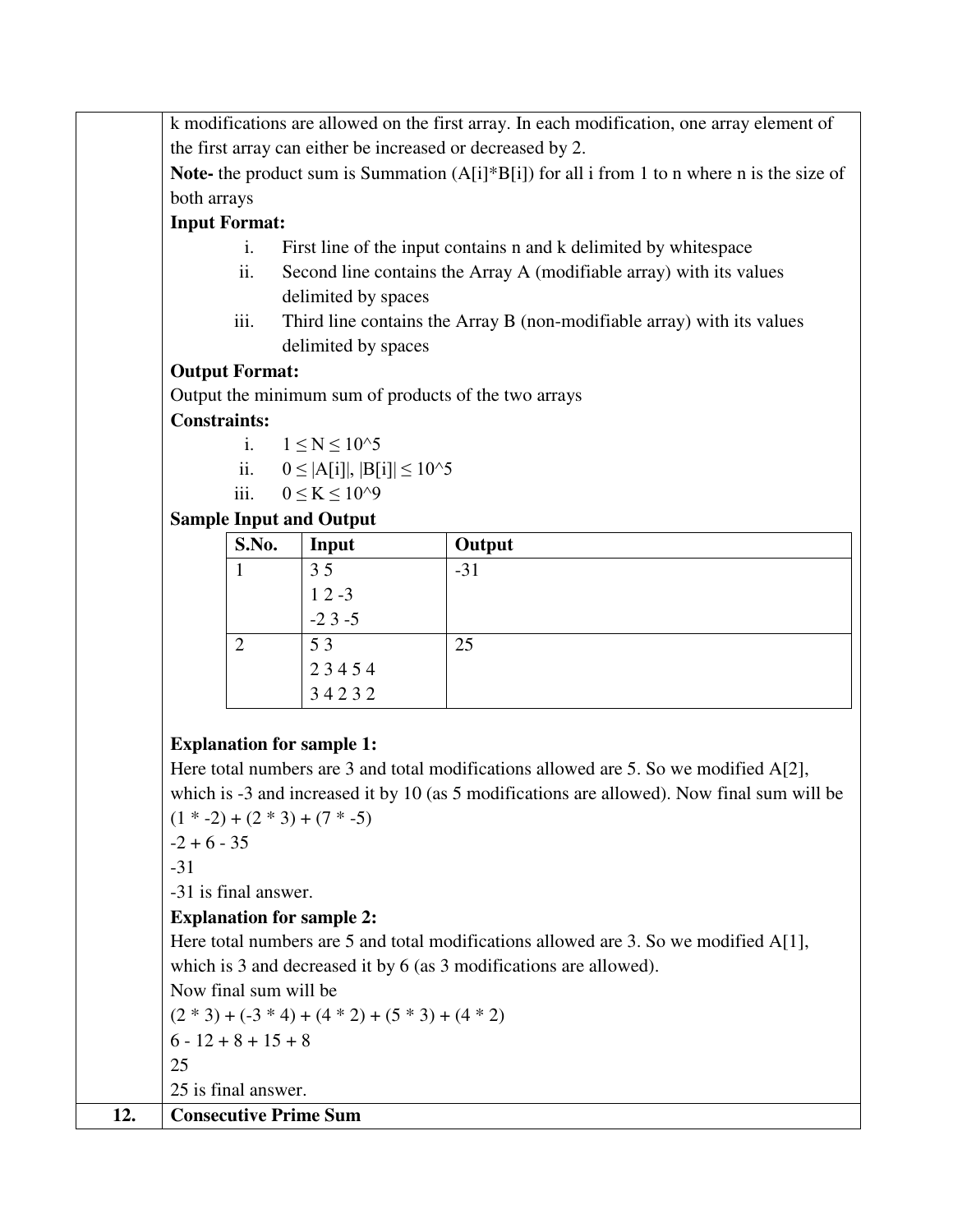#### **Problem Description**

Some prime numbers can be expressed as a sum of other consecutive prime numbers. For example,  $5 = 2 + 3$ ,  $17 = 2 + 3 + 5 + 7$ ,  $41 = 2 + 3 + 5 + 7 + 11 + 13$ . Your task is to find out how many prime numbers which satisfy this property are present in the range 3 to N subject to a constraint that summation should always start with number 2.

Write code to find out the number of prime numbers that satisfy the above-mentioned property in a given range.

| S.  |    | <b>Input</b>   Output   Comment                |
|-----|----|------------------------------------------------|
| No. |    |                                                |
|     | 20 | (Below 20, there are 2 such members: 5 and 17) |
|     |    | $5 = 2 + 3$                                    |
|     |    | $17 = 2 + 3 + 5 + 7$                           |
|     |    |                                                |

#### **Input Format:**

First line contains a number N

#### **Output Format:**

Print the total number of all such prime numbers which are less than or equal to N.

#### **Constraints:**

2<N<=12,000,000,000

#### **13. kth largest factor of N Problem Description**

A positive integer d is said to be a factor of another positive integer N if when N is divided by d, the remainder obtained is zero. For example, for number 12, there are 6 factors 1, 2, 3, 4, 6, 12. Every positive integer k has at least two factors, 1 and the number k itself.Given two positive integers N and k, write a program to print the kth largest factor of N.

#### **Input Format:**

The input is a comma-separated list of positive integer pairs  $(N, k)$ 

#### **Output Format:**

The kth highest factor of N. If N does not have k factors, the output should be 1.

#### **Constraints:**

1<N<10000000000. 1<k<600.You can assume that N will have no prime factors which are larger than 13.

**Example 1 Input:**  12,3

**Output:** 

- 4 **Explanation:** 
	-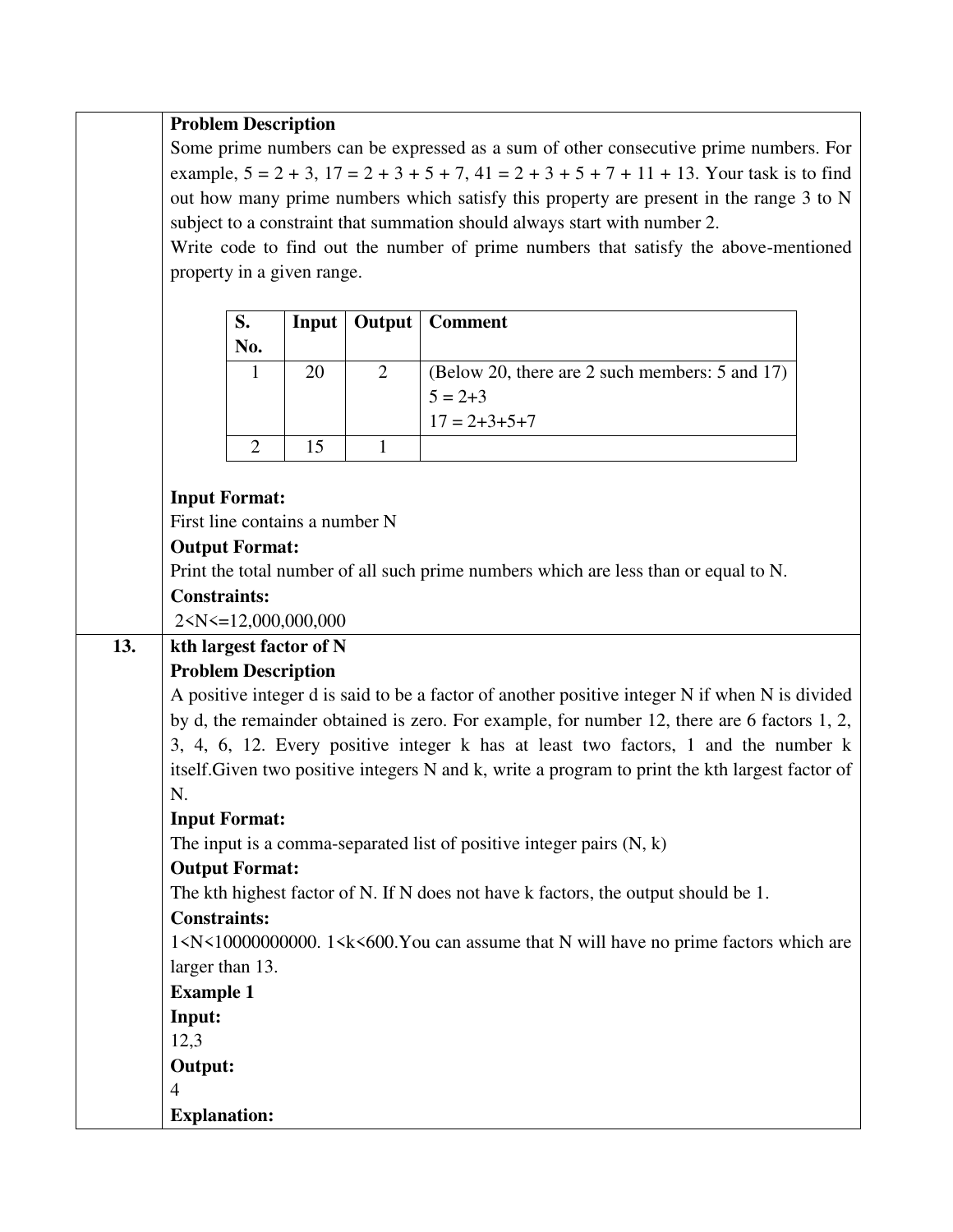| N is 12, k is 3. The factors of 12 are $(1,2,3,4,6,12)$ . The highest factor is 12 and the third |
|--------------------------------------------------------------------------------------------------|
| largest factor is 4. The output must be 4                                                        |
| <b>Coins Distribution Question (or Coins Required Question)</b>                                  |
| <b>Problem Description</b>                                                                       |
| Find the minimum number of coins required to form any value between 1 to N, both                 |
| inclusive. Cumulative value of coins should not exceed N. Coin denominations are 1               |
| Rupee, 2 Rupee and 5 Rupee.                                                                      |
|                                                                                                  |
| Let's understand the problem using the following example. Consider the value of N is 13,         |
| then the minimum number of coins required to formulate any value between 1 and 13, is 6.         |
| One 5 Rupee, three 2 Rupee and two 1 Rupee coins are required to realize any value               |
| between 1 and 13. Hence this is the answer.                                                      |
| However, if one takes two 5 Rupee coins, one 2 rupee coins and two 1 rupee coins, then to        |
| all values between 1 and 13 are achieved. But since the cumulative value of all coins            |
| equals 14, i.e., exceeds 13, this is not the answer.                                             |
| <b>Input Format</b>                                                                              |
| A single integer value                                                                           |
| <b>Output Format</b>                                                                             |
| Four Space separated Integer Values                                                              |
| 1st – Total Number of coins                                                                      |
| $2nd$ – number of 5 Rupee coins.                                                                 |
| 3rd – number of 2 Rupee coins.                                                                   |
| $4th$ – number of 1 Rupee coins.                                                                 |
| <b>Constraints</b>                                                                               |
| 0 < n < 1000                                                                                     |
| <b>Sample Input:</b>                                                                             |
| 13                                                                                               |
| <b>Sample Output:</b>                                                                            |
| 6132                                                                                             |
|                                                                                                  |
| <b>Debugging Experiments</b>                                                                     |
| Write error/output in the following code.                                                        |
|                                                                                                  |
| # abc.py                                                                                         |
| deffunc(n):                                                                                      |
| return $n + 10$                                                                                  |
|                                                                                                  |
| func('Hello')<br>Write the output of the following code.                                         |
|                                                                                                  |
| if not a or b:                                                                                   |
|                                                                                                  |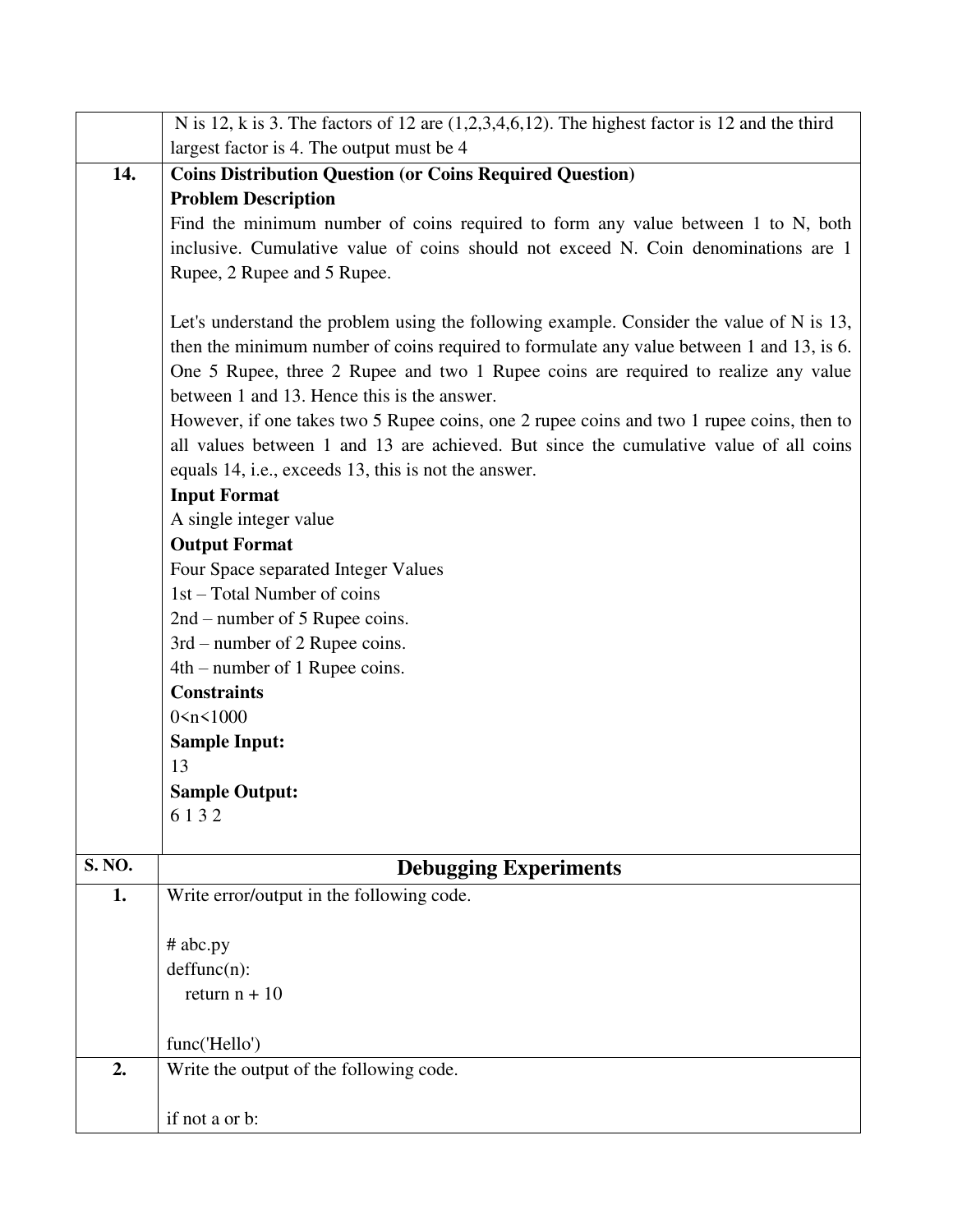|    | print 1                                              |
|----|------------------------------------------------------|
|    | elif not a or not b and c:                           |
|    | print 2                                              |
|    | elif not a or b or not b and a:                      |
|    | print 3                                              |
|    | else:                                                |
|    | print 4                                              |
| 3. | Write error/output in the following code.            |
|    |                                                      |
|    | $count = 1$                                          |
|    |                                                      |
|    | defdoThis():                                         |
|    |                                                      |
|    | global count                                         |
|    |                                                      |
|    | for i in $(1, 2, 3)$ :                               |
|    | $count += 1$                                         |
|    |                                                      |
|    | doThis()                                             |
|    |                                                      |
|    | print count                                          |
| 4. | Write the output of the following code.              |
|    |                                                      |
|    | check1 = ['Learn', 'Quiz', 'Practice', 'Contribute'] |
|    | $check2 = check1$                                    |
|    | $check3 = check1[:]$                                 |
|    |                                                      |
|    | $check2[0] = 'Code'$<br>$check3[1] = 'Mcq'$          |
|    |                                                      |
|    | $count = 0$                                          |
|    | for c in (check1, check2, check3):                   |
|    | if $c[0] == 'Code':$                                 |
|    | count $+= 1$                                         |
|    | if $c[1] == 'Mcq':$                                  |
|    | count $+= 10$                                        |
|    |                                                      |
|    | print count                                          |
| 5. | What is the output of the following program?         |
|    |                                                      |
|    | $D = dict()$                                         |
|    |                                                      |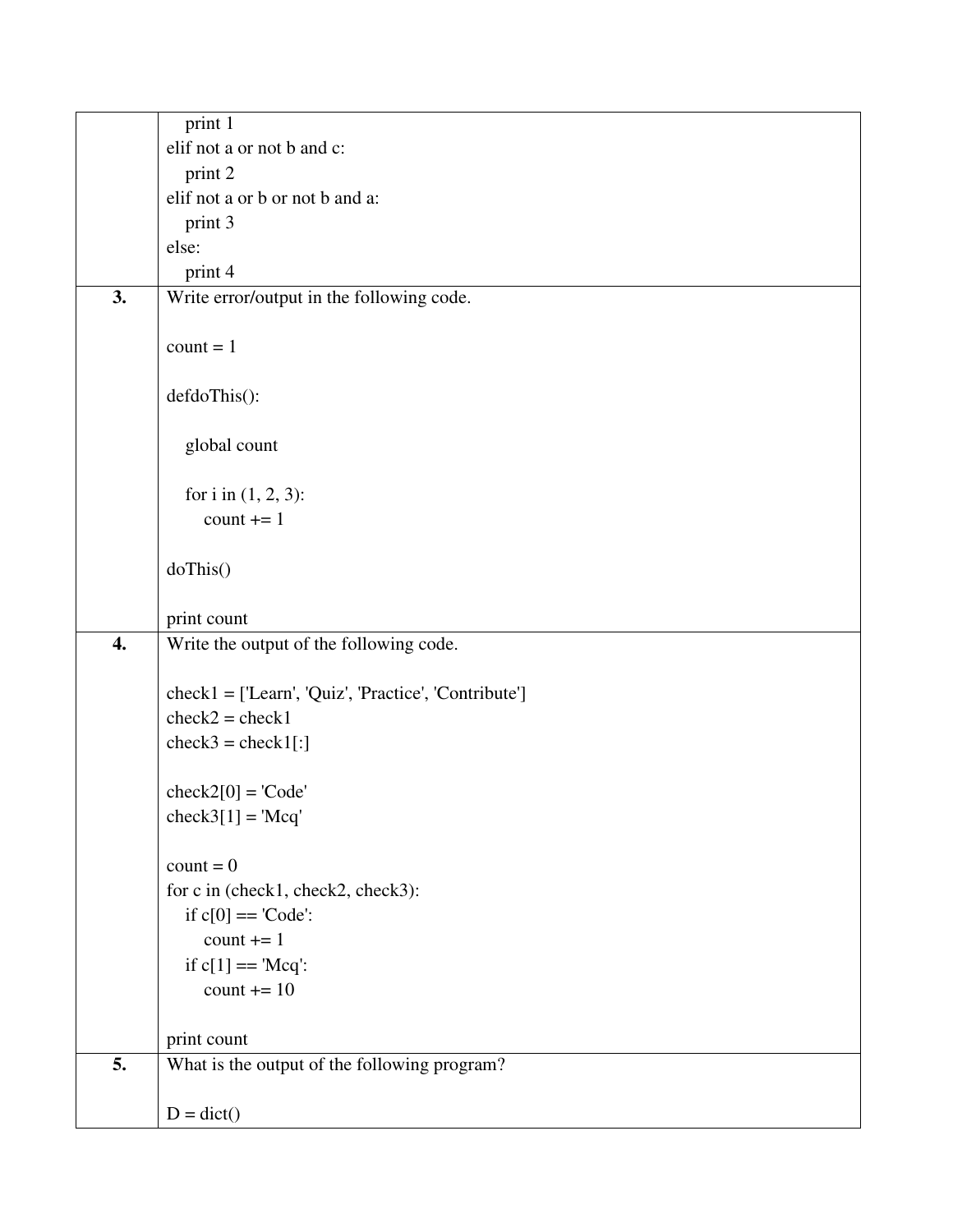|     | for x in enumerate(range(2)):                                            |  |  |  |  |  |  |  |
|-----|--------------------------------------------------------------------------|--|--|--|--|--|--|--|
|     | $D[x[0]] = x[1]$                                                         |  |  |  |  |  |  |  |
|     | $D[x[1]+7] = x[0]$                                                       |  |  |  |  |  |  |  |
|     | print(D)                                                                 |  |  |  |  |  |  |  |
| 6.  | What is the output/error in the following program?                       |  |  |  |  |  |  |  |
|     |                                                                          |  |  |  |  |  |  |  |
|     | $D = \{1: 1, 2: 2', 1': 1, 2': 3\}$                                      |  |  |  |  |  |  |  |
|     | $D[1'] = 2$                                                              |  |  |  |  |  |  |  |
|     | print(D[D[Diff(D[1]])])                                                  |  |  |  |  |  |  |  |
| 7.  | What is the output/error in the following program?                       |  |  |  |  |  |  |  |
|     |                                                                          |  |  |  |  |  |  |  |
|     | $D = \{1 : \{'A': \{1 : "A"\}, 2 : "B"\}, 3 : "C", 'B': "D", "D": 'E'\}$ |  |  |  |  |  |  |  |
|     | print( $D[D[D[1][2]]$ ], end = " ")                                      |  |  |  |  |  |  |  |
|     | print(D[D[1]["A"][2]])                                                   |  |  |  |  |  |  |  |
| 8.  | What is the output/error in the following program?                       |  |  |  |  |  |  |  |
|     |                                                                          |  |  |  |  |  |  |  |
|     | $D = dict()$                                                             |  |  |  |  |  |  |  |
|     | for $i$ in range $(3)$ :                                                 |  |  |  |  |  |  |  |
|     | for $j$ in range(2):                                                     |  |  |  |  |  |  |  |
|     | $D[i] = j$                                                               |  |  |  |  |  |  |  |
|     | print(D)                                                                 |  |  |  |  |  |  |  |
| 9.  | What is the output/error in the following program?                       |  |  |  |  |  |  |  |
|     |                                                                          |  |  |  |  |  |  |  |
|     | $x = [ab', 'cd']$                                                        |  |  |  |  |  |  |  |
|     | for i in x:                                                              |  |  |  |  |  |  |  |
|     | x.append(i.upper())                                                      |  |  |  |  |  |  |  |
|     | print(x)                                                                 |  |  |  |  |  |  |  |
| 10. | What is the output/error in the following program?                       |  |  |  |  |  |  |  |
|     |                                                                          |  |  |  |  |  |  |  |
|     | $i = 1$                                                                  |  |  |  |  |  |  |  |
|     | while True:                                                              |  |  |  |  |  |  |  |
|     | if $i\%3 == 0$ :                                                         |  |  |  |  |  |  |  |
|     | break                                                                    |  |  |  |  |  |  |  |
|     | print(i)                                                                 |  |  |  |  |  |  |  |
|     | $i + 1$                                                                  |  |  |  |  |  |  |  |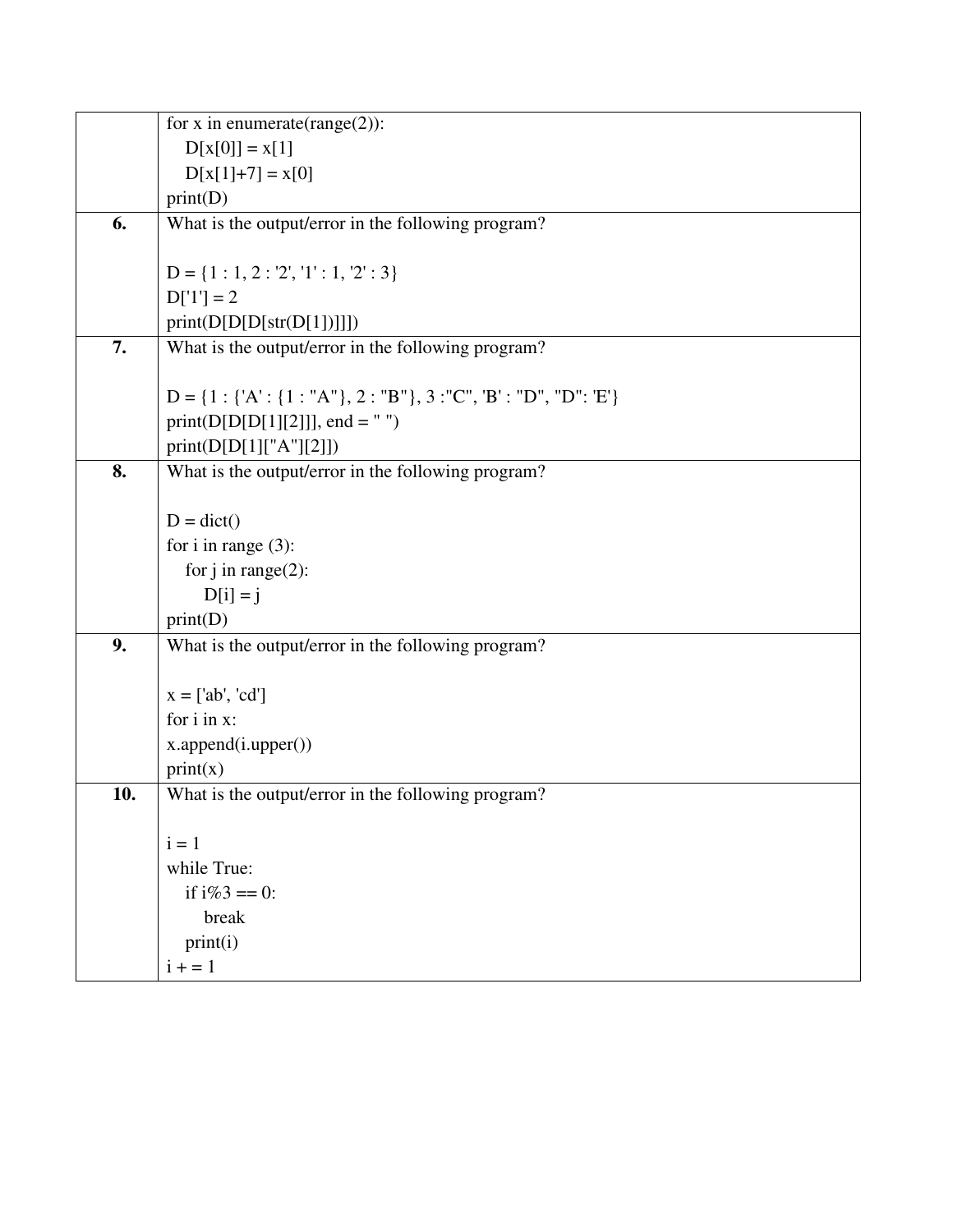| <b>B. TECH FIRST YEAR</b>                                            |                                                                      |                                                                      |             |  |  |  |  |  |
|----------------------------------------------------------------------|----------------------------------------------------------------------|----------------------------------------------------------------------|-------------|--|--|--|--|--|
| <b>AASL0151</b><br><b>LTP</b><br><b>Course Code</b><br><b>Credit</b> |                                                                      |                                                                      |             |  |  |  |  |  |
| <b>Course Title</b>                                                  |                                                                      | <b>Professional Communication Lab</b>                                | $0 \t0 \t2$ |  |  |  |  |  |
|                                                                      |                                                                      | <b>Suggested list of Experiment</b>                                  |             |  |  |  |  |  |
| Sr. No.                                                              |                                                                      | <b>Name of Experiment</b>                                            |             |  |  |  |  |  |
| 1                                                                    |                                                                      | Extempore speech & Jam Sessions (4 hrs)                              |             |  |  |  |  |  |
| $\mathbf{2}$                                                         |                                                                      | Group Discussion (4 hrs)                                             |             |  |  |  |  |  |
| 3                                                                    | Presentations (Individual and group) (4 hrs)                         |                                                                      |             |  |  |  |  |  |
| $\boldsymbol{4}$                                                     |                                                                      | Listening Practice (2 hrs)                                           |             |  |  |  |  |  |
| 5                                                                    |                                                                      | News/Book Review (Presentation based) (4 hrs)                        |             |  |  |  |  |  |
|                                                                      | <b>Lab Course Outcome:</b>                                           |                                                                      |             |  |  |  |  |  |
|                                                                      | At the end of the course students will be able to -                  |                                                                      |             |  |  |  |  |  |
| CO <sub>1</sub>                                                      | Learn to use English language for communicating ideas.               |                                                                      |             |  |  |  |  |  |
| CO <sub>2</sub>                                                      | Develop interpersonal skills and leadership abilities.               |                                                                      |             |  |  |  |  |  |
| CO <sub>3</sub>                                                      | Practice their public speaking skills and gain confidence in it.     |                                                                      |             |  |  |  |  |  |
| CO <sub>4</sub>                                                      | Realize the importance of analytical listening during communication. |                                                                      |             |  |  |  |  |  |
| CO <sub>5</sub>                                                      |                                                                      | Apply critical thinking skills in interpreting texts and discourses. |             |  |  |  |  |  |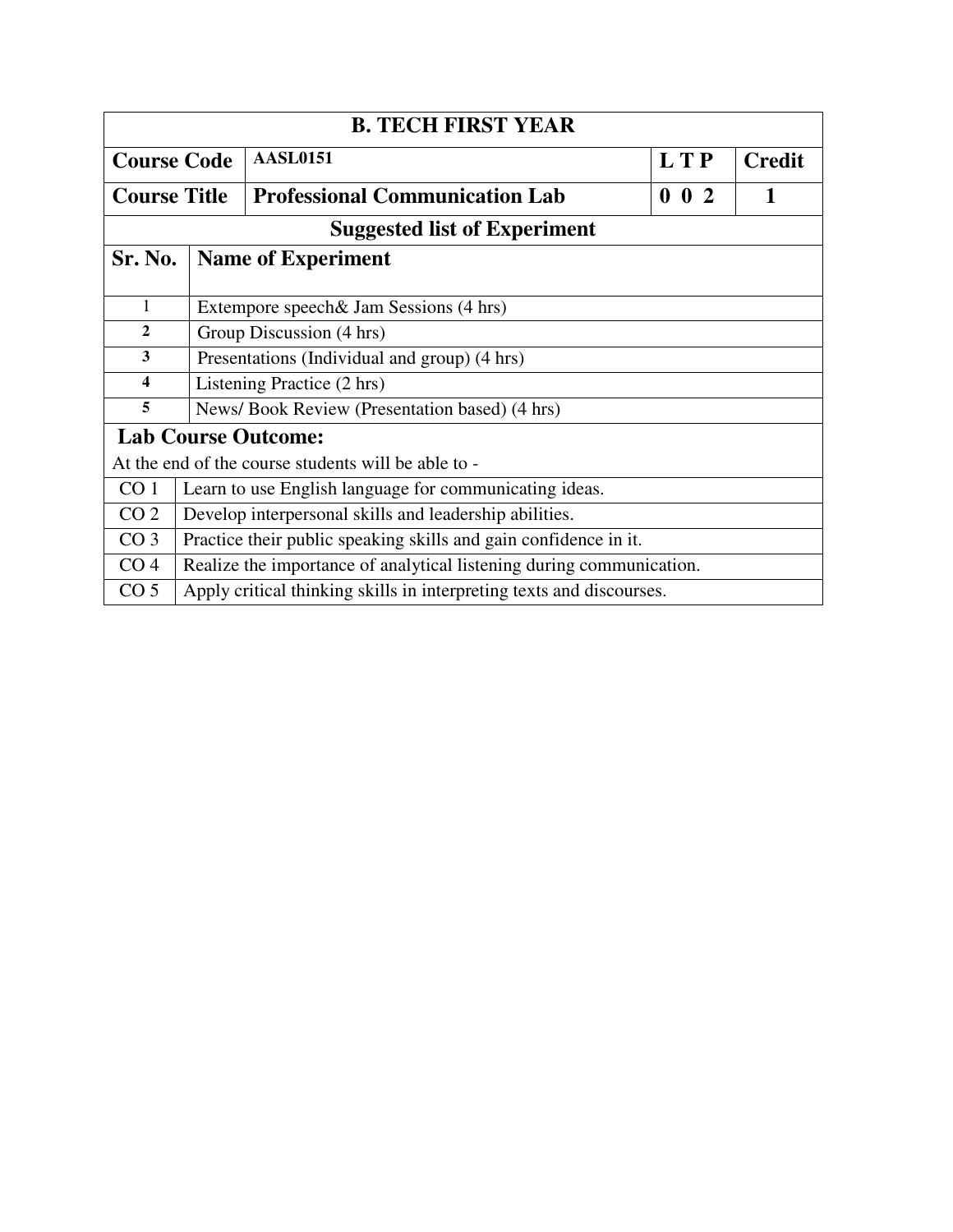| <b>B. TECH FIRST YEAR</b> |                                                                                                                                |                                                                                                                                                               |                  |                  |             |               |  |  |  |  |
|---------------------------|--------------------------------------------------------------------------------------------------------------------------------|---------------------------------------------------------------------------------------------------------------------------------------------------------------|------------------|------------------|-------------|---------------|--|--|--|--|
| <b>Course Code</b>        |                                                                                                                                | <b>AME0151</b>                                                                                                                                                | L                | T                | $\mathbf P$ | <b>Credit</b> |  |  |  |  |
| <b>Course Title</b>       |                                                                                                                                | <b>Digital Manufacturing Practices</b>                                                                                                                        | $\boldsymbol{0}$ | $\boldsymbol{0}$ | 3           | 1.5           |  |  |  |  |
|                           | <b>Course objective:</b>                                                                                                       |                                                                                                                                                               |                  |                  |             |               |  |  |  |  |
| 1                         | To impart knowledge to students about the latest technological developments in<br>manufacturing technology.                    |                                                                                                                                                               |                  |                  |             |               |  |  |  |  |
| $\overline{2}$            |                                                                                                                                | To make the students capable to identify and use primary machine tools for<br>manufacturing of job/product.                                                   |                  |                  |             |               |  |  |  |  |
| $\overline{3}$            | Tomake the students understand constructional features, principle and coding/<br>programming of CNC machines.                  |                                                                                                                                                               |                  |                  |             |               |  |  |  |  |
| $\overline{4}$            |                                                                                                                                | To explain current and emerging 3D printing technologies in industries.                                                                                       |                  |                  |             |               |  |  |  |  |
| 5                         |                                                                                                                                | To impart fundamental knowledge of Automation and Robotics.                                                                                                   |                  |                  |             |               |  |  |  |  |
|                           |                                                                                                                                | Pre-requisites: Basic knowledge about materials and their properties                                                                                          |                  |                  |             |               |  |  |  |  |
|                           |                                                                                                                                | <b>Course Contents / Syllabus</b>                                                                                                                             |                  |                  |             |               |  |  |  |  |
| <b>UNIT-I</b>             |                                                                                                                                | <b>Basics of Manufacturing processes</b>                                                                                                                      |                  |                  |             | 3 Hours       |  |  |  |  |
|                           |                                                                                                                                | Introduction to workshop layout, engineering materials, mechanical properties of metals,<br>introduction to manufacturing processes, concept of Industry 4.0. |                  |                  |             |               |  |  |  |  |
| <b>UNIT-II</b>            |                                                                                                                                | <b>Machining processes</b>                                                                                                                                    |                  |                  |             | 5 Hours       |  |  |  |  |
|                           |                                                                                                                                | Introduction to conventional and CNC machines, machining parameters and primary<br>operations, CNC programming- G& M Codes                                    |                  |                  |             |               |  |  |  |  |
| <b>UNIT-III</b>           |                                                                                                                                | <b>Additive manufacturing (3D printing)</b>                                                                                                                   |                  |                  |             | 3 Hours       |  |  |  |  |
|                           |                                                                                                                                | Introduction to additive manufacturing, 3D printing technologies, reverse engineering,<br>introduction to injection moulding.                                 |                  |                  |             |               |  |  |  |  |
| <b>UNIT-IV</b>            |                                                                                                                                | <b>Automation and Robotics</b>                                                                                                                                |                  |                  | 3 Hours     |               |  |  |  |  |
|                           |                                                                                                                                | Introduction to basics of automation and robotics, classification based on geometry and path<br>movements. PTP motion using robot arm.                        |                  |                  |             |               |  |  |  |  |
|                           | <b>Total hours:14</b>                                                                                                          |                                                                                                                                                               |                  |                  |             |               |  |  |  |  |
|                           |                                                                                                                                | Course outcome: After completion of this course students will be able to                                                                                      |                  |                  |             |               |  |  |  |  |
| CO <sub>1</sub>           | industry.                                                                                                                      | Understand various manufacturing process which are applied in the                                                                                             |                  |                  |             | $K_1, K_2$    |  |  |  |  |
| CO <sub>2</sub>           | Demonstrate the construction and working of conventional machine<br>$K_1, K_2$<br>tools and computer controlled machine tools. |                                                                                                                                                               |                  |                  |             |               |  |  |  |  |
| CO <sub>3</sub>           | Robotic arms.                                                                                                                  | Understand the programming techniques of CNC machines and                                                                                                     |                  |                  |             | $K_1, K_2$    |  |  |  |  |
| CO <sub>4</sub>           |                                                                                                                                | Use the different 3D printing techniques.                                                                                                                     |                  |                  |             | $K_1, K_2$    |  |  |  |  |
|                           | <b>Text books</b>                                                                                                              |                                                                                                                                                               |                  |                  |             |               |  |  |  |  |
|                           | A course in Workshop technology by B.S. Raghuwanshi, Vol I & II, Dhanpat Rai & sons,                                           |                                                                                                                                                               |                  |                  |             |               |  |  |  |  |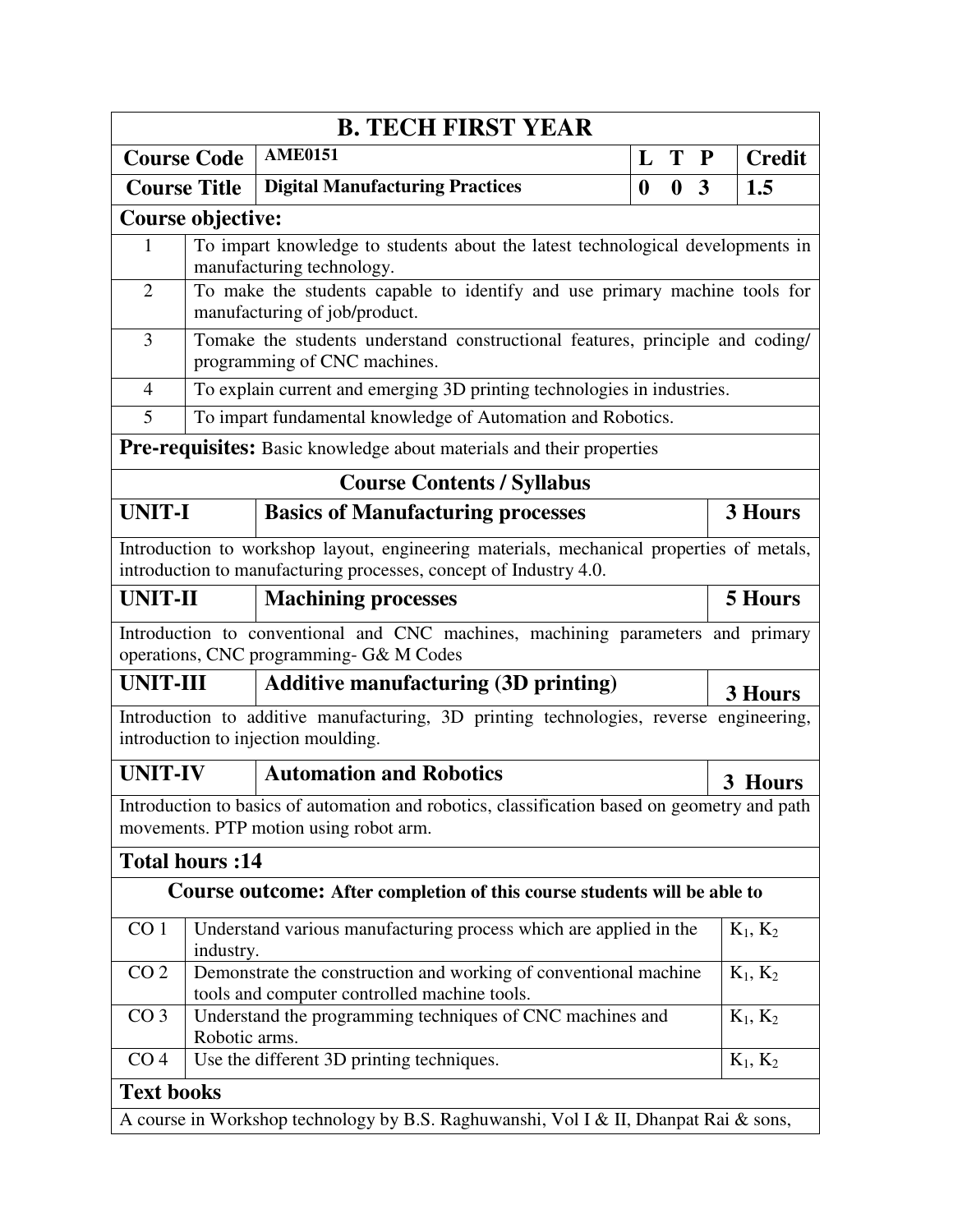New Delhi **(30%)**

Industrial automation and Robotics by A.K. Gupta., S K Arora, Laxmi publication **(30%)**

CNC Fundamentals and Programming by P.M Agarwal, V.J Patel, Charotar Publication **(25%)**

## **Reference Books**

(1) Kalpakjian S. And Steven S. Schmid, "Manufacturing Engineering and Technology", 4th edition, Pearson Education India Edition, 2002.**(80% syllabus)**

(2) Rapid Product Development, Kimura Fumihiko**(25% syllabus)**

(3) CNC Machines by M.Adhitan, B.S Pabla; New age international. **(25% syllabus)**

(4) CAD/CAM, by Groover and Zimmers, Prentice Hall India Ltd**(25% syllabus)**

| Unit 1            | https://youtu.be/b1U9W4iNDiQ,<br>https://youtu.be/QZdY3ZRY9RA, |
|-------------------|----------------------------------------------------------------|
|                   | https://youtu.be/KX1_NqNTIqw, https://youtu.be/deAIYwPns6w     |
| Unit <sub>2</sub> | https://youtu.be/jF4F8Zr2YO8, https://youtu.be/bDpfTzV6StA,    |
|                   | https://youtu.be/6G3sHym7YSo                                   |
| Unit <sub>3</sub> | https://youtu.be/TZmYTfPfhNE, https://youtu.be/yW4EbCWaJHE     |
| Unit <sub>4</sub> | https://youtu.be/K-Zg1-fR9kU, https://youtu.be/xrwz9IxpMJg,    |
|                   | https://youtu.be/j8vYClEnyk0                                   |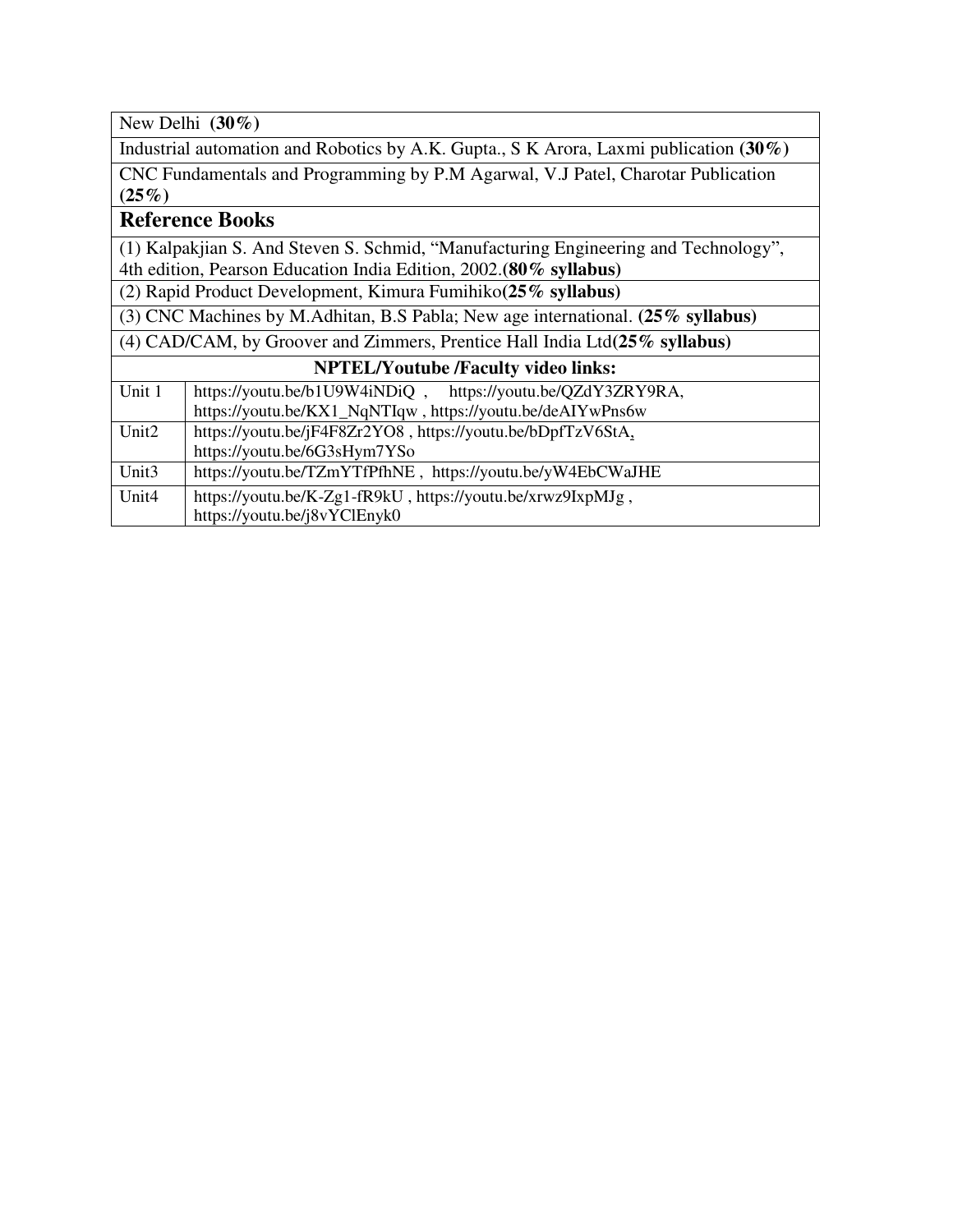| <b>B. TECH. FIRST YEAR</b>                |                                                                            |                                                                           |  |                |  |  |  |  |                                                                  |  |  |  |  |          |              |                         |  |                                                                             |
|-------------------------------------------|----------------------------------------------------------------------------|---------------------------------------------------------------------------|--|----------------|--|--|--|--|------------------------------------------------------------------|--|--|--|--|----------|--------------|-------------------------|--|-----------------------------------------------------------------------------|
| <b>Course Code</b>                        |                                                                            |                                                                           |  | <b>AME0151</b> |  |  |  |  |                                                                  |  |  |  |  |          | L T P        |                         |  | <b>Credit</b>                                                               |
| <b>Course Title</b>                       |                                                                            |                                                                           |  |                |  |  |  |  | <b>Digital Manufacturing Practices</b>                           |  |  |  |  | $\bf{0}$ | $\mathbf{0}$ | $\overline{\mathbf{3}}$ |  | 1.5                                                                         |
|                                           |                                                                            |                                                                           |  |                |  |  |  |  | <b>Suggested list of Experiments</b>                             |  |  |  |  |          |              |                         |  |                                                                             |
| (At least 10 experiments to be performed) |                                                                            |                                                                           |  |                |  |  |  |  |                                                                  |  |  |  |  |          |              |                         |  |                                                                             |
| Sr. No.                                   | <b>Name of Experiments</b>                                                 |                                                                           |  |                |  |  |  |  |                                                                  |  |  |  |  |          |              |                         |  |                                                                             |
| $\mathbf{1}$                              |                                                                            |                                                                           |  |                |  |  |  |  |                                                                  |  |  |  |  |          |              |                         |  | To perform facing, turning, taper turning, knurling, grooving and threading |
|                                           |                                                                            | operations as per given drawing on lathe machine.                         |  |                |  |  |  |  |                                                                  |  |  |  |  |          |              |                         |  |                                                                             |
| $\mathbf{2}$                              | To prepare a T-Shape and U-shape work piece by filing, sawing, drilling in |                                                                           |  |                |  |  |  |  |                                                                  |  |  |  |  |          |              |                         |  |                                                                             |
|                                           |                                                                            | Fitting shop.                                                             |  |                |  |  |  |  |                                                                  |  |  |  |  |          |              |                         |  |                                                                             |
| 3                                         | To cast a component using a single piece pattern in foundry shop,          |                                                                           |  |                |  |  |  |  |                                                                  |  |  |  |  |          |              |                         |  |                                                                             |
| 4                                         |                                                                            | To study the G-M Codes for CNC machine and to perform different machining |  |                |  |  |  |  |                                                                  |  |  |  |  |          |              |                         |  |                                                                             |
|                                           |                                                                            |                                                                           |  |                |  |  |  |  | operations including facing, turning, grooving etc on CNC lathe. |  |  |  |  |          |              |                         |  |                                                                             |
| 5                                         | To cut a slot on CNC milling machine as per given drawing.                 |                                                                           |  |                |  |  |  |  |                                                                  |  |  |  |  |          |              |                         |  |                                                                             |
| 6                                         | To make a hole of given diameter on CNC drilling machine.                  |                                                                           |  |                |  |  |  |  |                                                                  |  |  |  |  |          |              |                         |  |                                                                             |
| $\overline{7}$                            | To study construction and working of FDM 3D printing machine.              |                                                                           |  |                |  |  |  |  |                                                                  |  |  |  |  |          |              |                         |  |                                                                             |
| 8                                         | To study construction and working of SLA 3D printing machine.              |                                                                           |  |                |  |  |  |  |                                                                  |  |  |  |  |          |              |                         |  |                                                                             |
| 9                                         | To study the development of drawings using 3D scanner.                     |                                                                           |  |                |  |  |  |  |                                                                  |  |  |  |  |          |              |                         |  |                                                                             |
| 10                                        | To make an air tight bottle cap by using injection moulding.               |                                                                           |  |                |  |  |  |  |                                                                  |  |  |  |  |          |              |                         |  |                                                                             |
| 11                                        |                                                                            |                                                                           |  |                |  |  |  |  |                                                                  |  |  |  |  |          |              |                         |  | . To study construction and working of six axis robot (KUKA Sim Pro         |
|                                           |                                                                            | $3.0.4$ ).                                                                |  |                |  |  |  |  |                                                                  |  |  |  |  |          |              |                         |  |                                                                             |
| 12                                        | Practice on pneumatic control system using single acting cylinder.         |                                                                           |  |                |  |  |  |  |                                                                  |  |  |  |  |          |              |                         |  |                                                                             |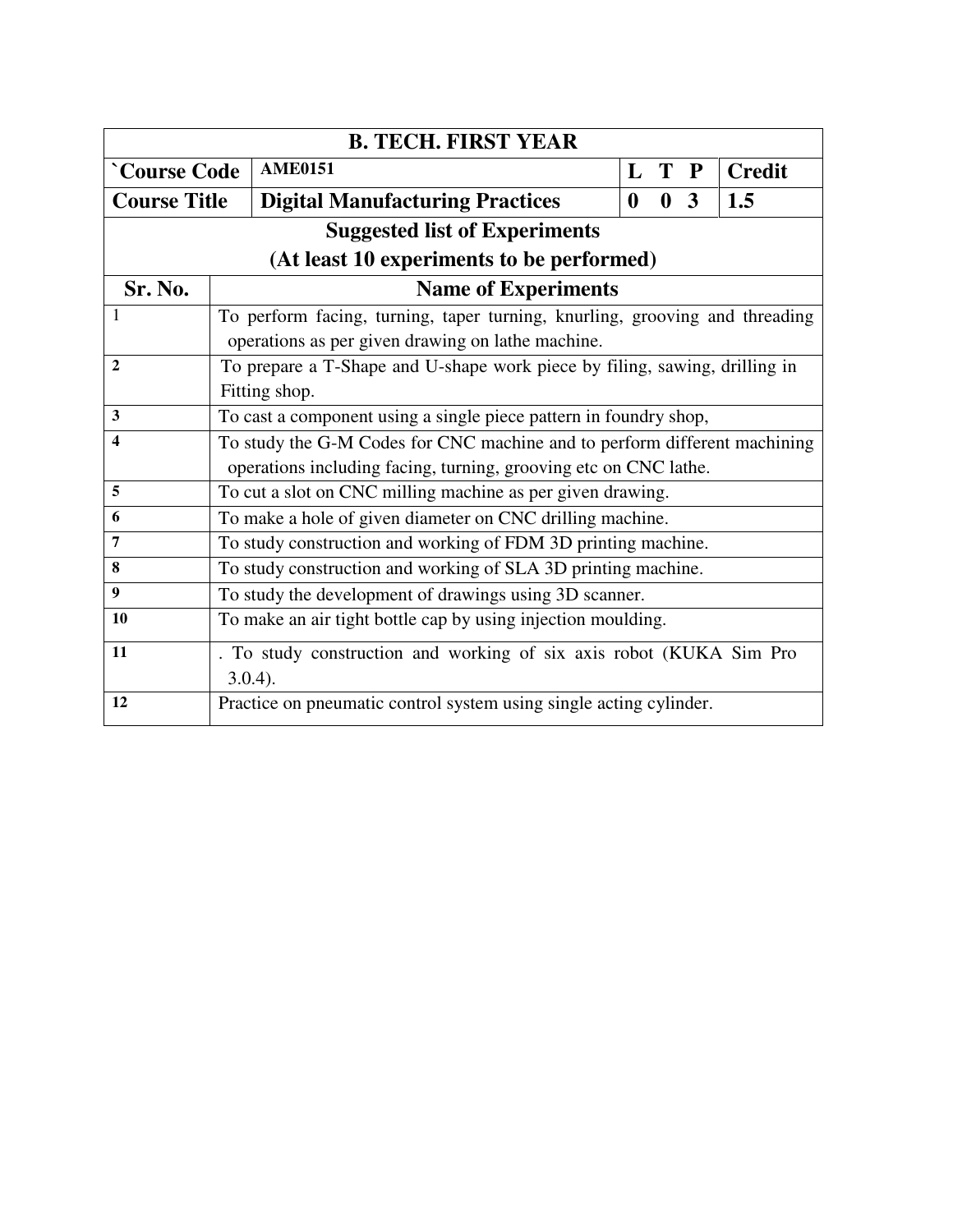|                                                                                                                                                                                                   |                                                                                             |                                                                     |                                   | <b>B. TECH FIRST YEAR</b>         |  |  |  |  |  |  |   |              |           |                         |          |
|---------------------------------------------------------------------------------------------------------------------------------------------------------------------------------------------------|---------------------------------------------------------------------------------------------|---------------------------------------------------------------------|-----------------------------------|-----------------------------------|--|--|--|--|--|--|---|--------------|-----------|-------------------------|----------|
| <b>Course Code</b>                                                                                                                                                                                |                                                                                             | <b>AAS0203</b>                                                      |                                   |                                   |  |  |  |  |  |  | L | T            | ${\bf P}$ | <b>Credit</b>           |          |
| <b>Course Title</b>                                                                                                                                                                               |                                                                                             |                                                                     | <b>Engineering Mathematics-II</b> |                                   |  |  |  |  |  |  | 3 | $\mathbf{1}$ | $\bf{0}$  | $\overline{\mathbf{4}}$ |          |
|                                                                                                                                                                                                   |                                                                                             |                                                                     |                                   |                                   |  |  |  |  |  |  |   |              |           |                         |          |
| <b>Course objective:</b> The objective of this course is to familiarize the engineering students with<br>techniques of solving Ordinary Differential Equations, Fourier series expansion, Laplace |                                                                                             |                                                                     |                                   |                                   |  |  |  |  |  |  |   |              |           |                         |          |
| Transform and vector calculus and its application in real world. It aims to equip the students with                                                                                               |                                                                                             |                                                                     |                                   |                                   |  |  |  |  |  |  |   |              |           |                         |          |
|                                                                                                                                                                                                   | adequate knowledge of mathematics that will enable them in formulating problems and solving |                                                                     |                                   |                                   |  |  |  |  |  |  |   |              |           |                         |          |
| problems analytically.                                                                                                                                                                            |                                                                                             |                                                                     |                                   |                                   |  |  |  |  |  |  |   |              |           |                         |          |
|                                                                                                                                                                                                   |                                                                                             |                                                                     |                                   |                                   |  |  |  |  |  |  |   |              |           |                         |          |
| <b>Pre-requisites:</b> Knowledge of Engineering Mathematics -I and Mathematics upto 12 <sup>th</sup>                                                                                              |                                                                                             |                                                                     |                                   |                                   |  |  |  |  |  |  |   |              |           |                         |          |
| standard.                                                                                                                                                                                         |                                                                                             |                                                                     |                                   |                                   |  |  |  |  |  |  |   |              |           |                         |          |
|                                                                                                                                                                                                   |                                                                                             |                                                                     |                                   | <b>Course Contents / Syllabus</b> |  |  |  |  |  |  |   |              |           |                         |          |
| <b>UNIT-I</b>                                                                                                                                                                                     |                                                                                             | <b>Ordinary Differential Equation of Higher Order</b>               |                                   |                                   |  |  |  |  |  |  |   |              |           |                         | 10 hours |
| Linear differential equation of nth order with constant coefficients, Cauchy-Euler equation,                                                                                                      |                                                                                             |                                                                     |                                   |                                   |  |  |  |  |  |  |   |              |           |                         |          |
| Simultaneous lineardifferential equations, Second order linear differential equations with                                                                                                        |                                                                                             |                                                                     |                                   |                                   |  |  |  |  |  |  |   |              |           |                         |          |
| variable coefficients, Solution by changing independent variable, Reduction of order, Normal                                                                                                      |                                                                                             |                                                                     |                                   |                                   |  |  |  |  |  |  |   |              |           |                         |          |
| form, Method of variation of parameters, Series solutions (Frobenius Method).                                                                                                                     |                                                                                             |                                                                     |                                   |                                   |  |  |  |  |  |  |   |              |           |                         |          |
| <b>UNIT-II</b>                                                                                                                                                                                    |                                                                                             | <b>Sequences and series</b>                                         |                                   |                                   |  |  |  |  |  |  |   |              |           |                         | 8 hours  |
| Definition of Sequence and series with examples, Convergence of sequence and series, Tests                                                                                                        |                                                                                             |                                                                     |                                   |                                   |  |  |  |  |  |  |   |              |           |                         |          |
| for convergence of series, (Ratio test, D' Alembert's test, Raabe's test). Fourier series, Half                                                                                                   |                                                                                             |                                                                     |                                   |                                   |  |  |  |  |  |  |   |              |           |                         |          |
| range Fourier sine and cosine series.                                                                                                                                                             |                                                                                             |                                                                     |                                   |                                   |  |  |  |  |  |  |   |              |           |                         |          |
| <b>UNIT-III</b>                                                                                                                                                                                   |                                                                                             | <b>Laplace Transform</b>                                            |                                   |                                   |  |  |  |  |  |  |   |              |           |                         | 8 hours  |
| Laplace transform, Existence theorem, Laplace transforms of derivatives and integrals, Initial                                                                                                    |                                                                                             |                                                                     |                                   |                                   |  |  |  |  |  |  |   |              |           |                         |          |
| and final value theorems, Unit step function, Dirac- delta function, Laplace transform of periodic                                                                                                |                                                                                             |                                                                     |                                   |                                   |  |  |  |  |  |  |   |              |           |                         |          |
| function, Inverse Laplace transform, Convolution theorem, Application to solve simple linear                                                                                                      |                                                                                             |                                                                     |                                   |                                   |  |  |  |  |  |  |   |              |           |                         |          |
| and simultaneous differential equations.                                                                                                                                                          |                                                                                             |                                                                     |                                   |                                   |  |  |  |  |  |  |   |              |           |                         |          |
| <b>UNIT-IV</b>                                                                                                                                                                                    |                                                                                             | <b>Vector Calculus</b>                                              |                                   |                                   |  |  |  |  |  |  |   |              |           |                         | 8 hours  |
| Vector differentiation: Gradient, Curl and Divergence and their Physical interpretation,                                                                                                          |                                                                                             |                                                                     |                                   |                                   |  |  |  |  |  |  |   |              |           |                         |          |
| Directional derivatives, Tangent and Normal planes.                                                                                                                                               |                                                                                             |                                                                     |                                   |                                   |  |  |  |  |  |  |   |              |           |                         |          |
| Vector Integration: Line integral, Surface integral, Volume integral, Gauss's Divergence                                                                                                          |                                                                                             |                                                                     |                                   |                                   |  |  |  |  |  |  |   |              |           |                         |          |
| Theorem, Green's theorem, Stoke's theorem (without proof) and their applications.                                                                                                                 |                                                                                             |                                                                     |                                   |                                   |  |  |  |  |  |  |   |              |           |                         |          |
| <b>UNIT-V</b>                                                                                                                                                                                     |                                                                                             | Aptitude-II                                                         |                                   |                                   |  |  |  |  |  |  |   |              |           |                         | 8 hours  |
| Ratio, Proportion & Partnership, Problem of ages, Allegation & Mixture, Direction, Blood                                                                                                          |                                                                                             |                                                                     |                                   |                                   |  |  |  |  |  |  |   |              |           |                         |          |
|                                                                                                                                                                                                   | relation, Simple & Compound interest                                                        |                                                                     |                                   |                                   |  |  |  |  |  |  |   |              |           |                         |          |
|                                                                                                                                                                                                   | <b>Course outcome:</b> After completion of this course students are able to:                |                                                                     |                                   |                                   |  |  |  |  |  |  |   |              |           |                         |          |
| CO <sub>1</sub>                                                                                                                                                                                   | Apply the concept of differentiation to solve differential equations.<br>$K_3$              |                                                                     |                                   |                                   |  |  |  |  |  |  |   |              |           |                         |          |
| CO <sub>2</sub>                                                                                                                                                                                   |                                                                                             | Apply the concept of convergence of sequence and series to evaluate |                                   |                                   |  |  |  |  |  |  |   |              |           |                         | $K_3$    |
|                                                                                                                                                                                                   | Fourier series                                                                              |                                                                     |                                   |                                   |  |  |  |  |  |  |   |              |           |                         |          |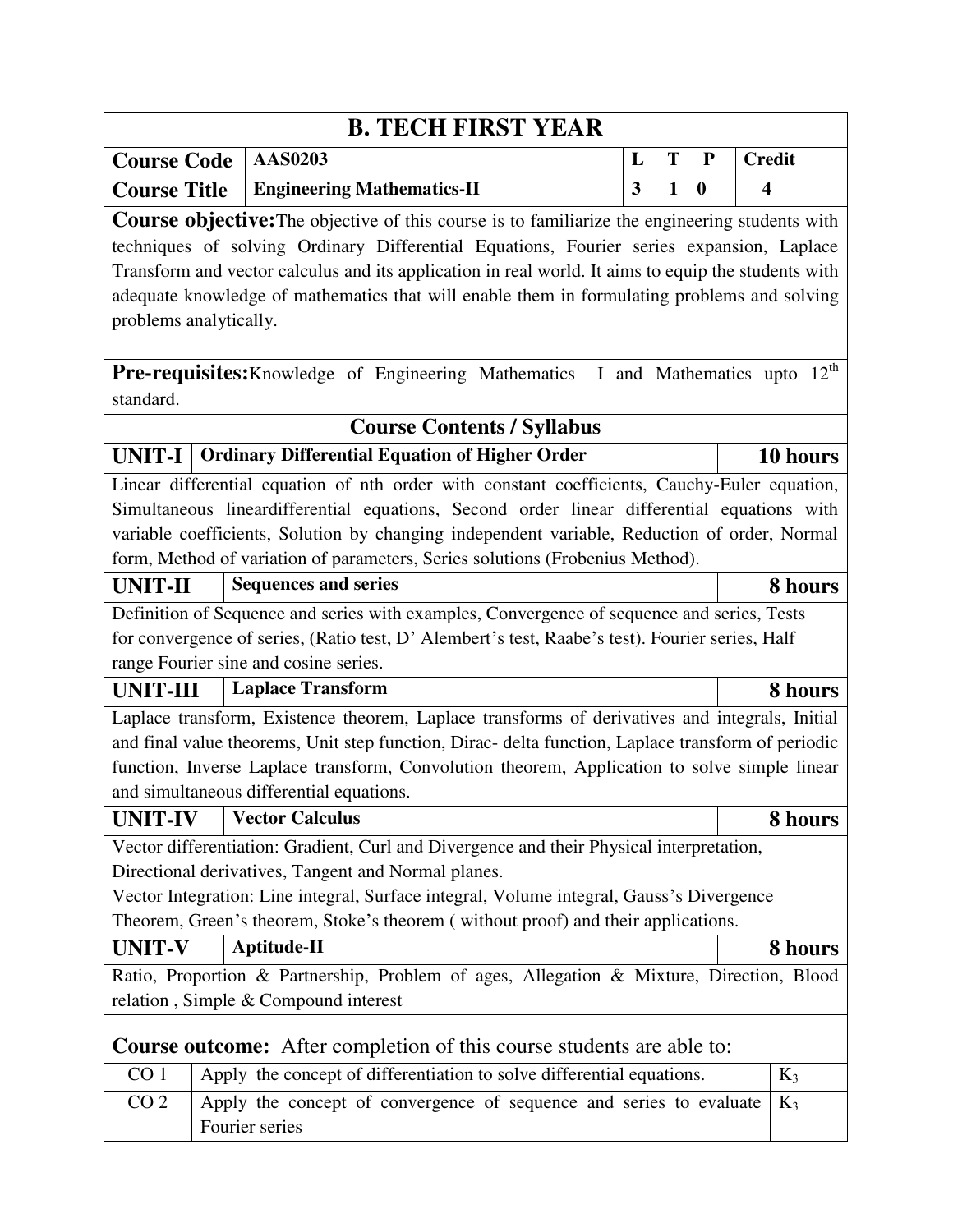| CO <sub>3</sub>                                                                       | Apply the Laplace transform to solve ordinary differential equations                           | $K_3$ |  |  |  |  |  |  |  |  |  |
|---------------------------------------------------------------------------------------|------------------------------------------------------------------------------------------------|-------|--|--|--|--|--|--|--|--|--|
| CO <sub>4</sub>                                                                       | Apply the concept of vector calculus to evaluate line, surface and volume<br>integrals.        | $K_3$ |  |  |  |  |  |  |  |  |  |
| CO <sub>5</sub>                                                                       | Solve the problems of Proportion & Partnership, Problem of ages,                               | $K_3$ |  |  |  |  |  |  |  |  |  |
|                                                                                       | Allegation & Mixture, Direction, Blood relation, Simple & Compound                             |       |  |  |  |  |  |  |  |  |  |
|                                                                                       | interest                                                                                       |       |  |  |  |  |  |  |  |  |  |
| <b>Text books:</b>                                                                    |                                                                                                |       |  |  |  |  |  |  |  |  |  |
| (1) B. V. Ramana, Higher Engineering Mathematics, Tata McGraw-Hill Publishing Company |                                                                                                |       |  |  |  |  |  |  |  |  |  |
| Ltd                                                                                   |                                                                                                |       |  |  |  |  |  |  |  |  |  |
|                                                                                       | (2) B. S. Grewal, Higher Engineering Mathematics, Khanna Publisher.                            |       |  |  |  |  |  |  |  |  |  |
| <b>Reference Books:</b>                                                               |                                                                                                |       |  |  |  |  |  |  |  |  |  |
|                                                                                       | 1. E. Kreyszig, Advance Engineering Mathematics, John Wiley & Sons.                            |       |  |  |  |  |  |  |  |  |  |
|                                                                                       | 2. Peter V. O'Neil, Advance Engineering Mathematics, Thomson (Cengage) Learning.               |       |  |  |  |  |  |  |  |  |  |
|                                                                                       | 3. Maurice D. Weir, Joel Hass, Frank R. Giordano, Thomas, Calculus, Eleventh Edition, Pearson. |       |  |  |  |  |  |  |  |  |  |
|                                                                                       | 4. G.B Thomas, R L Finney, Calculus and Analytical Geometry, Ninth Edition Pearson.            |       |  |  |  |  |  |  |  |  |  |
|                                                                                       | 5. James Ward Brown and Ruel V Churchill, Fourier Series and Boundary Value Problems, 8th      |       |  |  |  |  |  |  |  |  |  |
|                                                                                       | Edition-Tata McGraw-Hill                                                                       |       |  |  |  |  |  |  |  |  |  |
|                                                                                       | 6. D. Poole, Linear Algebra: A Modern Introduction, 2nd Edition, Brooks/Cole.                  |       |  |  |  |  |  |  |  |  |  |
|                                                                                       | 7. Veerarajan T., Engineering Mathematics for first year, Tata McGraw-Hill, New Delhi.         |       |  |  |  |  |  |  |  |  |  |
|                                                                                       | 8. Charles E Roberts Jr, Ordinary Diffrential Equations, Application, Model and Computing,     |       |  |  |  |  |  |  |  |  |  |
|                                                                                       | CRC Press T&F Group.                                                                           |       |  |  |  |  |  |  |  |  |  |
|                                                                                       | 9. Ray Wylie C and Louis C Barret, Advanced Engineering Mathematics, 6th Edition, Tata         |       |  |  |  |  |  |  |  |  |  |
| McGraw-Hill.                                                                          |                                                                                                |       |  |  |  |  |  |  |  |  |  |
|                                                                                       | 10. James Ward Brown and Ruel V Churchill, Complex Variable and Applications, 8th Edition,     |       |  |  |  |  |  |  |  |  |  |
| Tata McGraw-Hill.                                                                     |                                                                                                |       |  |  |  |  |  |  |  |  |  |
|                                                                                       | 11. P. Sivaramakrishna Das and C. Vijayakumari, Engineering Mathematics, 1st Edition,          |       |  |  |  |  |  |  |  |  |  |
|                                                                                       | Pearson India Education Services Pvt. Ltd.                                                     |       |  |  |  |  |  |  |  |  |  |
|                                                                                       | 12. Advanced Engineering Mathematics By Chandrika Prasad, Reena Garg Khanna Publishing         |       |  |  |  |  |  |  |  |  |  |
| House, Delhi.                                                                         |                                                                                                |       |  |  |  |  |  |  |  |  |  |
|                                                                                       | 13. Quantitative Aptitude by R.S. Aggrawal.                                                    |       |  |  |  |  |  |  |  |  |  |
| Link:                                                                                 |                                                                                                |       |  |  |  |  |  |  |  |  |  |
| Unit 1                                                                                | https://www.youtube.com/watch?v=Ql42qcOLKfo&t=7s                                               |       |  |  |  |  |  |  |  |  |  |
|                                                                                       | https://www.youtube.com/watch?v=qIyx1kFTqT8                                                    |       |  |  |  |  |  |  |  |  |  |
|                                                                                       | https://www.youtube.com/watch?v=n_3ZmnVnrc4                                                    |       |  |  |  |  |  |  |  |  |  |
|                                                                                       | https://www.youtube.com/watch?v=19Vt7ds8Lvw                                                    |       |  |  |  |  |  |  |  |  |  |
| Unit 2                                                                                | https://www.youtube.com/watch?v=HUKR4LWrZ14&t=74s                                              |       |  |  |  |  |  |  |  |  |  |
|                                                                                       | https://www.youtube.com/watch?v=uei7JPnPpVg                                                    |       |  |  |  |  |  |  |  |  |  |
|                                                                                       | https://www.youtube.com/watch?v=ummJvI0Ax2Q                                                    |       |  |  |  |  |  |  |  |  |  |
|                                                                                       | https://www.youtube.com/watch?v=bWTmUWWZnhQ<br>https://www.youtube.com/watch?v=wpN1wn98XiA     |       |  |  |  |  |  |  |  |  |  |
|                                                                                       |                                                                                                |       |  |  |  |  |  |  |  |  |  |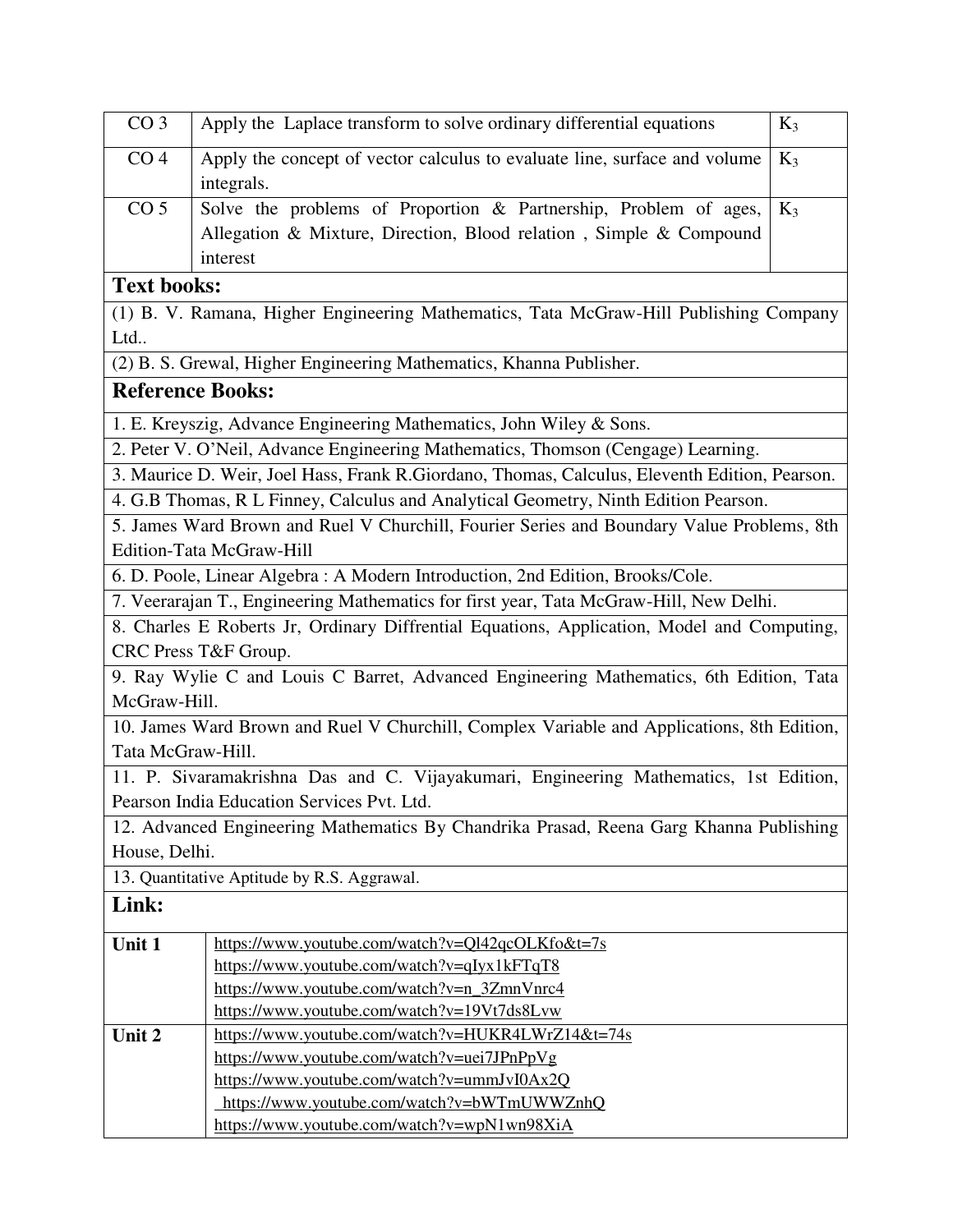|        | https://www.youtube.com/watch?v=gK1Y11UxOhw                                        |
|--------|------------------------------------------------------------------------------------|
|        | https://www.youtube.com/watch?v=Clwkvn77QrE&t=10s                                  |
|        | https://www.youtube.com/watch?v=LGxE yZYigI                                        |
| Unit 3 | https://youtu.be/nmp-5tSp-UY                                                       |
|        | https://youtu.be/6ANT4eD6fII                                                       |
|        | https://youtu.be/c9NibpoQjDk                                                       |
|        | https://www.youtube.com/playlist?list=PLNOGlXC4kCBT8G5pWCrH71hmwaAvwsBY3           |
| Unit 4 | https://youtu.be/IwgqKjA6wko                                                       |
|        | https://youtu.be/d4OyeuRTZNA                                                       |
|        | https://youtu.be/j36lJKSJMQk                                                       |
|        | https://youtu.be/DhwMOrl6Q9g                                                       |
|        | https://youtu.be/DhwMOrl6Q9g                                                       |
|        | https://youtu.be/fsMouTxce_A                                                       |
|        | https://youtu.be/yq5olnzDCGc                                                       |
|        | https://youtu.be/2SB3IVCwW1w                                                       |
|        | https://www.khanacademy.org/math/multivariable-calculus/integrating-multivariable- |
|        | functions/line-integrals-vectors/v/line-integra                                    |
|        | https://www.khanacademy.org/math/multivariable-calculus/integrating-multivariable- |
|        | functions/3d-flux/v/vector-representation-of-a-su                                  |
|        | http://nucinkis-lab.cc.ic.ac.uk/HELM/workbooks/workbook 29/29 2 surfac             |
|        | https://www.youtube.com/watch?v=Mb6Yb-SGqio                                        |
|        | https://www.khanacademy.org/math/multivariable-calculus/greens-theorem-and-stokes- |
|        | theorem/stokes-theorem/v/stokes-theorem-intuition                                  |
|        | https://www.youtube.com/watch?v=eSqznPrtzS4                                        |
|        |                                                                                    |
| Unit 5 | https://www.GovernmentAdda.com                                                     |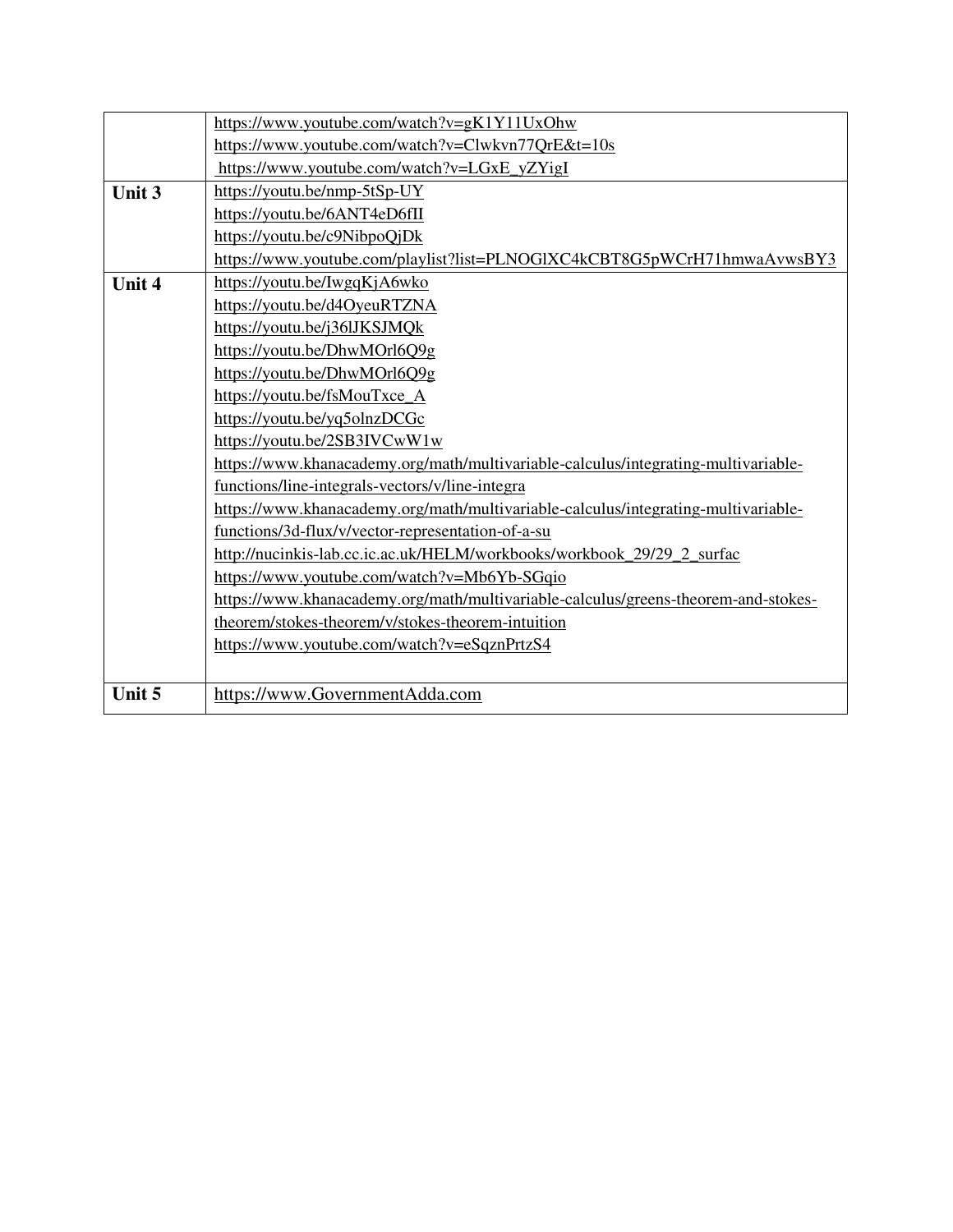| <b>B.TECH FIRST YEAR</b>                                                                |                                                                                                           |              |            |  |                         |  |  |  |  |  |
|-----------------------------------------------------------------------------------------|-----------------------------------------------------------------------------------------------------------|--------------|------------|--|-------------------------|--|--|--|--|--|
| <b>Course Code</b>                                                                      | <b>AAS0201B</b>                                                                                           |              | L T P      |  | <b>Credit</b>           |  |  |  |  |  |
| <b>Course Title</b>                                                                     | <b>Engineering Physics</b>                                                                                | $\mathbf{3}$ | $1\quad 0$ |  | $\overline{\mathbf{4}}$ |  |  |  |  |  |
| <b>Course objective:</b>                                                                |                                                                                                           |              |            |  |                         |  |  |  |  |  |
|                                                                                         | To provide the knowledge of Relativistic Mechanics and their uses to                                      |              |            |  |                         |  |  |  |  |  |
|                                                                                         | engineering applications.                                                                                 |              |            |  |                         |  |  |  |  |  |
| $\overline{2}$<br>To provide the knowledge of Quantum Mechanics and to explore possible |                                                                                                           |              |            |  |                         |  |  |  |  |  |
|                                                                                         | engineering utilization.                                                                                  |              |            |  |                         |  |  |  |  |  |
| 3                                                                                       | To provide the knowledge of interference and diffraction.                                                 |              |            |  |                         |  |  |  |  |  |
| $\overline{4}$                                                                          | To provide the knowledge of Crystallography and its uses to engineering                                   |              |            |  |                         |  |  |  |  |  |
|                                                                                         | applications.                                                                                             |              |            |  |                         |  |  |  |  |  |
| 5                                                                                       | To provide the basic knowledge of Superconductivity and Nanotechnology                                    |              |            |  |                         |  |  |  |  |  |
|                                                                                         | which is necessary to understand the working of modern engineering tools                                  |              |            |  |                         |  |  |  |  |  |
|                                                                                         | and techniques.                                                                                           |              |            |  |                         |  |  |  |  |  |
|                                                                                         | <b>Pre-requisites:</b> Newton's laws of motions, scalar and vectors, electricity and magnetism,           |              |            |  |                         |  |  |  |  |  |
| basic laws of optics                                                                    |                                                                                                           |              |            |  |                         |  |  |  |  |  |
| <b>Course Contents / Syllabus</b>                                                       |                                                                                                           |              |            |  |                         |  |  |  |  |  |
| <b>UNIT-I</b>                                                                           | <b>Relativistic Mechanics:</b>                                                                            |              |            |  | 8 hours                 |  |  |  |  |  |
|                                                                                         | Frame of reference, Inertial & non-inertial frames, Galilean transformations, Michelson Morley            |              |            |  |                         |  |  |  |  |  |
|                                                                                         | experiment, Postulates of special theory of relativity, Lorentz transformations, Length contraction, Time |              |            |  |                         |  |  |  |  |  |
|                                                                                         | dilation, Velocity addition theorem, Variation of mass with velocity, Einstein's mass energy relation,    |              |            |  |                         |  |  |  |  |  |
|                                                                                         | Relativistic relation between energy and momentum, Massless particle.                                     |              |            |  |                         |  |  |  |  |  |
|                                                                                         | Some engineering applications(qualitative): Global positioning system (GPS), Application to Satellites.   |              |            |  |                         |  |  |  |  |  |
| <b>UNIT-II</b>                                                                          | <b>Quantum Mechanics</b>                                                                                  |              |            |  | 8 hours                 |  |  |  |  |  |
|                                                                                         | Introduction to wave-particle duality, de Broglie matter waves, Phase and group velocities, Heisenberg's  |              |            |  |                         |  |  |  |  |  |
|                                                                                         | uncertainty principle and its applications, Wave function characteristics and significance, Time-         |              |            |  |                         |  |  |  |  |  |
|                                                                                         | dependent and time- independent Schrödinger's wave equations, Particle in one-dimensional rigid box.      |              |            |  |                         |  |  |  |  |  |
|                                                                                         | Theory of Quantum excitation of the Higgs field (Higgs Boson or GOD particle) (qualitative).              |              |            |  |                         |  |  |  |  |  |
| <b>UNIT-III</b>                                                                         | <b>Wave Optics</b>                                                                                        |              |            |  | 10 hours                |  |  |  |  |  |
|                                                                                         | Coherent sources, Interference in uniform and wedge shaped thin films, Necessity of extended sources,     |              |            |  |                         |  |  |  |  |  |
|                                                                                         | Newton's Rings and its applications. Fraunhofer diffraction at single slit and at double slit, Absent     |              |            |  |                         |  |  |  |  |  |
|                                                                                         | spectra, Diffraction grating, grating spectra, Rayleigh's criterion of resolution, Resolving power of     |              |            |  |                         |  |  |  |  |  |
| grating, Optical filters.                                                               |                                                                                                           |              |            |  |                         |  |  |  |  |  |
| <b>UNIT-IV</b>                                                                          | <b>Crystal Physics</b>                                                                                    |              |            |  | <b>6 hours</b>          |  |  |  |  |  |
|                                                                                         | Crystalline and non-crystalline materials, Crystal systems and Bravais lattices, Space lattices of cubic  |              |            |  |                         |  |  |  |  |  |
|                                                                                         | systems, Miller indices, Relation between inter-planer distance and cube edge, crystal structure of NaCl  |              |            |  |                         |  |  |  |  |  |
|                                                                                         | and diamond, Atomic packing factor of the cubic system, Relation between lattice constant and density.    |              |            |  |                         |  |  |  |  |  |
|                                                                                         | Diffraction of X-rays by crystal planes, Bragg's law.                                                     |              |            |  |                         |  |  |  |  |  |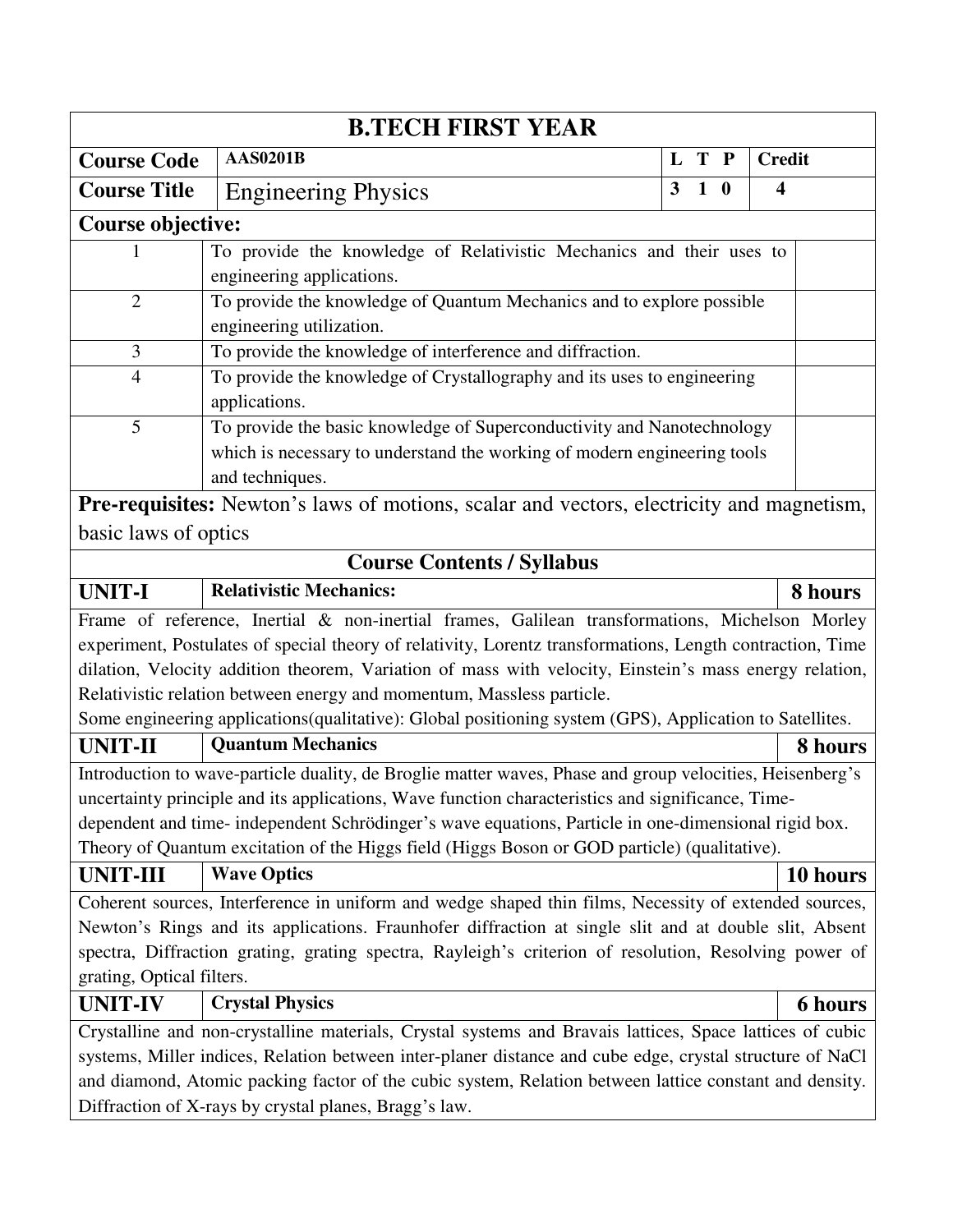| <b>Superconductivity and Nanomaterials</b>                                                             | 8 hours                                                                                                                                                                                                                                                                                                                                                                                                                                                                                                                                                                                                                                                                                                                                                                                                                                                                                                                                                                                                                                                                     |  |  |  |  |  |  |  |  |
|--------------------------------------------------------------------------------------------------------|-----------------------------------------------------------------------------------------------------------------------------------------------------------------------------------------------------------------------------------------------------------------------------------------------------------------------------------------------------------------------------------------------------------------------------------------------------------------------------------------------------------------------------------------------------------------------------------------------------------------------------------------------------------------------------------------------------------------------------------------------------------------------------------------------------------------------------------------------------------------------------------------------------------------------------------------------------------------------------------------------------------------------------------------------------------------------------|--|--|--|--|--|--|--|--|
| Temperature dependence of resistivity, Effect of magnetic field (Meissner effect), Penetration depth,  |                                                                                                                                                                                                                                                                                                                                                                                                                                                                                                                                                                                                                                                                                                                                                                                                                                                                                                                                                                                                                                                                             |  |  |  |  |  |  |  |  |
| Type I and Type II Superconductors, Temperature dependence of critical field, BCS theory(qualitative), |                                                                                                                                                                                                                                                                                                                                                                                                                                                                                                                                                                                                                                                                                                                                                                                                                                                                                                                                                                                                                                                                             |  |  |  |  |  |  |  |  |
| High temperature superconductors,                                                                      |                                                                                                                                                                                                                                                                                                                                                                                                                                                                                                                                                                                                                                                                                                                                                                                                                                                                                                                                                                                                                                                                             |  |  |  |  |  |  |  |  |
| Some engineering applications (qualitative): Concept of Maglev vehicles (Bullet Trains & hyper loop    |                                                                                                                                                                                                                                                                                                                                                                                                                                                                                                                                                                                                                                                                                                                                                                                                                                                                                                                                                                                                                                                                             |  |  |  |  |  |  |  |  |
| trains).                                                                                               |                                                                                                                                                                                                                                                                                                                                                                                                                                                                                                                                                                                                                                                                                                                                                                                                                                                                                                                                                                                                                                                                             |  |  |  |  |  |  |  |  |
| Introduction to nanomaterials, Basic principles of nano-science and technology, Creation and use of    |                                                                                                                                                                                                                                                                                                                                                                                                                                                                                                                                                                                                                                                                                                                                                                                                                                                                                                                                                                                                                                                                             |  |  |  |  |  |  |  |  |
|                                                                                                        |                                                                                                                                                                                                                                                                                                                                                                                                                                                                                                                                                                                                                                                                                                                                                                                                                                                                                                                                                                                                                                                                             |  |  |  |  |  |  |  |  |
|                                                                                                        |                                                                                                                                                                                                                                                                                                                                                                                                                                                                                                                                                                                                                                                                                                                                                                                                                                                                                                                                                                                                                                                                             |  |  |  |  |  |  |  |  |
|                                                                                                        |                                                                                                                                                                                                                                                                                                                                                                                                                                                                                                                                                                                                                                                                                                                                                                                                                                                                                                                                                                                                                                                                             |  |  |  |  |  |  |  |  |
|                                                                                                        |                                                                                                                                                                                                                                                                                                                                                                                                                                                                                                                                                                                                                                                                                                                                                                                                                                                                                                                                                                                                                                                                             |  |  |  |  |  |  |  |  |
| <b>Course outcome:</b> After completion of this course students willbeable to:                         |                                                                                                                                                                                                                                                                                                                                                                                                                                                                                                                                                                                                                                                                                                                                                                                                                                                                                                                                                                                                                                                                             |  |  |  |  |  |  |  |  |
| Solve the relativistic mechanics problems                                                              | K1, K2, K3                                                                                                                                                                                                                                                                                                                                                                                                                                                                                                                                                                                                                                                                                                                                                                                                                                                                                                                                                                                                                                                                  |  |  |  |  |  |  |  |  |
|                                                                                                        | K1, K2, K3                                                                                                                                                                                                                                                                                                                                                                                                                                                                                                                                                                                                                                                                                                                                                                                                                                                                                                                                                                                                                                                                  |  |  |  |  |  |  |  |  |
|                                                                                                        |                                                                                                                                                                                                                                                                                                                                                                                                                                                                                                                                                                                                                                                                                                                                                                                                                                                                                                                                                                                                                                                                             |  |  |  |  |  |  |  |  |
|                                                                                                        | K1, K2, K3                                                                                                                                                                                                                                                                                                                                                                                                                                                                                                                                                                                                                                                                                                                                                                                                                                                                                                                                                                                                                                                                  |  |  |  |  |  |  |  |  |
| Calculate the various parameters of crystal structures.                                                | K1, K2, K3                                                                                                                                                                                                                                                                                                                                                                                                                                                                                                                                                                                                                                                                                                                                                                                                                                                                                                                                                                                                                                                                  |  |  |  |  |  |  |  |  |
| Explain the basic phenomena of superconductivity and nanotechnology.                                   | K1,K2                                                                                                                                                                                                                                                                                                                                                                                                                                                                                                                                                                                                                                                                                                                                                                                                                                                                                                                                                                                                                                                                       |  |  |  |  |  |  |  |  |
|                                                                                                        |                                                                                                                                                                                                                                                                                                                                                                                                                                                                                                                                                                                                                                                                                                                                                                                                                                                                                                                                                                                                                                                                             |  |  |  |  |  |  |  |  |
| A. Beiser, Concepts of Modern Physics (McGraw Hill)                                                    |                                                                                                                                                                                                                                                                                                                                                                                                                                                                                                                                                                                                                                                                                                                                                                                                                                                                                                                                                                                                                                                                             |  |  |  |  |  |  |  |  |
| Brijlal&Subramanian,Optics(S. Chand)                                                                   |                                                                                                                                                                                                                                                                                                                                                                                                                                                                                                                                                                                                                                                                                                                                                                                                                                                                                                                                                                                                                                                                             |  |  |  |  |  |  |  |  |
| 3. Neeraj Mehta, Applied Physics for Engineers (PHI Learning, New)                                     |                                                                                                                                                                                                                                                                                                                                                                                                                                                                                                                                                                                                                                                                                                                                                                                                                                                                                                                                                                                                                                                                             |  |  |  |  |  |  |  |  |
|                                                                                                        |                                                                                                                                                                                                                                                                                                                                                                                                                                                                                                                                                                                                                                                                                                                                                                                                                                                                                                                                                                                                                                                                             |  |  |  |  |  |  |  |  |
| <b>Reference Books</b>                                                                                 |                                                                                                                                                                                                                                                                                                                                                                                                                                                                                                                                                                                                                                                                                                                                                                                                                                                                                                                                                                                                                                                                             |  |  |  |  |  |  |  |  |
| Robert Resnick, Introduction to Special Theory of Relativity (Wiley)                                   |                                                                                                                                                                                                                                                                                                                                                                                                                                                                                                                                                                                                                                                                                                                                                                                                                                                                                                                                                                                                                                                                             |  |  |  |  |  |  |  |  |
| Katiyar and Pandey, Engineering Physics: Theory and Practical (Wiley India)                            |                                                                                                                                                                                                                                                                                                                                                                                                                                                                                                                                                                                                                                                                                                                                                                                                                                                                                                                                                                                                                                                                             |  |  |  |  |  |  |  |  |
| H. K. Malik and A. K. Singh, Engineering Physics (McGrawHill)                                          |                                                                                                                                                                                                                                                                                                                                                                                                                                                                                                                                                                                                                                                                                                                                                                                                                                                                                                                                                                                                                                                                             |  |  |  |  |  |  |  |  |
| J.W. Jewett, Jr. and R. A. Serway, Physics for Scientists and Engineers with Modern Physics, 7th       |                                                                                                                                                                                                                                                                                                                                                                                                                                                                                                                                                                                                                                                                                                                                                                                                                                                                                                                                                                                                                                                                             |  |  |  |  |  |  |  |  |
| Edn. (CENGAGE Learning)                                                                                |                                                                                                                                                                                                                                                                                                                                                                                                                                                                                                                                                                                                                                                                                                                                                                                                                                                                                                                                                                                                                                                                             |  |  |  |  |  |  |  |  |
|                                                                                                        |                                                                                                                                                                                                                                                                                                                                                                                                                                                                                                                                                                                                                                                                                                                                                                                                                                                                                                                                                                                                                                                                             |  |  |  |  |  |  |  |  |
|                                                                                                        |                                                                                                                                                                                                                                                                                                                                                                                                                                                                                                                                                                                                                                                                                                                                                                                                                                                                                                                                                                                                                                                                             |  |  |  |  |  |  |  |  |
|                                                                                                        |                                                                                                                                                                                                                                                                                                                                                                                                                                                                                                                                                                                                                                                                                                                                                                                                                                                                                                                                                                                                                                                                             |  |  |  |  |  |  |  |  |
|                                                                                                        |                                                                                                                                                                                                                                                                                                                                                                                                                                                                                                                                                                                                                                                                                                                                                                                                                                                                                                                                                                                                                                                                             |  |  |  |  |  |  |  |  |
| 9.                                                                                                     |                                                                                                                                                                                                                                                                                                                                                                                                                                                                                                                                                                                                                                                                                                                                                                                                                                                                                                                                                                                                                                                                             |  |  |  |  |  |  |  |  |
|                                                                                                        |                                                                                                                                                                                                                                                                                                                                                                                                                                                                                                                                                                                                                                                                                                                                                                                                                                                                                                                                                                                                                                                                             |  |  |  |  |  |  |  |  |
|                                                                                                        |                                                                                                                                                                                                                                                                                                                                                                                                                                                                                                                                                                                                                                                                                                                                                                                                                                                                                                                                                                                                                                                                             |  |  |  |  |  |  |  |  |
|                                                                                                        |                                                                                                                                                                                                                                                                                                                                                                                                                                                                                                                                                                                                                                                                                                                                                                                                                                                                                                                                                                                                                                                                             |  |  |  |  |  |  |  |  |
|                                                                                                        |                                                                                                                                                                                                                                                                                                                                                                                                                                                                                                                                                                                                                                                                                                                                                                                                                                                                                                                                                                                                                                                                             |  |  |  |  |  |  |  |  |
|                                                                                                        | bucky balls, Structure, properties and uses of carbon nanotubes.<br>Some engineering applications(qualitative): Radar absorbing materials (RAM) or Stealth materials used<br>in military aircrafts (e.g.Rafale). Transformation of micro to nano-UAVs (Drones)<br>Apply the concept of quantum mechanics<br>Apply the laws of optics and their application in various processes<br>C. Kittel, Solid State Physics, 7th Edn. (Wiley Eastern)<br>V. Raghavan, Materials Science and Engineering (Prentice Hall, India)<br>S.O. Pillai, Solid State Physics, 5th Edn (New Age International)<br>R. Booker and E. Boysen, Nanotechnology (Wiley Publ.)<br>K.Rajagopal, Engineering Physics, 2nd Edn. (PHI Learning)<br>10. G. Aruldhas, Engineering Physics (PHI Learning)<br>11. S.D. Jain and G.S. Sahasrabudhe, Engineering Physics (Universities Press)<br>12. L. F. Bates, Modern Magnetism, (Cambridge Univ. Press)<br>13. F.T.S.Yu, X.-Y.Yang, Introduction to Optical Engineering (Cambridge Univ.Press)<br>14. G. Keiser, Optical Communications Essentials (Tata McG) |  |  |  |  |  |  |  |  |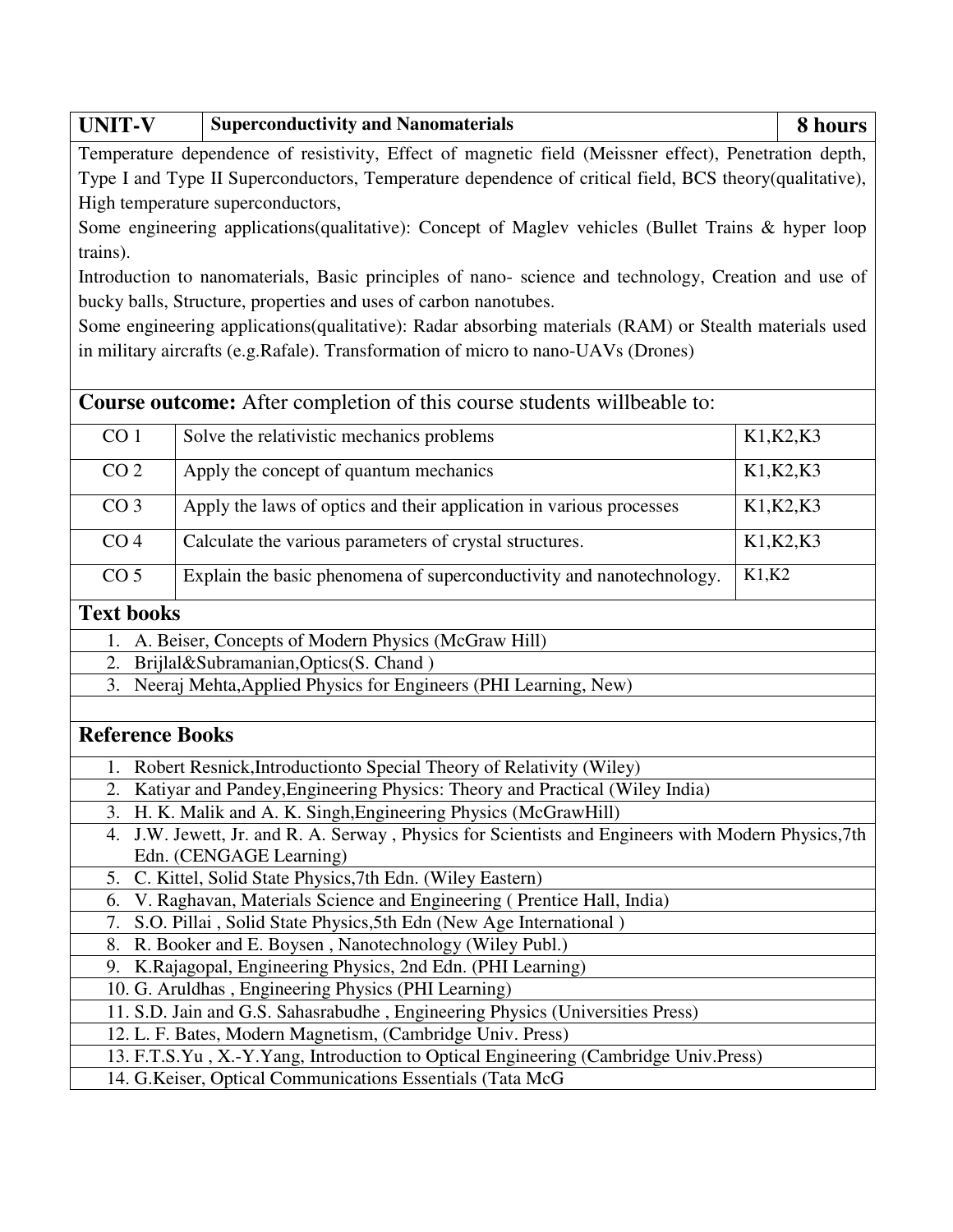| <b>B. TECH FIRST YEAR</b>                                                                                                                                                                       |                                                                              |                                                                                                                |   |                  |              |               |  |  |  |  |  |
|-------------------------------------------------------------------------------------------------------------------------------------------------------------------------------------------------|------------------------------------------------------------------------------|----------------------------------------------------------------------------------------------------------------|---|------------------|--------------|---------------|--|--|--|--|--|
| <b>Course Code</b>                                                                                                                                                                              |                                                                              | <b>ACSE0201</b>                                                                                                | L | T                | ${\bf P}$    | <b>Credit</b> |  |  |  |  |  |
| <b>Course Title</b>                                                                                                                                                                             |                                                                              | Programming for Problem Solving using C                                                                        | 3 | $\boldsymbol{0}$ | $\mathbf{0}$ | 3             |  |  |  |  |  |
| Course objective: The objective of the course is to make its students able                                                                                                                      |                                                                              |                                                                                                                |   |                  |              |               |  |  |  |  |  |
| To understand basic concepts of C-programming language<br>1                                                                                                                                     |                                                                              |                                                                                                                |   |                  |              |               |  |  |  |  |  |
| $\overline{2}$                                                                                                                                                                                  | To implement C programs to solve complex problems                            |                                                                                                                |   |                  |              |               |  |  |  |  |  |
| 3                                                                                                                                                                                               | To enhance debugging, analyzing and problem-solving skills                   |                                                                                                                |   |                  |              |               |  |  |  |  |  |
| $\overline{4}$                                                                                                                                                                                  | To create diversified solutions for real world applications using C language |                                                                                                                |   |                  |              |               |  |  |  |  |  |
| 5                                                                                                                                                                                               |                                                                              | To acquire the knowledge of variable allocation and binding, conditional statement,                            |   |                  |              |               |  |  |  |  |  |
|                                                                                                                                                                                                 |                                                                              | control flow, types, function, pointer, parameter passing, array, structure and file                           |   |                  |              |               |  |  |  |  |  |
|                                                                                                                                                                                                 |                                                                              | handling to solve real world problems                                                                          |   |                  |              |               |  |  |  |  |  |
|                                                                                                                                                                                                 |                                                                              | <b>Pre-requisites:</b> Students are expected to be able to open command prompt window or terminal              |   |                  |              |               |  |  |  |  |  |
|                                                                                                                                                                                                 |                                                                              | window, edit a text file, download and install software, and understand basic programming concepts.            |   |                  |              |               |  |  |  |  |  |
| <b>Course Contents / Syllabus</b>                                                                                                                                                               |                                                                              |                                                                                                                |   |                  |              |               |  |  |  |  |  |
| <b>UNIT-I</b>                                                                                                                                                                                   |                                                                              | <b>Basic concepts</b>                                                                                          |   |                  |              | <b>8hours</b> |  |  |  |  |  |
|                                                                                                                                                                                                 |                                                                              | Introduction to components of a computer system: Memory, processor, I/O Devices, operating system,             |   |                  |              |               |  |  |  |  |  |
|                                                                                                                                                                                                 |                                                                              | Concept of Assembler, compiler, interpreter, linker and loader.                                                |   |                  |              |               |  |  |  |  |  |
|                                                                                                                                                                                                 |                                                                              | Number System: introduction to number system, binary arithmetic.                                               |   |                  |              |               |  |  |  |  |  |
|                                                                                                                                                                                                 |                                                                              | Concept of algorithms, Flow Charts.                                                                            |   |                  |              |               |  |  |  |  |  |
| <b>UNIT-II</b>                                                                                                                                                                                  |                                                                              | <b>Introduction to Programming</b>                                                                             |   |                  |              | 8 hours       |  |  |  |  |  |
|                                                                                                                                                                                                 |                                                                              | Programming using C:applications of C programming, Structure of C program, Overview of compilation and         |   |                  |              |               |  |  |  |  |  |
|                                                                                                                                                                                                 |                                                                              | execution process in an IDE, transition from algorithm to program, Syntax, logical errors and Run time errors, |   |                  |              |               |  |  |  |  |  |
|                                                                                                                                                                                                 |                                                                              | object and executable code, Tokens of C language: Keywords, identifiers, constant, data types.                 |   |                  |              |               |  |  |  |  |  |
|                                                                                                                                                                                                 |                                                                              | Arithmetic expressions and precedence: Operators, operator precedence and associativity, type conversion,      |   |                  |              |               |  |  |  |  |  |
|                                                                                                                                                                                                 |                                                                              | mixed operands, Pitfalls/Issues with size of () usage.                                                         |   |                  |              |               |  |  |  |  |  |
| <b>UNIT-III</b>                                                                                                                                                                                 |                                                                              | <b>Decision Control Statements, pre-processor directives</b>                                                   |   |                  |              | 8 hours       |  |  |  |  |  |
|                                                                                                                                                                                                 |                                                                              | Conditional Branching: if, else-if, nested if - else, switch statements, use of break and default with switch. |   |                  |              |               |  |  |  |  |  |
|                                                                                                                                                                                                 |                                                                              | Iteration and loops:Concept of loops, for, while and do-while, multiple loop variables, use of break and       |   |                  |              |               |  |  |  |  |  |
|                                                                                                                                                                                                 |                                                                              | continue statements, nested loop.                                                                              |   |                  |              |               |  |  |  |  |  |
|                                                                                                                                                                                                 |                                                                              | Pre-processor directives: defining and calling macros, file inclusion, conditional compilation.                |   |                  |              |               |  |  |  |  |  |
| <b>UNIT-IV</b>                                                                                                                                                                                  |                                                                              | Pointers: defining and declaring pointer, pointer arithmetic and scaling, Pointer Aliasing.                    |   |                  |              |               |  |  |  |  |  |
|                                                                                                                                                                                                 |                                                                              | <b>Functions and Arrays</b>                                                                                    |   |                  |              | 8 hours       |  |  |  |  |  |
|                                                                                                                                                                                                 |                                                                              | Functions: Concept of Sub-programming, function, types of functions, passing parameters to functions: call by  |   |                  |              |               |  |  |  |  |  |
| value, call by reference, recursive functions, scope of variable, local and global variables, Nesting of Scope,<br>Storage classes: Auto, Register, Static and Extern                           |                                                                              |                                                                                                                |   |                  |              |               |  |  |  |  |  |
| Arrays: Array notation and representation (one and two dimensional), array using pointers, manipulating array                                                                                   |                                                                              |                                                                                                                |   |                  |              |               |  |  |  |  |  |
|                                                                                                                                                                                                 |                                                                              |                                                                                                                |   |                  |              |               |  |  |  |  |  |
| elements, 2-d arrays used in matrix computation. Strings and C string library, Structure, union, Array of<br>structures, Self-referential structures, passing arrays and structure as arguments |                                                                              |                                                                                                                |   |                  |              |               |  |  |  |  |  |
| Searching techniques (Linear, Binary Search), Sorting Algorithms (Bubble, Insertion and Selection)                                                                                              |                                                                              |                                                                                                                |   |                  |              |               |  |  |  |  |  |
|                                                                                                                                                                                                 |                                                                              |                                                                                                                |   |                  |              |               |  |  |  |  |  |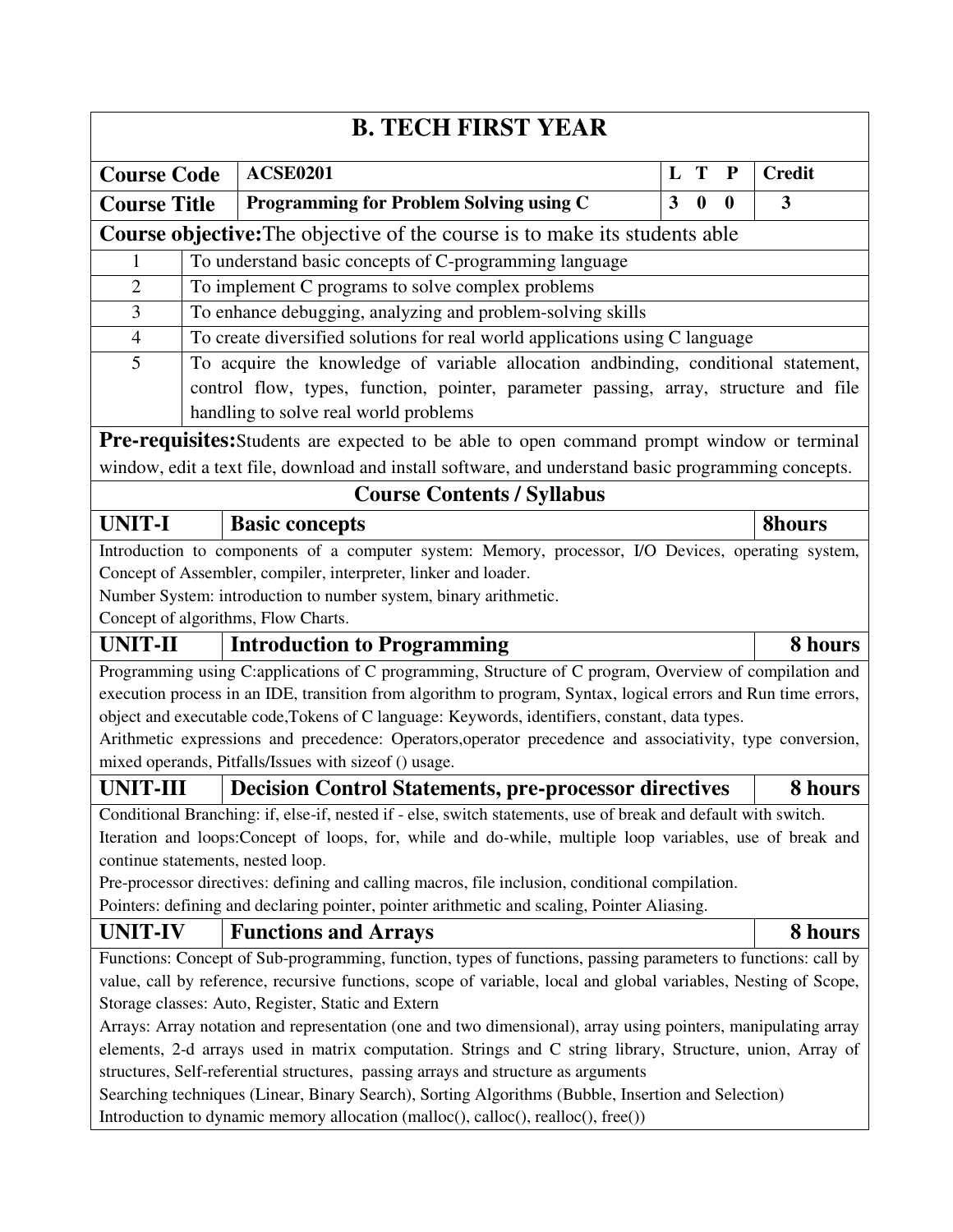| <b>UNIT-V</b>                                                                                                     | File handling and Introduction to Embedded Programming                                                                       | 8 hours         |  |  |  |  |  |  |  |
|-------------------------------------------------------------------------------------------------------------------|------------------------------------------------------------------------------------------------------------------------------|-----------------|--|--|--|--|--|--|--|
| File handling: File Pointer, File I/O functions and modes, Input and Output using file pointers, Character Input  |                                                                                                                              |                 |  |  |  |  |  |  |  |
| and Output with Files.                                                                                            |                                                                                                                              |                 |  |  |  |  |  |  |  |
| Introduction to Embedded Programming: Embedded systems, Introduction to 8051 microcontroller, Installing          |                                                                                                                              |                 |  |  |  |  |  |  |  |
|                                                                                                                   | the Keil software and loading the project, Configuring the simulator, Building the target, Running the                       |                 |  |  |  |  |  |  |  |
| simulation, Dissecting the program.                                                                               |                                                                                                                              |                 |  |  |  |  |  |  |  |
| Case Study: Intruder Alarm System.<br>At the end of course, the student will be able to<br><b>Course outcome:</b> |                                                                                                                              |                 |  |  |  |  |  |  |  |
|                                                                                                                   |                                                                                                                              |                 |  |  |  |  |  |  |  |
| CO <sub>1</sub>                                                                                                   | Develop simple algorithms for arithmetic and logical problems.                                                               | $K_2$           |  |  |  |  |  |  |  |
| CO <sub>2</sub>                                                                                                   | Implement and trace the execution of programs written in C language.                                                         | $K_1, K_2, K_4$ |  |  |  |  |  |  |  |
| CO <sub>3</sub>                                                                                                   | Implement conditional branching and iteration                                                                                | $K_3$           |  |  |  |  |  |  |  |
| CO <sub>4</sub>                                                                                                   | Use function, arrays and structures to develop algorithms and programs.                                                      | $K_2$ , $K_6$   |  |  |  |  |  |  |  |
| CO <sub>5</sub>                                                                                                   | Use searching and sorting algorithm to arrange data and use file<br>handling for developing real life projects               | $K_2, K_4$      |  |  |  |  |  |  |  |
| <b>Textbooks:</b>                                                                                                 |                                                                                                                              |                 |  |  |  |  |  |  |  |
|                                                                                                                   | (1) Herbert Schildt, "C: The Complete Reference", OsbourneMcGraw Hill, 4th Edition, 2002.                                    |                 |  |  |  |  |  |  |  |
|                                                                                                                   | (2) E Balaguruswami, "Computer Concepts and Programming in C", McGraw Hill, 2010.                                            |                 |  |  |  |  |  |  |  |
|                                                                                                                   | (3) Michael J. Pont, "Embedded C", Addison-wesley Pearson Education, 2002.                                                   |                 |  |  |  |  |  |  |  |
| <b>Reference Books:</b>                                                                                           |                                                                                                                              |                 |  |  |  |  |  |  |  |
|                                                                                                                   | (1) The C programming by Kernighan Brain W. and Ritchie Dennis M., Pearson Education.                                        |                 |  |  |  |  |  |  |  |
| (2)                                                                                                               | Yashwant P. Kanetkar"Let Us C", BPB publication, 2017.                                                                       |                 |  |  |  |  |  |  |  |
|                                                                                                                   | (3) Computer Basics and C Programming by V. Rajaraman, PHI Learning pvt. Limited, 2015.                                      |                 |  |  |  |  |  |  |  |
|                                                                                                                   | (4) Yashwant P. Kanetkar, "Working with C", BPB publication, 2003.                                                           |                 |  |  |  |  |  |  |  |
| <b>E-Book Links:</b>                                                                                              |                                                                                                                              |                 |  |  |  |  |  |  |  |
|                                                                                                                   | (1) https://en.wikibooks.org/wiki/C_Programming                                                                              |                 |  |  |  |  |  |  |  |
|                                                                                                                   | (2) https://en.wikibooks.org/wiki/A_Little_C_Primer                                                                          |                 |  |  |  |  |  |  |  |
|                                                                                                                   | (3) https://www.goodreads.com/book/show/6968572-ansi-c-programming                                                           |                 |  |  |  |  |  |  |  |
|                                                                                                                   | (4) https://www.pdffiller.com/347652461-projects-in-c-by-yashwant-kanetkar-pdfpdf-c-projects-<br>yashwant-kanetkar-pdf-form- |                 |  |  |  |  |  |  |  |
|                                                                                                                   | (5)http://www.freebookcentre.net/programming-books-download/Lecture-Notes-On-C-                                              |                 |  |  |  |  |  |  |  |
|                                                                                                                   | Programming-by-L.-V.-Narasimha-Prasad-and-E.-Krishnarao-Patro.html                                                           |                 |  |  |  |  |  |  |  |
| <b>Reference Links:</b>                                                                                           |                                                                                                                              |                 |  |  |  |  |  |  |  |
|                                                                                                                   | $(1)$ https://nptel.ac.in/courses/106/104/106104128/                                                                         |                 |  |  |  |  |  |  |  |
|                                                                                                                   | (2)https://nptel.ac.in/courses/106/104/106104074/                                                                            |                 |  |  |  |  |  |  |  |
|                                                                                                                   | (3)https://nptel.ac.in/courses/106/102/106102066/                                                                            |                 |  |  |  |  |  |  |  |
|                                                                                                                   |                                                                                                                              |                 |  |  |  |  |  |  |  |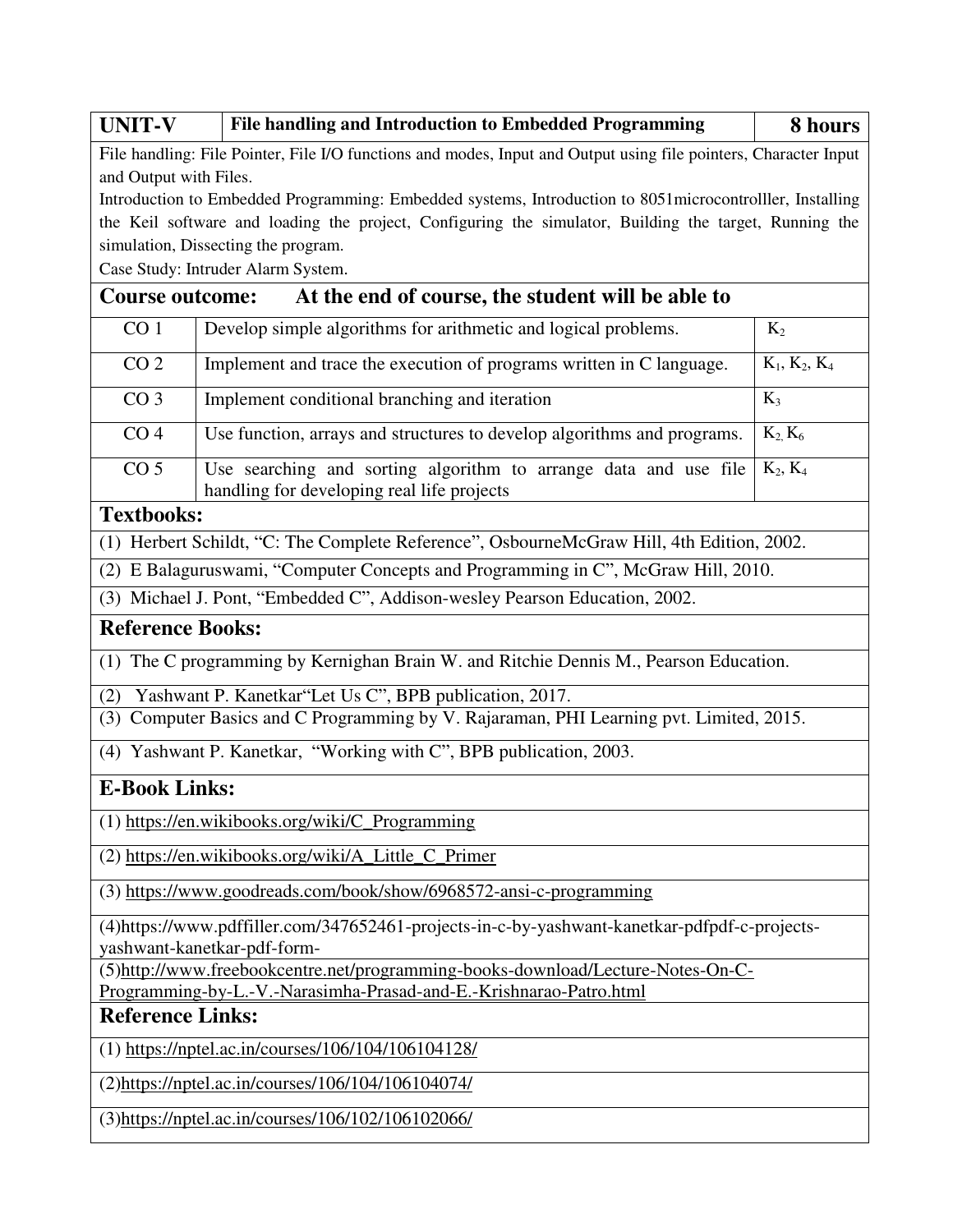(4[\)https://nptel.ac.in/courses/106/105/106105171/](https://nptel.ac.in/courses/106/105/106105171/) 

(5[\)https://www.youtube.com/watch?v=IdXrCPzNnkU&list=PLJ5C\\_6qdAvBFzL9su5J-](https://www.youtube.com/watch?v=IdXrCPzNnkU&list=PLJ5C_6qdAvBFzL9su5J-FX8x80BMhkPy1&index=4)

[FX8x80BMhkPy1&index=4](https://www.youtube.com/watch?v=IdXrCPzNnkU&list=PLJ5C_6qdAvBFzL9su5J-FX8x80BMhkPy1&index=4) 

(6[\)https://www.youtube.com/watch?v=L2oataK7F10&list=PLJ5C\\_6qdAvBFzL9su5J-](https://www.youtube.com/watch?v=L2oataK7F10&list=PLJ5C_6qdAvBFzL9su5J-FX8x80BMhkPy1&index=11)[FX8x80BMhkPy1&index=11](https://www.youtube.com/watch?v=L2oataK7F10&list=PLJ5C_6qdAvBFzL9su5J-FX8x80BMhkPy1&index=11) 

(7)https://www.youtube.com/watch?v=K538VFFmFGc&list=PLJ5C\_6qdAvBFzL9su5J-FX8x80BMhkPy1&index=14

(8)https://www.youtube.com/watch?v=HyDpW7Al6\_E&list=PLJ5C\_6qdAvBFzL9su5J-FX8x80BMhkPy1&index=15

(9)https://www.youtube.com/watch?v=0g82dDC-mtc&list=PLJ5C\_6qdAvBFzL9su5J-FX8x80BMhkPy1&index=17

(10[\)https://www.youtube.com/watch?v=d1EHD8RoLDQ&list=PLJ5C\\_6qdAvBFzL9su5J-](https://www.youtube.com/watch?v=d1EHD8RoLDQ&list=PLJ5C_6qdAvBFzL9su5J-FX8x80BMhkPy1&index=19)

[FX8x80BMhkPy1&index=19](https://www.youtube.com/watch?v=d1EHD8RoLDQ&list=PLJ5C_6qdAvBFzL9su5J-FX8x80BMhkPy1&index=19) 

(11)https://www.youtube.com/watch?v=5xJ1GXTa7IU&list=PLJ5C\_6qdAvBFzL9su5J-FX8x80BMhkPy1&index=21

(12)https://www.youtube.com/watch?v=I9828WOCEMg&list=PLJ5C\_6qdAvBFzL9su5J-FX8x80BMhkPy1&index=26

(13)https://www.youtube.com/watch?v=V7AZuMuJmXY&list=PLJ5C\_6qdAvBFzL9su5J-FX8x80BMhkPy1&index=32

(14)https://www.youtube.com/watch?v=AJvCmpt1UU8&list=PLJ5C\_6qdAvBFzL9su5J-FX8x80BMhkPy1&index=37

(15)https://www.youtube.com/watch?v=1iwmwEJhcMw&list=PLJ5C\_6qdAvBFzL9su5J-FX8x80BMhkPy1&index=39

(16[\)https://www.youtube.com/watch?v=K4qXMLItABI&list=PLJ5C\\_6qdAvBFzL9su5J-](https://www.youtube.com/watch?v=K4qXMLItABI&list=PLJ5C_6qdAvBFzL9su5J-FX8x80BMhkPy1&index=45)[FX8x80BMhkPy1&index=45](https://www.youtube.com/watch?v=K4qXMLItABI&list=PLJ5C_6qdAvBFzL9su5J-FX8x80BMhkPy1&index=45) 

(17[\)https://www.youtube.com/watch?v=LoIe\\_9cTtPE&list=PLJ5C\\_6qdAvBFzL9su5J-](https://www.youtube.com/watch?v=LoIe_9cTtPE&list=PLJ5C_6qdAvBFzL9su5J-FX8x80BMhkPy1&index=53)

[FX8x80BMhkPy1&index=53](https://www.youtube.com/watch?v=LoIe_9cTtPE&list=PLJ5C_6qdAvBFzL9su5J-FX8x80BMhkPy1&index=53) 

(18[\)https://www.youtube.com/watch?v=kDDd7AmXq1w&list=PLJ5C\\_6qdAvBFzL9su5J-](https://www.youtube.com/watch?v=kDDd7AmXq1w&list=PLJ5C_6qdAvBFzL9su5J-FX8x80BMhkPy1&index=55)[FX8x80BMhkPy1&index=55](https://www.youtube.com/watch?v=kDDd7AmXq1w&list=PLJ5C_6qdAvBFzL9su5J-FX8x80BMhkPy1&index=55) 

(19[\)https://www.youtube.com/watch?v=Z\\_0xXmOgYtY&list=PLJ5C\\_6qdAvBFzL9su5J-](https://www.youtube.com/watch?v=Z_0xXmOgYtY&list=PLJ5C_6qdAvBFzL9su5J-FX8x80BMhkPy1&index=58)[FX8x80BMhkPy1&index=58](https://www.youtube.com/watch?v=Z_0xXmOgYtY&list=PLJ5C_6qdAvBFzL9su5J-FX8x80BMhkPy1&index=58) 

(20[\)https://www.youtube.com/watch?v=u60YRSB2isQ&list=PLJ5C\\_6qdAvBFzL9su5J-](https://www.youtube.com/watch?v=u60YRSB2isQ&list=PLJ5C_6qdAvBFzL9su5J-FX8x80BMhkPy1&index=61)[FX8x80BMhkPy1&index=61](https://www.youtube.com/watch?v=u60YRSB2isQ&list=PLJ5C_6qdAvBFzL9su5J-FX8x80BMhkPy1&index=61)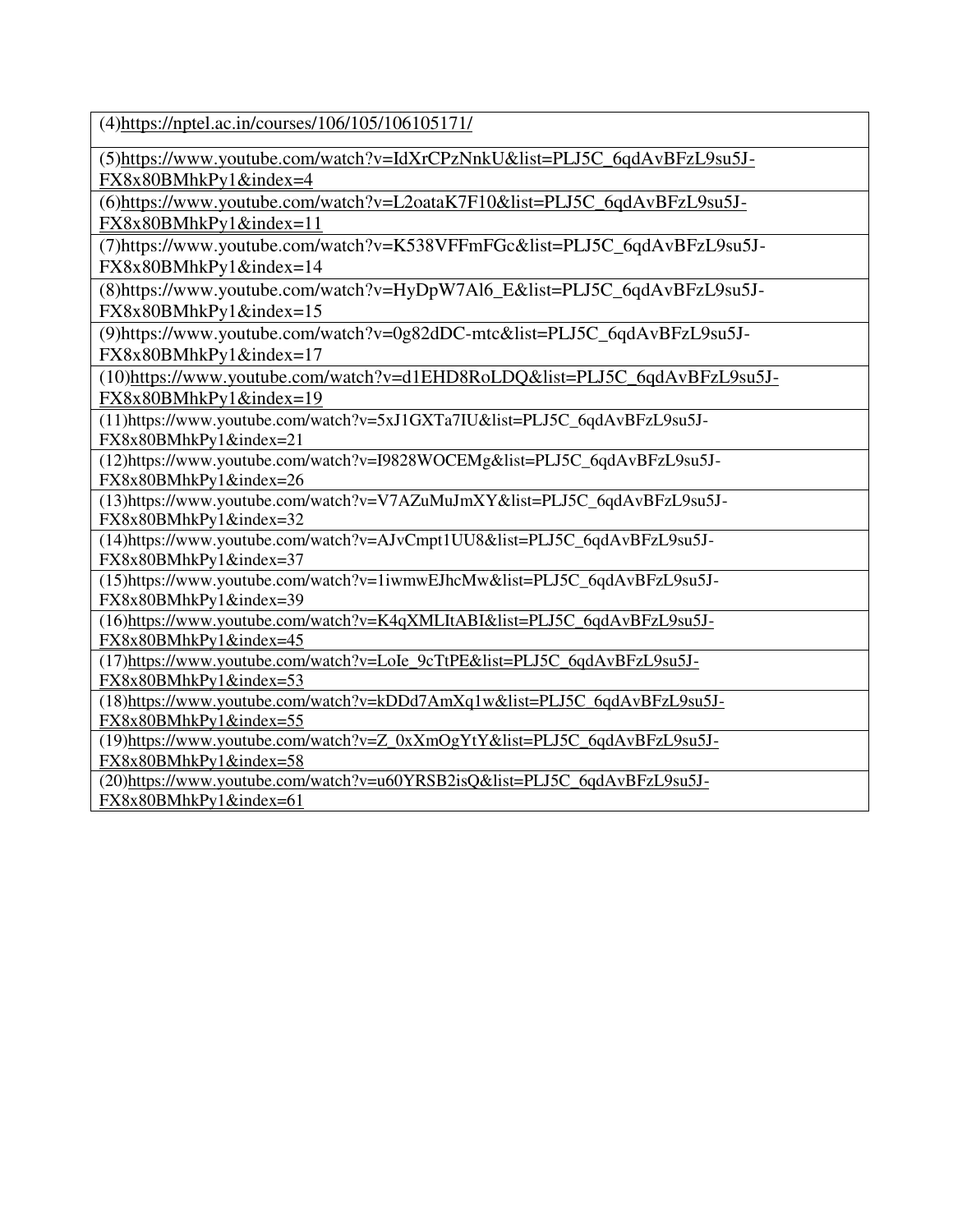|                     |                                                                                                                                                                                                                                                                                                                                                                                               | <b>B.TECH FIRST YEAR</b>                                                                                                                                                                                                                                                                                                                                                      |   |              |                  |                         |  |  |
|---------------------|-----------------------------------------------------------------------------------------------------------------------------------------------------------------------------------------------------------------------------------------------------------------------------------------------------------------------------------------------------------------------------------------------|-------------------------------------------------------------------------------------------------------------------------------------------------------------------------------------------------------------------------------------------------------------------------------------------------------------------------------------------------------------------------------|---|--------------|------------------|-------------------------|--|--|
| <b>Course Code</b>  |                                                                                                                                                                                                                                                                                                                                                                                               | <b>AEC0201</b>                                                                                                                                                                                                                                                                                                                                                                | L | T            | P                | <b>Credit</b>           |  |  |
| <b>Course Title</b> |                                                                                                                                                                                                                                                                                                                                                                                               | <b>Basic Electrical and Electronics Engineering</b>                                                                                                                                                                                                                                                                                                                           | 3 | $\mathbf{1}$ | $\boldsymbol{0}$ | $\overline{\mathbf{4}}$ |  |  |
|                     | <b>Course objective:</b>                                                                                                                                                                                                                                                                                                                                                                      |                                                                                                                                                                                                                                                                                                                                                                               |   |              |                  |                         |  |  |
|                     | 1.<br>2.<br>3.<br>4.                                                                                                                                                                                                                                                                                                                                                                          | To provide the basics of DC and AC analysis of (Single phase and Three phase) electrical<br>circuits.<br>To study the basics of transformer and calculate its efficiency.<br>To impart elementary knowledge of Power System Components, Earthing, and Energy<br>Consumption.<br>To provide the knowledge of Diode, Display devices, Op-Amp, Sensors, IoT and its application. |   |              |                  |                         |  |  |
|                     |                                                                                                                                                                                                                                                                                                                                                                                               | Pre-requisites: Basic knowledge of 12th Physics and Mathematics                                                                                                                                                                                                                                                                                                               |   |              |                  |                         |  |  |
|                     |                                                                                                                                                                                                                                                                                                                                                                                               | <b>Course Contents / Syllabus</b>                                                                                                                                                                                                                                                                                                                                             |   |              |                  |                         |  |  |
| <b>UNIT-I</b>       |                                                                                                                                                                                                                                                                                                                                                                                               | D.C CIRCUIT ANALYSIS AND NETWORK THEOREMS                                                                                                                                                                                                                                                                                                                                     |   |              |                  | 10                      |  |  |
|                     | Concept of network, Active and passive elements, voltage and current<br>sources, concept of linearity and linear network, unilateral and bilateral<br>elements, source transformation, Kirchoff's Law: loop and nodal methods of<br>analysis, star delta transformation, network theorems: Superposition<br>theorem, Thevenin's theorem, Norton's theorem, maximum power transfer<br>theorem. |                                                                                                                                                                                                                                                                                                                                                                               |   |              |                  |                         |  |  |
| <b>UNIT-II</b>      |                                                                                                                                                                                                                                                                                                                                                                                               | STEADY STATE ANALYSIS OF AC CIRCUIT                                                                                                                                                                                                                                                                                                                                           |   |              |                  | 10                      |  |  |
|                     |                                                                                                                                                                                                                                                                                                                                                                                               | Single phase AC circuit: AC fundamentals, concept of phasors, phasor<br>representation of sinusoidally varying voltage and current, analysis of series<br>and parallel RLC circuits, j-notation, Different types of power, power factor,<br>resonance in series and parallel circuits.                                                                                        |   |              |                  |                         |  |  |
|                     |                                                                                                                                                                                                                                                                                                                                                                                               | Three phase AC circuit: Advantages of three phase circuit, voltage and<br>current relations in star and delta connections.                                                                                                                                                                                                                                                    |   |              |                  |                         |  |  |
|                     | SINGLE PHASE TRANSFORMER AND ELEMENTS OF POWER<br><b>UNIT-III</b><br><b>SYSTEM</b><br>Single Phase Transformer: Principle of operation, construction, EMF<br>equation, equivalent circuit, losses and efficiency.<br>Introduction to Elements of Power System: General layout of Power                                                                                                        |                                                                                                                                                                                                                                                                                                                                                                               |   |              |                  |                         |  |  |
| <b>UNIT-IV</b>      |                                                                                                                                                                                                                                                                                                                                                                                               | system, Components of Distribution system: Switch Fuse Unit (SFU),<br>MCB, ELCB, MCCB, Importance of Earthing, Elementary calculations for<br>energy consumption, Battery Backup.<br>SEMICONDUCTOR DIODE AND THEIR APPLICATIONS<br>Introduction of Semiconductors: Intrinsic and Extrinsic, P-N Junction                                                                      |   |              |                  | 10                      |  |  |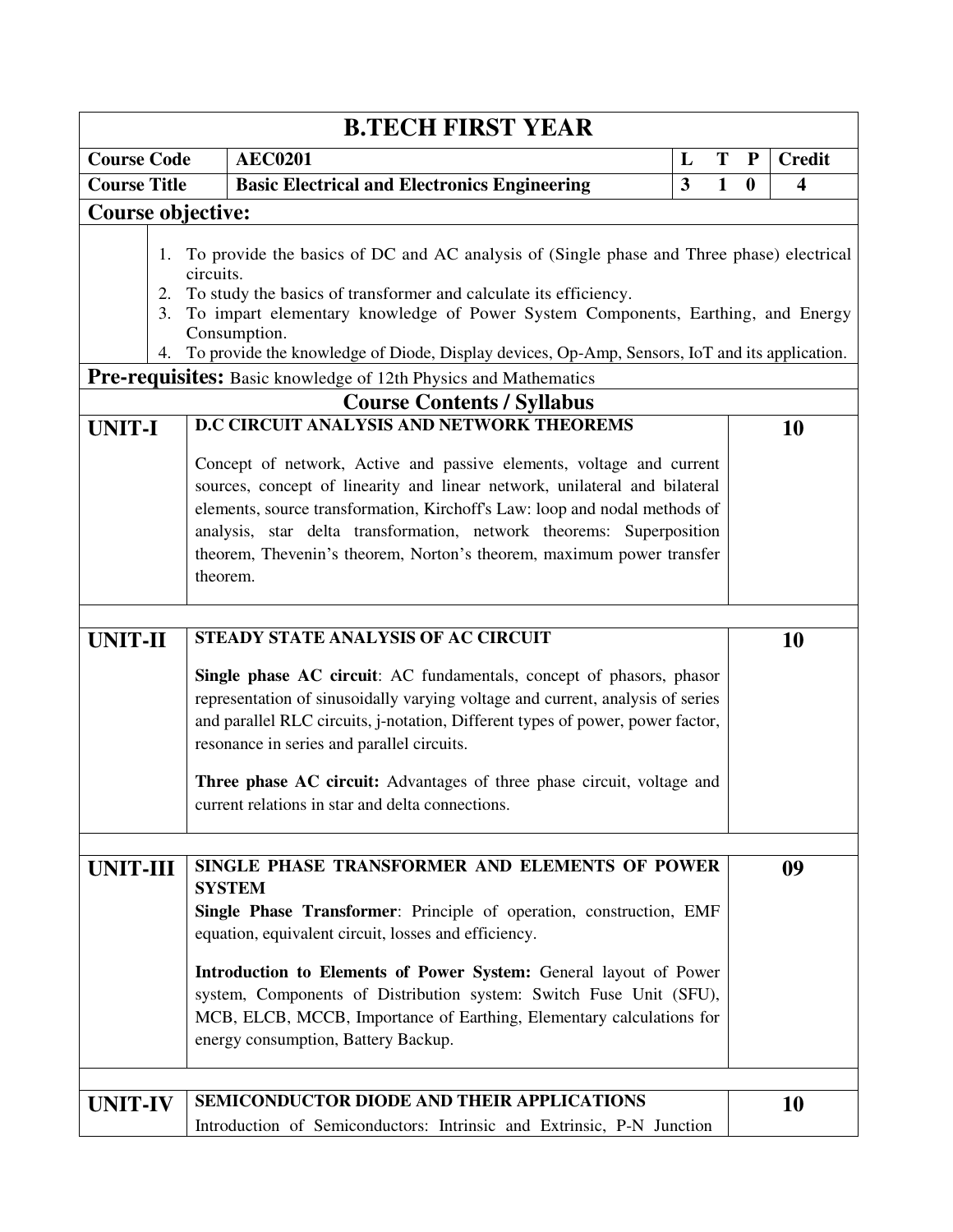|                 | Diode: Depletion layer, V-I characteristics, Half and Full Wave<br>rectification, Clippers, Breakdown Mechanism: Zener and Avalanche,<br>Zener Diode as Shunt Regulator.                                                        |    |  |  |  |  |
|-----------------|---------------------------------------------------------------------------------------------------------------------------------------------------------------------------------------------------------------------------------|----|--|--|--|--|
|                 | <b>Display Devices</b><br>Liquid Crystal Display (LCD), Light Emitting Diode (LED), Organic-                                                                                                                                    |    |  |  |  |  |
|                 | Light Emitting Diode (O-LED), 7- segment display.                                                                                                                                                                               |    |  |  |  |  |
| <b>UNIT-V</b>   | <b>OPERATIONAL AMPLIFIERS</b><br>Introduction, Op-Amp Basic, Practical Op-Amp Circuits (Inverting<br>Amplifier, Noninverting Amplifier, Summing Amplifier, Integrator,<br>Differentiator).<br><b>Electronic Instrumentation</b> | 09 |  |  |  |  |
|                 | Digital Multimeter (DMM), Types of sensor, Introduction to IoT and its<br>application.                                                                                                                                          |    |  |  |  |  |
|                 |                                                                                                                                                                                                                                 |    |  |  |  |  |
|                 | Course outcome: After successful completion of this course students will be able to                                                                                                                                             |    |  |  |  |  |
| CO <sub>1</sub> | Apply the principle of KVL/KCL and network theorems for analysis of<br>D.C circuit.                                                                                                                                             |    |  |  |  |  |
| CO <sub>2</sub> | Analyze the steady state behavior of single phase and three phase AC electrical<br>circuits.                                                                                                                                    |    |  |  |  |  |
| CO <sub>3</sub> | Illustrate and analyze the working principles of a single phase transformer,<br>efficiency, and components of Power system, Earthing, and energy calculation.                                                                   |    |  |  |  |  |
| CO <sub>4</sub> | Explain the construction, working principle, and application of PN junction diode,<br>Zener diode and Display devices.                                                                                                          |    |  |  |  |  |
| CO <sub>5</sub> | Explain the concept of Op-Amp, Digital multimeter, Sensors, IoT and its<br>applications.                                                                                                                                        |    |  |  |  |  |
|                 | <b>Text books (Atleast3)</b>                                                                                                                                                                                                    |    |  |  |  |  |

- 1. D. P. Kothari and I. J. Nagrath, "*Basic Electrical Engineering*", Tata McGraw Hill.
- 2. D. C. Kulshreshtha, "*Basic Electrical Engineering*", McGraw Hill.
- 3. C.L. Wadhwa, *Basic Electrical Engineering*, Pearson Education
- 4. J.B. Gupta, *Basic Electrical Engineering*, Kataria& Sons
- 5. Robert L. Boylestad / Louis Nashelsky*"Electronic Devices and Circuit Theory*", Latest Edition, Pearson Education.
- 6. H S Kalsi, "*Electronic Instrumentation*", Latest Edition, TMH Publication.

### **Reference Books (Atleast 3)**

- 1. E. Hughes, "*Electrical and Electronics Technology*", Pearson, 2010.
- 2. L. S. Bobrow, "*Fundamentals of Electrical Engineering*", Oxford University Press.
- 3. V. D. Toro, "*Electrical Engineering Fundamentals*", Pearson India.
- 4. David A. Bell, "*Electronic Devices and Circuits",*Latest Edition, Oxford University Press.
- 5. Jacob Millman, C.C. Halkias, Stayabratajit, "*Electronic Devices and Circuits*", Latest Edition, TMH.

# **NPTEL/Youtube/ Faculty Video Link:**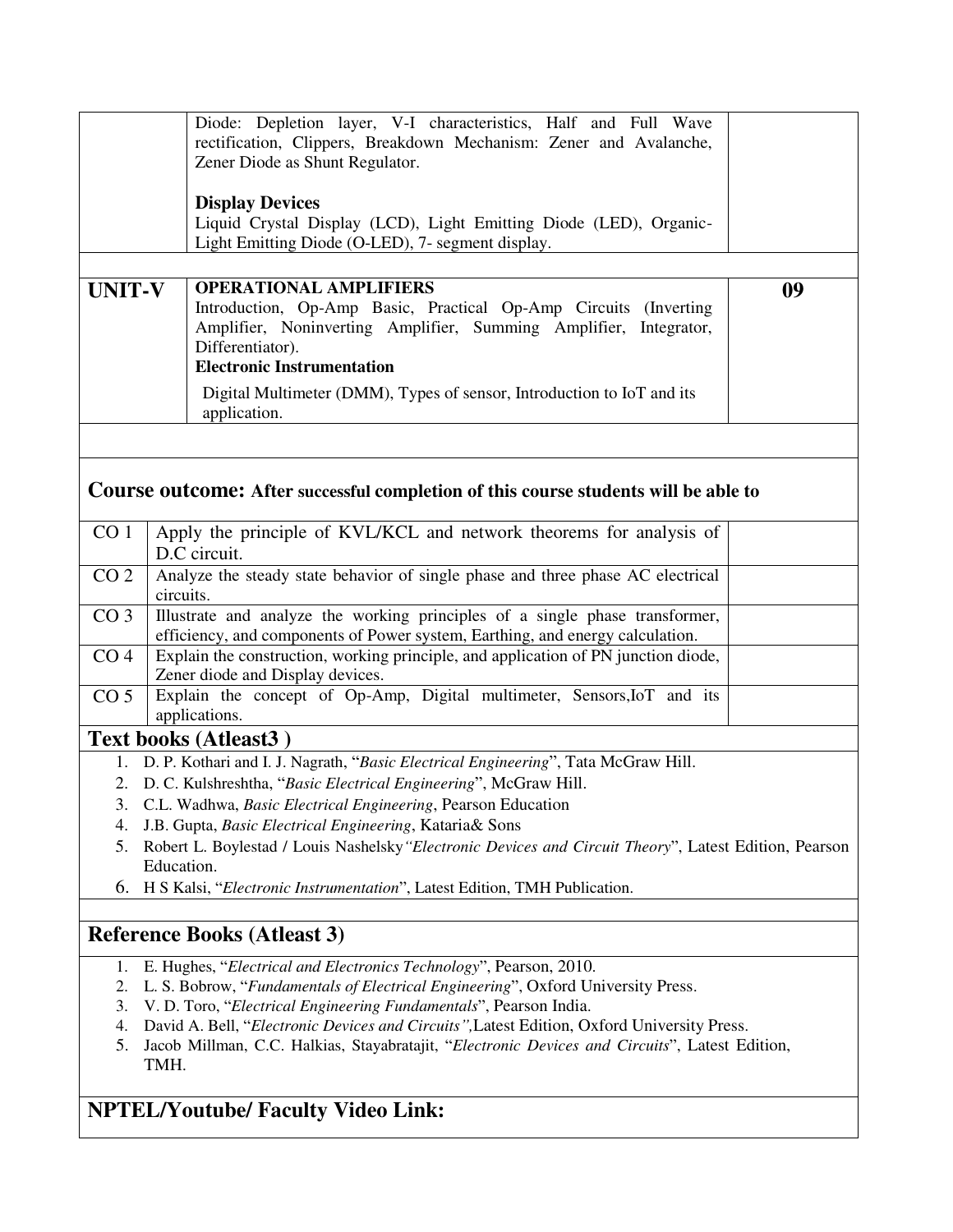| Unit 1 |    | https://youtu.be/FjaJEo7knF4                                         |
|--------|----|----------------------------------------------------------------------|
|        | 2. | https://youtu.be/UsLbB5k9iuY                                         |
|        |    | 3. https://youtu.be/1QfNg965OyE                                      |
|        | 4. | https://youtu.be/wWihXHCOmUc                                         |
| Unit 2 | 5. | https://youtu.be/ulGKCeOoR88                                         |
|        | 1. | https://youtu.be/YLGrugmDvc0                                         |
|        | 2. | https://youtu.be/0f7YkVorOmY                                         |
|        | 3. | https://youtu.be/LM2G3cunKp4                                         |
|        | 6. | https://youtu.be/S5464NnKOq4                                         |
| Unit 3 | 1. | https://youtu.be/GgckE4H5AJE                                         |
|        | 2. | https://youtu.be/OKkOif2JYRE                                         |
|        | 3. | https://youtu.be/qSyUFp3Qk2I                                         |
|        | 4. | https://youtu.be/GROtUE6ILc4                                         |
|        | 7. | https://youtu.be/k_FqhE0uNEU                                         |
| Unit 4 | 1. | https://youtu.be/EdUAecpYVWQ?list=PLwjK_iyK4LLBj2yTYPYKFKdF6kIg0ccP2 |
|        |    | 2. https://youtu.be/MZPeR1st8rQ                                      |
|        | 3. | https://youtu.be/qQucInufX-s                                         |
|        | 4. | https://youtu.be/tPFI2_PdCYA                                         |
|        |    | 8. https://youtu.be/zA-UtZ-s9GA                                      |
| Unit 5 | 1. | https://youtu.be/AuZ00cQ0UrE?list=PLwjK_iyK4LLDBB1E9MFbxGCEnmMMOA    |
|        |    | <b>XOH</b>                                                           |
|        | 2. | https://youtu.be/aU24RWIgJVs?list=PLwjK_iyK4LLDBB1E                  |
|        |    | 3. https://youtu.be/c5NeTnp_poA                                      |
|        | 4. | https://youtu.be/KLGbPgls18k                                         |
|        | 5. | https://youtu.be/UFJzQH3G1Ko?list=PLVrieKUj5RceFRq5MKy-f-EHdumStFPLt |
|        |    |                                                                      |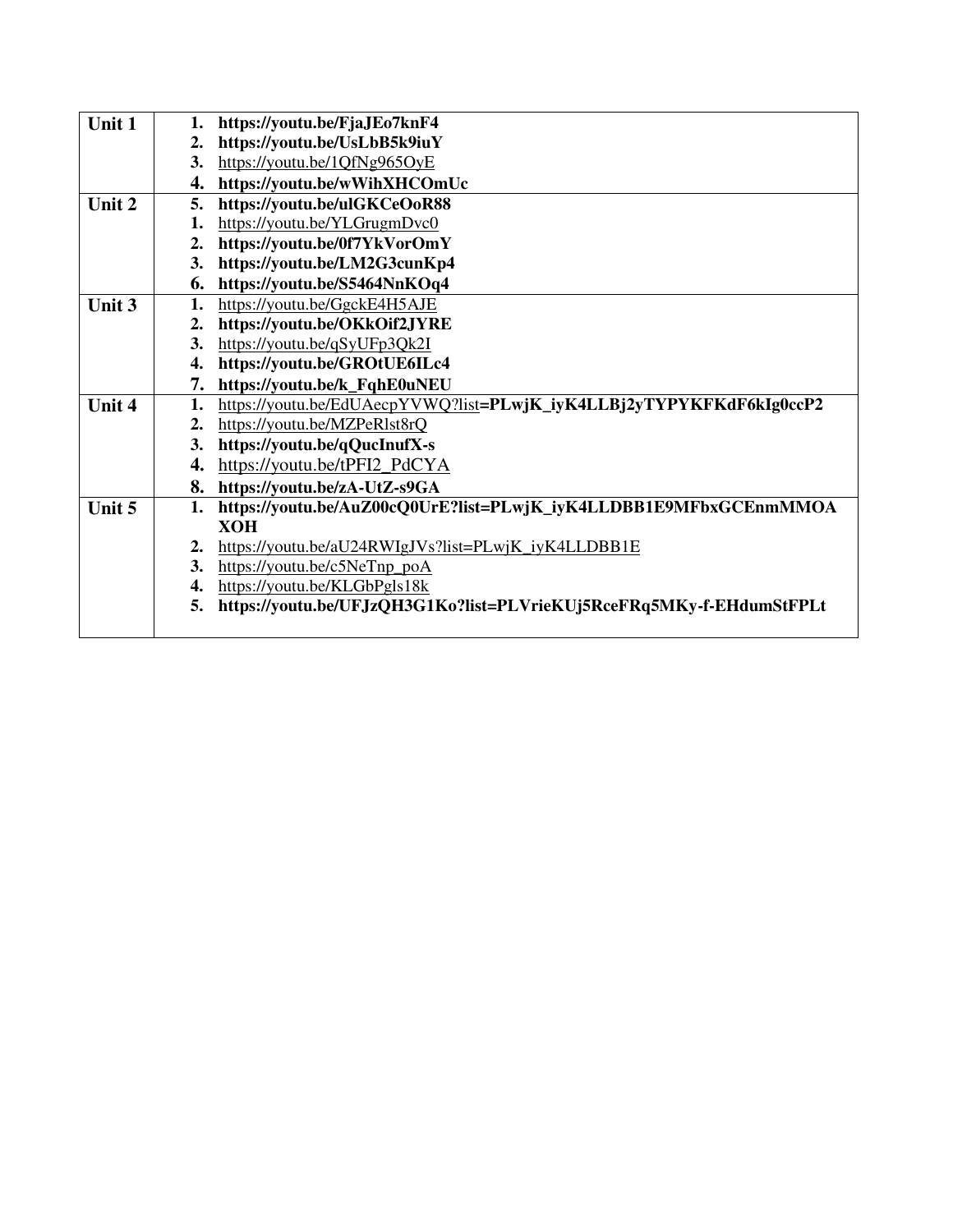| <b>B.TECH FIRST YEAR(Foreign Language)</b>                                   |                                                                                                                                           |                                                                                                                                     |                |                |  |                |  |  |  |  |  |
|------------------------------------------------------------------------------|-------------------------------------------------------------------------------------------------------------------------------------------|-------------------------------------------------------------------------------------------------------------------------------------|----------------|----------------|--|----------------|--|--|--|--|--|
| <b>Course Code</b>                                                           |                                                                                                                                           | <b>AASL0202</b>                                                                                                                     |                | L T P          |  | <b>Credit</b>  |  |  |  |  |  |
| <b>Course Title</b>                                                          |                                                                                                                                           | French                                                                                                                              | $\overline{2}$ | 0 <sub>0</sub> |  | $\overline{2}$ |  |  |  |  |  |
| <b>Course objective:</b>                                                     |                                                                                                                                           |                                                                                                                                     |                |                |  |                |  |  |  |  |  |
| $\mathbf{1}$                                                                 | An introduction to French language and culture - Students will<br>learn to understand and articulate in day to day, real-life situations. |                                                                                                                                     |                |                |  |                |  |  |  |  |  |
| $\overline{2}$                                                               |                                                                                                                                           | The course provides a foundation in the four basic skills LSRW<br>(Listening, Speaking, Reading, and Writing) of language learning. |                |                |  |                |  |  |  |  |  |
| <b>Pre-requisite:</b>                                                        |                                                                                                                                           |                                                                                                                                     |                |                |  |                |  |  |  |  |  |
|                                                                              |                                                                                                                                           | The student should be able to communicate in English.                                                                               |                |                |  |                |  |  |  |  |  |
|                                                                              |                                                                                                                                           | <b>Course Contents / Syllabus</b>                                                                                                   |                |                |  |                |  |  |  |  |  |
| <b>UNIT-I</b>                                                                |                                                                                                                                           | <b>Introduction to French</b>                                                                                                       |                |                |  | <b>7 Hours</b> |  |  |  |  |  |
|                                                                              |                                                                                                                                           | $\triangleright$ Basic greetings and introductions                                                                                  |                |                |  |                |  |  |  |  |  |
|                                                                              |                                                                                                                                           | $\triangleright$ Differences and similarities between English and French alphabets                                                  |                |                |  |                |  |  |  |  |  |
|                                                                              |                                                                                                                                           | $\triangleright$ Recognize and spell simple words and phrases in French                                                             |                |                |  |                |  |  |  |  |  |
|                                                                              |                                                                                                                                           | $\geq$ Commonly used nouns and adjectives                                                                                           |                |                |  |                |  |  |  |  |  |
| <b>UNIT-II</b>                                                               |                                                                                                                                           | <b>Vocabulary Building</b>                                                                                                          |                |                |  | 8 Hours        |  |  |  |  |  |
|                                                                              |                                                                                                                                           | $\triangleright$ Introduce oneself and others                                                                                       |                |                |  |                |  |  |  |  |  |
|                                                                              |                                                                                                                                           | $\geq$ Identify, speak and understand the days of the week/months/seasons/colours                                                   |                |                |  |                |  |  |  |  |  |
|                                                                              |                                                                                                                                           | $\triangleright$ Speak and understand simple weather expressions                                                                    |                |                |  |                |  |  |  |  |  |
|                                                                              |                                                                                                                                           | $\geq$ Understand, ask and answer about date of birth/important dates and age                                                       |                |                |  |                |  |  |  |  |  |
|                                                                              |                                                                                                                                           | $\geq$ Identify, understand and write numbers from 1 – 60                                                                           |                |                |  |                |  |  |  |  |  |
|                                                                              | $\triangleright$ Use the masculine and feminine of regular nouns and adjectives (petit/ grand/<br>blond/rouge/sympa)                      |                                                                                                                                     |                |                |  |                |  |  |  |  |  |
| <b>UNIT-III</b><br><b>7 Hours</b><br><b>Everyday Common Simple Sentences</b> |                                                                                                                                           |                                                                                                                                     |                |                |  |                |  |  |  |  |  |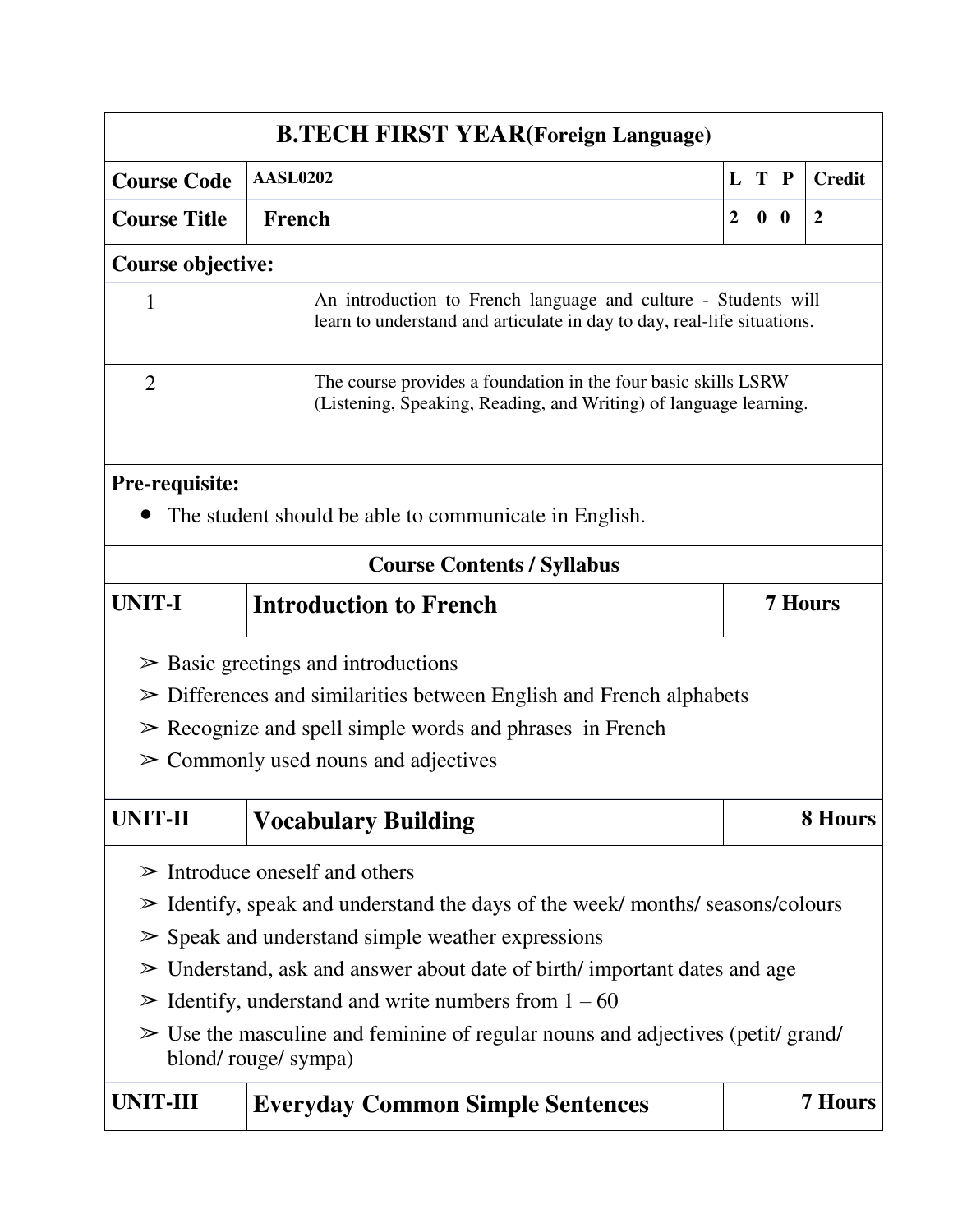|                                                                    | $\triangleright$ In the city/ naming places and buildings                     |                |  |  |  |  |  |  |  |
|--------------------------------------------------------------------|-------------------------------------------------------------------------------|----------------|--|--|--|--|--|--|--|
| $\triangleright$ Means of transport / basic directions             |                                                                               |                |  |  |  |  |  |  |  |
| $\geq$ Listen to, understand, and respond to everyday conversation |                                                                               |                |  |  |  |  |  |  |  |
|                                                                    | $\triangleright$ Respond to questions about ourselves and family members      |                |  |  |  |  |  |  |  |
| $\geq$ Use the singular and plural of regular nouns (-s).          |                                                                               |                |  |  |  |  |  |  |  |
| <b>UNIT-IV</b>                                                     | <b>Reading</b>                                                                | 10 Hours       |  |  |  |  |  |  |  |
|                                                                    |                                                                               |                |  |  |  |  |  |  |  |
|                                                                    | $\triangleright$ Food, drink, groceries and meal                              |                |  |  |  |  |  |  |  |
|                                                                    | $\triangleright$ Everyday life/ telling time                                  |                |  |  |  |  |  |  |  |
|                                                                    | $\triangleright$ Making appointments                                          |                |  |  |  |  |  |  |  |
| ➢                                                                  | Use definite and indefinite articles.                                         |                |  |  |  |  |  |  |  |
| <b>UNIT-V</b>                                                      | Writing                                                                       | <b>8 Hours</b> |  |  |  |  |  |  |  |
|                                                                    | $\triangleright$ Fill in a simple form (fiched inscription/carte d'identité)  |                |  |  |  |  |  |  |  |
|                                                                    | $\triangleright$ Describe pictures (Speak and Write)                          |                |  |  |  |  |  |  |  |
|                                                                    | $\triangleright$ Write a short text on oneself                                |                |  |  |  |  |  |  |  |
| <b>Course outcome</b>                                              | At the end of the course students will be able to                             |                |  |  |  |  |  |  |  |
| CO <sub>1</sub>                                                    | Recognize the basic sounds, letters, numbers, words<br>and phrases of French. |                |  |  |  |  |  |  |  |
| CO <sub>2</sub>                                                    | Develop basic French vocabulary                                               |                |  |  |  |  |  |  |  |
| CO <sub>3</sub>                                                    | Use simple phrases in real life conversations                                 |                |  |  |  |  |  |  |  |
| CO <sub>4</sub>                                                    | Read simple sentences                                                         |                |  |  |  |  |  |  |  |
| CO <sub>5</sub>                                                    | Write simple sentences and fill in a form                                     |                |  |  |  |  |  |  |  |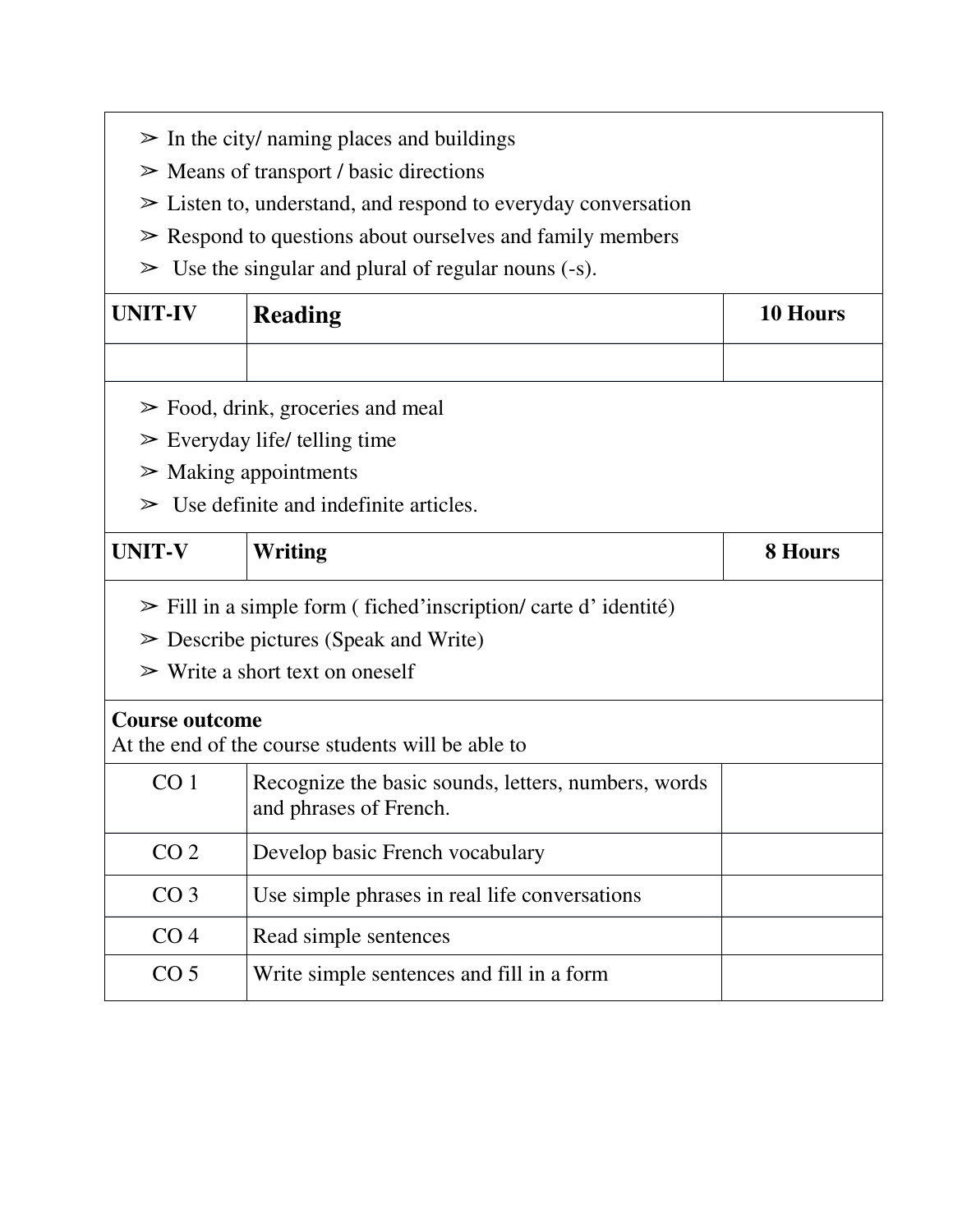| <b>B.TECH FIRST YEAR (Foreign Language)</b> |                                                                                                                                         |                                                                                                                                   |                |                |              |                |  |  |  |  |
|---------------------------------------------|-----------------------------------------------------------------------------------------------------------------------------------------|-----------------------------------------------------------------------------------------------------------------------------------|----------------|----------------|--------------|----------------|--|--|--|--|
| <b>Course Code</b>                          |                                                                                                                                         | <b>AASL0203</b>                                                                                                                   | L              | T              | $\mathbf{P}$ | <b>Credit</b>  |  |  |  |  |
| <b>Course Title</b>                         |                                                                                                                                         | <b>German</b>                                                                                                                     | $\overline{2}$ | $\overline{2}$ |              |                |  |  |  |  |
| Course objective:                           |                                                                                                                                         |                                                                                                                                   |                |                |              |                |  |  |  |  |
| $\mathbf{1}$                                | An introduction to German language and culture. Students will learn to<br>understand and articulate in day to day real-life situations. |                                                                                                                                   |                |                |              |                |  |  |  |  |
| $\overline{2}$                              | The course provides a foundation in the four basic skills LSRW (Listening,<br>Speaking, Reading, and Writing) of language learning.     |                                                                                                                                   |                |                |              |                |  |  |  |  |
| <b>Pre-requisites:</b>                      |                                                                                                                                         | The student should be able to communicate in basic English.                                                                       |                |                |              |                |  |  |  |  |
|                                             |                                                                                                                                         | <b>Course Contents / Syllabus</b>                                                                                                 |                |                |              |                |  |  |  |  |
| <b>UNIT-I</b>                               |                                                                                                                                         | <b>Introduction to German</b>                                                                                                     |                |                |              | <b>5 Hours</b> |  |  |  |  |
| ➢                                           |                                                                                                                                         | Introducing ourselves and others,                                                                                                 |                |                |              |                |  |  |  |  |
| ➢                                           | Grammar: W questions,                                                                                                                   |                                                                                                                                   |                |                |              |                |  |  |  |  |
| ➢                                           | personal pronouns,                                                                                                                      |                                                                                                                                   |                |                |              |                |  |  |  |  |
| ➢                                           | simple sentence,                                                                                                                        |                                                                                                                                   |                |                |              |                |  |  |  |  |
|                                             | $\triangleright$ verb conjugation                                                                                                       |                                                                                                                                   |                |                |              |                |  |  |  |  |
| <b>UNIT-II</b>                              |                                                                                                                                         | <b>Vocabulary building</b>                                                                                                        |                |                |              | <b>6 Hours</b> |  |  |  |  |
|                                             |                                                                                                                                         | $\triangleright$ Vocabulary building – the alphabet,                                                                              |                |                |              |                |  |  |  |  |
| hobbies,<br>➢                               |                                                                                                                                         |                                                                                                                                   |                |                |              |                |  |  |  |  |
| ➢                                           | numbers, months, seasons                                                                                                                |                                                                                                                                   |                |                |              |                |  |  |  |  |
| ➢                                           |                                                                                                                                         | Grammar: articles, singular and plural forms                                                                                      |                |                |              |                |  |  |  |  |
| <b>UNIT-III</b>                             |                                                                                                                                         | <b>Everyday common simple sentences</b>                                                                                           |                |                |              | 5 Hours        |  |  |  |  |
|                                             | means of transport, basic directions                                                                                                    | In the city / naming places and buildings,<br>Grammar: definite and indefinite articles;<br>negation - kein and nicht; imperative |                |                |              |                |  |  |  |  |
| <b>UNIT-IV</b>                              |                                                                                                                                         | <b>Reading</b>                                                                                                                    |                |                |              | <b>7 Hours</b> |  |  |  |  |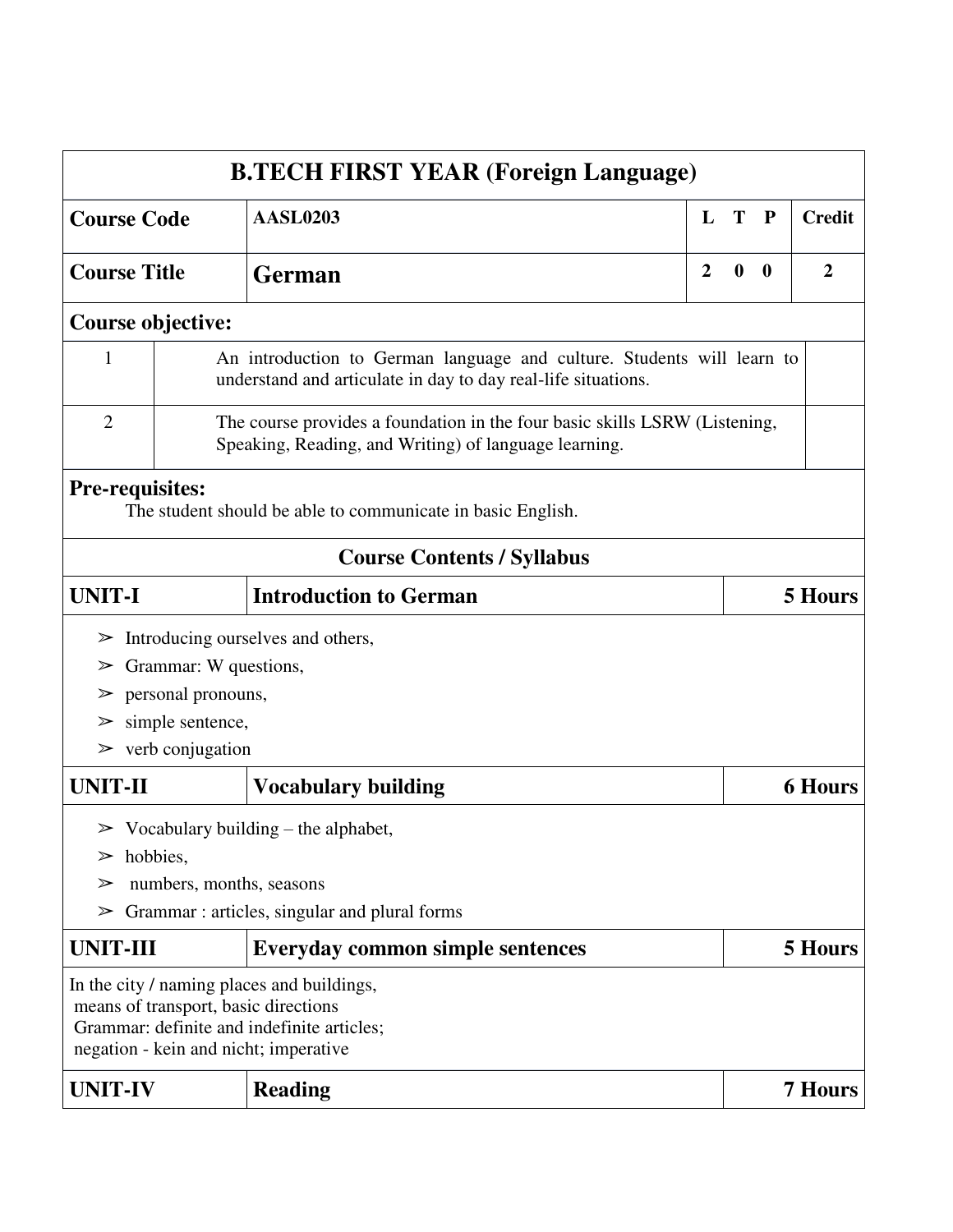| food, drink, family / groceries and meals<br>Grammar: the accusative<br>Everyday life, telling time, making appointments<br>Grammar: prepositions am, um, von. bis; modal verbs, possessive articles<br>Leisure activity, celebrations<br>Grammar: separable verbs, the accusative, past tense of to have and to be |                                                                                                                                                                                                                                                                            |                                                                                                |                |  |  |  |  |  |  |
|---------------------------------------------------------------------------------------------------------------------------------------------------------------------------------------------------------------------------------------------------------------------------------------------------------------------|----------------------------------------------------------------------------------------------------------------------------------------------------------------------------------------------------------------------------------------------------------------------------|------------------------------------------------------------------------------------------------|----------------|--|--|--|--|--|--|
| <b>UNIT-V</b>                                                                                                                                                                                                                                                                                                       |                                                                                                                                                                                                                                                                            | Writing                                                                                        | <b>7 Hours</b> |  |  |  |  |  |  |
| Professions                                                                                                                                                                                                                                                                                                         | Contacts, filling basic information and forms<br>Grammar: dative<br>A short text about oneself.<br>Grammar: changing prepositions<br>Grammar: perfect tense<br>Clothes Health and the body<br>Grammar: perfect tense and dative<br>Grammar: the imperative and modal verbs |                                                                                                |                |  |  |  |  |  |  |
| <b>Course outcome:</b>                                                                                                                                                                                                                                                                                              |                                                                                                                                                                                                                                                                            | At the end of the course students will be able to                                              |                |  |  |  |  |  |  |
| CO <sub>1</sub>                                                                                                                                                                                                                                                                                                     |                                                                                                                                                                                                                                                                            | Understand and be familiar with basic German and the culture                                   |                |  |  |  |  |  |  |
| CO <sub>2</sub>                                                                                                                                                                                                                                                                                                     |                                                                                                                                                                                                                                                                            | Recognise the foundational vocabulary                                                          |                |  |  |  |  |  |  |
| CO <sub>3</sub>                                                                                                                                                                                                                                                                                                     |                                                                                                                                                                                                                                                                            | Use simple phrases in everyday conversations                                                   |                |  |  |  |  |  |  |
| CO <sub>4</sub>                                                                                                                                                                                                                                                                                                     |                                                                                                                                                                                                                                                                            | Read simple sentences                                                                          |                |  |  |  |  |  |  |
| CO <sub>5</sub>                                                                                                                                                                                                                                                                                                     |                                                                                                                                                                                                                                                                            | Write simple sentences                                                                         |                |  |  |  |  |  |  |
| <b>Text books</b>                                                                                                                                                                                                                                                                                                   |                                                                                                                                                                                                                                                                            |                                                                                                |                |  |  |  |  |  |  |
|                                                                                                                                                                                                                                                                                                                     |                                                                                                                                                                                                                                                                            | 1. NETZWERK Deutsch alsFremdsprache A1(Goyal, New Delhi, 2015)                                 |                |  |  |  |  |  |  |
| 2. Lagune 1                                                                                                                                                                                                                                                                                                         |                                                                                                                                                                                                                                                                            |                                                                                                |                |  |  |  |  |  |  |
|                                                                                                                                                                                                                                                                                                                     |                                                                                                                                                                                                                                                                            | 3. Schulz-Griesbach: Deutsch alsFremdsprache. Grundstufe in einem Band (for Grammar)           |                |  |  |  |  |  |  |
| <b>Online Practice Material</b>                                                                                                                                                                                                                                                                                     |                                                                                                                                                                                                                                                                            |                                                                                                |                |  |  |  |  |  |  |
|                                                                                                                                                                                                                                                                                                                     | 1. https://www.goethe.de/en/spr/kup/prf/prf/sd1/ueb.html                                                                                                                                                                                                                   |                                                                                                |                |  |  |  |  |  |  |
|                                                                                                                                                                                                                                                                                                                     | 2. http://www.deutschkurse.passau.de/JM/images/stories/SKRIPTEN/a1_skript_gr.pdf                                                                                                                                                                                           |                                                                                                |                |  |  |  |  |  |  |
|                                                                                                                                                                                                                                                                                                                     |                                                                                                                                                                                                                                                                            | 3. https://www.schubert-verlag.de/aufgaben/arbeitsblaetter_a1_z/a1_arbeitsblaetter_index_z.htm |                |  |  |  |  |  |  |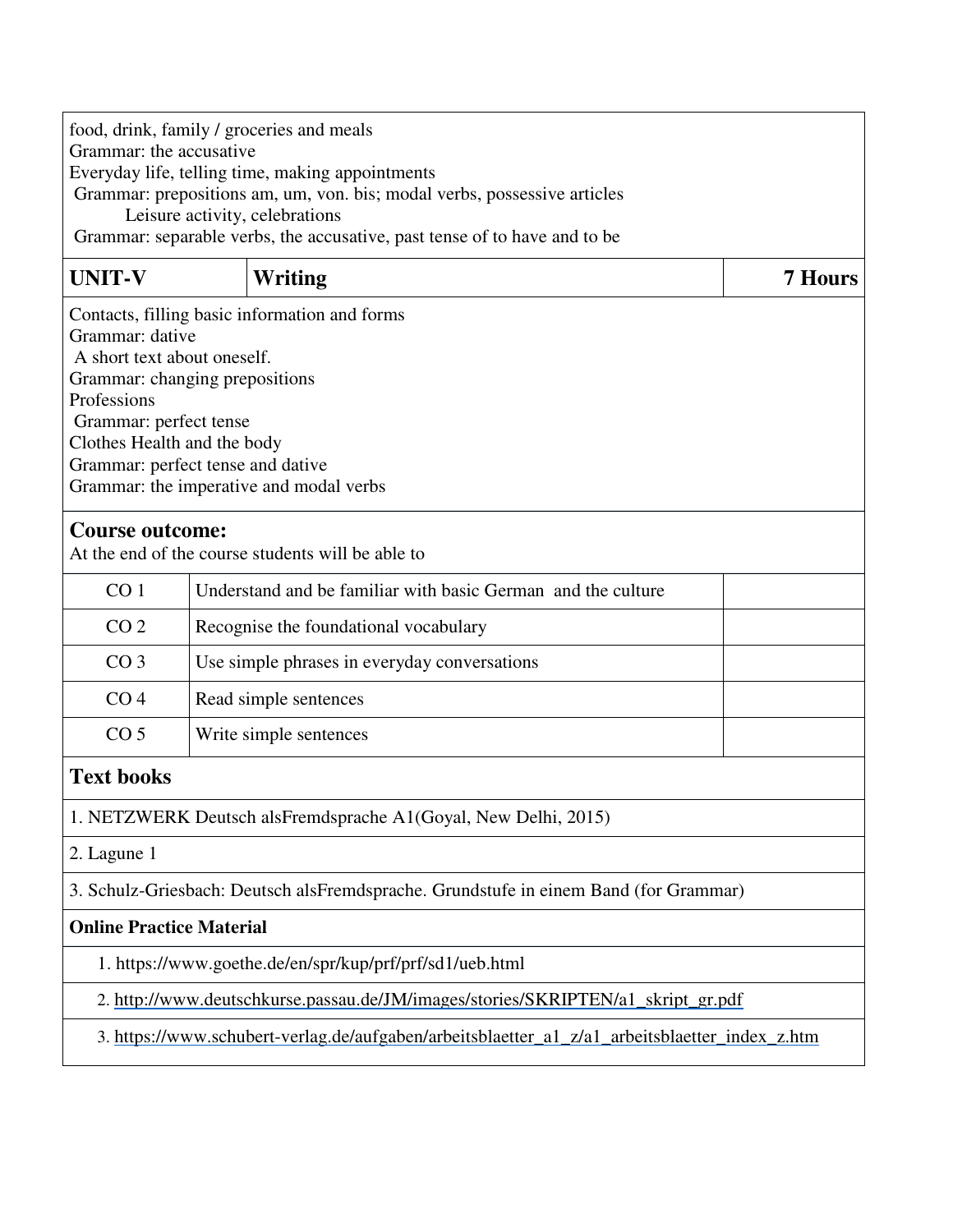| <b>Credit</b><br>AASL0204<br>L<br>T<br>${\bf P}$<br><b>Course Code</b><br>$\overline{2}$<br>$\boldsymbol{0}$<br>$\bf{0}$<br>2<br><b>Course Title</b><br><b>Japanese</b><br><b>Course objective:</b><br>An introduction to Japanese language and culture. Students will learn to<br>1<br>understand and articulate in day to day real-life situations.<br>$\overline{2}$<br>The course provides a foundation in the four basic skills LSRW (Listening,<br>Speaking, Reading, and Writing) of language learning.<br><b>Pre-requisites:</b><br>The student should be able to communicate in basic English.<br>The student should be keen to learn the language.<br><b>Course Contents / Syllabus</b><br><b>UNIT-I</b><br><b>Introduction to Japanese</b><br>8 Hours<br>Introduction to Japanese alphabet (Hirangana), phonetics and pronunciation.<br>Introducing ourselves and others,<br>$\bullet$<br>Introduction to Japanese Language<br>٠<br>Types of Japanese scripts- HIRANGANA, KATAKANA,<br>$\bullet$<br>Basic pronunciation rules<br>$\bullet$<br>Time and numbers – telling and asking the time, counting cardinal numbers,<br>٠<br>Grammar - different types of verbs, nouns – number $\&$ gender, pronouns, present and<br>$\bullet$<br>simple past tense.<br><b>UNIT-II</b><br><b>Vocabulary building</b><br>8 Hours<br>Use simple sentences to answer basic personal questions<br>Expressing gratitude<br>Invitations<br>٠<br>Talking about plans<br>٠<br>Holidays<br>$\bullet$<br>Hotels & restaurants<br>$\bullet$<br>Town & country<br>Word order – sentence, question, negative<br><b>UNIT-III</b><br>8 Hours<br><b>Everyday common simple sentences</b> | <b>B.TECH FIRST YEAR (Foreign Language)</b> |  |  |  |  |  |  |  |  |  |  |  |  |
|--------------------------------------------------------------------------------------------------------------------------------------------------------------------------------------------------------------------------------------------------------------------------------------------------------------------------------------------------------------------------------------------------------------------------------------------------------------------------------------------------------------------------------------------------------------------------------------------------------------------------------------------------------------------------------------------------------------------------------------------------------------------------------------------------------------------------------------------------------------------------------------------------------------------------------------------------------------------------------------------------------------------------------------------------------------------------------------------------------------------------------------------------------------------------------------------------------------------------------------------------------------------------------------------------------------------------------------------------------------------------------------------------------------------------------------------------------------------------------------------------------------------------------------------------------------------------------------------------------------------------------------------------------------------------|---------------------------------------------|--|--|--|--|--|--|--|--|--|--|--|--|
|                                                                                                                                                                                                                                                                                                                                                                                                                                                                                                                                                                                                                                                                                                                                                                                                                                                                                                                                                                                                                                                                                                                                                                                                                                                                                                                                                                                                                                                                                                                                                                                                                                                                          |                                             |  |  |  |  |  |  |  |  |  |  |  |  |
|                                                                                                                                                                                                                                                                                                                                                                                                                                                                                                                                                                                                                                                                                                                                                                                                                                                                                                                                                                                                                                                                                                                                                                                                                                                                                                                                                                                                                                                                                                                                                                                                                                                                          |                                             |  |  |  |  |  |  |  |  |  |  |  |  |
|                                                                                                                                                                                                                                                                                                                                                                                                                                                                                                                                                                                                                                                                                                                                                                                                                                                                                                                                                                                                                                                                                                                                                                                                                                                                                                                                                                                                                                                                                                                                                                                                                                                                          |                                             |  |  |  |  |  |  |  |  |  |  |  |  |
|                                                                                                                                                                                                                                                                                                                                                                                                                                                                                                                                                                                                                                                                                                                                                                                                                                                                                                                                                                                                                                                                                                                                                                                                                                                                                                                                                                                                                                                                                                                                                                                                                                                                          |                                             |  |  |  |  |  |  |  |  |  |  |  |  |
|                                                                                                                                                                                                                                                                                                                                                                                                                                                                                                                                                                                                                                                                                                                                                                                                                                                                                                                                                                                                                                                                                                                                                                                                                                                                                                                                                                                                                                                                                                                                                                                                                                                                          |                                             |  |  |  |  |  |  |  |  |  |  |  |  |
|                                                                                                                                                                                                                                                                                                                                                                                                                                                                                                                                                                                                                                                                                                                                                                                                                                                                                                                                                                                                                                                                                                                                                                                                                                                                                                                                                                                                                                                                                                                                                                                                                                                                          |                                             |  |  |  |  |  |  |  |  |  |  |  |  |
|                                                                                                                                                                                                                                                                                                                                                                                                                                                                                                                                                                                                                                                                                                                                                                                                                                                                                                                                                                                                                                                                                                                                                                                                                                                                                                                                                                                                                                                                                                                                                                                                                                                                          |                                             |  |  |  |  |  |  |  |  |  |  |  |  |
|                                                                                                                                                                                                                                                                                                                                                                                                                                                                                                                                                                                                                                                                                                                                                                                                                                                                                                                                                                                                                                                                                                                                                                                                                                                                                                                                                                                                                                                                                                                                                                                                                                                                          |                                             |  |  |  |  |  |  |  |  |  |  |  |  |
|                                                                                                                                                                                                                                                                                                                                                                                                                                                                                                                                                                                                                                                                                                                                                                                                                                                                                                                                                                                                                                                                                                                                                                                                                                                                                                                                                                                                                                                                                                                                                                                                                                                                          |                                             |  |  |  |  |  |  |  |  |  |  |  |  |
|                                                                                                                                                                                                                                                                                                                                                                                                                                                                                                                                                                                                                                                                                                                                                                                                                                                                                                                                                                                                                                                                                                                                                                                                                                                                                                                                                                                                                                                                                                                                                                                                                                                                          |                                             |  |  |  |  |  |  |  |  |  |  |  |  |
|                                                                                                                                                                                                                                                                                                                                                                                                                                                                                                                                                                                                                                                                                                                                                                                                                                                                                                                                                                                                                                                                                                                                                                                                                                                                                                                                                                                                                                                                                                                                                                                                                                                                          |                                             |  |  |  |  |  |  |  |  |  |  |  |  |
|                                                                                                                                                                                                                                                                                                                                                                                                                                                                                                                                                                                                                                                                                                                                                                                                                                                                                                                                                                                                                                                                                                                                                                                                                                                                                                                                                                                                                                                                                                                                                                                                                                                                          |                                             |  |  |  |  |  |  |  |  |  |  |  |  |
|                                                                                                                                                                                                                                                                                                                                                                                                                                                                                                                                                                                                                                                                                                                                                                                                                                                                                                                                                                                                                                                                                                                                                                                                                                                                                                                                                                                                                                                                                                                                                                                                                                                                          |                                             |  |  |  |  |  |  |  |  |  |  |  |  |
|                                                                                                                                                                                                                                                                                                                                                                                                                                                                                                                                                                                                                                                                                                                                                                                                                                                                                                                                                                                                                                                                                                                                                                                                                                                                                                                                                                                                                                                                                                                                                                                                                                                                          |                                             |  |  |  |  |  |  |  |  |  |  |  |  |
|                                                                                                                                                                                                                                                                                                                                                                                                                                                                                                                                                                                                                                                                                                                                                                                                                                                                                                                                                                                                                                                                                                                                                                                                                                                                                                                                                                                                                                                                                                                                                                                                                                                                          |                                             |  |  |  |  |  |  |  |  |  |  |  |  |
|                                                                                                                                                                                                                                                                                                                                                                                                                                                                                                                                                                                                                                                                                                                                                                                                                                                                                                                                                                                                                                                                                                                                                                                                                                                                                                                                                                                                                                                                                                                                                                                                                                                                          |                                             |  |  |  |  |  |  |  |  |  |  |  |  |
|                                                                                                                                                                                                                                                                                                                                                                                                                                                                                                                                                                                                                                                                                                                                                                                                                                                                                                                                                                                                                                                                                                                                                                                                                                                                                                                                                                                                                                                                                                                                                                                                                                                                          |                                             |  |  |  |  |  |  |  |  |  |  |  |  |
|                                                                                                                                                                                                                                                                                                                                                                                                                                                                                                                                                                                                                                                                                                                                                                                                                                                                                                                                                                                                                                                                                                                                                                                                                                                                                                                                                                                                                                                                                                                                                                                                                                                                          |                                             |  |  |  |  |  |  |  |  |  |  |  |  |
|                                                                                                                                                                                                                                                                                                                                                                                                                                                                                                                                                                                                                                                                                                                                                                                                                                                                                                                                                                                                                                                                                                                                                                                                                                                                                                                                                                                                                                                                                                                                                                                                                                                                          |                                             |  |  |  |  |  |  |  |  |  |  |  |  |
|                                                                                                                                                                                                                                                                                                                                                                                                                                                                                                                                                                                                                                                                                                                                                                                                                                                                                                                                                                                                                                                                                                                                                                                                                                                                                                                                                                                                                                                                                                                                                                                                                                                                          |                                             |  |  |  |  |  |  |  |  |  |  |  |  |
|                                                                                                                                                                                                                                                                                                                                                                                                                                                                                                                                                                                                                                                                                                                                                                                                                                                                                                                                                                                                                                                                                                                                                                                                                                                                                                                                                                                                                                                                                                                                                                                                                                                                          |                                             |  |  |  |  |  |  |  |  |  |  |  |  |
|                                                                                                                                                                                                                                                                                                                                                                                                                                                                                                                                                                                                                                                                                                                                                                                                                                                                                                                                                                                                                                                                                                                                                                                                                                                                                                                                                                                                                                                                                                                                                                                                                                                                          |                                             |  |  |  |  |  |  |  |  |  |  |  |  |
|                                                                                                                                                                                                                                                                                                                                                                                                                                                                                                                                                                                                                                                                                                                                                                                                                                                                                                                                                                                                                                                                                                                                                                                                                                                                                                                                                                                                                                                                                                                                                                                                                                                                          |                                             |  |  |  |  |  |  |  |  |  |  |  |  |
|                                                                                                                                                                                                                                                                                                                                                                                                                                                                                                                                                                                                                                                                                                                                                                                                                                                                                                                                                                                                                                                                                                                                                                                                                                                                                                                                                                                                                                                                                                                                                                                                                                                                          |                                             |  |  |  |  |  |  |  |  |  |  |  |  |
|                                                                                                                                                                                                                                                                                                                                                                                                                                                                                                                                                                                                                                                                                                                                                                                                                                                                                                                                                                                                                                                                                                                                                                                                                                                                                                                                                                                                                                                                                                                                                                                                                                                                          |                                             |  |  |  |  |  |  |  |  |  |  |  |  |
|                                                                                                                                                                                                                                                                                                                                                                                                                                                                                                                                                                                                                                                                                                                                                                                                                                                                                                                                                                                                                                                                                                                                                                                                                                                                                                                                                                                                                                                                                                                                                                                                                                                                          |                                             |  |  |  |  |  |  |  |  |  |  |  |  |
|                                                                                                                                                                                                                                                                                                                                                                                                                                                                                                                                                                                                                                                                                                                                                                                                                                                                                                                                                                                                                                                                                                                                                                                                                                                                                                                                                                                                                                                                                                                                                                                                                                                                          |                                             |  |  |  |  |  |  |  |  |  |  |  |  |
|                                                                                                                                                                                                                                                                                                                                                                                                                                                                                                                                                                                                                                                                                                                                                                                                                                                                                                                                                                                                                                                                                                                                                                                                                                                                                                                                                                                                                                                                                                                                                                                                                                                                          |                                             |  |  |  |  |  |  |  |  |  |  |  |  |
|                                                                                                                                                                                                                                                                                                                                                                                                                                                                                                                                                                                                                                                                                                                                                                                                                                                                                                                                                                                                                                                                                                                                                                                                                                                                                                                                                                                                                                                                                                                                                                                                                                                                          |                                             |  |  |  |  |  |  |  |  |  |  |  |  |
|                                                                                                                                                                                                                                                                                                                                                                                                                                                                                                                                                                                                                                                                                                                                                                                                                                                                                                                                                                                                                                                                                                                                                                                                                                                                                                                                                                                                                                                                                                                                                                                                                                                                          |                                             |  |  |  |  |  |  |  |  |  |  |  |  |
|                                                                                                                                                                                                                                                                                                                                                                                                                                                                                                                                                                                                                                                                                                                                                                                                                                                                                                                                                                                                                                                                                                                                                                                                                                                                                                                                                                                                                                                                                                                                                                                                                                                                          |                                             |  |  |  |  |  |  |  |  |  |  |  |  |
|                                                                                                                                                                                                                                                                                                                                                                                                                                                                                                                                                                                                                                                                                                                                                                                                                                                                                                                                                                                                                                                                                                                                                                                                                                                                                                                                                                                                                                                                                                                                                                                                                                                                          |                                             |  |  |  |  |  |  |  |  |  |  |  |  |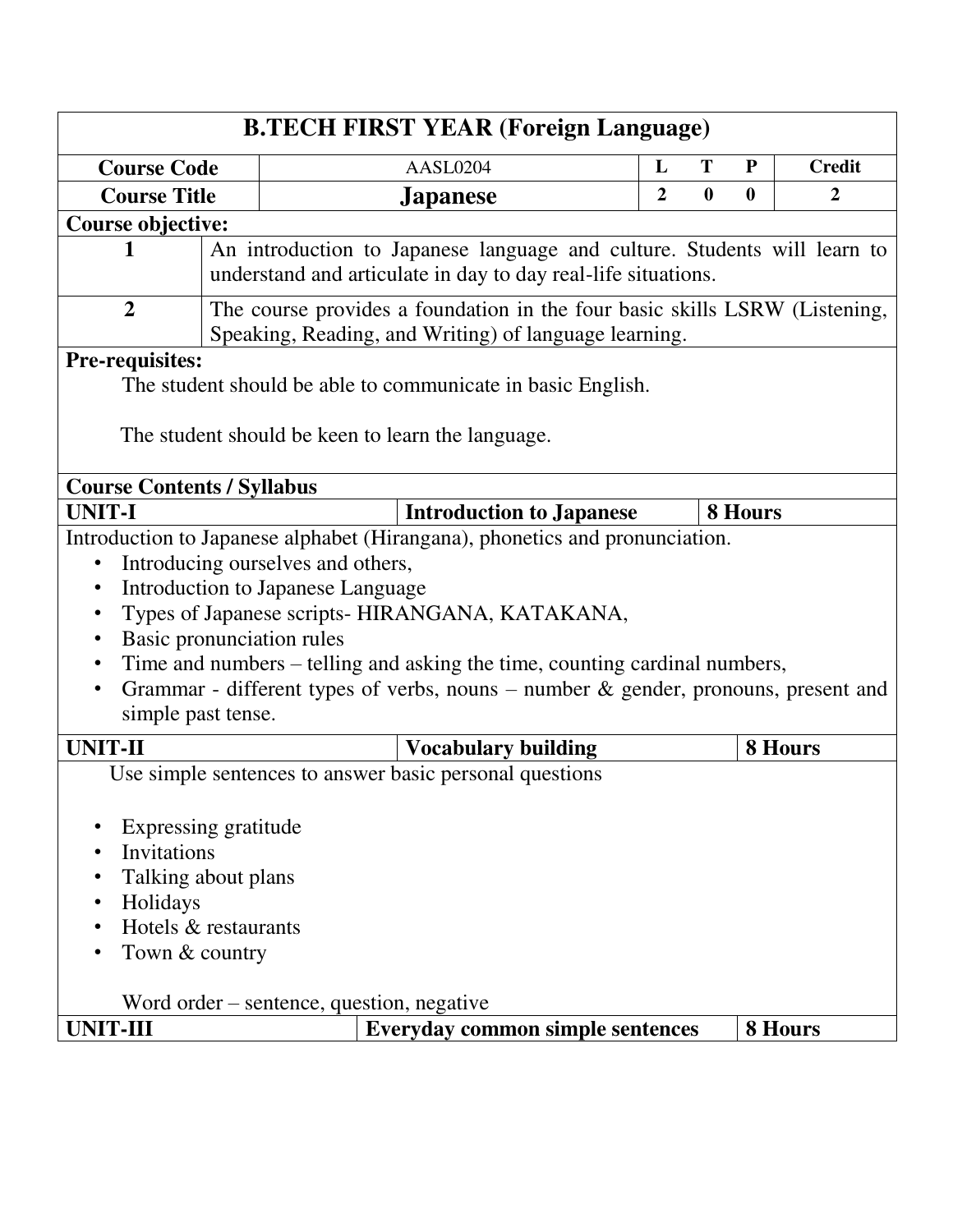| Customer and shopkeeper<br>$\bullet$<br>Making a request<br>Home/ Relatives/ Fruits/ Vegetables/Animals<br>Grammar-Singular vs. Plural<br>Question formation |                                                                                                                                                                                                                          |                                                            |                |  |  |  |  |  |  |  |
|--------------------------------------------------------------------------------------------------------------------------------------------------------------|--------------------------------------------------------------------------------------------------------------------------------------------------------------------------------------------------------------------------|------------------------------------------------------------|----------------|--|--|--|--|--|--|--|
|                                                                                                                                                              |                                                                                                                                                                                                                          |                                                            |                |  |  |  |  |  |  |  |
| <b>UNIT-IV</b>                                                                                                                                               |                                                                                                                                                                                                                          | <b>Reading</b>                                             | <b>8 Hours</b> |  |  |  |  |  |  |  |
| Transportation                                                                                                                                               |                                                                                                                                                                                                                          |                                                            |                |  |  |  |  |  |  |  |
| Week /Month names                                                                                                                                            |                                                                                                                                                                                                                          |                                                            |                |  |  |  |  |  |  |  |
| Shopping                                                                                                                                                     |                                                                                                                                                                                                                          |                                                            |                |  |  |  |  |  |  |  |
|                                                                                                                                                              | Basic Japanese grammar rules – particles: $\phi$ (ka), $\phi$ (wa), $\phi$ (no), $\phi$ (to), $\phi$ (o), $\phi$<br>(ni), $\pm$ (mo), $\pi$ <sup>s</sup> (ga), $\leftrightarrow$ (ya).<br>Grammar- Present, Past, Future |                                                            |                |  |  |  |  |  |  |  |
| <b>UNIT-V</b>                                                                                                                                                |                                                                                                                                                                                                                          | Writing                                                    | 8 Hours        |  |  |  |  |  |  |  |
| Write short text on oneself<br>Grammar- Pronouns – subject, object, possessive,<br>Modal verbs                                                               |                                                                                                                                                                                                                          |                                                            |                |  |  |  |  |  |  |  |
| <b>Course outcome:</b>                                                                                                                                       |                                                                                                                                                                                                                          |                                                            |                |  |  |  |  |  |  |  |
| At the end of the course students will be able to                                                                                                            |                                                                                                                                                                                                                          |                                                            |                |  |  |  |  |  |  |  |
| CO <sub>1</sub>                                                                                                                                              |                                                                                                                                                                                                                          | understand the basics of Japanese Language and its script. |                |  |  |  |  |  |  |  |
| CO <sub>2</sub>                                                                                                                                              |                                                                                                                                                                                                                          | recognise the foundational vocabulary.                     |                |  |  |  |  |  |  |  |
| CO <sub>3</sub>                                                                                                                                              |                                                                                                                                                                                                                          | use simple phrases in everyday conversations.              |                |  |  |  |  |  |  |  |
| CO <sub>4</sub>                                                                                                                                              |                                                                                                                                                                                                                          | read simple sentences.                                     |                |  |  |  |  |  |  |  |
| CO <sub>5</sub>                                                                                                                                              |                                                                                                                                                                                                                          | write simple sentences                                     |                |  |  |  |  |  |  |  |
| <b>References:</b>                                                                                                                                           |                                                                                                                                                                                                                          |                                                            |                |  |  |  |  |  |  |  |
| https://www.youtube.com/watch?v=6p9II_j0zjc&ab_channel=LearnJapanesewithJapanesePod101.com<br>٠                                                              |                                                                                                                                                                                                                          |                                                            |                |  |  |  |  |  |  |  |
| https://books.google.co.in/books?id=4nHnMa4ZwMC&newbks=0&printsec=frontcover&dqminna+no+nih                                                                  |                                                                                                                                                                                                                          |                                                            |                |  |  |  |  |  |  |  |
| ongo&hl=en&source=newbks_fb&redir_esc=y#v=onepage&q=minna%20no%20nihongo&f=false                                                                             |                                                                                                                                                                                                                          |                                                            |                |  |  |  |  |  |  |  |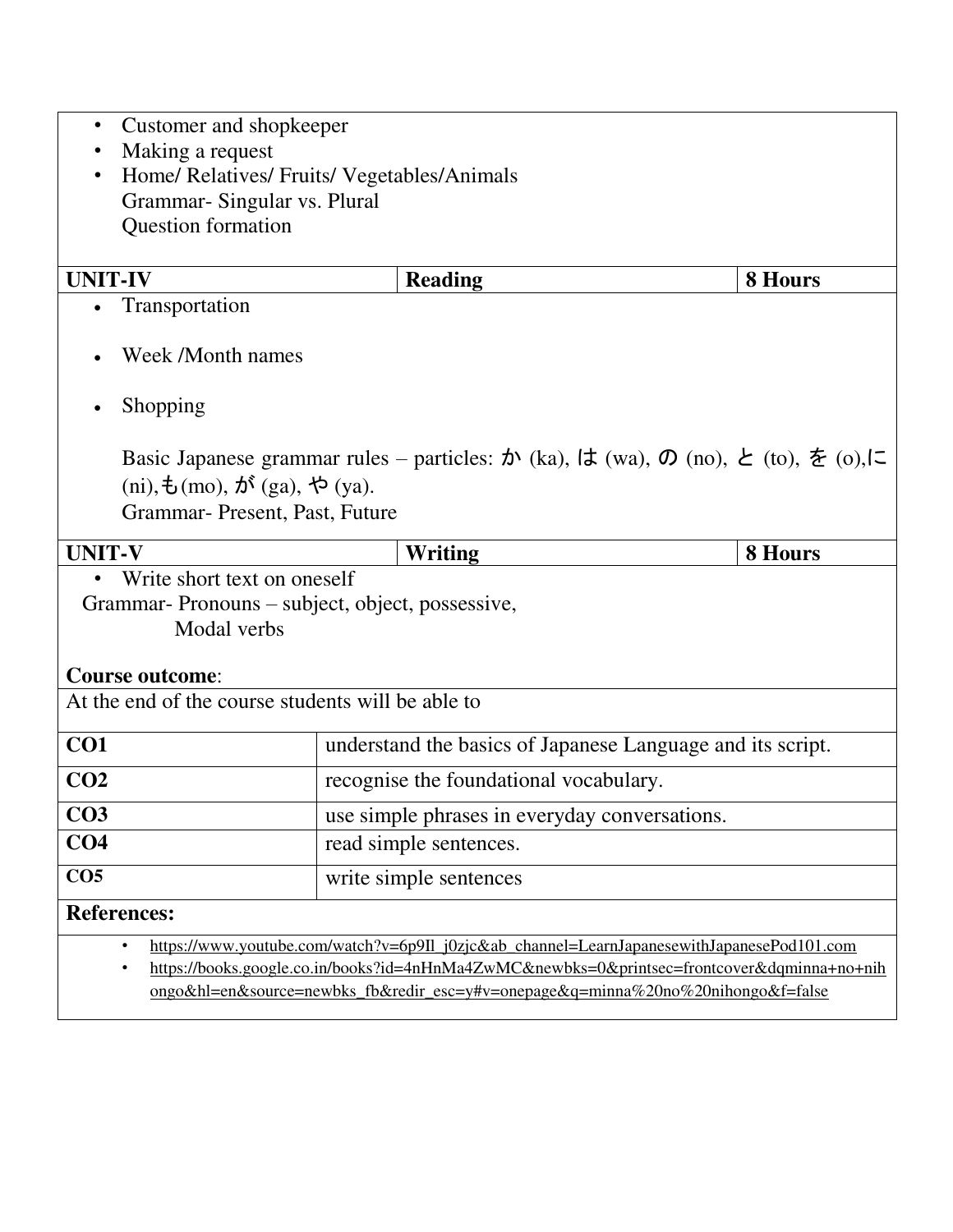|                         |                                                                                   |                 |  |                                | <b>B. TECH FIRST YEAR</b> |  |  |  |  |  |                  |                  |                |                                                                                                          |
|-------------------------|-----------------------------------------------------------------------------------|-----------------|--|--------------------------------|---------------------------|--|--|--|--|--|------------------|------------------|----------------|----------------------------------------------------------------------------------------------------------|
| <b>Course Code</b>      |                                                                                   | <b>AAS0251B</b> |  |                                |                           |  |  |  |  |  | L                | T                | ${\bf P}$      | <b>Credit</b>                                                                                            |
| <b>Course Title</b>     |                                                                                   |                 |  | <b>Engineering Physics Lab</b> |                           |  |  |  |  |  | $\boldsymbol{0}$ | $\boldsymbol{0}$ | $\overline{2}$ | 1                                                                                                        |
|                         | <b>Suggested list of Experiment</b>                                               |                 |  |                                |                           |  |  |  |  |  |                  |                  |                |                                                                                                          |
| Sr.                     | <b>Name of Experiment</b>                                                         |                 |  |                                |                           |  |  |  |  |  |                  |                  |                |                                                                                                          |
| No.                     | (Minimum Ten experiments should be performed)                                     |                 |  |                                |                           |  |  |  |  |  |                  |                  |                |                                                                                                          |
| $\mathbf{1}$            | To determine the wavelength of monochromatic light by Newton's ring.              |                 |  |                                |                           |  |  |  |  |  |                  |                  |                |                                                                                                          |
| $\mathbf 2$             |                                                                                   |                 |  |                                |                           |  |  |  |  |  |                  |                  |                | To determine the focal length of two lenses by nodal slide and to verify the formula for the             |
|                         | focal length of combination of two lenses.                                        |                 |  |                                |                           |  |  |  |  |  |                  |                  |                |                                                                                                          |
| $\mathbf{3}$            | To determine the specific rotation of cane sugar solution using Polarimeter.      |                 |  |                                |                           |  |  |  |  |  |                  |                  |                |                                                                                                          |
| $\overline{\mathbf{4}}$ | To determine the wavelength of spectral lines using plane transmission Grating.   |                 |  |                                |                           |  |  |  |  |  |                  |                  |                |                                                                                                          |
| 5                       | To determine the specific resistance of a given wire using Carey Foster's bridge. |                 |  |                                |                           |  |  |  |  |  |                  |                  |                |                                                                                                          |
| 6                       | then to estimate the radius of the coil.                                          |                 |  |                                |                           |  |  |  |  |  |                  |                  |                | To study the variation of magnetic field along the axis of current carrying - Circular coil and          |
| $\overline{7}$          | To verify Stefan's Law by electrical method.                                      |                 |  |                                |                           |  |  |  |  |  |                  |                  |                |                                                                                                          |
| $\bf{8}$                |                                                                                   |                 |  |                                |                           |  |  |  |  |  |                  |                  |                | To Study the Hall effect and determine the Hall Coefficient, carrier density and mobility of a           |
|                         | given semiconductor material using hall effect setup.                             |                 |  |                                |                           |  |  |  |  |  |                  |                  |                |                                                                                                          |
| 9                       | To determine the energy band gap of a given semiconductor material.               |                 |  |                                |                           |  |  |  |  |  |                  |                  |                |                                                                                                          |
| 10                      | To determine the coefficient of viscosity of a liquid.                            |                 |  |                                |                           |  |  |  |  |  |                  |                  |                |                                                                                                          |
| 11                      | Calibration of a voltmeter using potentiometer.                                   |                 |  |                                |                           |  |  |  |  |  |                  |                  |                |                                                                                                          |
| 12                      | Calibration of a ammeter using potentiometer.                                     |                 |  |                                |                           |  |  |  |  |  |                  |                  |                |                                                                                                          |
| 13                      | To determine E.C.E. of copper using Tangent or Helmholtz galvanometer.            |                 |  |                                |                           |  |  |  |  |  |                  |                  |                |                                                                                                          |
| 14                      | tube method.                                                                      |                 |  |                                |                           |  |  |  |  |  |                  |                  |                | To determine the magnetic susceptibility of a ferromagnetic salt (FeCl <sub>3</sub> ) by using Quincke's |
| 15                      | ferromagnetic material.                                                           |                 |  |                                |                           |  |  |  |  |  |                  |                  |                | To study the hysteresis curve and then to estimate the retentively and coercivity of a given             |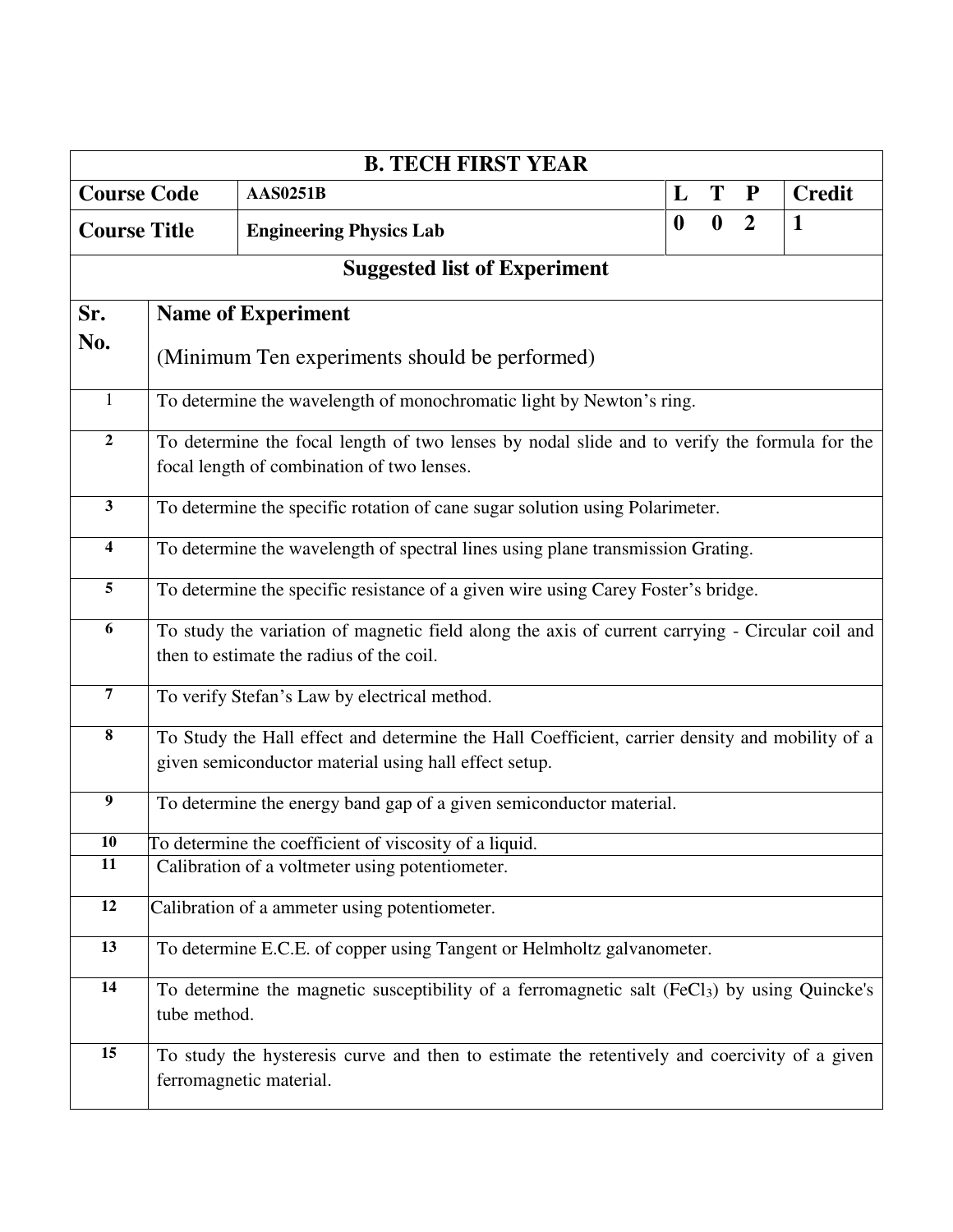| 16              | To determine the angle of divergence of laser beam using He-Ne Laser.                          |  |  |  |  |  |  |  |  |
|-----------------|------------------------------------------------------------------------------------------------|--|--|--|--|--|--|--|--|
| 17              | To determine the wavelength of laser using diffraction grating.                                |  |  |  |  |  |  |  |  |
| 18              | To determine the numerical aperture of optical fiber.                                          |  |  |  |  |  |  |  |  |
|                 | Lab Course Outcome: After completion of this course students willbeable to:                    |  |  |  |  |  |  |  |  |
| CO <sub>1</sub> | Apply the practical knowledge of the phenomenon of interference, diffraction and polarization. |  |  |  |  |  |  |  |  |
| CO <sub>2</sub> | Understand energy band gap and resistivity.                                                    |  |  |  |  |  |  |  |  |
| CO <sub>3</sub> | Develop the measurement techniques of magnetism.                                               |  |  |  |  |  |  |  |  |
| CO <sub>4</sub> | Analyze the flow of liquids.                                                                   |  |  |  |  |  |  |  |  |
| Link:           |                                                                                                |  |  |  |  |  |  |  |  |
| Unit 1          | https://www.youtube.com/watch?v=lzBKlY4f1XA&list=PL10WTjZXSIlHKMnU4UCxpPsH-                    |  |  |  |  |  |  |  |  |
|                 | yAf_n1O6&index=11                                                                              |  |  |  |  |  |  |  |  |
| Unit 2          | http://nptel.ac.in/, http://www.mit.edu/                                                       |  |  |  |  |  |  |  |  |
| Unit 3          | https://www.youtube.com/watch?v=bWTxf5dSUBE,http://ocw.mit.edu/                                |  |  |  |  |  |  |  |  |
|                 | http://nptel.ac.in/                                                                            |  |  |  |  |  |  |  |  |
| Unit 4          | https://www.youtube.com/watch?v=6vyYRnLvnqI                                                    |  |  |  |  |  |  |  |  |
| Unit 5          | https://www.youtube.com/watch?v=0GD-18Jqnro,                                                   |  |  |  |  |  |  |  |  |
|                 | https://www.youtube.com/watch?v=dQhhcgn8YZo                                                    |  |  |  |  |  |  |  |  |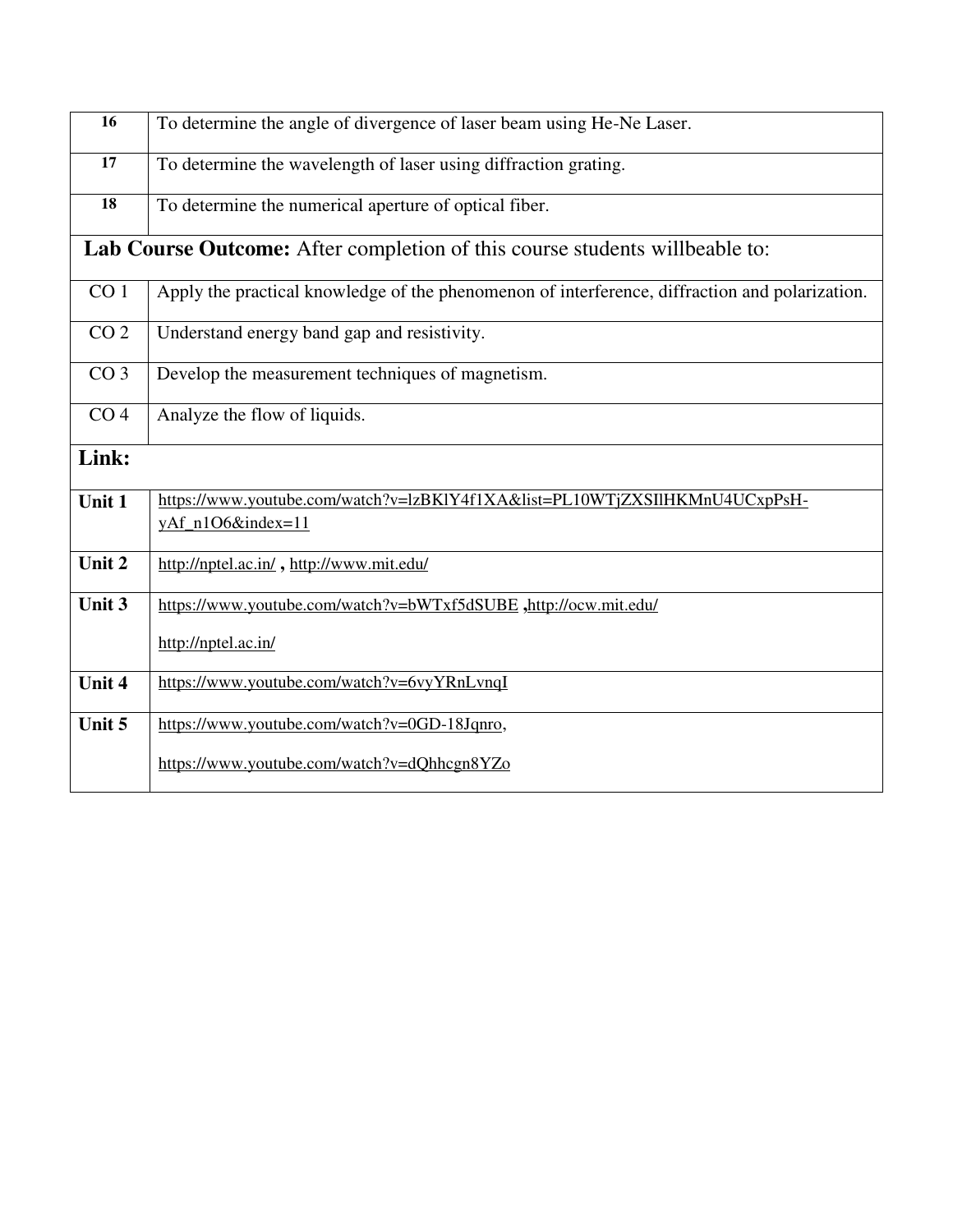| <b>B. TECH FIRST YEAR</b>           |                                                                                          |                                                                                                               |                                |                |  |  |  |  |  |
|-------------------------------------|------------------------------------------------------------------------------------------|---------------------------------------------------------------------------------------------------------------|--------------------------------|----------------|--|--|--|--|--|
| <b>Course Code</b>                  |                                                                                          | <b>AEC0251</b>                                                                                                | L T P                          | <b>Credit</b>  |  |  |  |  |  |
| <b>Course Title</b>                 |                                                                                          | Basic Electrical and Electronics Engineering Lab                                                              | 0 <sub>2</sub><br>$\mathbf{0}$ | $\mathbf{1}$   |  |  |  |  |  |
| <b>Suggested list of Experiment</b> |                                                                                          |                                                                                                               |                                |                |  |  |  |  |  |
| Sr. No.                             | <b>Name of Experiment</b>                                                                |                                                                                                               |                                |                |  |  |  |  |  |
| 1                                   |                                                                                          | To Verify Kirchhoff's laws of a circuit                                                                       |                                | 1              |  |  |  |  |  |
| $\overline{2}$                      |                                                                                          | To Verify Superposition Theorem of a circuit                                                                  |                                | 1              |  |  |  |  |  |
| 3                                   |                                                                                          | To Verify Thevenin's Theorem of a circuit                                                                     |                                | $\mathbf{1}$   |  |  |  |  |  |
| 4                                   |                                                                                          | To Verify Norton's Theorem of a circuit                                                                       |                                | $\mathbf{1}$   |  |  |  |  |  |
| 5                                   |                                                                                          | To Verify Maximum Power Transfer Theorem of a circuit                                                         |                                | $\mathbf{1}$   |  |  |  |  |  |
| 6                                   |                                                                                          | Measurement of power and power factor in a single phase ac series inductive                                   |                                | $\overline{2}$ |  |  |  |  |  |
|                                     |                                                                                          | circuit and study improvement of power factor using capacitor                                                 |                                | $\overline{2}$ |  |  |  |  |  |
| $\overline{7}$                      | Study of phenomenon of resonance in RLC series circuit and obtain resonant<br>frequency. |                                                                                                               |                                |                |  |  |  |  |  |
| 8                                   | Determination of efficiency by load test on a single phase transformer having            |                                                                                                               |                                |                |  |  |  |  |  |
|                                     | constant input voltage using stabilizer.                                                 |                                                                                                               |                                |                |  |  |  |  |  |
| 9                                   | Study and Calibration of single phase energy meter.                                      |                                                                                                               |                                |                |  |  |  |  |  |
| 10                                  |                                                                                          | To design half wave rectifier circuits using diode.                                                           |                                | $\overline{4}$ |  |  |  |  |  |
| 11                                  |                                                                                          | To generate random numbers using 7-Segment display.                                                           |                                | $\overline{4}$ |  |  |  |  |  |
| 12                                  | using CRO.                                                                               | Study of Cathode Ray Oscilloscope and measurement of different parameters                                     |                                | $\overline{4}$ |  |  |  |  |  |
| 13                                  |                                                                                          | To design and perform Adder and Subtractor circuit using Op-Amp.                                              |                                | 5              |  |  |  |  |  |
| 14                                  |                                                                                          | To understand the concept of Wireless Home Automation System based on IoT<br>for controlling lights and fans. |                                | $\overline{5}$ |  |  |  |  |  |
| 15                                  | a circuit.                                                                               | To calculate and draw different electrical parameter using MATLAB/Simulink for                                |                                | 1,4            |  |  |  |  |  |
| 16                                  |                                                                                          | Energy audit of labs and rooms of different blocks.                                                           |                                | $\overline{3}$ |  |  |  |  |  |
|                                     |                                                                                          |                                                                                                               |                                |                |  |  |  |  |  |
|                                     |                                                                                          | Lab Course Outcome: After successful completion of this course students will be able to:                      |                                |                |  |  |  |  |  |
| CO <sub>1</sub>                     |                                                                                          | Apply the principle of KVL/KCL and theorem to analysis DC Electric circuits.                                  |                                |                |  |  |  |  |  |
| CO <sub>2</sub>                     |                                                                                          | Demonstrate the behavior of AC circuits connected to single phase AC supply and measure                       |                                |                |  |  |  |  |  |
|                                     |                                                                                          | power in single phase as well as three phase electrical circuits.                                             |                                |                |  |  |  |  |  |
| CO <sub>3</sub>                     |                                                                                          | Calculate efficiency of a single phase transformer and energy consumption.                                    |                                |                |  |  |  |  |  |
| CO <sub>4</sub>                     |                                                                                          | Understand the concept and applications of diode, Op-Amp, sensors and IoT.                                    |                                |                |  |  |  |  |  |

# **NPTEL/ YouTube/ Faculty Video Link:**

1. Virtual Lab Website"<http://www.vlab.co.in/>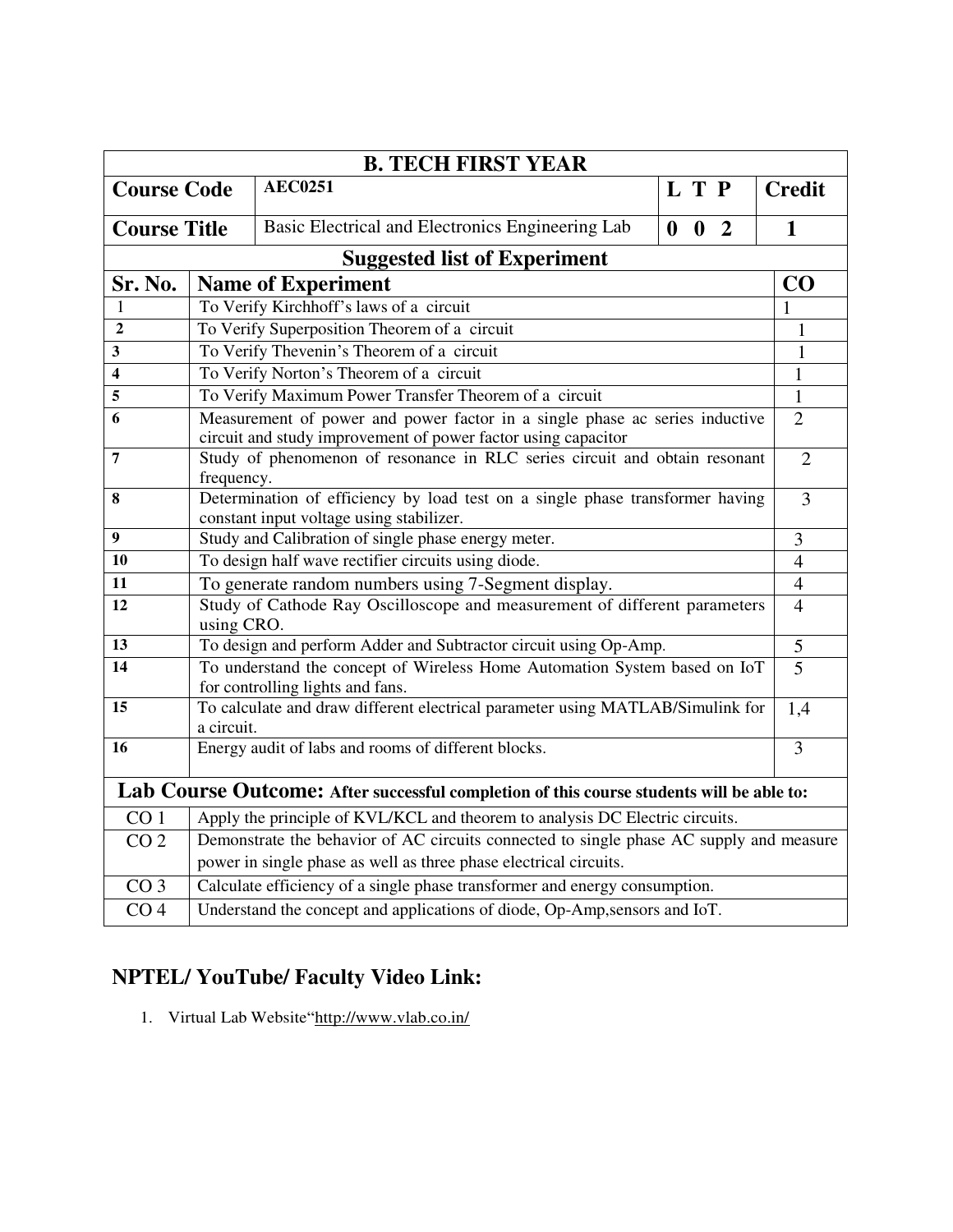| <b>B. TECH FIRST YEAR</b> |                                                                   |                                                                   |                                |  |  |            |  |  |  |  |
|---------------------------|-------------------------------------------------------------------|-------------------------------------------------------------------|--------------------------------|--|--|------------|--|--|--|--|
| <b>Lab Code</b>           |                                                                   | L T P<br><b>ACSE0251</b>                                          |                                |  |  |            |  |  |  |  |
| <b>Lab Title</b>          |                                                                   | Programming for Problem Solving Using C Lab                       | $\mathbf{0}$ 2<br>$\mathbf{0}$ |  |  |            |  |  |  |  |
|                           |                                                                   | Course outcome: At the end of course, the student will be able to |                                |  |  |            |  |  |  |  |
| CO <sub>1</sub>           |                                                                   | Write programs for arithmetic and logical problems.               |                                |  |  | $K_1, K_3$ |  |  |  |  |
| CO <sub>2</sub>           | write programs for conditional branching, iteration and recursion |                                                                   |                                |  |  |            |  |  |  |  |
| CO <sub>3</sub>           | Write programs using functions and synthesize a complete program  | $K_4$                                                             |                                |  |  |            |  |  |  |  |
| CO <sub>4</sub>           | write programs using arrays, pointers and structures              |                                                                   | $K_3$ , $K_4$                  |  |  |            |  |  |  |  |
| CO <sub>5</sub>           |                                                                   | Write programs to perform input/output operations on files        |                                |  |  | $K_3, K_4$ |  |  |  |  |

# **List of Experiment:**

| S.No. | <b>Fundamental Experiments</b>                                                                                                                                                                                                                                                                                                         |  |  |  |  |  |  |  |
|-------|----------------------------------------------------------------------------------------------------------------------------------------------------------------------------------------------------------------------------------------------------------------------------------------------------------------------------------------|--|--|--|--|--|--|--|
| 1.    | WAP that calculate the simple interest and compound interest when principal, rate of<br>interest and time are given.                                                                                                                                                                                                                   |  |  |  |  |  |  |  |
| 2.    | WAP that swaps values of two variables using a third variable and without using third<br>variable                                                                                                                                                                                                                                      |  |  |  |  |  |  |  |
| 3.    | WAP to compute the roots of quadratic equations.                                                                                                                                                                                                                                                                                       |  |  |  |  |  |  |  |
| 4.    | WAP that accepts the marks of 5 subjects and finds the percentage marks obtained by the<br>student. It also prints grades according to the following criteria:<br>Between 90-100%-----------Print 'A'<br>80-90%------------------------Print 'B'<br>60-80%-------------------------Print 'C'<br>Below 60%--------------------Print 'D' |  |  |  |  |  |  |  |
| 5.    | WAP to simulate the calculator (Arithmetic operations: $+, \neg, \langle, * \rangle$ ).                                                                                                                                                                                                                                                |  |  |  |  |  |  |  |
| 6.    | Write a menu driven program that computes the area of geometrical figures such as<br>rectangle, square, circle and triangle.                                                                                                                                                                                                           |  |  |  |  |  |  |  |
| 7.    | WAP to find the factorial of a given number.                                                                                                                                                                                                                                                                                           |  |  |  |  |  |  |  |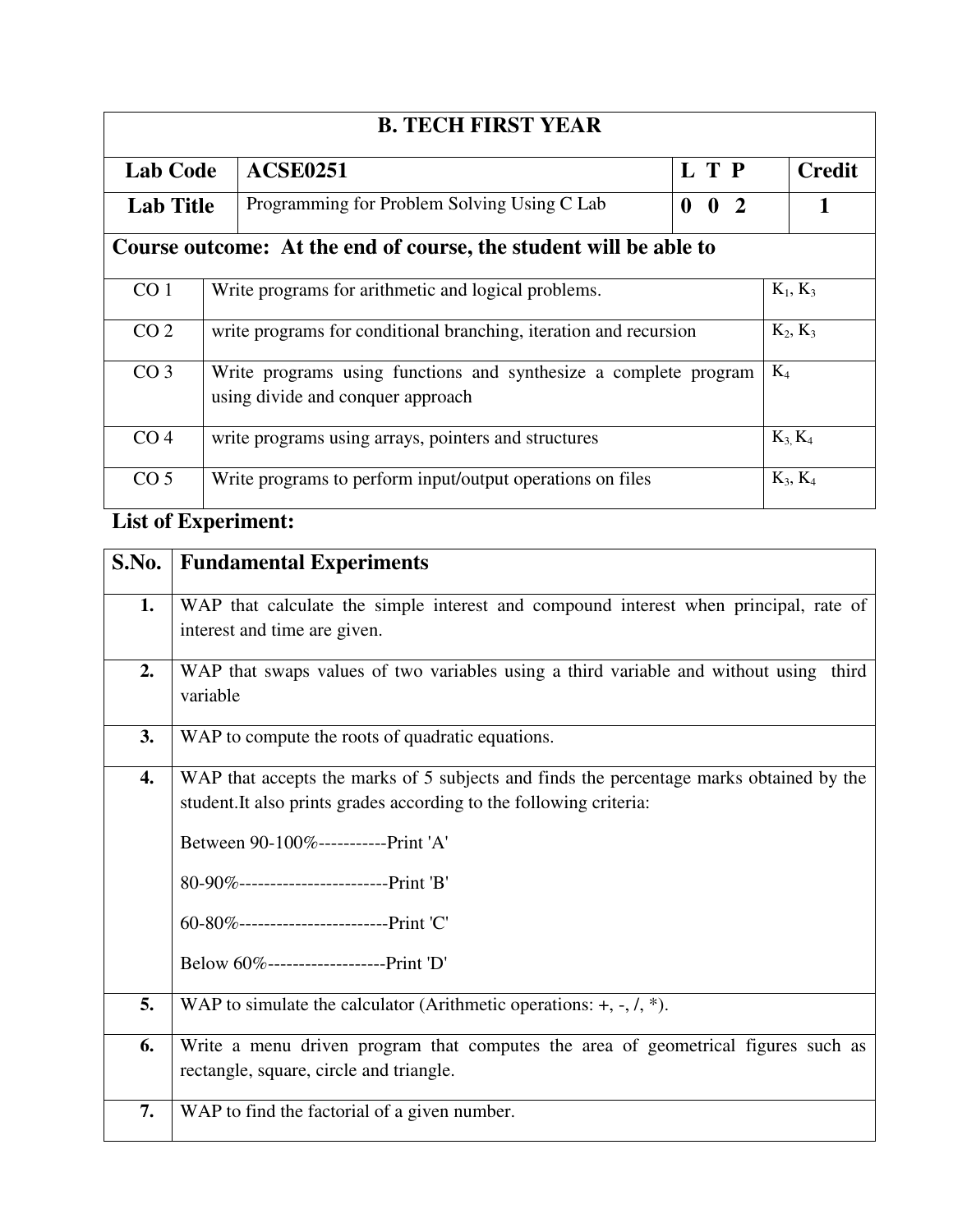| 8.         | WAP to print the Fibonacci series.                                                                                                                                                                              |  |  |  |  |  |  |  |
|------------|-----------------------------------------------------------------------------------------------------------------------------------------------------------------------------------------------------------------|--|--|--|--|--|--|--|
| 9.         | WAP to check whether the entered number is prime or not.                                                                                                                                                        |  |  |  |  |  |  |  |
| <b>10.</b> | WAP to convert the binary number to decimal number and vice versa                                                                                                                                               |  |  |  |  |  |  |  |
| 11.        | WAP to print allArmstrong numbers from 1 to N.                                                                                                                                                                  |  |  |  |  |  |  |  |
|            | <b>Arrays</b>                                                                                                                                                                                                   |  |  |  |  |  |  |  |
| 12.        | WAP to find the minimum and maximum element of the array.                                                                                                                                                       |  |  |  |  |  |  |  |
| 13.        | WAP to search an element in an array using Linear Search.                                                                                                                                                       |  |  |  |  |  |  |  |
| 14.        | Write programs to sort the elements of the array in ascending order using Bubble Sort<br>technique.                                                                                                             |  |  |  |  |  |  |  |
| 15.        | WAP to compute the multiplication of two matrices.                                                                                                                                                              |  |  |  |  |  |  |  |
|            | Pointers and Functions                                                                                                                                                                                          |  |  |  |  |  |  |  |
| 16.        | WAP to swap the values of two numbers using the call by pointer.                                                                                                                                                |  |  |  |  |  |  |  |
| 17.        | WAP to compute the factorial of the number using the recursive function factorial ().                                                                                                                           |  |  |  |  |  |  |  |
| 18.        | WAP to compute the length of the string using the user defined function xstrlen().                                                                                                                              |  |  |  |  |  |  |  |
| 19.        | WAP to concatenate two strings using the user defined function xstrcat().                                                                                                                                       |  |  |  |  |  |  |  |
|            | <b>Strings and Structures</b>                                                                                                                                                                                   |  |  |  |  |  |  |  |
| 20.        | WAP to reverse the string. Also check whether the given string is in palindrome or not.                                                                                                                         |  |  |  |  |  |  |  |
| 21.        | WAP to create structure of a student having member name, roll number, age, marks. Also,<br>create an array of structure of 50 students and display the detail of all the students having<br>marks more than 70. |  |  |  |  |  |  |  |
|            | <b>File Handling</b>                                                                                                                                                                                            |  |  |  |  |  |  |  |
| 22.        | WAP to copy the contents of one file onto another file.                                                                                                                                                         |  |  |  |  |  |  |  |
| 23.        | WAP to compare the contents of two files and determine whether they are same or not.                                                                                                                            |  |  |  |  |  |  |  |
| 24.        | WAP to check whether the given word exist in a file or not. If yes, then find the number of<br>times it occurs.                                                                                                 |  |  |  |  |  |  |  |
|            | <b>Dynamic Memory Allocation</b>                                                                                                                                                                                |  |  |  |  |  |  |  |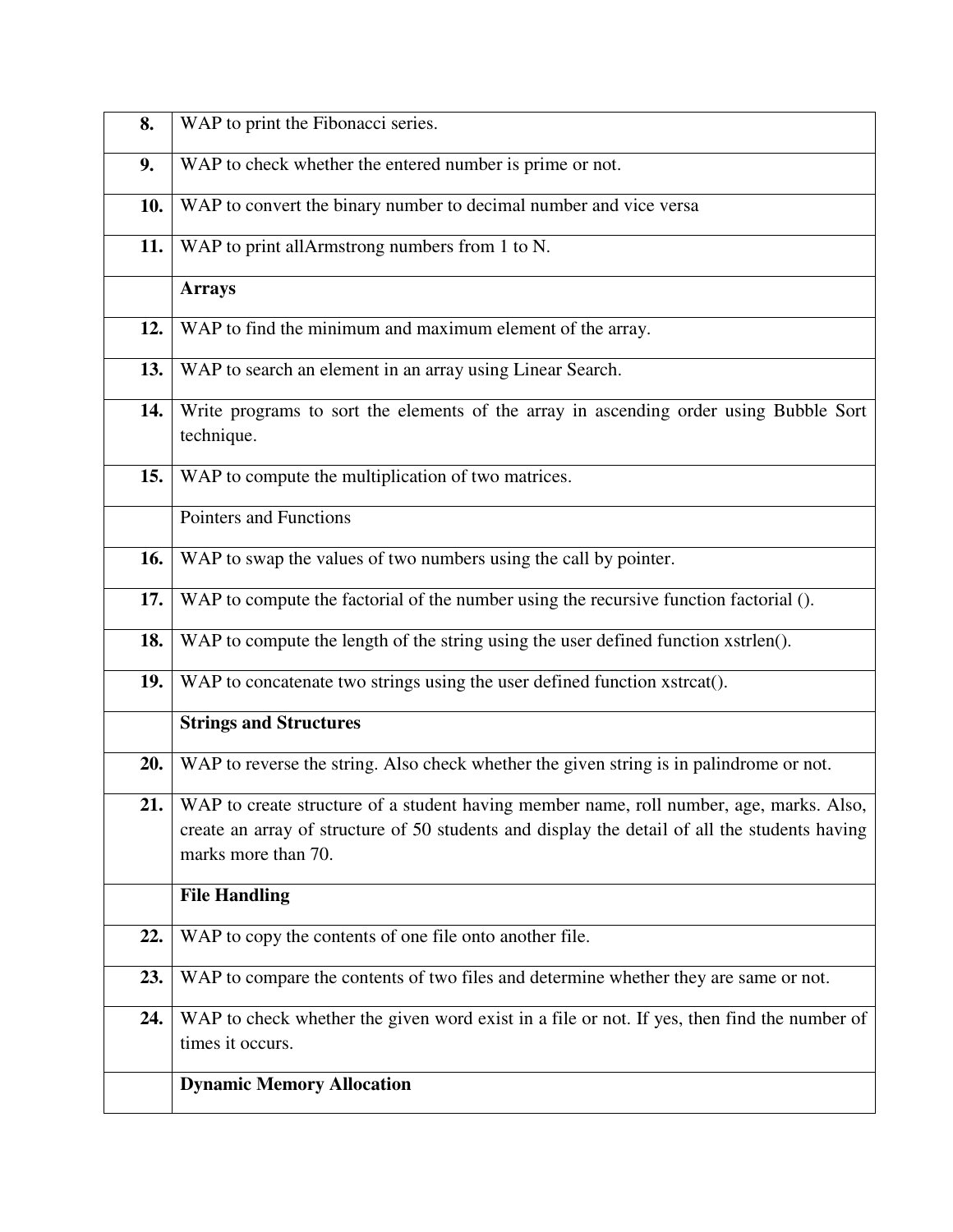|     | 25. WAP to create an array using dynamic memory allocation. |  |  |  |  |
|-----|-------------------------------------------------------------|--|--|--|--|
|     | <b>Embedded C</b>                                           |  |  |  |  |
| 26. | Installation and working with Keil.                         |  |  |  |  |
| 27. | Implement Intruder alarm system.                            |  |  |  |  |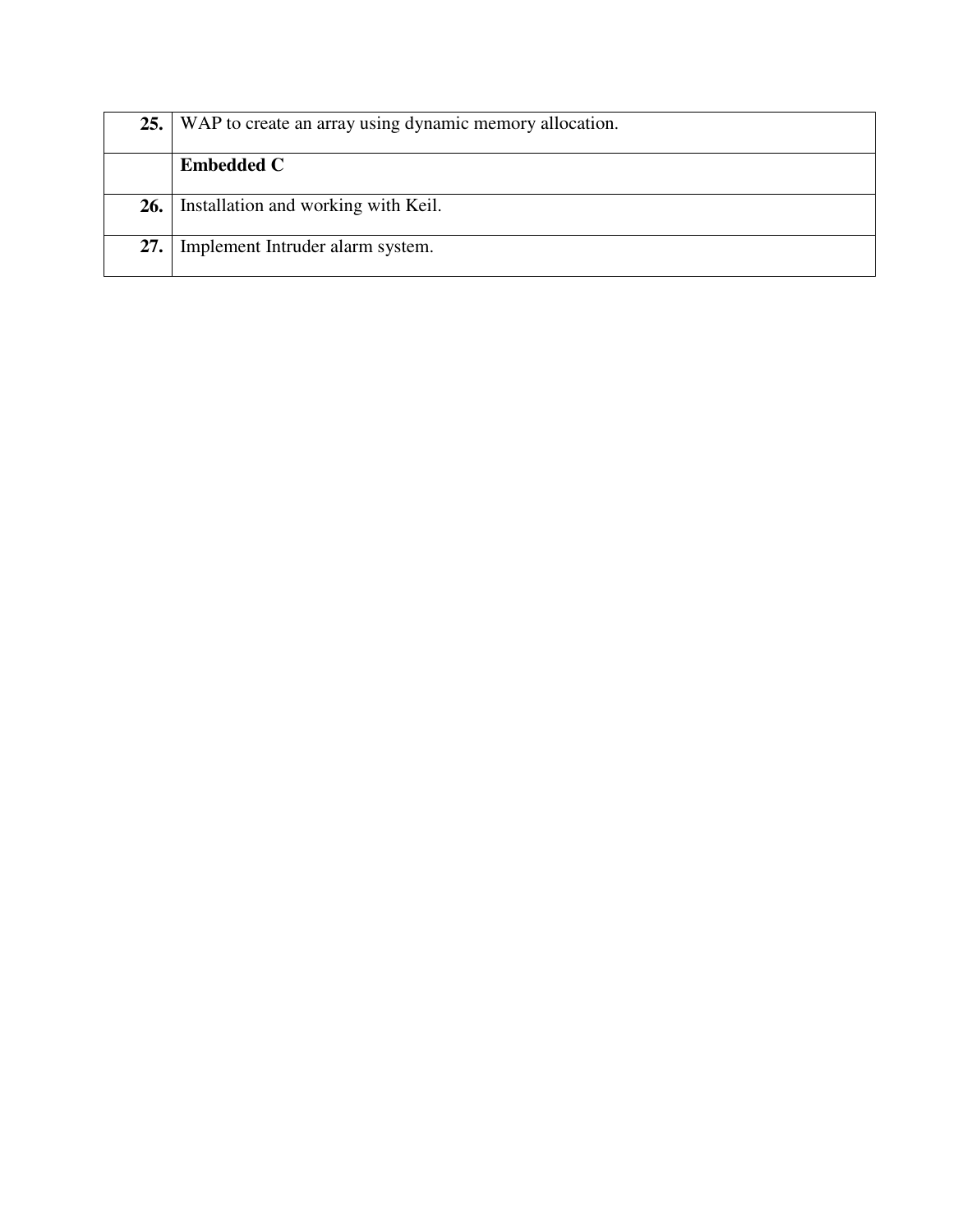| <b>B.TECH FIRST YEAR</b>                                                                                                                                                                                                                                                                                                                                                                                                                                                                                                 |                                                                            |                                                                                                     |  |                                   |  |                  |                |               |                |
|--------------------------------------------------------------------------------------------------------------------------------------------------------------------------------------------------------------------------------------------------------------------------------------------------------------------------------------------------------------------------------------------------------------------------------------------------------------------------------------------------------------------------|----------------------------------------------------------------------------|-----------------------------------------------------------------------------------------------------|--|-----------------------------------|--|------------------|----------------|---------------|----------------|
| <b>Course Code</b>                                                                                                                                                                                                                                                                                                                                                                                                                                                                                                       |                                                                            | <b>AME0252</b>                                                                                      |  |                                   |  | L T P            |                | <b>Credit</b> |                |
| <b>Course Title</b>                                                                                                                                                                                                                                                                                                                                                                                                                                                                                                      |                                                                            | <b>Engineering Graphics &amp; Solid Modelling</b>                                                   |  |                                   |  | $\boldsymbol{0}$ | 0 <sub>3</sub> |               | 1.5            |
|                                                                                                                                                                                                                                                                                                                                                                                                                                                                                                                          | <b>Course objective:</b>                                                   |                                                                                                     |  |                                   |  |                  |                |               |                |
| 1                                                                                                                                                                                                                                                                                                                                                                                                                                                                                                                        | To familiarize the students with the concepts of Engineering Graphics and  |                                                                                                     |  |                                   |  |                  |                |               |                |
|                                                                                                                                                                                                                                                                                                                                                                                                                                                                                                                          | provide understanding of the drafting, principles, instruments, standards, |                                                                                                     |  |                                   |  |                  |                |               |                |
|                                                                                                                                                                                                                                                                                                                                                                                                                                                                                                                          | conventions of drawings, scales, curves etc.                               |                                                                                                     |  |                                   |  |                  |                |               |                |
| $\overline{2}$                                                                                                                                                                                                                                                                                                                                                                                                                                                                                                           | To impart knowledge about projections of point, lines and planes.          |                                                                                                     |  |                                   |  |                  |                |               |                |
| $\overline{3}$                                                                                                                                                                                                                                                                                                                                                                                                                                                                                                           | To make the students able tounderstand orthographic projections of simple  |                                                                                                     |  |                                   |  |                  |                |               |                |
|                                                                                                                                                                                                                                                                                                                                                                                                                                                                                                                          |                                                                            | solids and their sections and development of curves for lateral surfaces                            |  |                                   |  |                  |                |               |                |
| $\overline{4}$                                                                                                                                                                                                                                                                                                                                                                                                                                                                                                           |                                                                            | To make them capable to prepare engineering drawing using CAD software.                             |  |                                   |  |                  |                |               |                |
| 5                                                                                                                                                                                                                                                                                                                                                                                                                                                                                                                        |                                                                            | To make them capable to prepare engineering drawing using CREO software.                            |  |                                   |  |                  |                |               |                |
|                                                                                                                                                                                                                                                                                                                                                                                                                                                                                                                          |                                                                            | Pre-requisites: Knowledge of basic geometry.                                                        |  |                                   |  |                  |                |               |                |
|                                                                                                                                                                                                                                                                                                                                                                                                                                                                                                                          |                                                                            |                                                                                                     |  | <b>Course Contents / Syllabus</b> |  |                  |                |               |                |
| <b>UNIT-I</b>                                                                                                                                                                                                                                                                                                                                                                                                                                                                                                            |                                                                            | <b>Introduction</b>                                                                                 |  |                                   |  |                  |                |               | <b>6 hours</b> |
|                                                                                                                                                                                                                                                                                                                                                                                                                                                                                                                          |                                                                            | Introduction to engineering graphics, Convention for Lines and their uses, Symbols for different    |  |                                   |  |                  |                |               |                |
|                                                                                                                                                                                                                                                                                                                                                                                                                                                                                                                          |                                                                            | materials and surface finish, Methods of dimensioning, Scales, Cycloidal curves and involutes. (1   |  |                                   |  |                  |                |               |                |
| Sheet)                                                                                                                                                                                                                                                                                                                                                                                                                                                                                                                   |                                                                            |                                                                                                     |  |                                   |  |                  |                |               |                |
| <b>UNIT-II</b>                                                                                                                                                                                                                                                                                                                                                                                                                                                                                                           |                                                                            | Projection of points, lines and planes                                                              |  |                                   |  |                  |                |               | <b>6 hours</b> |
|                                                                                                                                                                                                                                                                                                                                                                                                                                                                                                                          |                                                                            | Projection of points, lines and planes. (1 Sheet)                                                   |  |                                   |  |                  |                |               |                |
| <b>UNIT-III</b>                                                                                                                                                                                                                                                                                                                                                                                                                                                                                                          |                                                                            | Projection of solids and Sections of solids and                                                     |  |                                   |  |                  |                |               | <b>6 hours</b> |
|                                                                                                                                                                                                                                                                                                                                                                                                                                                                                                                          |                                                                            | <b>Development of surfaces</b>                                                                      |  |                                   |  |                  |                |               |                |
|                                                                                                                                                                                                                                                                                                                                                                                                                                                                                                                          |                                                                            | Orthographic projections of regular solids. Projection of section of regular solids. Development of |  |                                   |  |                  |                |               |                |
|                                                                                                                                                                                                                                                                                                                                                                                                                                                                                                                          |                                                                            | lateral surfaces of regular solids(2sheet)                                                          |  |                                   |  |                  |                |               |                |
| UNIT-IV                                                                                                                                                                                                                                                                                                                                                                                                                                                                                                                  |                                                                            | Introduction to CAD                                                                                 |  |                                   |  |                  |                |               | 9 hours        |
| Introduction to Computer Aided Drawing: Drawing practice using various commands (Array, block,<br>scale, fillet, chamfer, hatch etc.), Absolute coordinate systems, Polar coordinate systems and relative<br>coordinate systems, Drawing practice using dimensioning, Drawing of 2D planes; circle, polygons,<br>ellipse etc, Drawing practice using 3D primitives; Drawing of cone Prism, pyramid etc.; Create<br>solids using extrude, revolve commands, Working drawings of various mechanical systems. (4<br>Sheets) |                                                                            |                                                                                                     |  |                                   |  |                  |                |               |                |
| <b>UNIT-V</b>                                                                                                                                                                                                                                                                                                                                                                                                                                                                                                            |                                                                            | <b>Introduction to CREO</b>                                                                         |  |                                   |  |                  |                |               | 9 hours        |
| Introduction to CREO Parametric, features of CREO, concepts- modeling, parametric, associative,                                                                                                                                                                                                                                                                                                                                                                                                                          |                                                                            |                                                                                                     |  |                                   |  |                  |                |               |                |
| feature based, sketch entities- inference lines, center lines, circle, arc, ellipse, rectangle, slots,                                                                                                                                                                                                                                                                                                                                                                                                                   |                                                                            |                                                                                                     |  |                                   |  |                  |                |               |                |
| polygon, etc, sketch tools- fillet, chamfer, offset, trim, extend, split, mirror, move, copy, rotate,                                                                                                                                                                                                                                                                                                                                                                                                                    |                                                                            |                                                                                                     |  |                                   |  |                  |                |               |                |
| scale, stretch etc. dimensioning (4 Sheets)                                                                                                                                                                                                                                                                                                                                                                                                                                                                              |                                                                            |                                                                                                     |  |                                   |  |                  |                |               |                |
| <b>Course outcome:</b><br>After completion of this course students will be able to                                                                                                                                                                                                                                                                                                                                                                                                                                       |                                                                            |                                                                                                     |  |                                   |  |                  |                |               |                |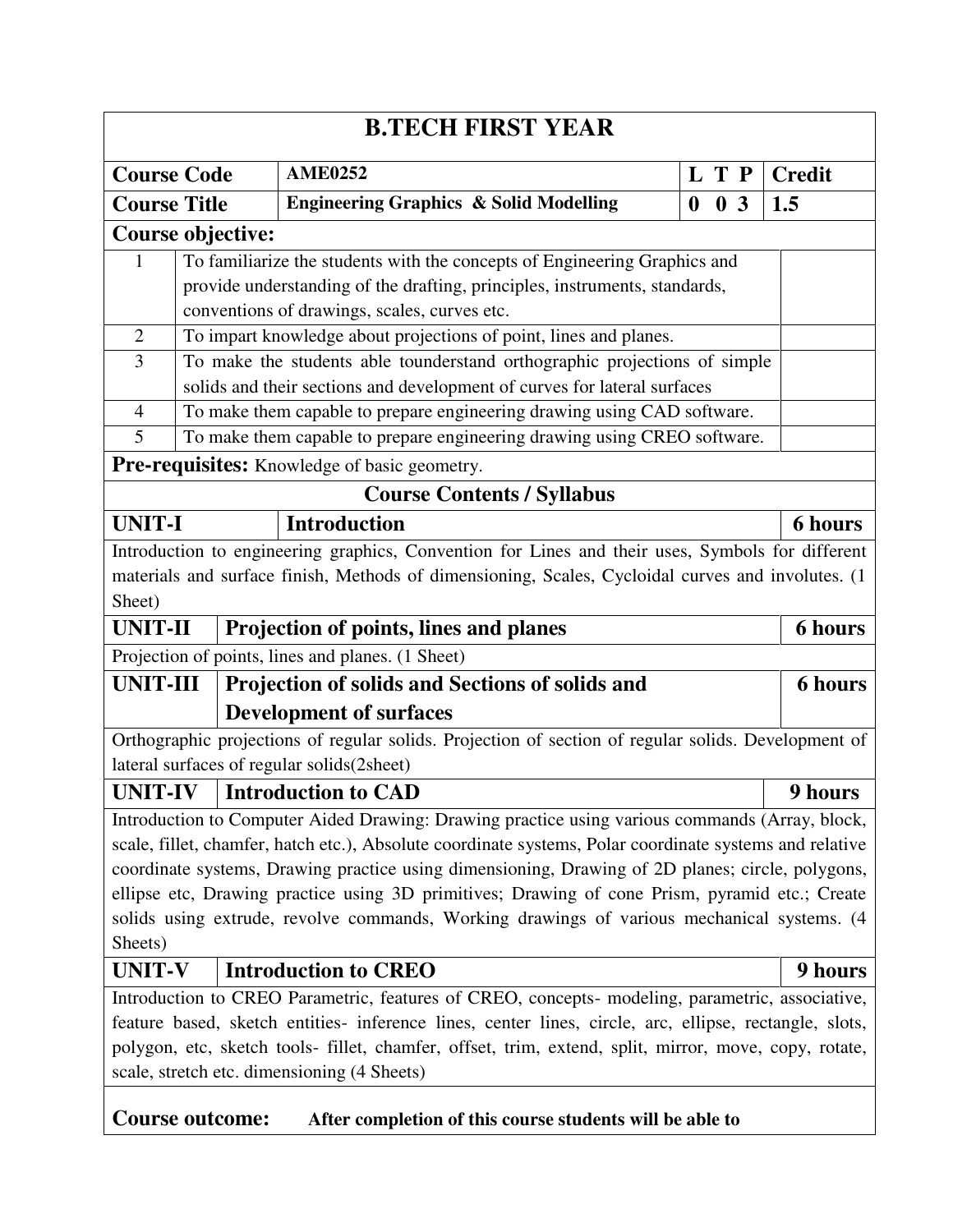| CO <sub>1</sub>                                                                                    | Apply the basic principles of engineering graphics to draw various types<br>$K_1, K_2$       |  |  |  |  |  |  |
|----------------------------------------------------------------------------------------------------|----------------------------------------------------------------------------------------------|--|--|--|--|--|--|
|                                                                                                    | of Scales, Cycloidal and involutes curves.                                                   |  |  |  |  |  |  |
| CO <sub>2</sub>                                                                                    | $K_1, K_2$<br>Draw and develop the projections of points lines and planes.                   |  |  |  |  |  |  |
| CO <sub>3</sub>                                                                                    | Draw orthographic projection of solids and their sections and draw the<br>$K_3$              |  |  |  |  |  |  |
|                                                                                                    | lateral surfaces.                                                                            |  |  |  |  |  |  |
| CO <sub>4</sub>                                                                                    | Apply CAD software to draw 2D and 3D drawing.<br>$K_2$                                       |  |  |  |  |  |  |
| CO <sub>5</sub>                                                                                    | Apply CREO software to draw 2D and 3D drawing.<br>$K_2, K_3$                                 |  |  |  |  |  |  |
| <b>Text books</b>                                                                                  |                                                                                              |  |  |  |  |  |  |
| 2015                                                                                               | A Textbook of Engineering Drawing- Dr R.K. Dhawan, S.Chand Publication, Revised edition-     |  |  |  |  |  |  |
|                                                                                                    | <b>Engineering Graphics and Design-P.S. Gill, Katson books, Revised edition-2018</b>         |  |  |  |  |  |  |
| <b>Reference Books</b>                                                                             |                                                                                              |  |  |  |  |  |  |
|                                                                                                    | (1) Engineering Drawing - N.D. Bhatt & V.M. Panchal, 48thedition, 2005- Charotar Publishing  |  |  |  |  |  |  |
| House, Gujarat.                                                                                    |                                                                                              |  |  |  |  |  |  |
|                                                                                                    | (2) Computer Aided Engineering Drawing - S. Trymbaka Murthy, - I.K. International Publishing |  |  |  |  |  |  |
|                                                                                                    | House Pvt. Ltd., New Delhi, 3 <sup>rd</sup> revised edition-2006                             |  |  |  |  |  |  |
| <b>Video links</b>                                                                                 |                                                                                              |  |  |  |  |  |  |
| Unit 1                                                                                             |                                                                                              |  |  |  |  |  |  |
|                                                                                                    | https://www.youtube.com/watch?v=uojN7SOHPBw                                                  |  |  |  |  |  |  |
|                                                                                                    | https://youtu.be/w2-a_EzO4-Q                                                                 |  |  |  |  |  |  |
|                                                                                                    | https://www.youtube.com/watch?v=n9iQcttWHAo                                                  |  |  |  |  |  |  |
| Unit 2                                                                                             |                                                                                              |  |  |  |  |  |  |
|                                                                                                    | https://www.youtube.com/watch?v=fK4h5gM73w8&list=PLIhUrsYr8yHxEk_Jv8yOatnDcr6KYK3j           |  |  |  |  |  |  |
| https://www.youtube.com/watch?v=FtugLo9DMw8&list=PLIhUrsYr8yHz_FkG5tGWXaNbIxVcib                   |                                                                                              |  |  |  |  |  |  |
| QvV                                                                                                |                                                                                              |  |  |  |  |  |  |
| https://www.youtube.com/watch?v=AoNIOxnxDO0&list=PLIhUrsYr8yHx7TVB51jN3HZVyW3R                     |                                                                                              |  |  |  |  |  |  |
| 6RiBg                                                                                              |                                                                                              |  |  |  |  |  |  |
| Unit 3                                                                                             |                                                                                              |  |  |  |  |  |  |
| https://www.youtube.com/watch?v=YV4RZNQ2yB8&list=PLIhUrsYr8yHxARPzEFz1nXgt8j6xF_t                  |                                                                                              |  |  |  |  |  |  |
| Em                                                                                                 |                                                                                              |  |  |  |  |  |  |
| https://www.youtube.com/watch?v=vlYAGkWmiW8&list=PLIhUrsYr8yHwdB96ft6c0Uwc4SDCL<br>$uG1v\&index=5$ |                                                                                              |  |  |  |  |  |  |
| https://www.youtube.com/watch?v=Vo9LC9d7FQA&list=PLIhUrsYr8yHxVky7bfrnbRcdXcHjT_K                  |                                                                                              |  |  |  |  |  |  |
| 83&index=1                                                                                         |                                                                                              |  |  |  |  |  |  |
| youtube.com/watch?v=t9gepMkey0w&list=PLItCiRV7ABU4SUL7gYOSiwmMlN1t_-                               |                                                                                              |  |  |  |  |  |  |
| $gQ1\&index=2$                                                                                     |                                                                                              |  |  |  |  |  |  |
| Unit 4                                                                                             |                                                                                              |  |  |  |  |  |  |
| https://www.youtube.com/watch?v=ifM0JQ6-Nus                                                        |                                                                                              |  |  |  |  |  |  |
|                                                                                                    |                                                                                              |  |  |  |  |  |  |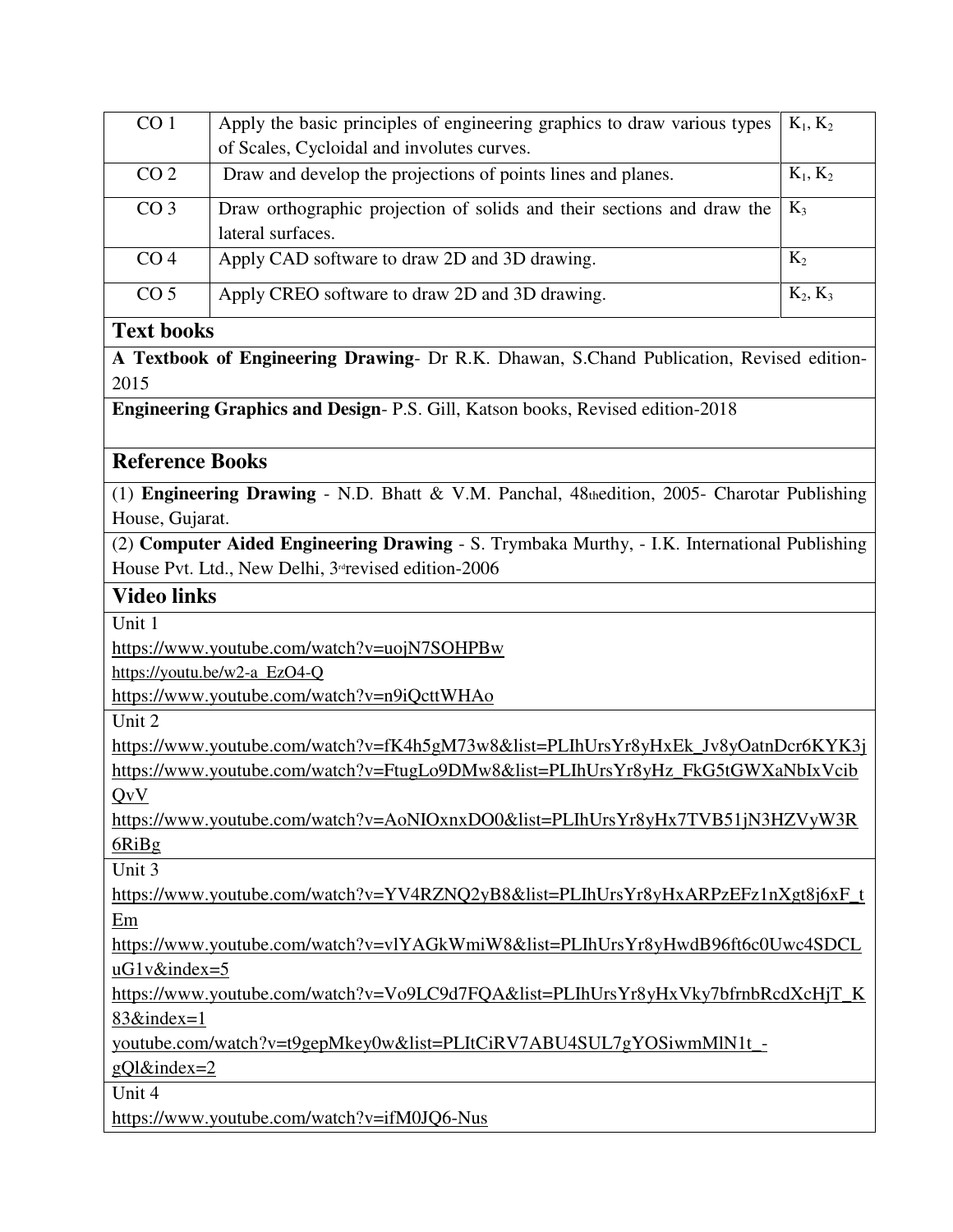| https://www.youtube.com/watch?v=tHrfxjgFQt8       |
|---------------------------------------------------|
| https://www.youtube.com/watch?v=c1kGuiYEHh0       |
| https://www.youtube.com/watch?v=UKpCFYWK7q4&t=14s |
| https://www.youtube.com/watch?v=R8Hd7DUZcF0       |
| https://www.youtube.com/watch?v=rzXWDgfcxec       |
| https://www.youtube.com/watch?v=QnN8A1mIUYY       |
| https://www.youtube.com/watch?v=Gx3yy5lKumA       |
| https://www.youtube.com/watch?v=tnylweRokkw       |
| Unit 5                                            |
| https://www.youtube.com/watch?v=sVWsUS_7V6s       |
| https://www.youtube.com/watch?v=KsMil9ND5E8       |
| https://www.youtube.com/watch?v=GGxmUWBoqcg       |